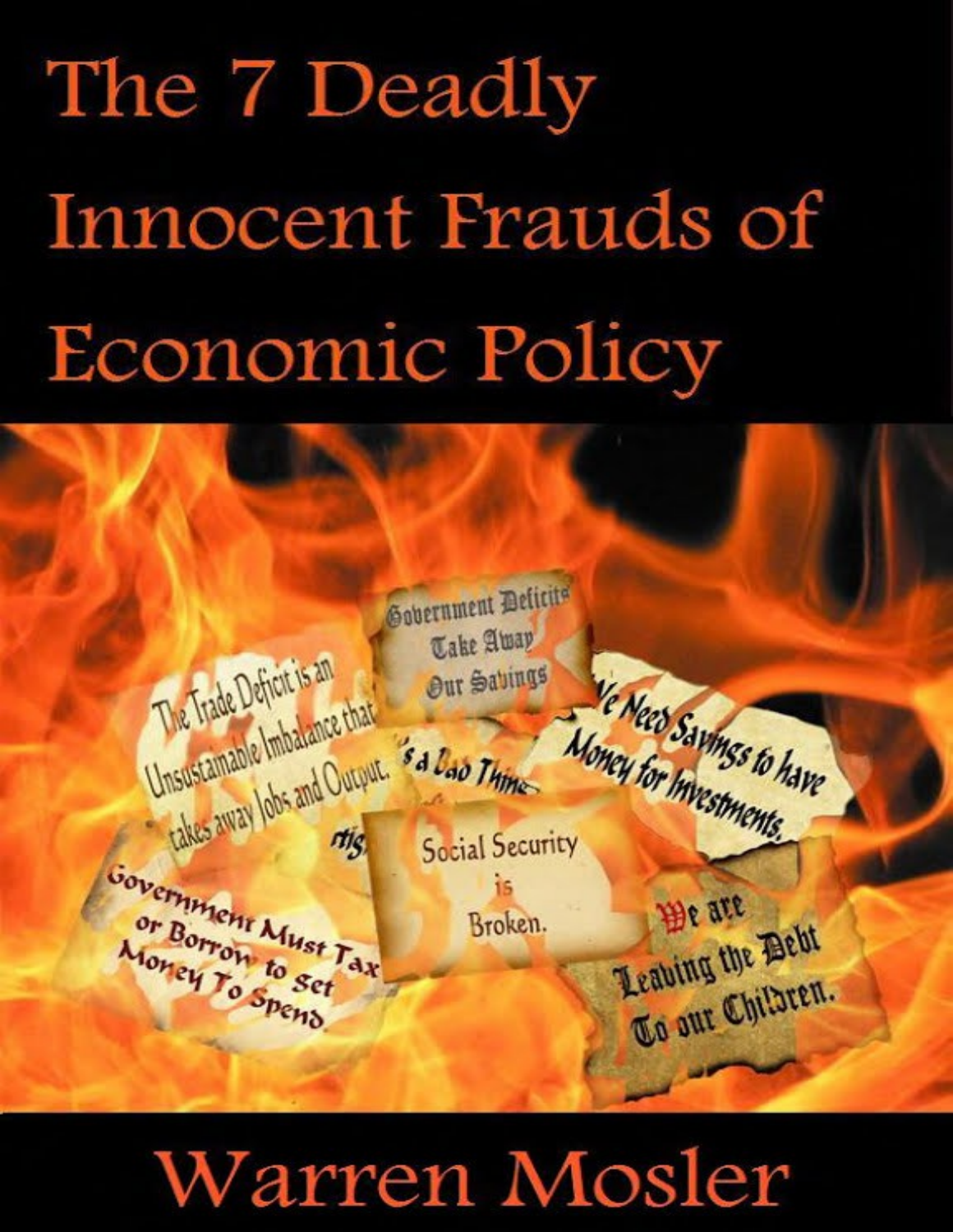*"One of the brightest minds in finance."* **CNBC (6/11/10)**

*"Warren Mosler is one of the most original and clear-eyed participants in today's debates over economic policy."*

#### **JAMES GALBRAITH, FORMER EXECUTIVE DIRECTOR, JOINT ECONOMIC COMMITTEE AND PROFESSOR, THE UNIVERSITY OF TEXAS - AUSTIN**

*"I can say without hesitation that Warren Mosler has had the most profound impact on our understanding of modern money and government budgets of anyone I know or know of, including Nobel Prize winners, Central Bank Directors, Ministers of Finance and full professors at Ivy League Universities. It is no exaggeration to say that his ideas concerning economic theory and policy are responsible for the most exciting new paradigm in economics in the last 30 years—perhaps longer—and he has inspired more economists to turn their attention to the real world of economic policy than any other single individual."* **DR. MATTHEW FORSTATER, PROFESSOR OF ECONOMICS, UNIVERSITY OF MISSOURI - KANSAS CITY**

*"Warren is one of the rare individuals who understand money and finance and how the Treasury and the Fed really work. He receives information from industry experts from all over the world."* **WILLIAM K. BLACK, ASSOCIATE PROFESSOR OF ECONOMICS & LAW, UNIVERSITY OF MISSOURI - KANSAS CITY**

*"He [Warren Mosler] represents a rare combination: someone who combines an exceptional knowledge of finance with the wisdom and compassion required to get us an array of policies that will bring us back to sustainable full employment."*

#### **MARSHALL AUERBACK, GLOBAL PORTFOLIO STRATEGIST, RAB CAPITAL AND FELLOW, ECONOMISTS FOR PEACE & SECURITY**

*"In this book, Warren Mosler borrows John Kenneth Galbraith's notion of 'innocent fraud' and identifies seven of the most destructive yet widely*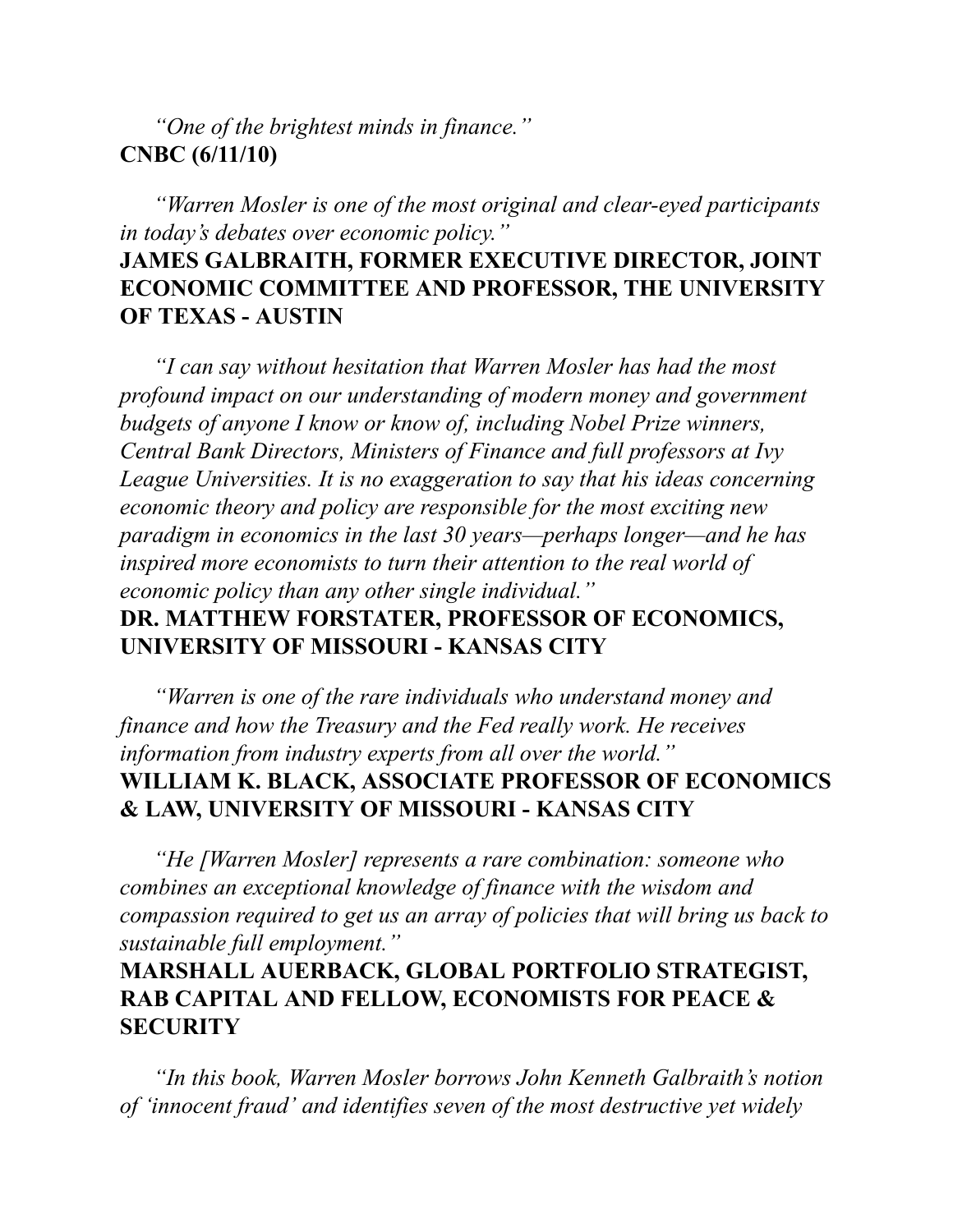*held myths about the economy. Like Galbraith, Mosler chooses to accept the possibility that the fraud is unintentional, resulting from ignorance, misunderstanding or, most likely, from application of the wrong economic paradigm to our real world economy. To put it as simply as possible, many of the most dangerous beliefs about the way the economy functions would have some relevance if the U.S. were on a strict gold standard. Yet, obviously, the U.S. dollar has had no link whatsoever to gold since the break-up of the Bretton Woods system.*

*So what are the deadly (yet perhaps innocent) frauds? First, government finance is supposed to be similar to household finance: government needs to tax and borrow first before it can spend. Second, today's deficits burden our grandchildren with government debt. Third, worse, deficits absorb today's saving. Fourth, Social Security has promised pensions and healthcare that it will never be able to afford. Fifth, the U.S. trade deficit reduces domestic employment and dangerously indebts Americans to the whims of foreigners—who might decide to cut off the supply of loans that we need. Sixth, and related to fraud number three, we need savings to finance investment (so government budgets lead to less investment). And, finally, higher budget deficits imply taxes will have to be higher in the future—adding to the burden on future taxpayers.*

*Mosler shows that whether or not these beliefs are innocent, they are most certainly wrong. Again, there might be some sort of economy in which they could be more-or-less correct. For example, in a nonmonetary economy, a farmer needs to save seed corn to 'invest' it in next year's crop. On a gold standard, a government really does need to tax and borrow to ensure it can maintain a fixed exchange rate. And so on. But in the case of nonconvertible currency (in the sense that government does not promise to convert at a fixed exchange rate to precious metal or foreign currency), none of these myths holds. Each is a fraud.*

*The best reason to read this book is to ensure that you can recognize a fraud when you hear one. And in his clear and precise style. Mosler will introduce you to the correct paradigm to develop an understanding of the world in which we actually live."*

**L. RANDALL WRAY, PROFESSOR OF ECONOMICS, UNIVERSITY OF MISSOURI - KANSAS CITY, RESEARCH DIRECTOR, CENTER FOR FULL EMPLOYMENT & PRICE**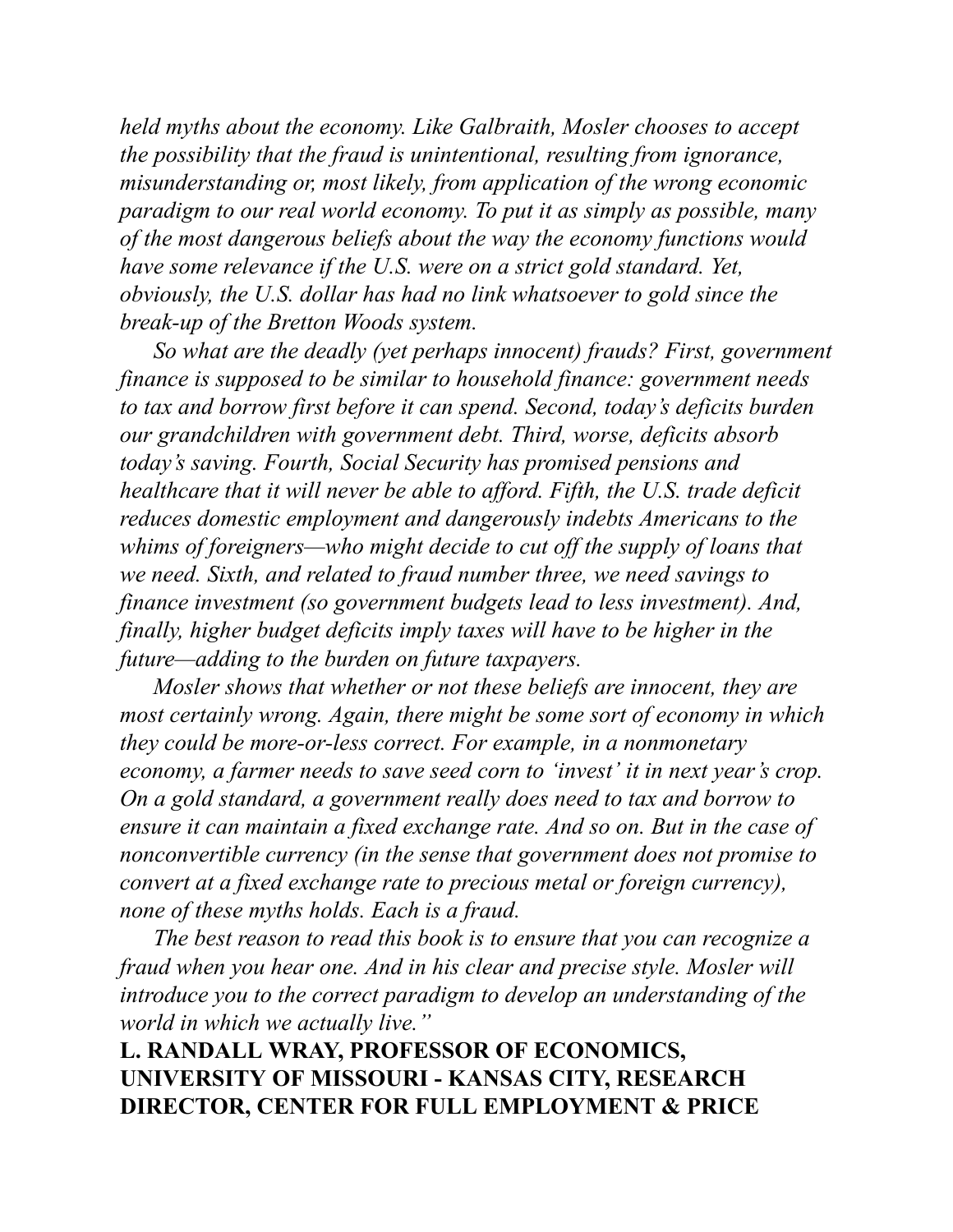**STABILITY, SENIOR SCHOLAR, LEVY ECONOMICS INSTITUTE, AUTHOR OF** *UNDERSTANDING MODERN MONEY, THE KEY TO FULL EMPLOYMENT AND PRICE STABILITY* **AND EDITOR,** *CREDIT AND STATE THEORIES OF MONEY: THE CONTRIBUTIONS OF A. MITCHELL INNES*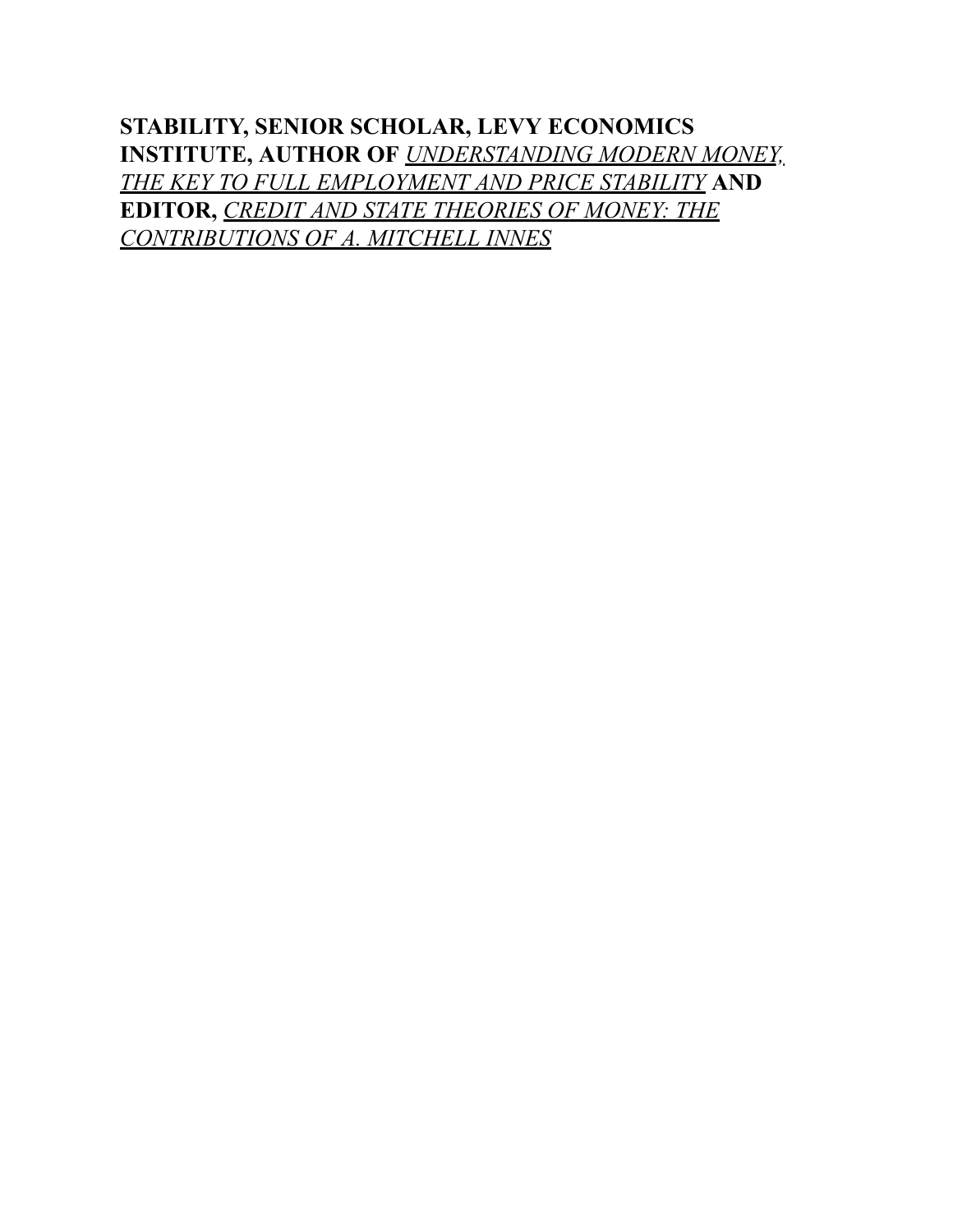WRITINGS of WARREN MOSLER (found on [www.moslereconomics.com\)](http://www.moslereconomics.com/)

The Seven Deadly Innocent Frauds

Galbraith/Wray/Mosler submission for February 25

Mosler Palestinian Development Plan

Soft Currency Economics

Full Employment AND Price Stability

A General Analytical Framework for the Analysis of Currencies and Other Commodities

The Natural Rate of Interest is Zero

2004 Proposal for Senator Lieberman

EPIC - A Coalition of Economic Policy Institutions An Interview with the Chairman

What is Money?

The Innocent Fraud of the Trade Deficit: Who's Funding Whom?

The Financial Crisis - Views and Remedies

Quantitative Easing for Dummies

Tax-Driven Money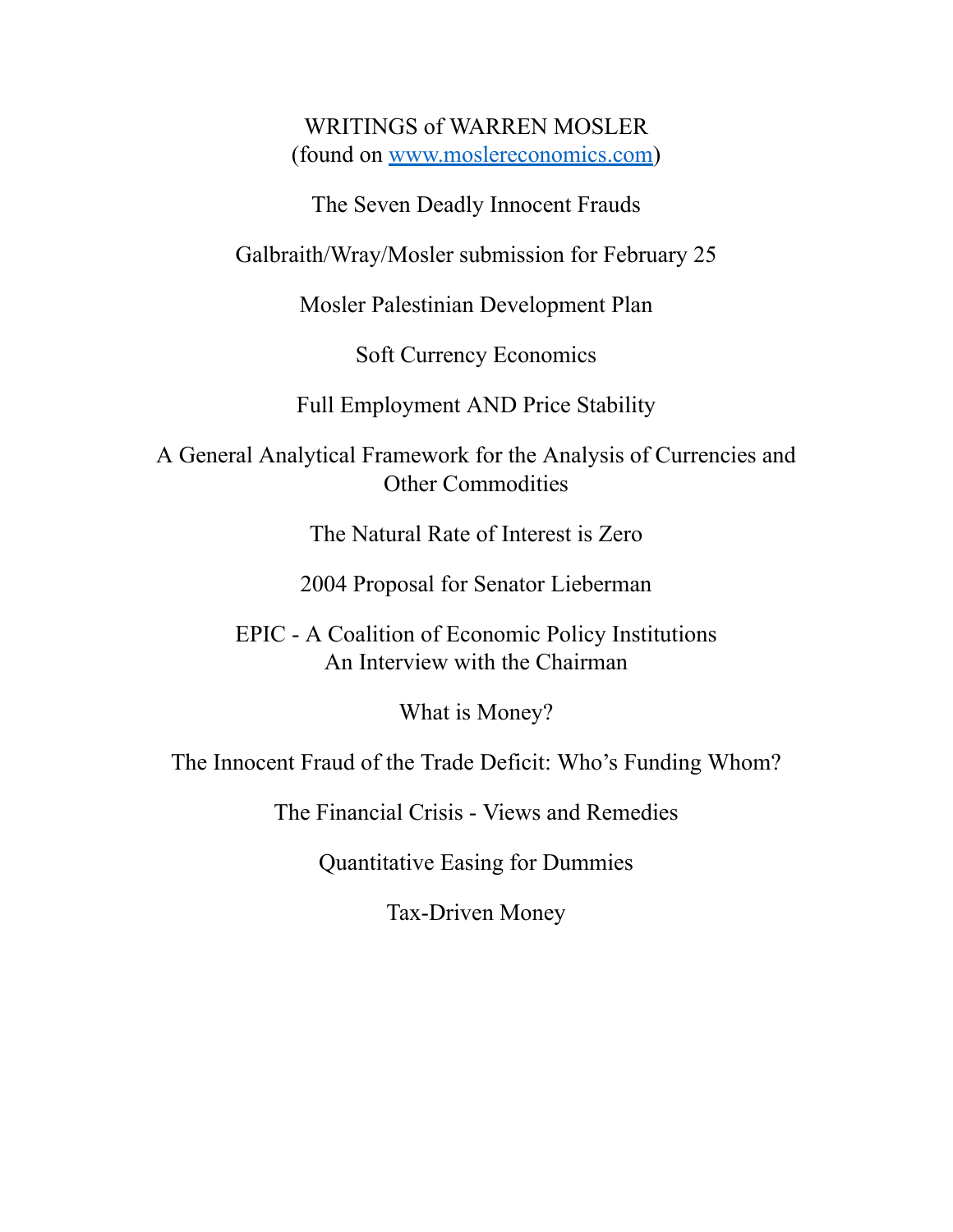# SEVEN DEADLY INNOCENT FRAUDS OF ECONOMIC POLICY

WARREN MOSLER

VALANCE CO., INC.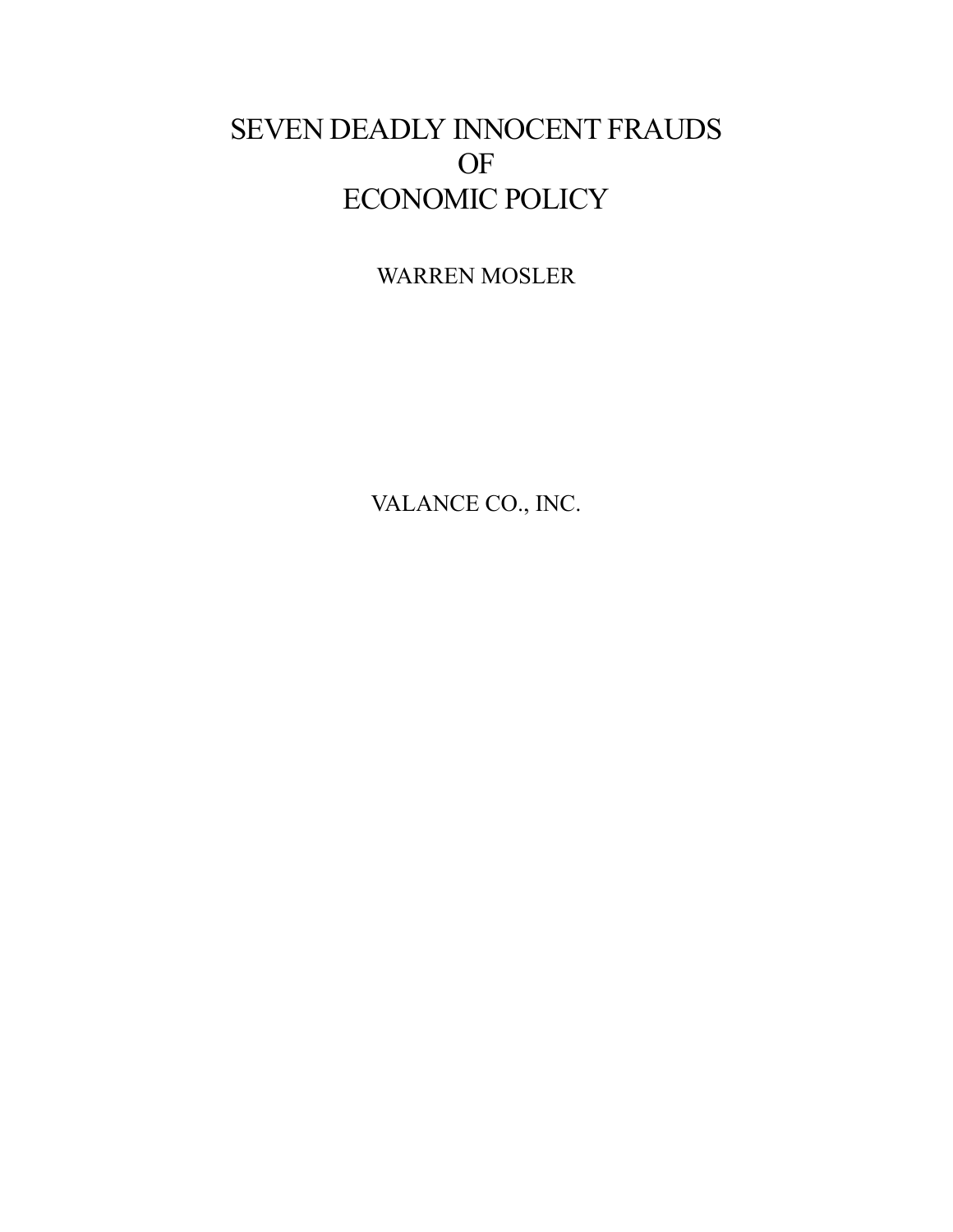COPYRIGHT©Warren Mosler, 2010

Published by Valance Co., Inc., by arrangement with the author [www.moslereconomics.com](http://www.moslereconomics.com/)

All rights reserved, which includes the right to reproduce this book or portions thereof in any form whatsoever except as provided by the U.S. Copyright Law.

Library of Congress Cataloging-in-Publication Data in progress for

ISBN: 978-0-692-00959-8

The text of this book is set in 12 pt. Times. Printed & bound in the U.S.A.

16 15 14 13 12 11 10 10 9 8 7 6 5 4 3 2 1

FIRST IMPRESSION

VALANCE CO., INC.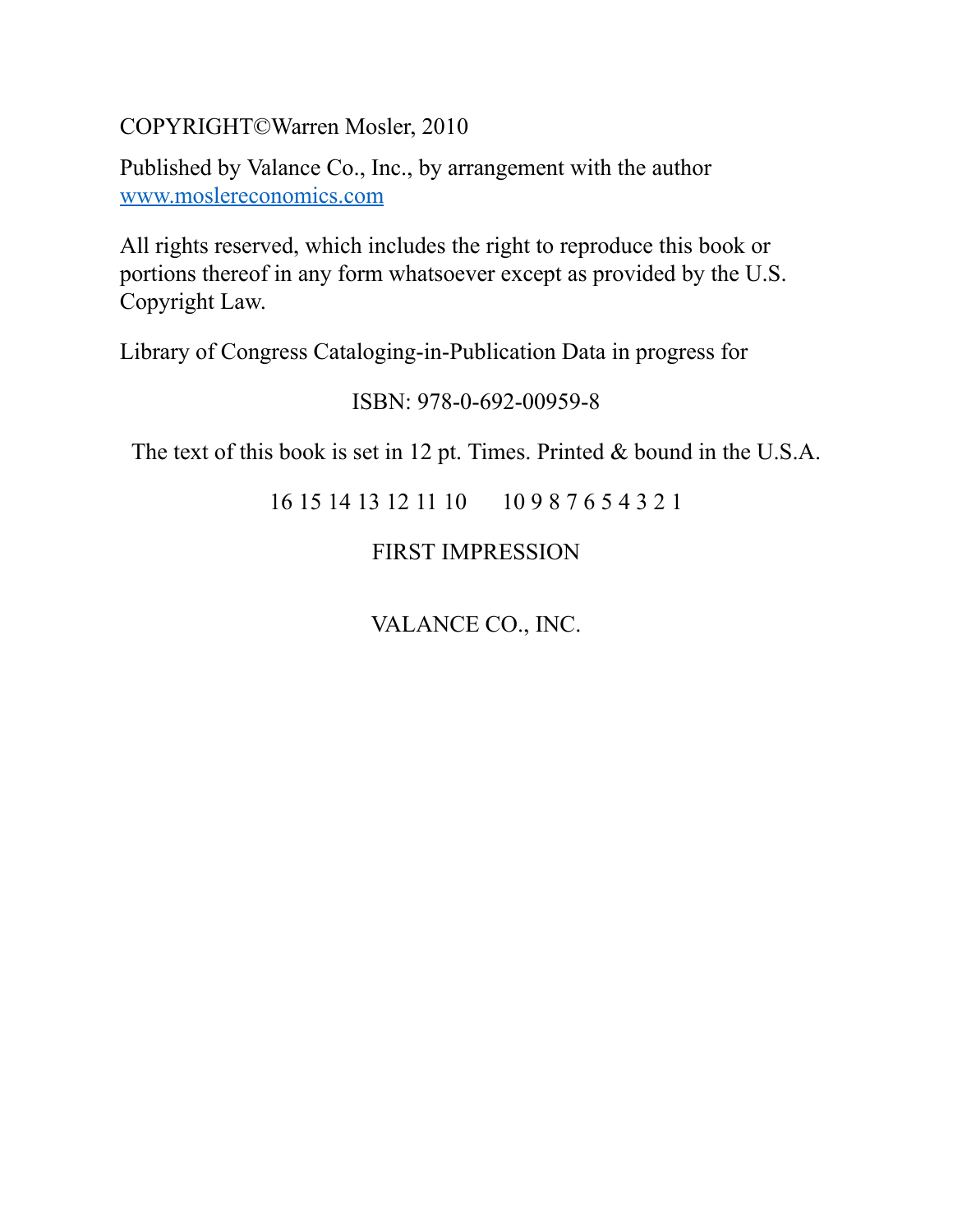#### **CONTENTS**

Foreword Prologue **Overview** Introduction Part I: The Seven Deadly Innocent Frauds Part II: The Age of Discovery Part III: Public Purpose

\*NOTE: Page numbers have been removed in this electronic book as they will depend upon file type, device type, and user preferences. See electronic table of contents.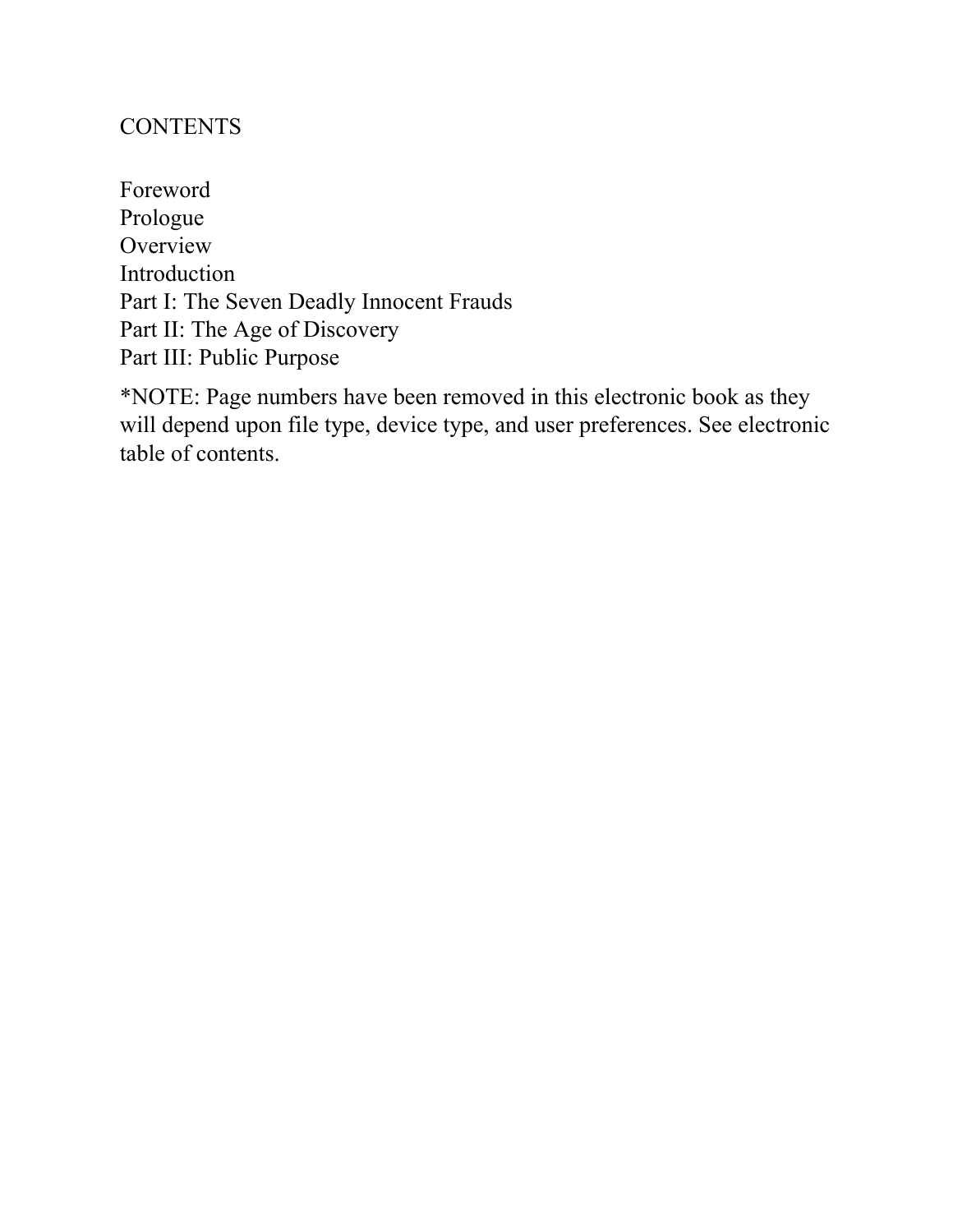### **Foreword**

Warren Mosler is a rare bird: a self-taught economist who is not a crank; a successful investor who is not a blowhard; a businessperson with a talent for teaching; a financier with a true commitment to the public good.

We have co-authored testimony and the occasional article, and I attest firmly that his contributions to those efforts exceeded mine.

Many economists value complexity for its own sake. A glance at any modern economics journal confirms this. A truly incomprehensible argument can bring a lot of prestige! The problem, though, is that when an argument appears incomprehensible, that often means the person making it doesn't understand it either. (I was just at a meeting of European central bankers and international monetary economists in Helsinki, Finland. After one paper, I asked a very distinguished economist from Sweden how many people he thought had followed the math. He said, "Zero.") Warren's gift is transparent lucidity. He thinks things through as simply as he can. (And he puts a lot of work into this—true simplicity is hard.) He favors the familiar metaphor, and the homely example. You can explain his reasoning to most children (at least to mine), to any college student and to any player in the financial markets. Only economists, with their powerful loyalty to fixed ideas, have trouble with it. Politicians, of course, often do understand, but rarely feel free to speak their own minds.

Now comes Warren Mosler with a small book, setting out his reasoning on seven key issues. These relate to government deficits and debt, to the relation between public deficits and private savings, to that between savings and investment, to Social Security and to the trade deficit. Warren calls them "Seven Deadly Innocent Frauds"—taking up a phrase coined by my father as the title of his last book. Galbraith-the-elder would have been pleased.

The common thread tying these themes together is simplicity itself. It's that modern money is a spreadsheet! It works by computer! When government spends or lends, it does so by adding numbers to private bank accounts. When it taxes, it marks those same accounts down. When it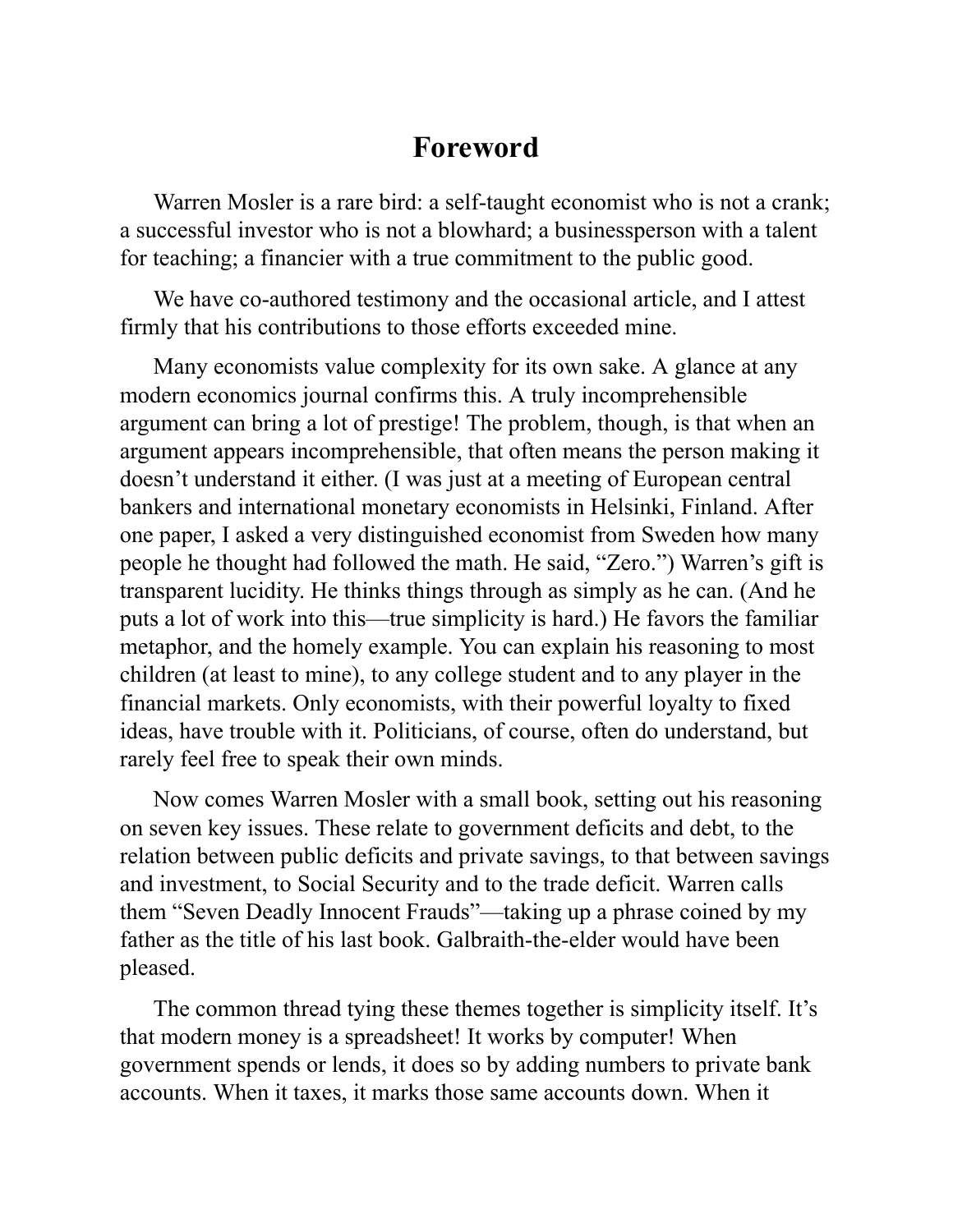borrows, it shifts funds from a demand deposit (called a reserve account) to savings (called a securities account). And that for practical purposes is all there is. The money government spends doesn't come from anywhere, and it doesn't cost anything to produce. The government therefore cannot run out.

Money is created by government spending (or by bank loans, which create deposits). Taxes serve to make us want that money—we need it in order to pay the taxes. And they help regulate total spending, so that we don't have more total spending than we have goods available at current prices—something that would force up prices and cause inflation. But taxes aren't needed in advance of spending—and could hardly be, since before the government spends there is no money to tax.

A government borrowing in its own currency need never default on its debts; paying them is simply a matter of adding the interest to the bank accounts of the bond holders. A government can only decide to default—an act of financial suicide—or (in the case of a government borrowing in a currency it doesn't control) be forced to default by its bankers. But a U.S. bank will always cash a check issued by the US Government, whatever happens.

Nor is the public debt a burden on the future. How could it be? Everything produced in the future will be consumed in the future. How much will be produced depends on how productive the economy is at that time. This has nothing to do with the public debt today; a higher public debt today does not reduce future production—and if it motivates wise use of resources today, it may increase the productivity of the economy in the future.

Public deficits increase financial private savings—as a matter of accounting, dollar for dollar. Imports are a benefit, exports a cost. We do not borrow from China to finance our consumption: the borrowing that finances an import from China is done by a U.S. consumer at a U.S. bank. Social Security privatization would just reshuffle the ownership of stocks and bonds in the economy—transferring risky assets to seniors and safer ones to the wealthy—without having any other economic effects. The Federal Reserve sets interest rates where it wants.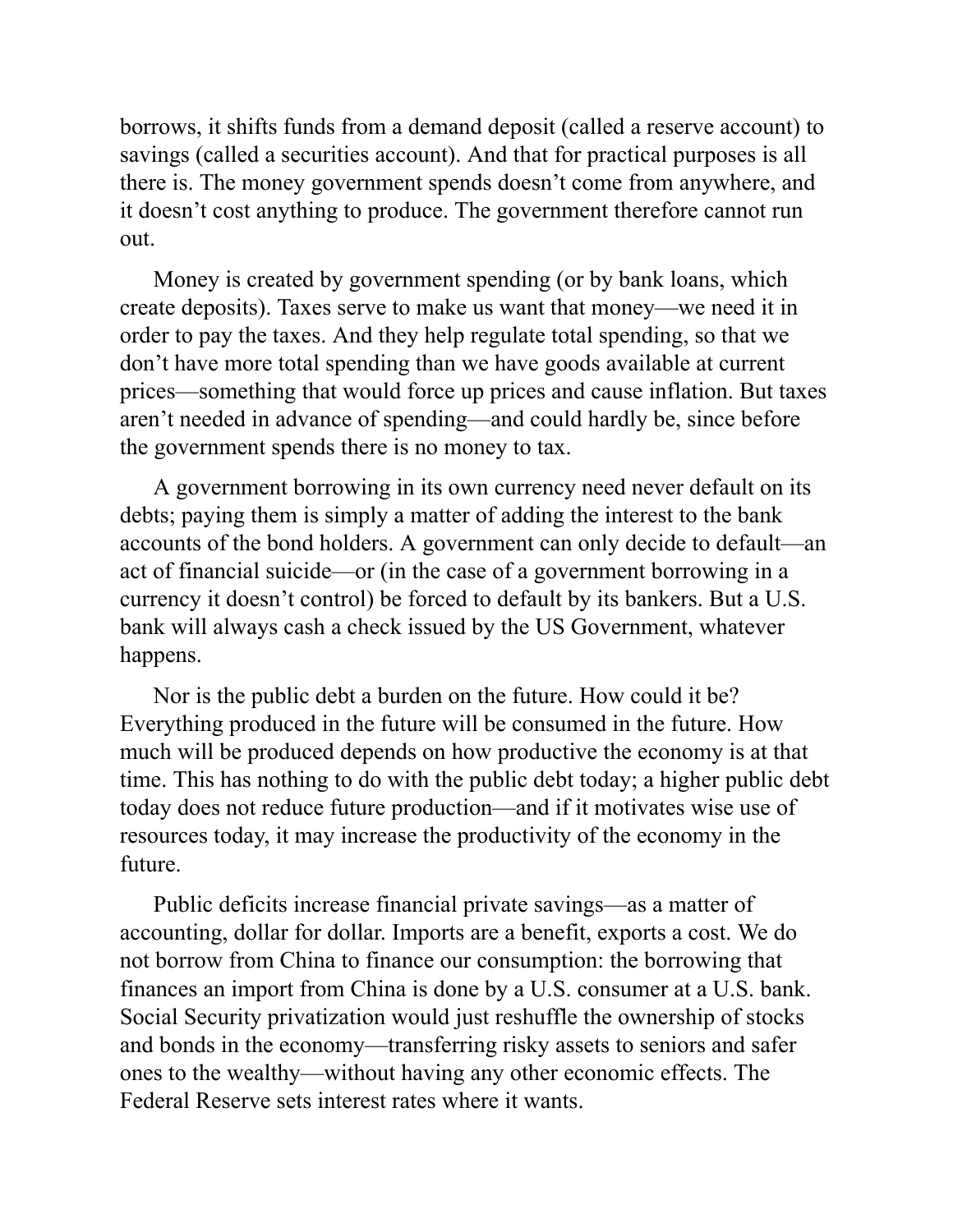All these are among the simple principles set out in this small book.

Also included here are an engaging account of the education of a financier and an action program for saving the American economy from the crisis of high unemployment. Warren would do this by suspending the payroll tax—giving every working American a raise of over 8 percent, after tax; by a per capita grant to state and local governments, to cure their fiscal crises; and by a public employment program offering a job at a modest wage to anyone who wanted one. This would eliminate the dangerous forms of unemployment and allow us to put our young people, especially, to useful work.

Warren's heroes, among economists and apart from my father, are Wynne Godley and Abba Lerner. Godley—a wonderful man who just passed away—prefigured much of this work with his stock-flow consistent macroeconomic models, which have proved to be among the best forecasting tools in the business. Lerner championed "functional finance," meaning that public policy should be judged by its results in the real world —employment, productivity and price stability—and not by whatever may be happening to budget and debt numbers. Warren also likes to invoke Lerner's Law—the principle that, in economics, one should never compromise principles, no matter how much trouble other people have in understanding them. I wish I were as a good at observing that principle as he is.

All in all, this book is an engaging and highly instructive read—highly recommended.

James K. Galbraith The University of Texas at Austin June 12, 2010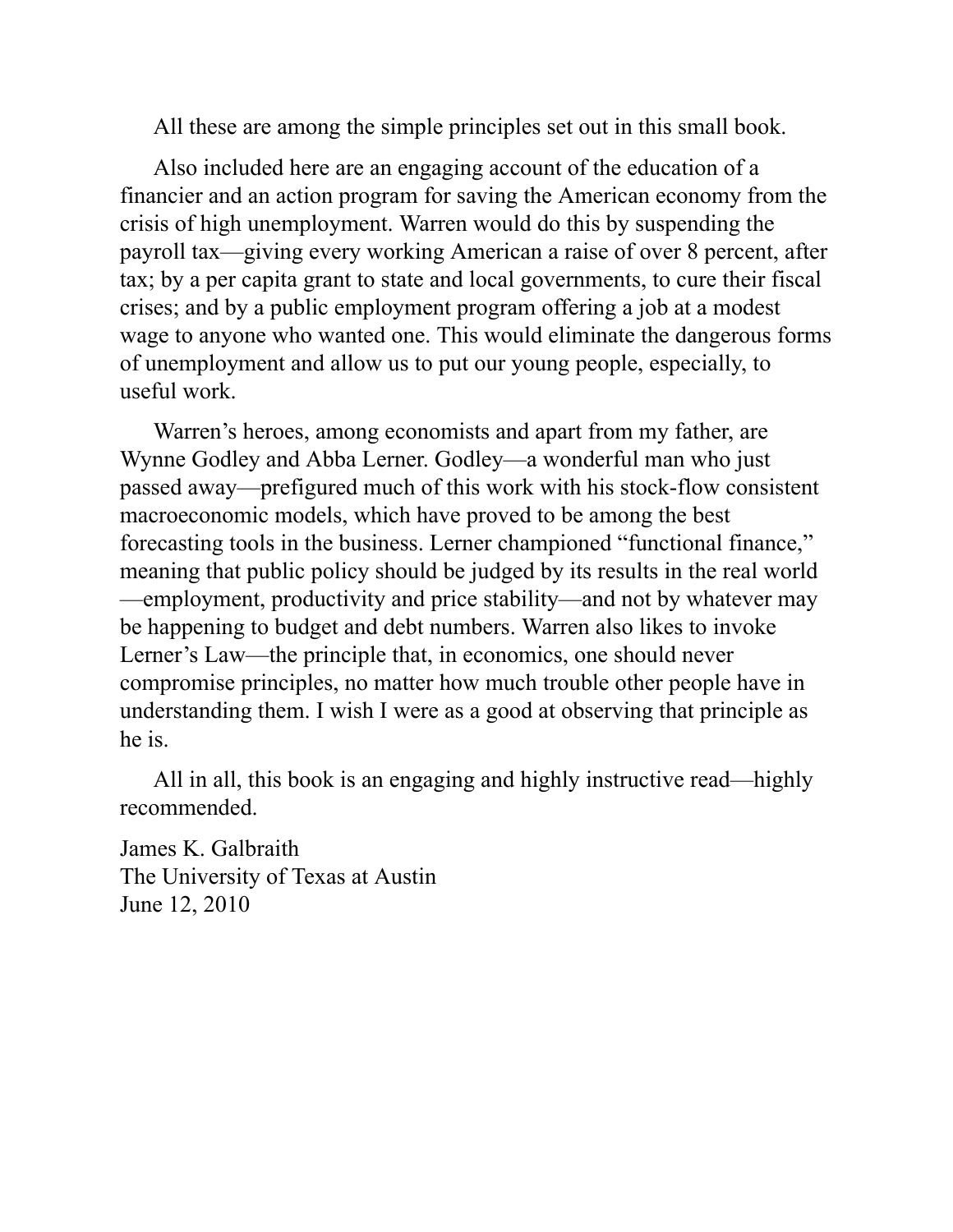# **Prologue**

The term "*innocent fraud*" was introduced by Professor John Kenneth Galbraith in his last book, *The Economics of Innocent Fraud*, which he wrote at the age of ninety-four in 2004, just two years before he died. Professor Galbraith coined the term to describe a variety of incorrect assumptions embraced by mainstream economists, the media, and most of all, politicians.

The presumption of innocence, yet another example of Galbraith's elegant and biting wit, implies those perpetuating the fraud are not only wrong, but also not clever enough to understand what they are actually doing. And any claim of prior understanding becomes an admission of deliberate fraud—an unthinkable self-incrimination.

Galbraith's economic views gained a wide audience during the 1950s and 1960s, with his best-selling books *The Affluent Society*, and *The New Industrial State*. He was well connected to both the Kennedy and Johnson Administrations, serving as the United States Ambassador to India from 1961 until 1963, when he returned to his post as Harvard's most renowned Professor of Economics.

Galbraith was largely a Keynesian who believed that only fiscal policy can restore "spending power." Fiscal policy is what economists call tax cuts and spending increases, and spending in general is what they call aggregate demand.

Galbraith's academic antagonist, Milton Friedman, led another school of thought known as the "monetarists." The monetarists believe the federal government should always keep the budget in balance and use what they called "monetary policy" to regulate the economy. Initially that meant keeping the "money supply" growing slowly and steadily to control inflation, and letting the economy do what it may. However they never could come up with a measure of money supply that did the trick nor could the Federal Reserve ever find a way to actually control the measures of money they experimented with.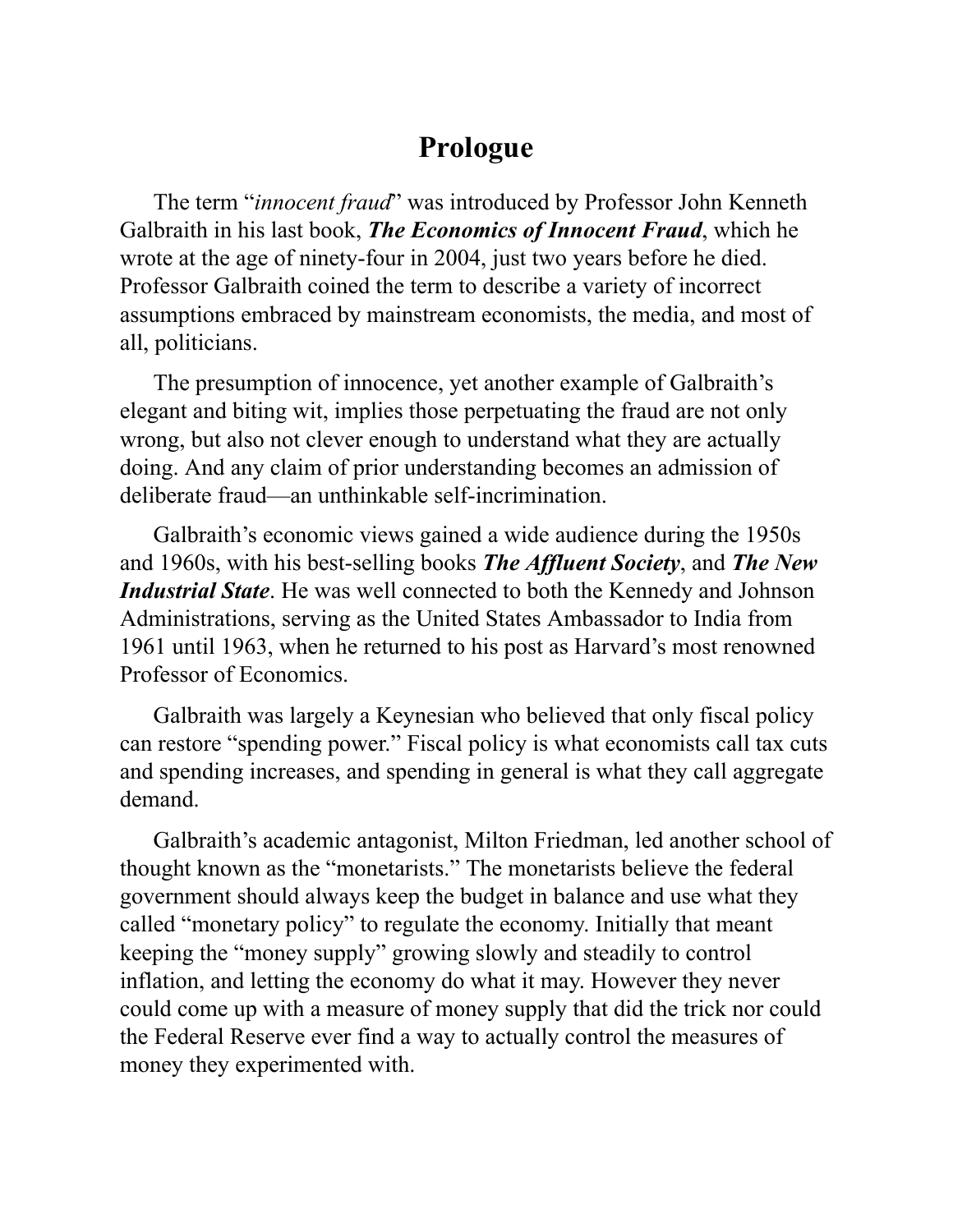Paul Volcker was the last Fed Chairman to attempt to directly control the money supply. After a prolonged period of actions that merely demonstrated what most central bankers had known for a very long time that there was no such thing as controlling the money supply—Volcker abandoned the effort.

Monetary policy was quickly redefined as a policy of using interest rates as the instrument of monetary policy rather than any measures of the quantity of money. And "inflation expectations" moved to the top of the list as the cause of inflation, as the money supply no longer played an active role. Interestingly, "money" doesn't appear anywhere in the latest monetarist mathematical models that advocate the use of interest rates to regulate the economy.

Whenever there are severe economic slumps, politicians need results in the form of more jobs—to stay in office. First they watch as the Federal Reserve cuts interest rates, waiting patiently for the low rates to somehow "kick in." Unfortunately, interest rates never to seem to "kick in." Then, as rising unemployment threatens the re-election of members of Congress and the President, the politicians turn to Keynesian policies of tax cuts and spending increases. These policies are implemented over the intense objections and dire predictions of the majority of central bankers and mainstream economists.

It was Richard Nixon who famously declared during the double dip economic slump of 1973, "We are all Keynesians now."

Despite Nixon's statement, Galbraith's Keynesian views lost out to the monetarists when the "Great Inflation" of the 1970s sent shock waves through the American psyche. Public policy turned to the Federal Reserve and its manipulation of interest rates as the most effective way to deal with what was coined "stagflation"—the combination of a stagnant economy and high inflation.

I entered banking in 1973 with a job collecting delinquent loans at the Savings Bank of Manchester in my home town of Manchester, Connecticut. I was the bank's portfolio manager by 1975, which led to Wall St. in 1976, where I worked on the trading floor until 1978. Then I was hired by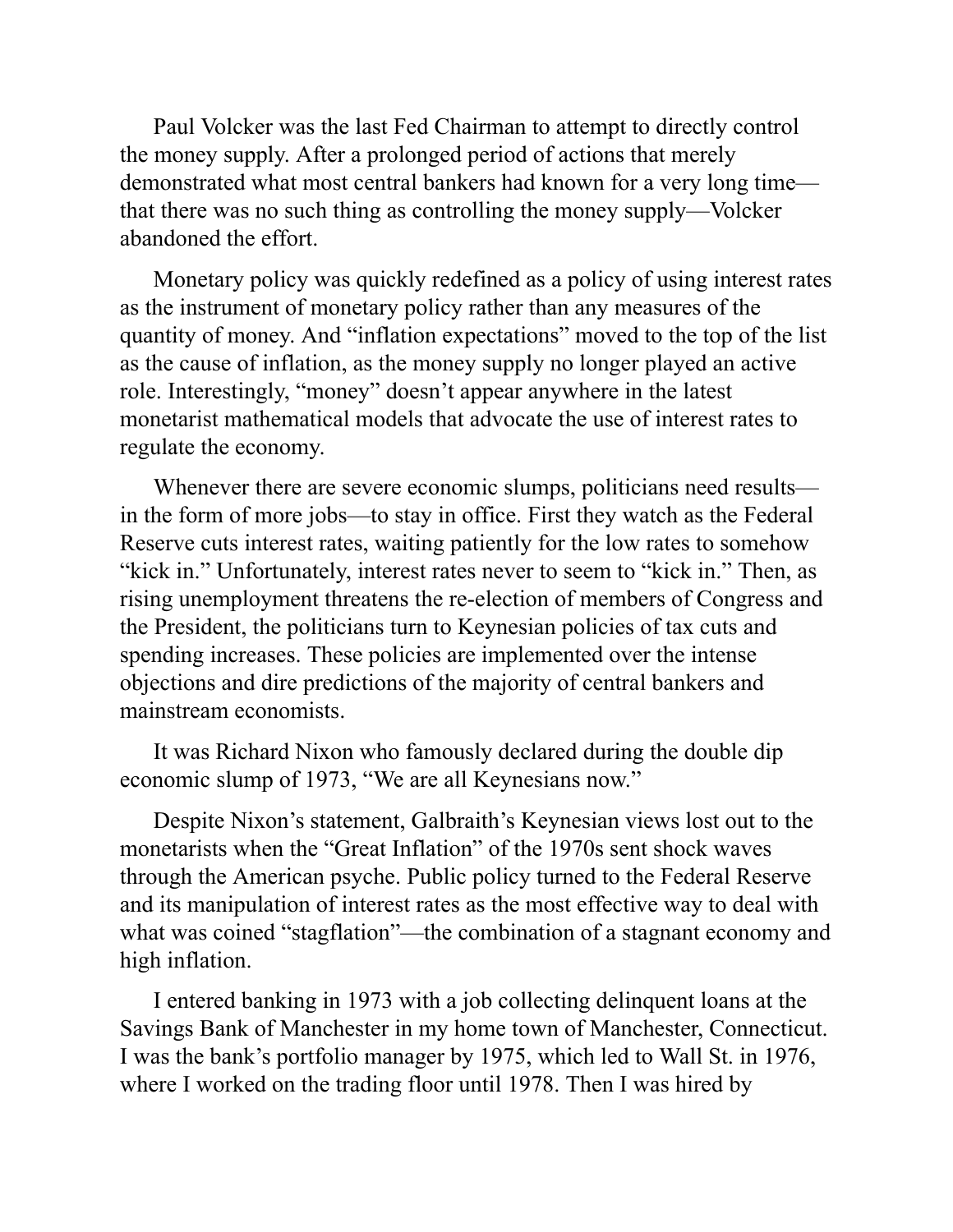William Blair and Company in Chicago to add fixed income arbitrage to their corporate bond department. It was from there that I started my own fund in 1982. I saw the "great inflation" as cost-push phenomena driven by OPEC's pricing power. It had every appearance of a cartel setting everhigher prices which caused the great inflation, and a simple supply response that broke it. As OPEC raised the nominal price of crude oil from \$2 per barrel in the early 1970's to a peak of about \$40 per barrel approximately 10 years later, I could see two possible outcomes. The first was for it to somehow be kept to a relative value story, where U.S. inflation remained fairly low and paying more for oil and gasoline simply meant less demand and weaker prices for most everything else, with wages and salaries staying relatively constant. This would have meant a drastic reduction in real terms of trade and standard of living, and an even larger increase in the real terms of trade and standard of living for the oil exporters.

The second outcome, which is what happened, was for a general inflation to ensue, so while OPEC did get higher prices for its oil, they also had to pay higher prices for what they wanted to buy, leaving real terms of trade not all that different after the price of oil finally settled between \$10 and \$5 per barrel where it remained for over a decade. And from where I sat, I didn't see any deflationary consequences from the "tight" monetary policy. Instead, it was the deregulation of natural gas in 1978 that allowed natural gas prices to rise, and therefore, natural gas wells to be uncapped. U.S. electric utility companies then switched fuels from high-priced oil to what was still lower-priced natural gas. OPEC reacted to this supply response by rapidly cutting production in an attempt to keep prices from falling below \$30 per oil barrel. Production was cut by over 15 million barrels a day, but it wasn't enough, and they drowned in the sea of excess world oil production as electric utilities continued to move to other fuels.

This book is divided into three sections. Part one immediately reveals the seven "innocent frauds" that I submit are the most imbedded obstacles to national prosperity. They are presented in a manner that does not require any prior knowledge or understanding of the monetary system, economics, or accounting. The first three concern the federal government's budget deficit, the fourth addresses Social Security, the fifth international trade, the sixth savings and investment, and the seventh returns to the federal budget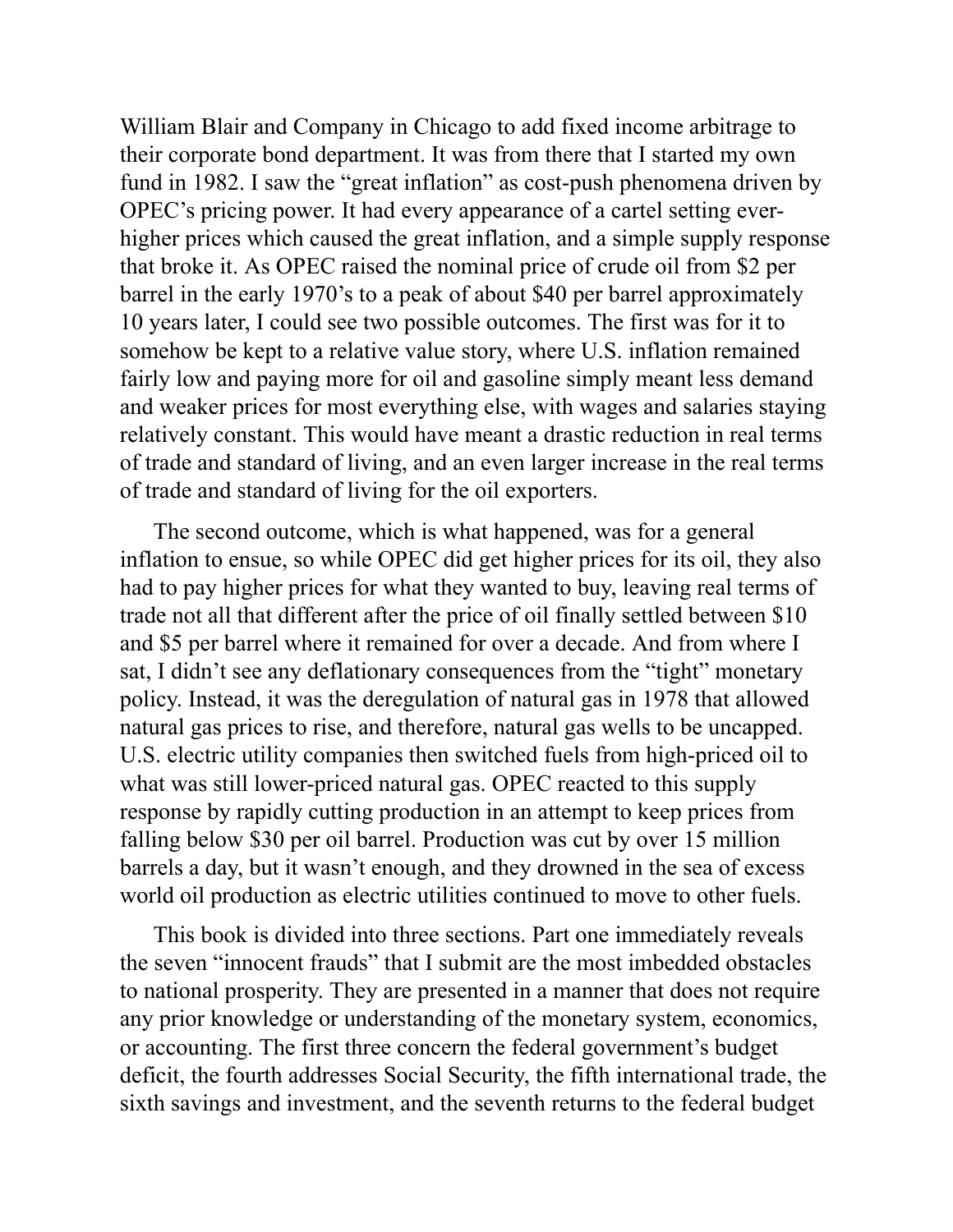deficit. This last chapter is the core message; its purpose is to promote a universal understanding of these critical issues facing our nation.

Part two is the evolution of my awareness of these seven deadly innocent frauds during my more-than-three decades of experience in the world of finance.

In Part three, I apply the knowledge of the seven deadly innocent frauds to the leading issues of our day.

In Part four, I set forth a specific action plan for our country to realize our economic potential and restore the American dream.

April 15, 2010 Warren Mosler 67 Chimney Corner Circle Guilford, CT 06437-3134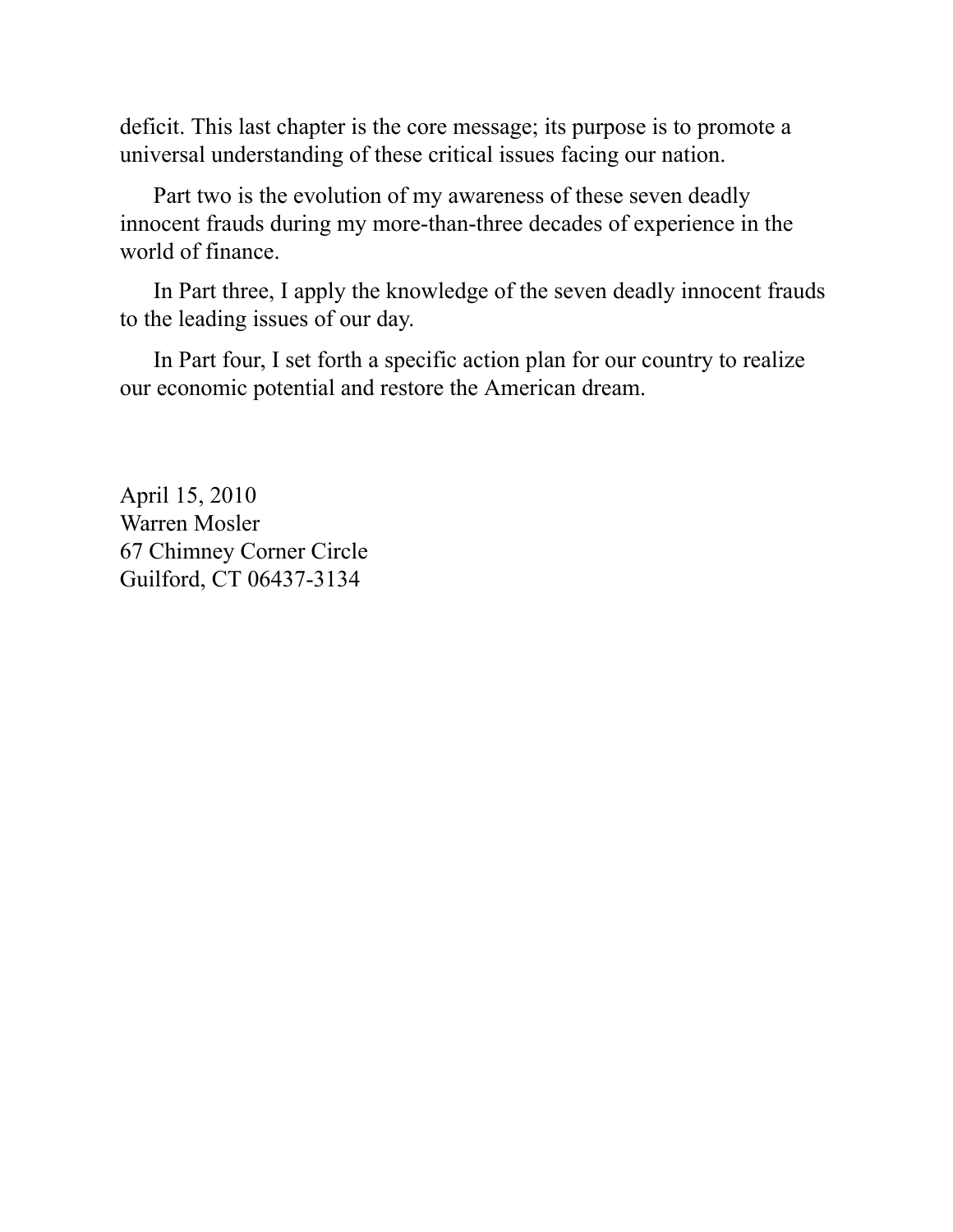# **Overview**

# **Seven Deadly Innocent Frauds of Economic Policy**

- 1. The government must raise funds through taxation or borrowing in order to spend. In other words, government spending is limited by its ability to tax or borrow.
- 2. With government deficits, we are leaving our debt burden to our children.
- 3. Government budget deficits take away savings.
- 4. Social Security is broken.
- 5. The trade deficit is an unsustainable imbalance that takes away jobs and output.
- 6. We need savings to provide the funds for investment.
- 7. It's a bad thing that higher deficits today mean higher taxes tomorrow.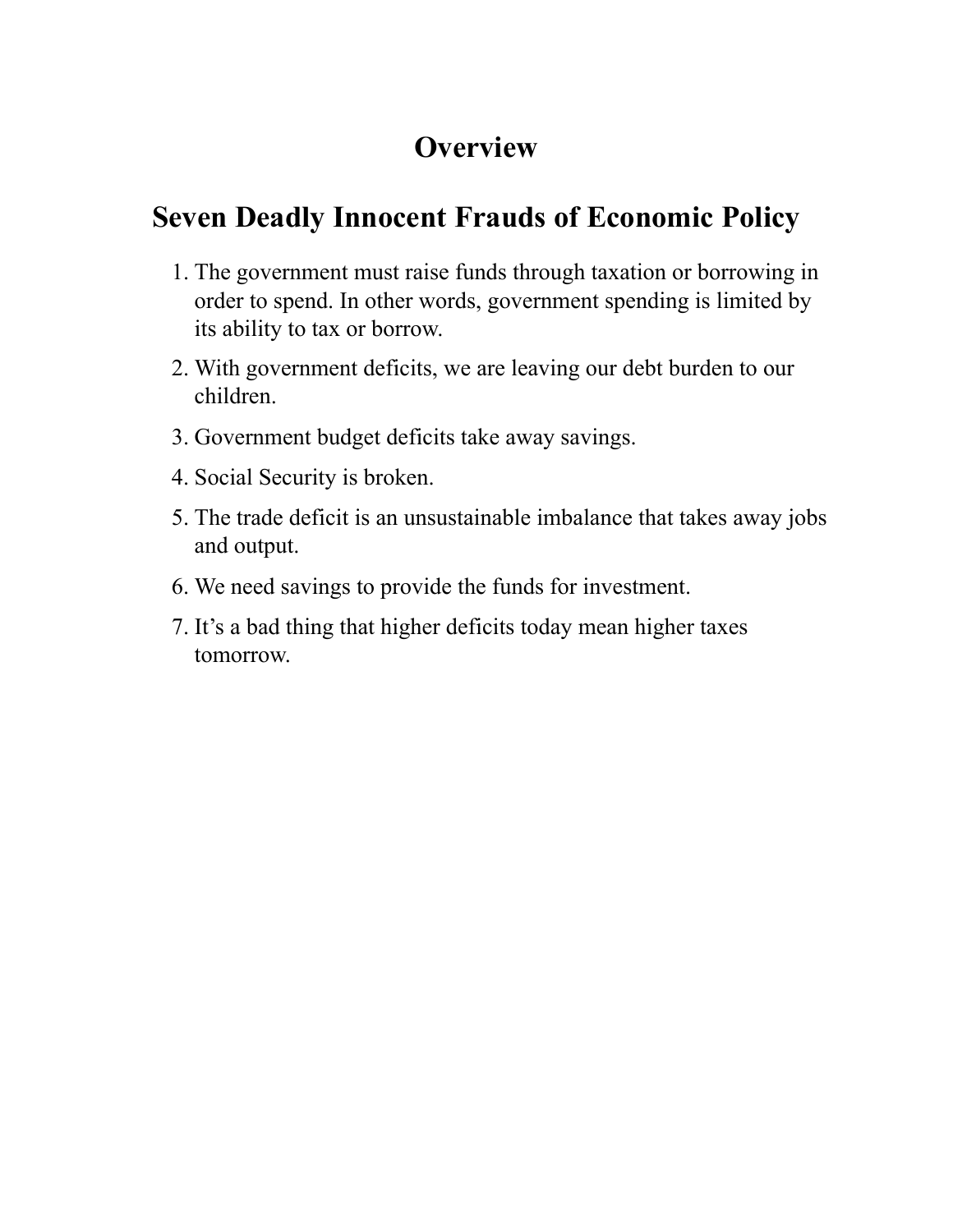# **Introduction**

This book's purpose is to promote the restoration of American prosperity. It is my contention that the seven deadly innocent frauds of economic policy are all that is standing between today's economic mess and the full restoration of American prosperity.

As of the publication of this book, I am campaigning for the office of U.S. Senator from my home state of Connecticut, solely as a matter of conscience. I am running to promote my national agenda to restore American prosperity with the following three proposals.

The first is what's called a "full payroll tax holiday" whereby the U.S. Treasury stops taking some \$20 billion EACH WEEK from people working for a living and instead, makes all FICA payments for both employees and employers. The average American couple earning a combined \$100,000 per year will see their take-home pay go up by over \$650 PER MONTH which will help them meet their mortgage payments and stay in their homes, which would also end the financial crisis. Additionally, the extra take-home pay would help everyone pay their bills and go shopping, as Americans return to what used to be our normal way of life.

My second proposal is for the federal government to distribute \$500 per capita of revenue sharing to the state governments, with no strings attached, to tide them over and help them sustain their essential services. The spending power and millions of jobs funded by people's spending from the extra take-home pay from the payroll-tax holiday restores economic activity, and the States' revenues would return to where they were before the crisis.

My third proposal calls for a restoration of American prosperity through a federally-funded \$8/hr. job for anyone willing and able to work. The primary purpose of this program is to provide a transition from unemployment to private-sector employment. A payroll-tax holiday and the state revenue sharing would bring an immediate flurry of economic activity, with private-sector employers quickly seeking to hire millions of additional workers to meet growing demand for their products. Unfortunately, past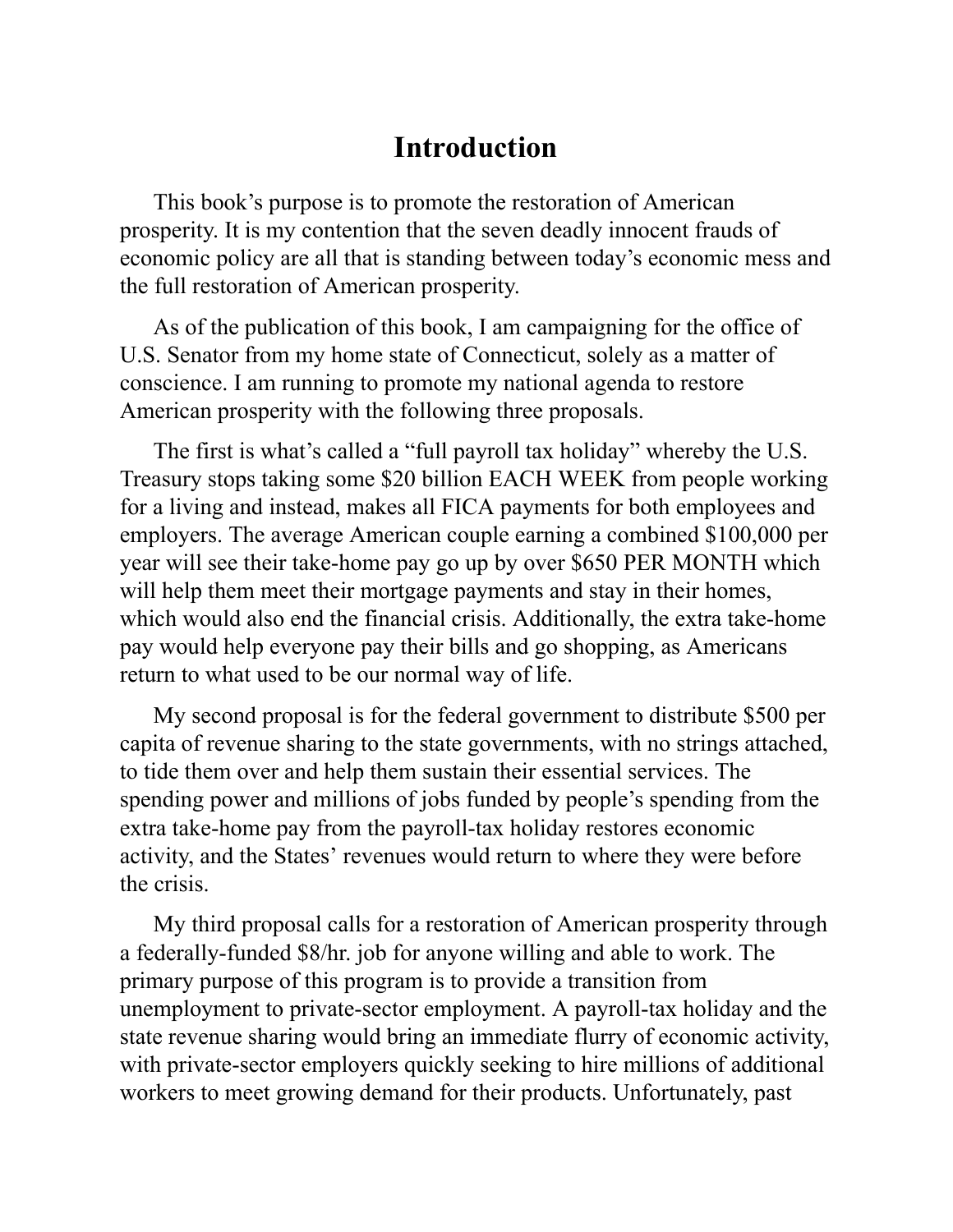recessions have shown that businesses are reluctant to hire those who have been unemployed, with the long-term unemployed being the least attractive. Transitional employment also would draw these people into the labor force, giving them a chance to demonstrate what they can do, and show that they are responsible and can get to work on time. This includes giving the opportunity of work to many of those who have a harder time finding private-sector employment, including high-risk teenagers, people getting out of prison, the disabled and older as well as middle-aged people who have lost their jobs and exhausted their unemployment benefits. While this program would involve the lowest expenditure of my three proposals, it is equally important as it helps smooth and optimize the transition to privatesector employment as the economy grows.

So, how am I uniquely qualified to be promoting these proposals? My confidence comes from 40 years' experience in the financial and economic realm. I would venture that I'm perhaps the only person who can answer the question: "How are you going to pay for it?" My book takes on this issue and encourages the return of economics study to the operational realities of our monetary system.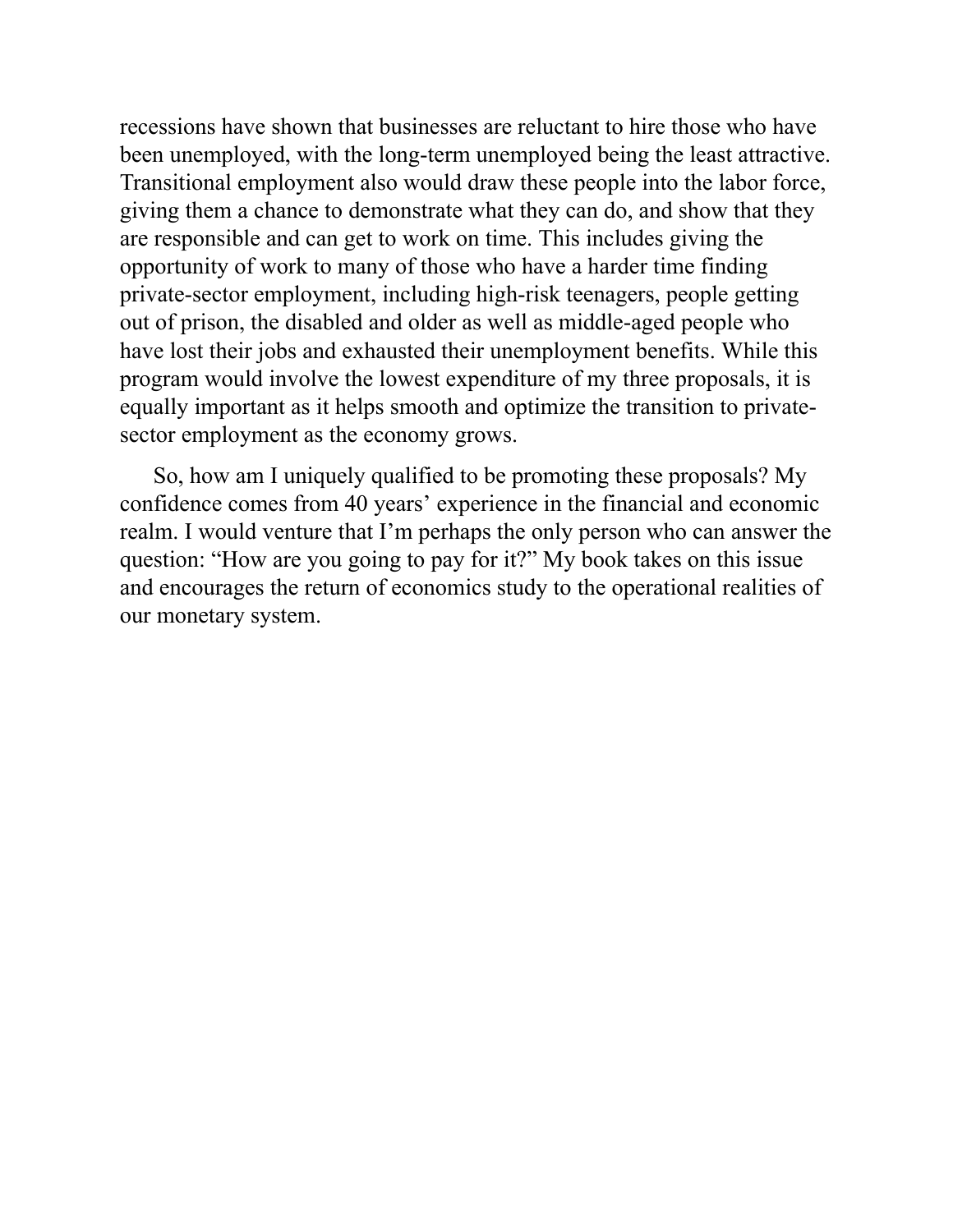# **Part I: The Seven Deadly Innocent Frauds**

# *Deadly Innocent Fraud #1:*

The federal government must raise funds through taxation or borrowing in order to spend. In other words, government spending is limited by its ability to tax or borrow.

#### *Fact:*

Federal government spending is in no case operationally constrained by revenues, meaning that **there is no "solvency risk."** In other words, the federal government can always make any and all payments in its own currency, no matter how large the deficit is, or how few taxes it collects.

Ask any congressman (as I have many times) or private citizen how it all works, and he or she will tell you emphatically that: "…the government has to either tax or borrow to get the funds to spend, just like any household has to somehow get the money it needs to spend." And from this comes the inevitable question about healthcare, defense, social security, and any and all government spending:

#### **How are you going to pay for it???!!!**

This is the killer question, the one no one gets right, and getting the answer to this question right is the core of the public purpose behind writing this book.

In the next few moments of reading, it will all be revealed to you with no theory and no philosophy- just a few hard cold facts. I answer this question by first looking at exactly how government taxes, followed by how government spends.

#### **How does the Federal Government Tax?**

Let's start by looking at what happens if you pay your taxes by writing a check. When the U.S. government gets your check, and it's deposited and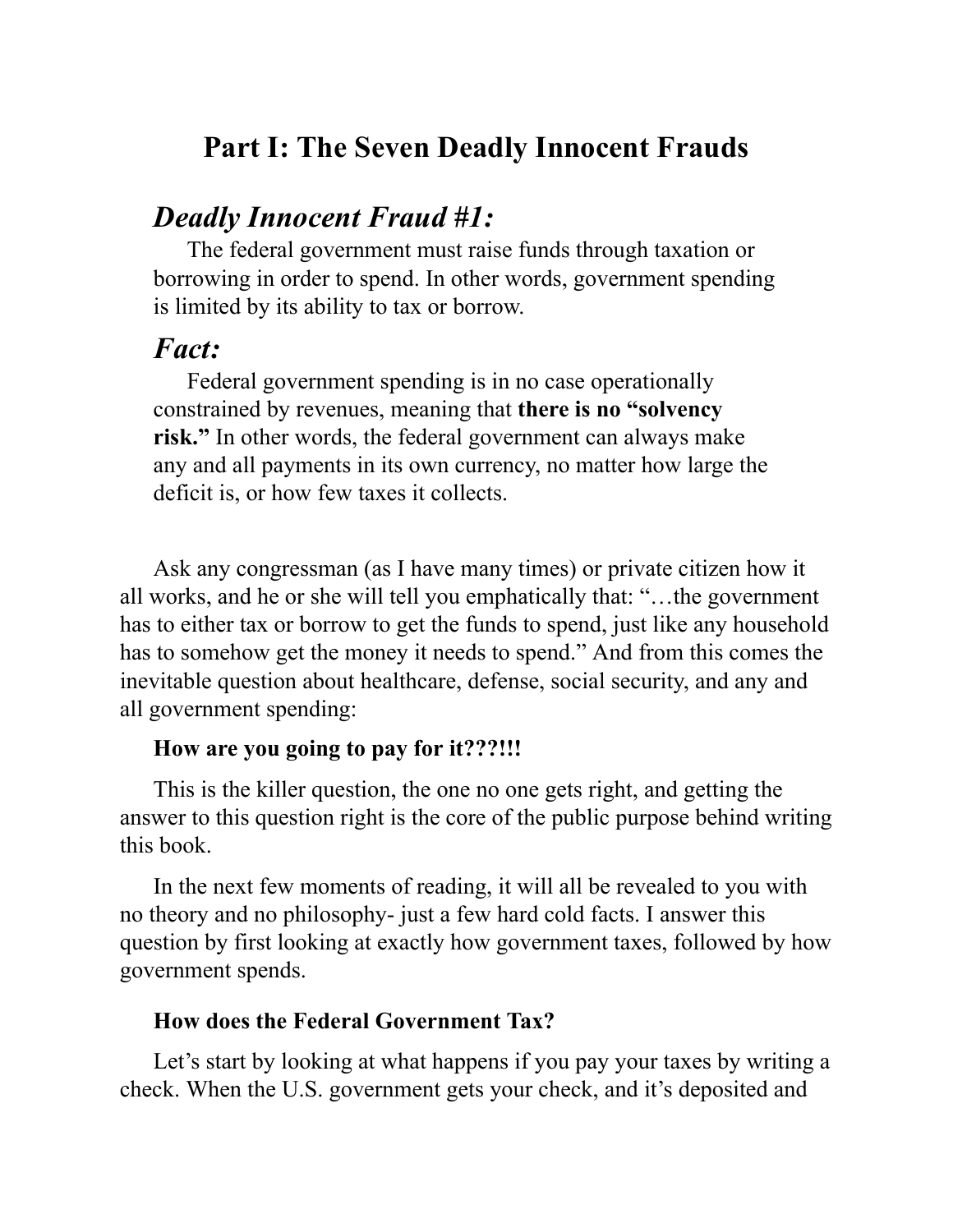"clears," all the government does is change the number in your checking account "downward" as they subtract the amount of your check from your bank balance. Does the government actually get anything real to give to someone else? No, it's not like there's a gold coin to spend. You can actually see this happen with online banking—watch the balance in your bank account on your computer screen. Suppose the balance in your account is \$5,000 and you write a check to the government for \$2,000. When that checks clears (gets processed), what happens? The 5 turns into a 3 and your new balance is now down to \$3,000. All before your very eyes! The government didn't actually "get" anything to give to someone else. No gold coin dropped into a bucket at the Fed. They just changed numbers in bank accounts—nothing "went" anywhere.

And what happens if you were to go to your local IRS office to pay your taxes with actual cash? First, you would hand over your pile of currency to the person on duty as payment. Next, he'd count it, give you a receipt and, hopefully, a thank you for helping to pay for social security, interest on the national debt, and the Iraq war. Then, after you, the tax payer, left the room, he'd take that hard-earned cash you just forked over and **then send them out to be shredded** (any older cash used to make payments to Federal Reserve Member banks is sent to the shredder).

Yes, it gets thrown it away. Destroyed! Why? There's no further use for it. Just like a ticket to the Super Bowl. After you enter the stadium and hand the attendant a ticket that was worth maybe \$1000, he tears it up and discards it. In fact, you can actually buy shredded money in Washington, D.C.

So if the government throws away your cash after collecting it, how does that cash pay for anything, like Social Security and the rest of the government's spending? It doesn't. Can you now see why it makes no sense at all to think that the government has to get money by taxing in order to spend? In no case does it actually "get" anything that it subsequently "uses." So if the government doesn't actually get anything when it taxes, how and what does it spend?

#### **How the Federal Government Spends**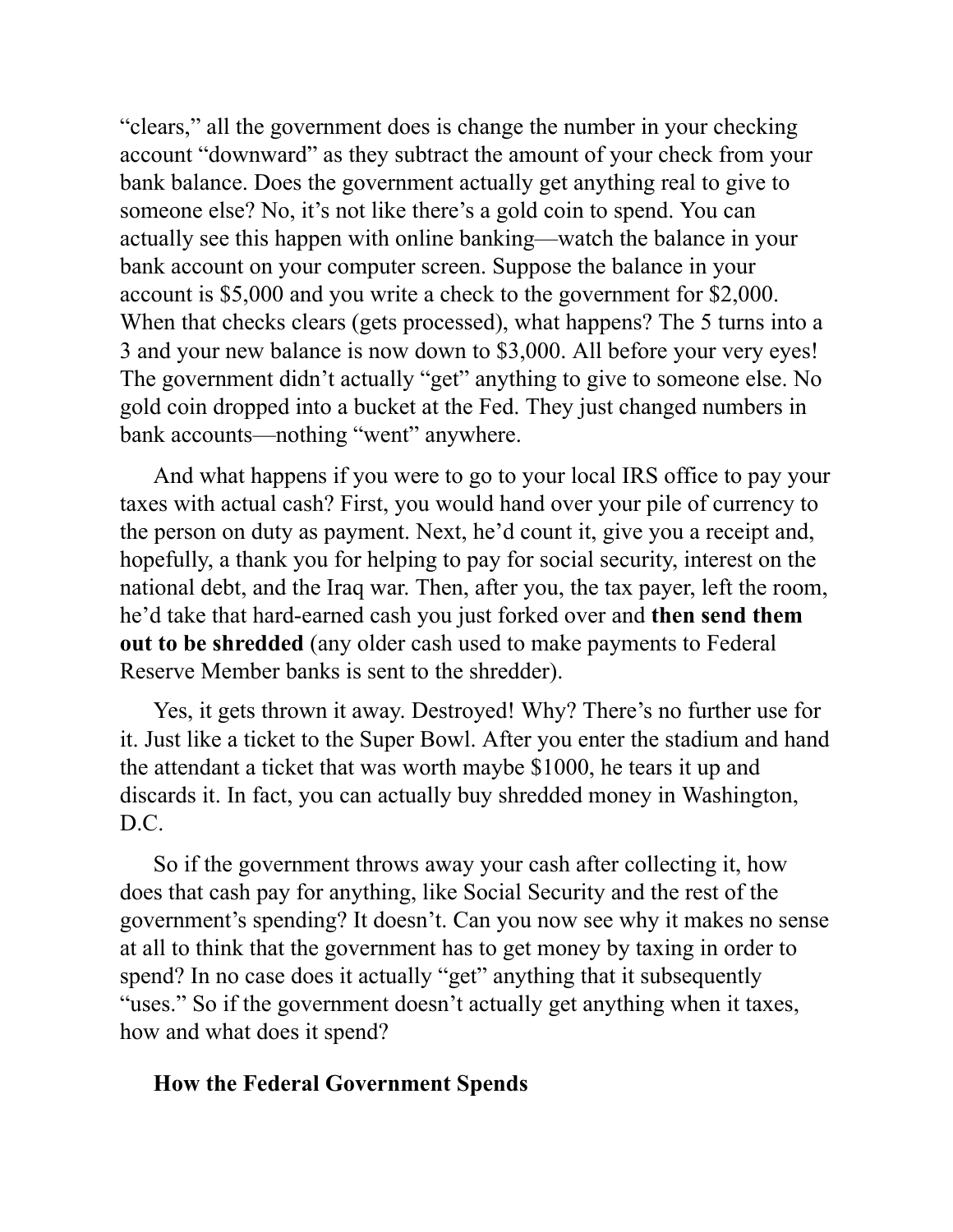Imagine you are expecting your \$2,000 Social Security payment to hit your bank account, which already has \$3,000 in it. If you are watching your account on the computer screen, you can see how government spends without having anything to spend. Presto! Suddenly your account statement that read \$3,000 now reads \$5,000. What did the government do to give you that money? It simply changed the number in your bank account from 3,000 to 5,000. It didn't take a gold coin and hammer it into a computer. All it did was change a number in your bank account by making data entries on its own spreadsheet, which is linked to other spreadsheets in the banking system. Government spending is all done by data entry on its own spreadsheet called "The U.S. dollar monetary system."

Here is a quote from the good Federal Reserve Bank Chairman, Ben Bernanke, on *60 Minutes* for support:

# *SCOTT PELLEY: Is that tax money that the Fed is spending?*

# *CHAIRMAN BERNANKE: It's not tax money. The banks have accounts with the Fed, much the same way that you have an account in a commercial bank. So, to lend to a bank, we simply use the computer to mark up the size of the account that they have with the Fed.*

The Chairman of the Federal Reserve Bank is telling us in plain English that they give out money (spend and lend) simply by changing numbers in bank accounts. There is no such thing as having to "get" taxes (or borrow) to make a spreadsheet entry that we call "government spending." Computer data doesn't come from anywhere. Everyone knows that!

Where else do we see this happen? Your team kicks a field goal and on the scoreboard, the score changes from, say, 7 points to 10 points. Does anyone wonder where the stadium got those three points? Of course not! Or you knock down 5 pins at the bowling alley and your score goes from 10 to 15. Do you worry about where the bowling alley got those points? Do you think all bowling alleys and football stadiums should have a 'reserve of points' in a "lock box" to make sure you can get the points you have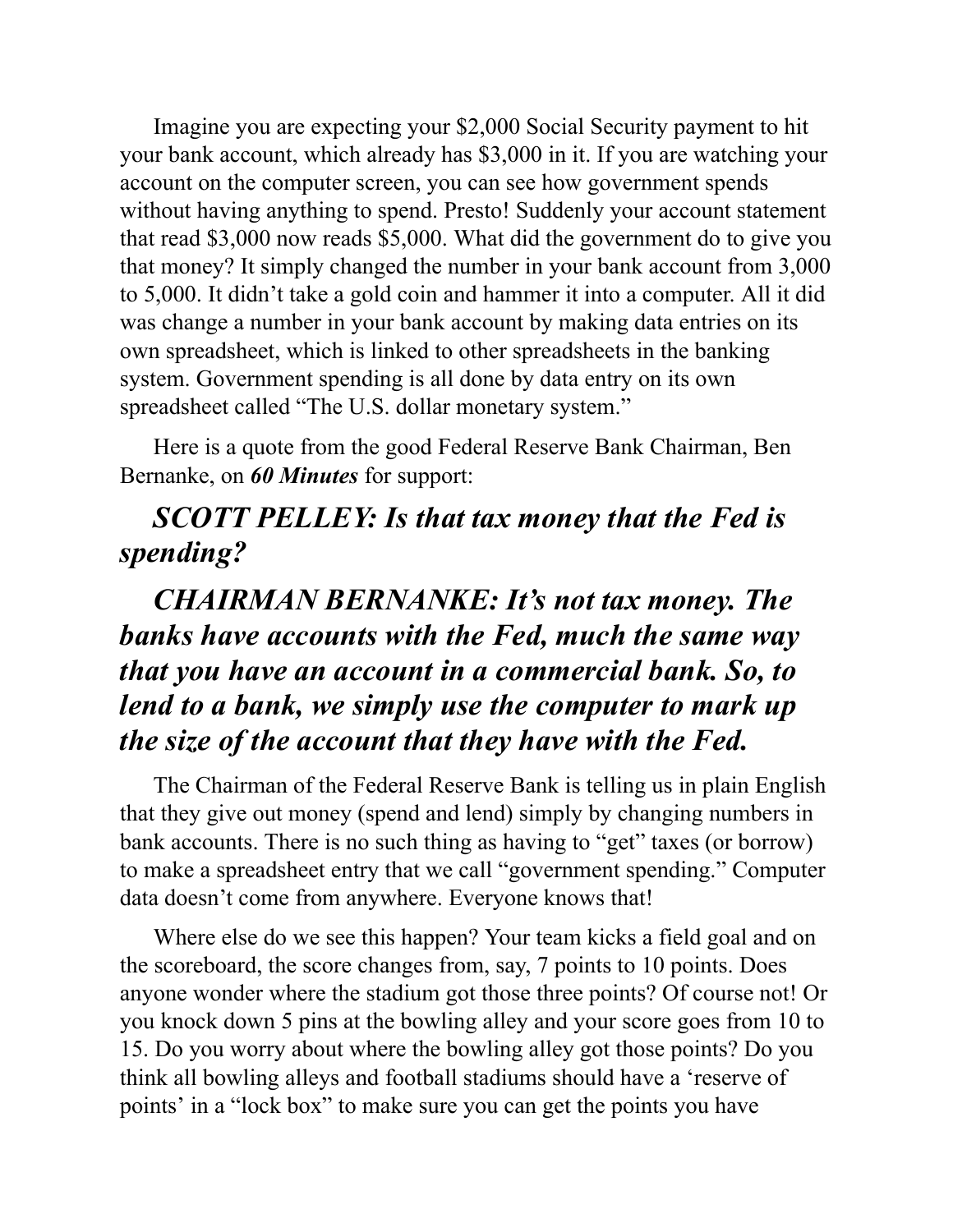scored? Of course not! And if the bowling alley discovers you "foot faulted" and lowers your score back down by 5 points, does the bowling alley now have more score to give out? Of course not!

We all know how data entry works, but somehow this has gotten turned upside down and backwards by our politicians, media, and, most all, the prominent mainstream economists.

#### Just keep this in mind as a starting point: **The federal government doesn't ever "have" or "not have" any dollars.**

It's just like the stadium, which doesn't "have" or "not have" a hoard of points to give out. When it comes to the dollar, our government, working through its Federal agencies, the Federal Reserve Bank and the U.S. Treasury Department, is the score keeper. (And it also makes the rules!)

You now have the operational answer to the question: "**How are we going to pay for it?"** And the answer is: the same way government pays for anything, it changes the numbers in our bank accounts.

The federal government isn't going to "run out of money," as our President has mistakenly repeated. There is no such thing. Nor is it dependent on "getting" dollars from China or anywhere else. All it takes for the government to spend is for it to change the numbers up in bank accounts at its own bank, the Federal Reserve Bank. There is no numerical limit to how much money our government can spend, whenever it wants to spend. (This includes making interest payments, as well as Social Security and Medicare payments.) It encompasses all government payments made in dollars to anyone.

**This is not to say that excess government spending won't possibly cause prices to go up (which is inflation).** But it is to say that the government can't go broke and can't be bankrupt. There is simply no such thing. $\frac{1}{1}$  $\frac{1}{1}$  $\frac{1}{1}$ 

So why does no one in government seem to get it? Why does the Ways and Means Committee in Congress worry about "how we are going to pay for it?" It could be that they believe the popular notion that the federal government, just like any household, must somehow first "get" money to be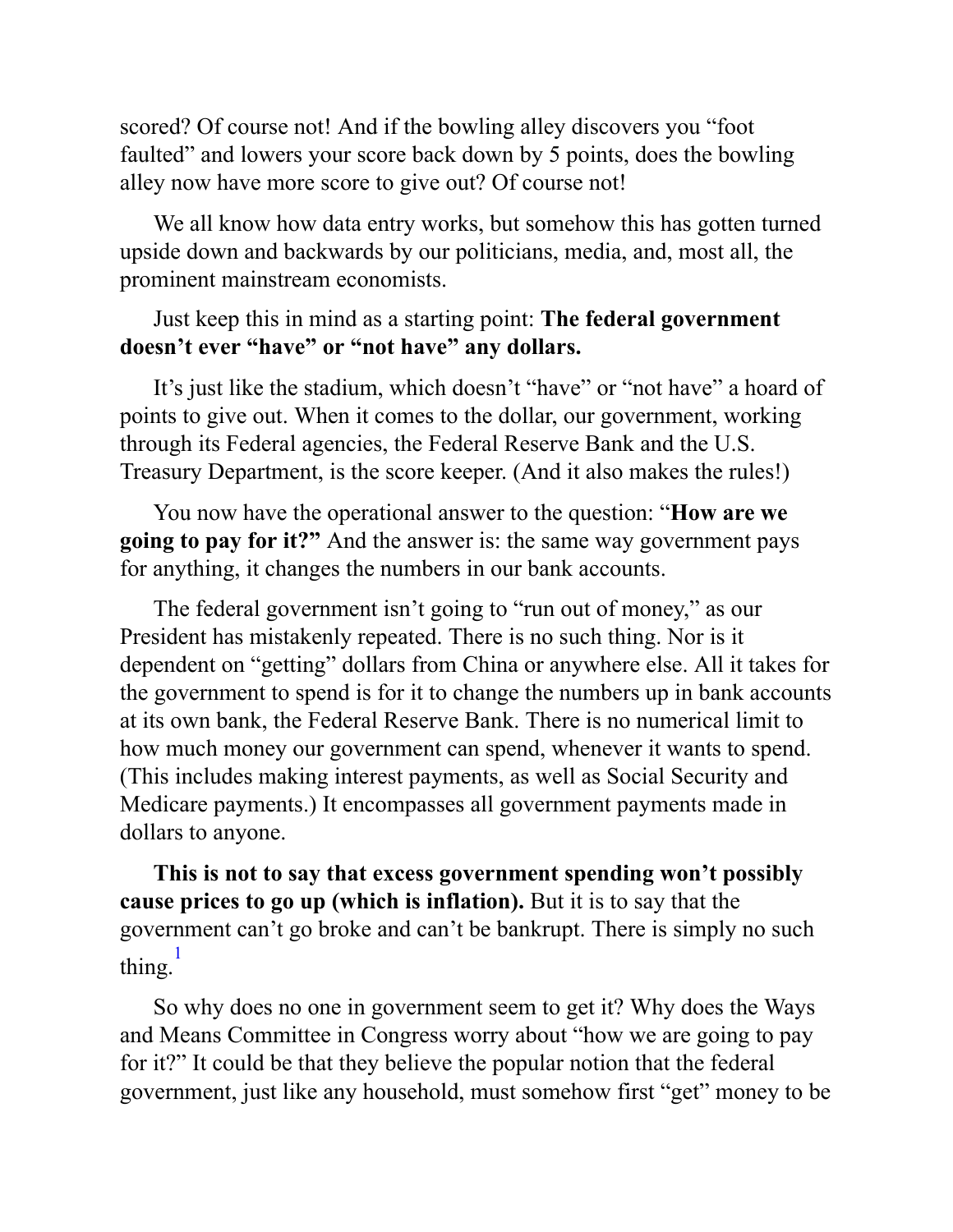able to spend it. Yes, they have heard that it's different for a government, but they don't quite believe it, and there's never a convincing explanation that makes sense to them.

What they all seem to miss is the difference between spending your own currency that only you create, and spending a currency someone else creates. To properly use this common federal government/household analogy in a meaningful way, we next look at an example of a "currency" created by a household.

The story begins with parents creating coupons they then use to pay their children for doing various household chores. Additionally, to "drive the model," the parents require the children to pay them a tax of 10 coupons a week to avoid punishment. This closely replicates taxation in the real economy, where we have to pay our taxes or face penalties. The coupons are now the new household currency. Think of the parents as "spending" these coupons to purchase "services" (chores) from their children. With this new household currency, the parents, like the federal government, are now the issuer of their own currency. And now you can see how a household with its own currency is indeed very much like a government with its own currency.

Let's begin by asking some questions about how this new household currency works. Do the parents have to somehow get coupons from their children before they can pay their coupons to their children to do chores? Of course not! In fact, the parents must first spend their coupons by paying their children to do household chores, to be able to collect the payment of 10 coupons a week from their children. How else can the children get the coupons they owe to their parents?

Likewise, in the real economy, the federal government, just like this household with its own coupons, doesn't have to get the dollars it spends from taxing or borrowing, or anywhere else, to be able to spend them. With modern technology, the federal government doesn't even have to print the dollars it spends the way the parents print their own coupons.

Remember, the federal government itself neither has nor doesn't have dollars, any more than the bowling alley ever has a box of points. When it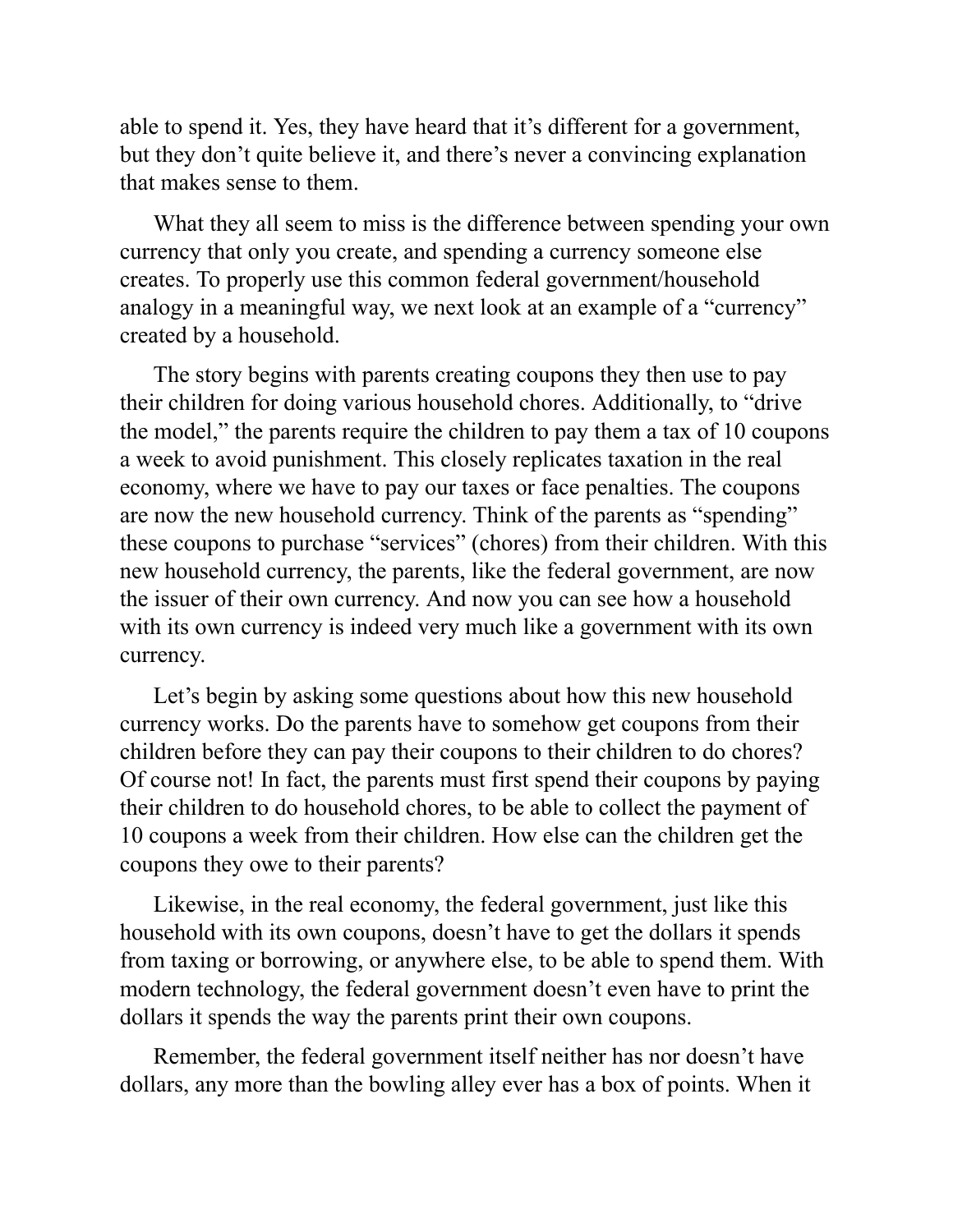comes to the dollar, our federal government is the scorekeeper. And how many coupons do the parents have in the parent/child coupon story? It doesn't matter. They could even just write down on a piece of paper how many coupons the children owe them, how many they have earned and how many they've paid each month. When the federal government spends, the funds don't "come from" anywhere any more than the points "come from" somewhere at the football stadium or the bowling alley. Nor does collecting taxes (or borrowing) somehow increase the government's "hoard of funds" available for spending.

In fact, the people at the U.S. Treasury who actually spend the money (by changing numbers on bank accounts up) don't even have the telephone numbers of—nor are they in contact with—the people at the IRS who collect taxes (they change the numbers on bank accounts down), or the other people at the U.S. Treasury who do the "borrowing" (issue the Treasury securities). If it mattered at all how much was taxed or borrowed to be able to spend, you'd think they at least would know each other's phone numbers! Clearly, it doesn't matter for their purposes.

From our point of view (not the federal government's), we need to first have U.S. dollars to be able to make payments. Just like the children need to earn the coupons from their parents before they can make their weekly coupon payments. And state governments, cities, and businesses are all in that same boat as well. They all need to be able to somehow get dollars before they can spend them. That could mean earning them, borrowing them, or selling something to get the dollars they need to be able to spend. In fact, as a point of logic, the dollars we need to pay taxes must, directly or indirectly, from the inception of the currency, come from government spending (or government lending, which I'll discuss later).

Now let's build a national currency from scratch. Imagine a new country with a newly announced currency. No one has any. Then the government proclaims, for example, that there will be a property tax. Well, how can it be paid? It can't, until after the government starts spending. Only after the government spends its new currency does the population have the funds to pay the tax.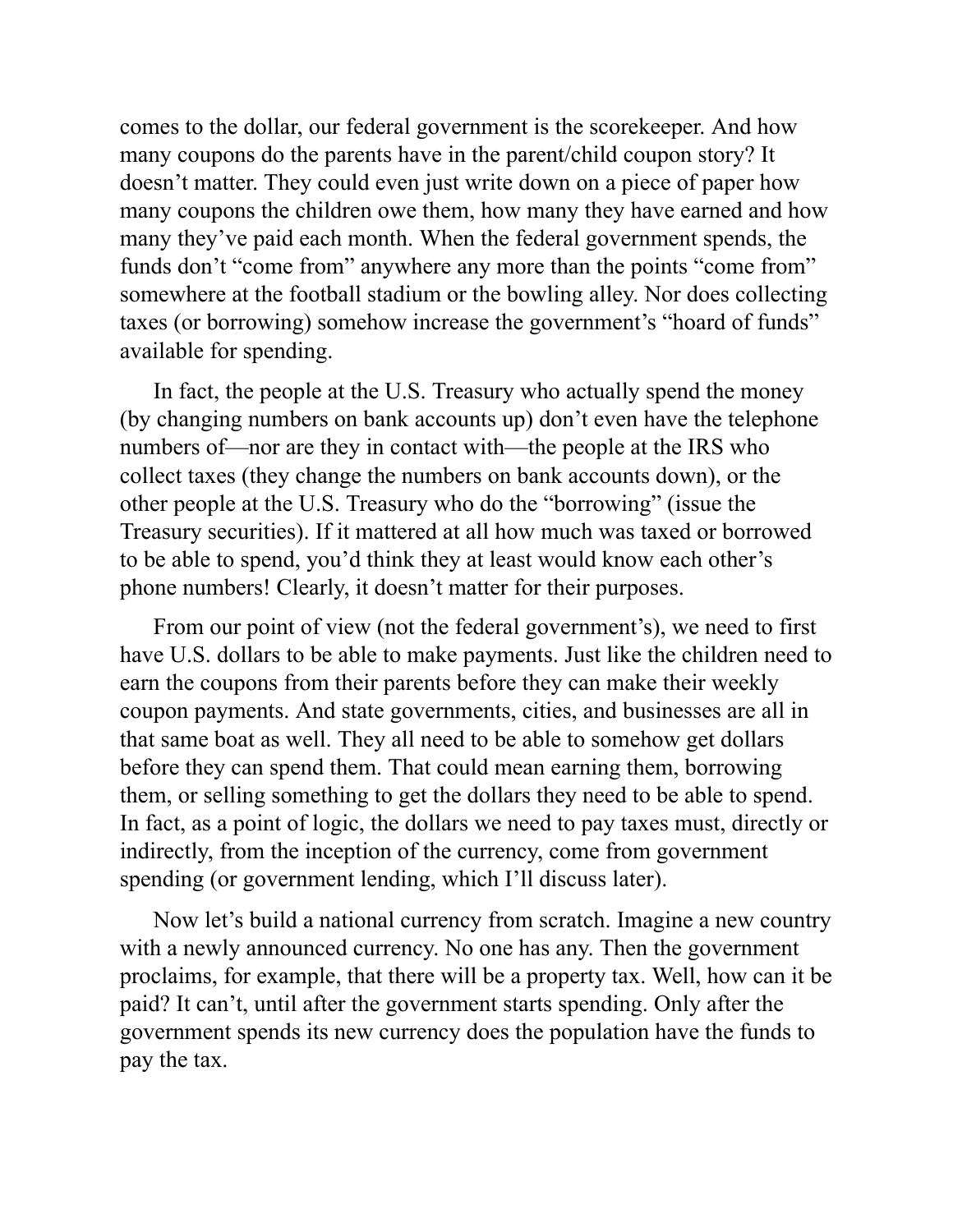To repeat: the funds to pay taxes, from inception, come from government spending (or lending). Where else can they come from?<sup>[2](#page-109-0)</sup>

Yes, that means that the government has to spend first, to ultimately provide us with the funds we need to pay our taxes. The government, in this case, is just like the parents who have to spend their coupons first, before they can start actually collecting them from their children. And, neither the government, nor the parents, from inception, can collect more of their own currency than they spend. Where else could it possibly come from?<sup>[3](#page-110-0)</sup>

So while our politicians truly believe the government needs to take our dollars, either by taxing or borrowing, for them to be able to spend, the truth is:

#### **We need the federal government's spending to get the funds we need to pay our taxes.**

We don't get to change numbers, like the federal government does (or the bowling alley and the football stadium).  $\frac{4}{3}$  $\frac{4}{3}$  $\frac{4}{3}$  And just like the children who have to earn or somehow get their coupons to make their coupon payments, we have to earn or somehow get US dollars to make our tax payments. And, as you now understand, this is just like it happens in any household that issues its own coupons. The coupons the kids need to make their payments to their parents have to come from their parents.

And, as previously stated, government spending is in no case operationally constrained by revenues (tax payments and borrowings). Yes, there can be and there are "self-imposed" constraints on spending put there by Congress, but that's an entirely different matter. These include debtceiling rules, Treasury-overdraft rules, and restrictions of the Fed buying securities from the Treasury. They are all imposed by a Congress that does not have a working knowledge of the monetary system. And, with our current monetary arrangements, all of those self-imposed constraints are counterproductive with regard to furthering public purpose. All they do is put blockages in the monetary plumbing that wouldn't otherwise be there, and from time to time, create problems that wouldn't otherwise arise. In fact, it was some of these self-imposed blockages that caused the latest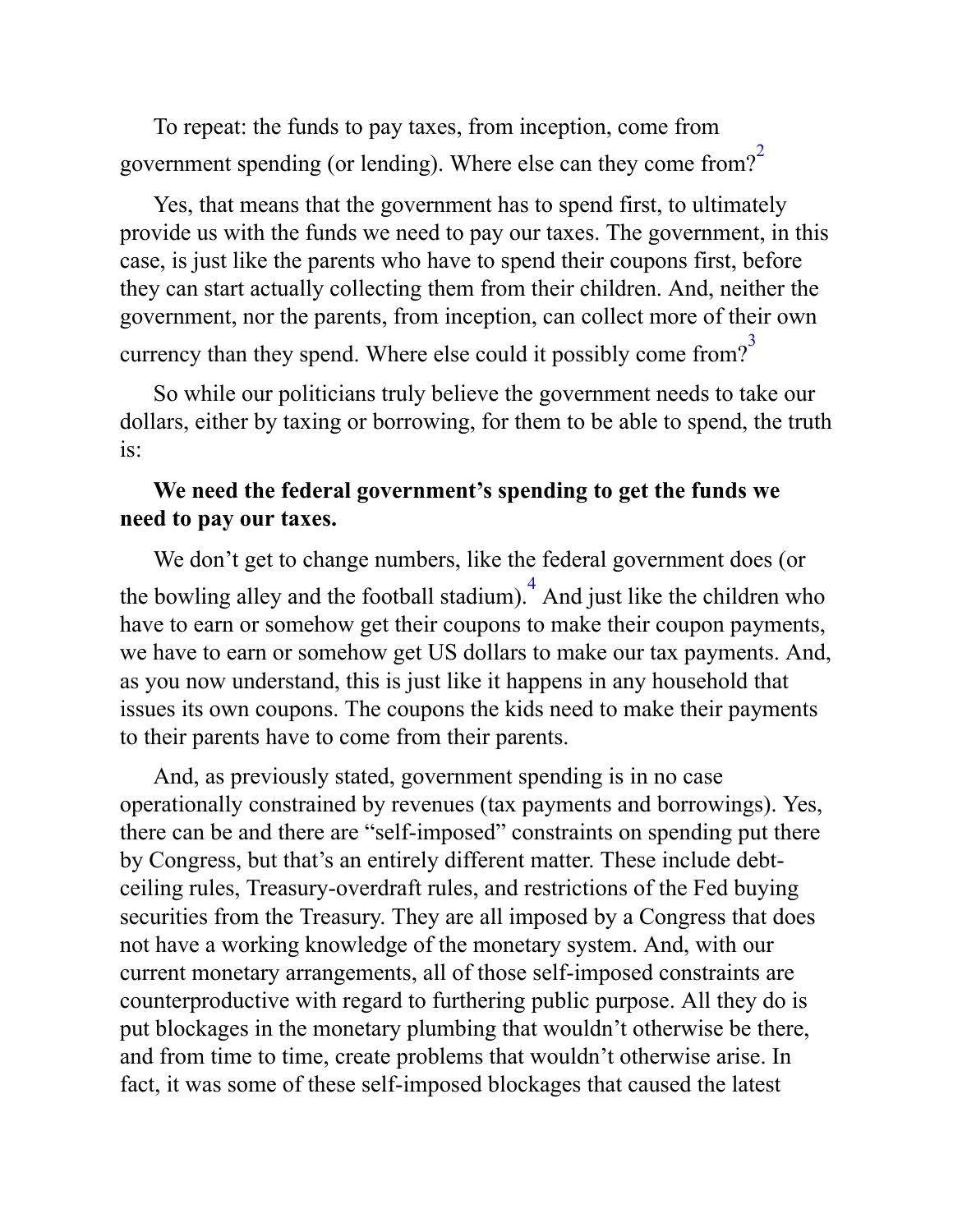financial crisis to spill over to the real economy and contribute to the recession.

The fact that government spending is in no case operationally constrained by revenues means **there is no "solvency risk."** In other words, the federal government can always make any and all payments in its own currency, no matter how large the deficit is, or how few taxes it collects.

#### **This, however, does NOT mean that the government can spend all it wants without consequence. Over-spending can drive up prices and fuel inflation.**

What it does mean is that there is no solvency risk, which is to say that the federal government can't go broke, and there is no such thing as our government "running out of money to spend," as President Obama has incorrectly stated repeatedly. Nor, as President Obama also stated, is U.S. government spending limited by what it can borrow.

So the next time you hear: "Where will the money for Social Security come from?" go ahead and tell them, "It's just data entry. It comes from the same place as your score at the bowling alley."

Putting it yet another way, U.S. government checks don't bounce, unless the government decides to bounce its own checks.

#### **Federal Government checks don't bounce.**

A few years ago I gave a talk titled, "Government Checks Don't Bounce" in Australia at an economics conference. In the audience was the head of research for the Reserve Bank of Australia, Mr. David Gruen. It was high drama. I had been giving talks for several years to this group of academics, and I had not convinced most of them that government solvency wasn't an issue. They always started with the familiar, "What Americans don't understand is that it's different for a small, open economy like Australia than it is for the United States." There seemed to be no way to get it through their (perhaps) over-educated skulls that at least for this purpose, none of that matters. A spreadsheet is a spreadsheet. All but one Professor Bill Mitchell and a few of his colleagues seemed to have this mental block,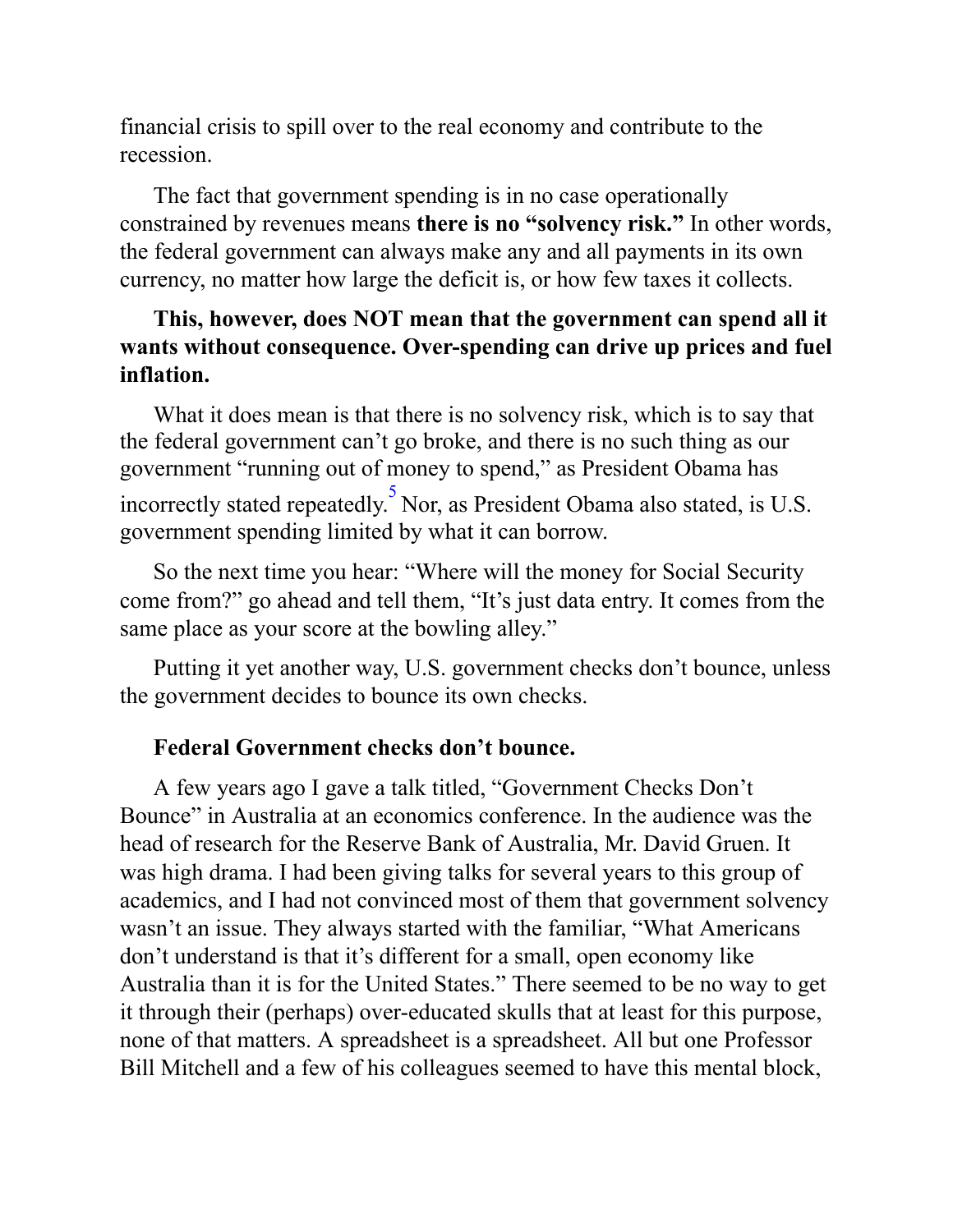and they deeply feared what would happen if the markets turned against Australia to somehow keep them from being able to "finance the deficit."

So I began my talk about how U.S. government checks don't bounce, and after a few minutes, David's hand shot up with the statement familiar to all modestly-advanced economic students: "If the interest rate on the debt is higher than the rate of growth of GDP, then the government's debt is unsustainable." This wasn't even presented as a question, but stated as a fact.

I then replied, "I'm an operations type of guy, David, so tell me, what do you mean by the word 'unsustainable'? Do you mean that if the interest rate is very high, and that in 20 years from now the government debt has grown to a large enough number, the government won't be able to make its interest payments? And if it then writes a check to a pensioner, that that check will bounce?"

David got very quiet, deep in thought, thinking it through. "You know, when I came here, I didn't think I'd have to think through how the Reserve Bank's check-clearing works," he stated, in an attempt at humor. But no one in the room laughed or made a sound. They were totally focused on what his answer might be. It was a "showdown" on this issue. David finally said, "No, we'll clear the check, but it will cause inflation and the currency will go down. That's what people mean by unsustainable."

There was dead silence in the room. The long debate was over. Solvency is not an issue, even for a small, open economy. Bill and I instantly commanded an elevated level of respect, which took the usual outward form of "well of course, we always said that" from the former doubters and skeptics.

I continued with David, "Well, I think most pensioners are concerned about whether the funds will be there when they retire, and whether the Australian government will be able to pay them." To which David replied, "No, I think they are worried about inflation and the level of the Australian dollar." Then Professor Martin Watts, head of the Economics Department at the University of Newcastle inserted, "The Hell they are, David!" At that, David very thoughtfully conceded, "Yes, I suppose you're right."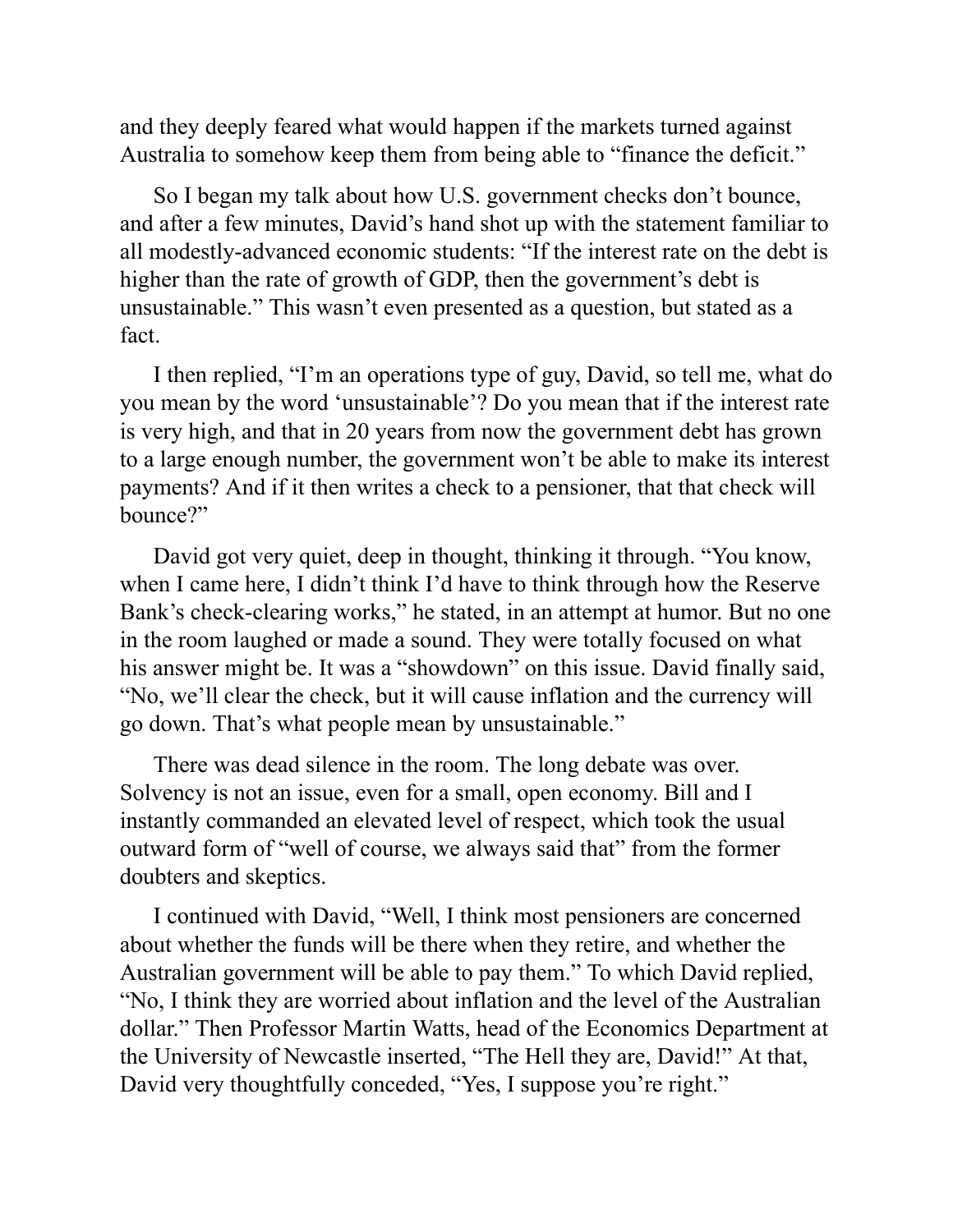So, what was actually confirmed to the Sydney academics in attendance that day? **Governments, using their own currency, can spend what they want, when they want, just like the football stadium can put points on the board at will. The consequences of overspending might be inflation or a falling currency, but never bounced checks.**

The fact is: government deficits can never cause a government to miss any size of payment. There is no solvency issue. There is no such thing as running out of money when spending is just changing numbers upwards in bank accounts at its own Federal Reserve Bank.

Yes, households, businesses, and even the states need to have dollars in their bank accounts when they write checks, or else those checks will bounce. That's because the dollars they spend are created by someone else —the federal government—and households, businesses, and the states are not the scorekeeper for the dollar.

#### **Why the Federal Government Taxes**

So why then does the federal government tax us, if it doesn't actually get anything to spend or need to get anything to spend? (Hint: it's the same reason that the parents demand 10 coupons a week from their children, when the parents don't actually need the coupons for anything.)

There is a very good reason it taxes us. Taxes create an ongoing need in the economy to get dollars, and therefore an ongoing need for people to sell their goods and services and labor to get dollars. With tax liabilities in place, the government can buy things with its otherwise-worthless dollars, because someone needs the dollars to pay taxes. Just like the coupon tax on the children creates an ongoing need for the coupons, which can be earned by doing chores for the parents. Think of a property tax. (You're not ready to think about income taxes—it comes down to the same thing, but it's a lot more indirect and complicated). You have to pay the property tax in dollars or lose your house. It's just like the kids' situation, as they need to get 10 coupons or face the consequences. So now you are motivated to sell things —goods, services, your own labor—to get the dollars you need. It's just like the kids, who are motivated to do chores to get the coupons they need.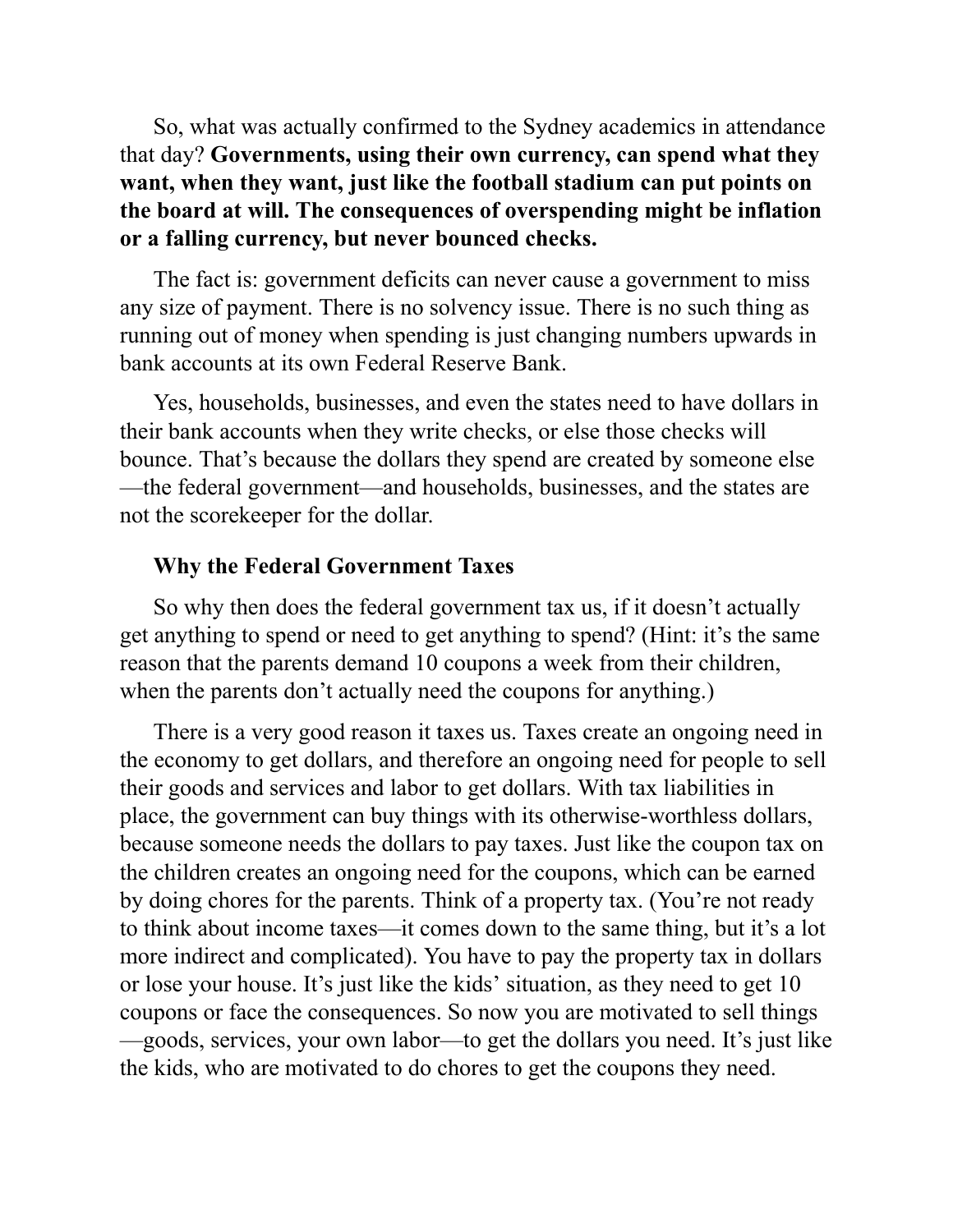Finally, I have to connect the dots from some people needing dollars to pay their taxes to everyone wanting and using dollars for almost all of their buying and selling. To do that, let's go back to the example of a new country with a new currency, which I'll call "the crown," where the government levies a property tax. Let's assume the government levies this tax for the further purpose of raising an army, and offers jobs to soldiers who are paid in "crowns." Suddenly, a lot of people who own property now need to get crowns, and many of them won't want to get crowns directly from the government by serving as soldiers. So they start offering their goods and services for sale in exchange for the new crowns they need and want, hoping to get these crowns without having to join the army. Other people now see many things for sale they would like to have—chickens, corn, clothing and all kinds of services like haircuts, medical services and many other services. The sellers of these goods and services want to receive crowns to avoid having to join the army to get the money they need to pay their taxes. The fact that all these things are being offered for sale in exchange for crowns makes some other people join the army to get the money needed to buy some of those goods and services.

In fact, prices will adjust until as many soldiers as the government wants are enticed to join the army. Because until that happens, there won't be enough crowns spent by the government to allow the taxpayers to pay all of their taxes, and those needing the crowns, who don't want to go into the army, will cut the prices of their goods and services as much as they have to in order to get them sold, or else throw in the towel and join the army themselves.

The following is not merely a theoretical concept. It's exactly what happened in Africa in the 1800's, when the British established colonies there to grow crops. The British offered jobs to the local population, but none of them were interested in earning British coins. So the British placed a "hut tax" on all of their dwellings, payable only in British coins. Suddenly, the area was "monetized," as everyone now needed British coins, and the local population started offering things for sale, as well as their labor, to get the needed coins. The British could then hire them and pay them in British coins to work the fields and grow their crops.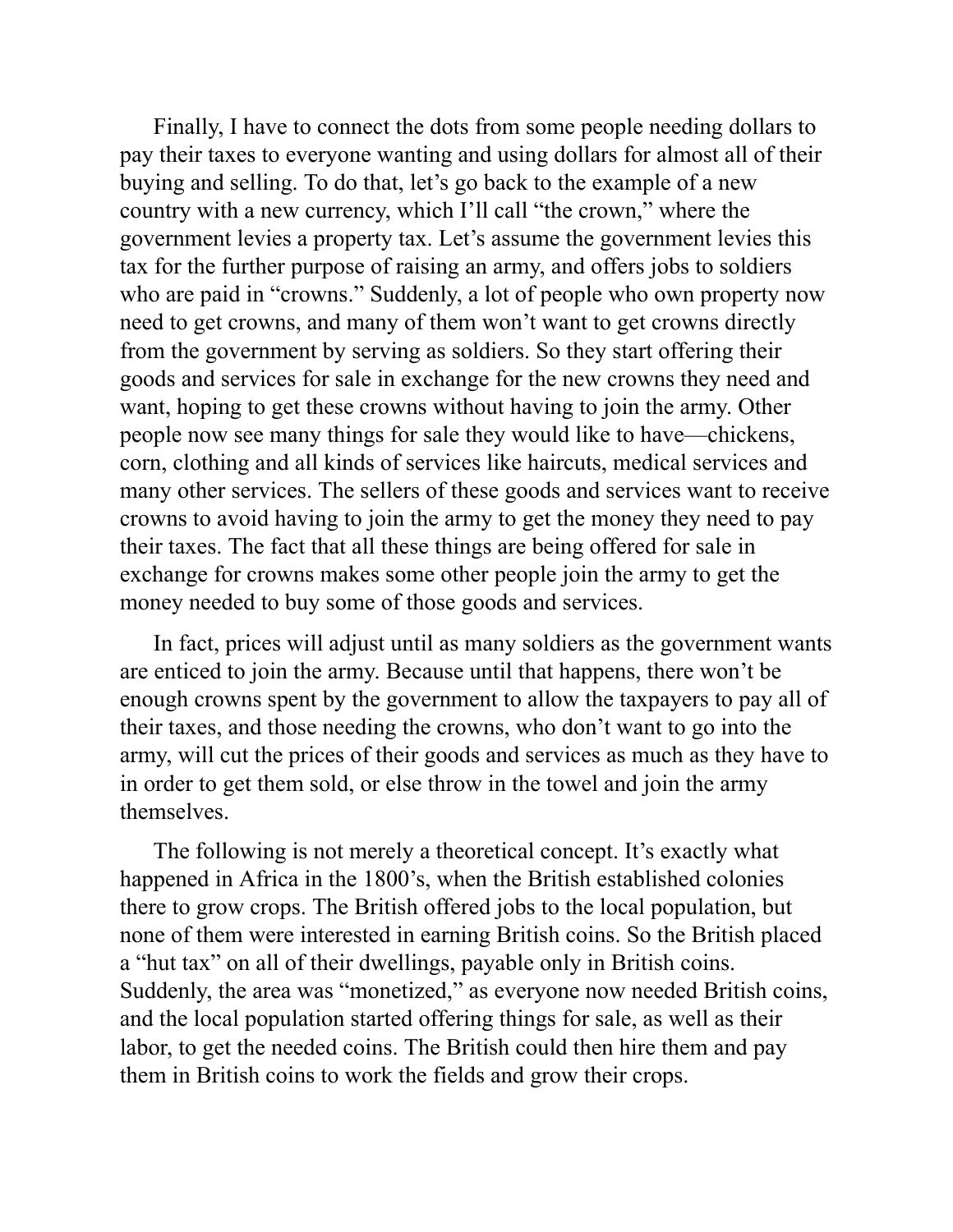This is exactly what the parents did to get labor hours from their children to get the chores done. And that's exactly how what are called "non-convertible currencies" work (no more gold standards and very few fixed exchange rates are left), like the U.S. dollar, Japanese yen, and British pound.

Now we're ready to look at the role of taxes from a different angle, that of today's economy, using the language of economics. A learned economist today would say that "taxes function to reduce aggregate demand." Their term, "aggregate demand," is just a fancy term for "spending power."

The government taxes us and takes away our money for one reason—so we have that much less to spend which makes the currency that much more scarce and valuable. Taking away our money can also be thought of as leaving room for the government to spend without causing inflation. Think of the economy as one big department store full of all the goods and services we all produce and offer for sale every year. We all get paid enough in wages and profits to buy everything in that store, assuming we would spend all the money we earn and all the profits we make. (And if we borrow to spend, we can buy even more than there is in that store.) But when some of our money goes to pay taxes, we are left short of the spending power we need to buy all of what's for sale in the store. This gives government the "room" to buy what it wants so that when it spends what it wants, the combined spending of government and the rest of us isn't too much for what's for sale in the store.

However, when the government taxes too much—relative to its spending—total spending isn't enough to make sure everything in the store gets sold. When businesses can't sell all that they produce, people lose their jobs and have even less money to spend, so even less gets sold. Then more people lose their jobs, and the economy goes into a downward spiral we call a recession.

Keep in mind that the public purpose behind government doing all this is to provide a public infrastructure. This includes the military, the legal system, the legislature and the executive branch of government, etc. So there is quite a bit that even the most conservative voters would have the government do.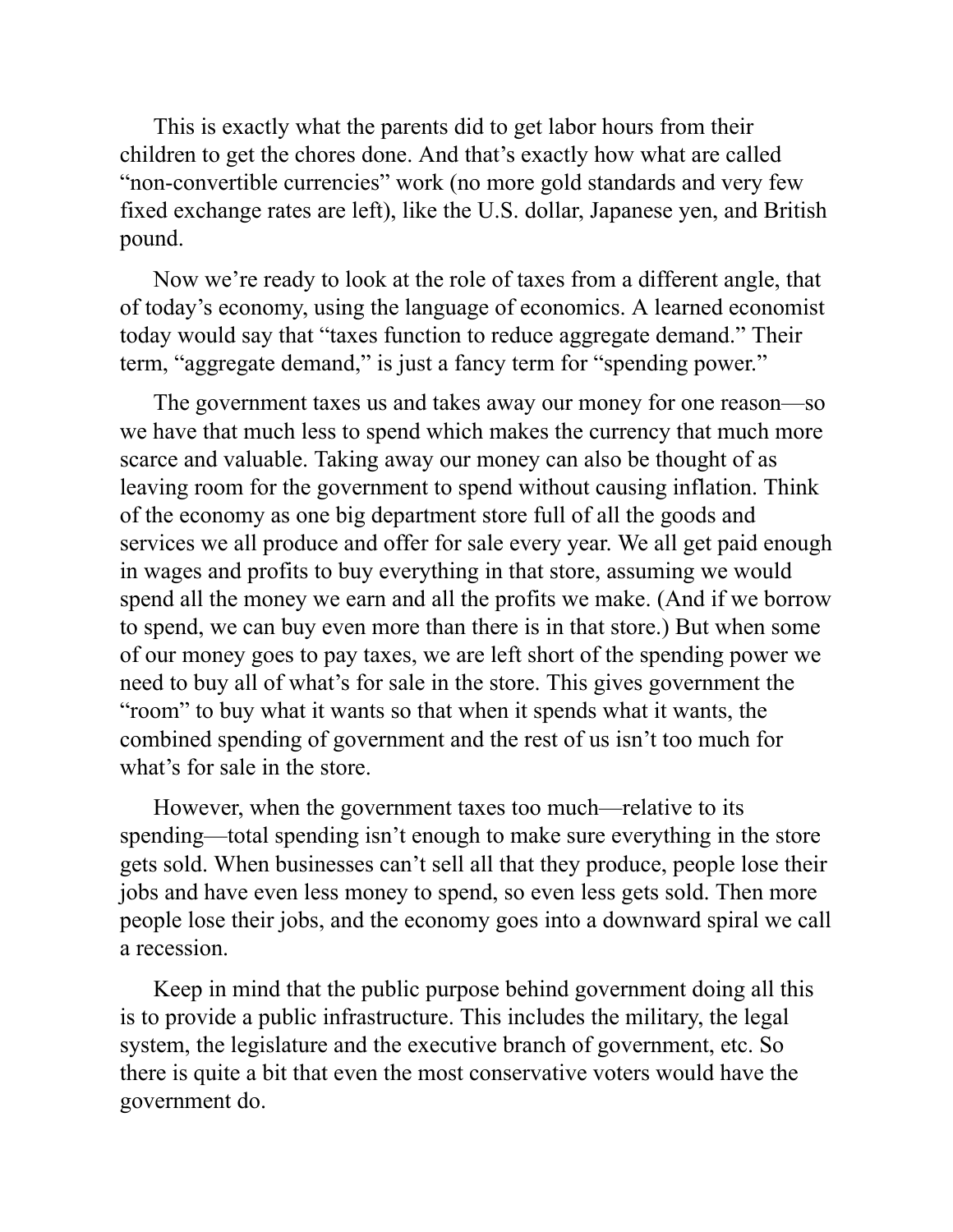So I look at it this way: for the "right" amount of government spending, which we presume is necessary to run the nation the way we would like to see it run, how high should taxes be? The reason I look at it this way is because the "right amount of government spending" is an economic and political decision that, properly understood, has nothing to do with government finances. The real "costs" of running the government are the real goods and services it consumes—all the labor hours, fuel, electricity, steel, carbon fiber, hard drives, etc. that would otherwise be available for the private sector. So when the government takes those real resources for its own purposes, there are that many fewer real resources left for privatesector activity. For example, the real cost of the "right-size" army with enough soldiers for defense is that there are fewer workers left in the private sector to grow the food, build the cars, do the doctoring and nursing and administrative tasks, sell us stocks and real estate, paint our houses, mow our lawns, etc. etc. etc.

Therefore, the way I see it, we first set the size of government at the "right" level of public infrastructure, based on real benefits and real costs, and not the "financial" considerations. The monetary system is then the tool we use to achieve our real economic and political objectives, and not the source of information as to what those objectives are. Then, after deciding what we need to spend to have the right-sized government, we adjust taxes so that we all have enough spending power to buy what's still for sale in the "store" after the government is done with its shopping. In general, I'd expect taxes to be quite a bit lower than government spending, for reasons already explained and also expanded on later in this book. In fact, a budget deficit of perhaps 5% of our gross domestic product might turn out to be the norm, which in today's economy is about \$750 billion annually. However, that number by itself is of no particular economic consequence, and could be a lot higher or a lot lower, depending on the circumstances. What matters is that the purpose of taxes is to balance the economy and make sure it's not too hot nor too cold. And federal government spending is set at this right amount, given the size and scope of government we want.

That means we should NOT grow the size of government to help the economy out of a slowdown. We should already be at the right size for government, and therefore not add to it every time the economy slows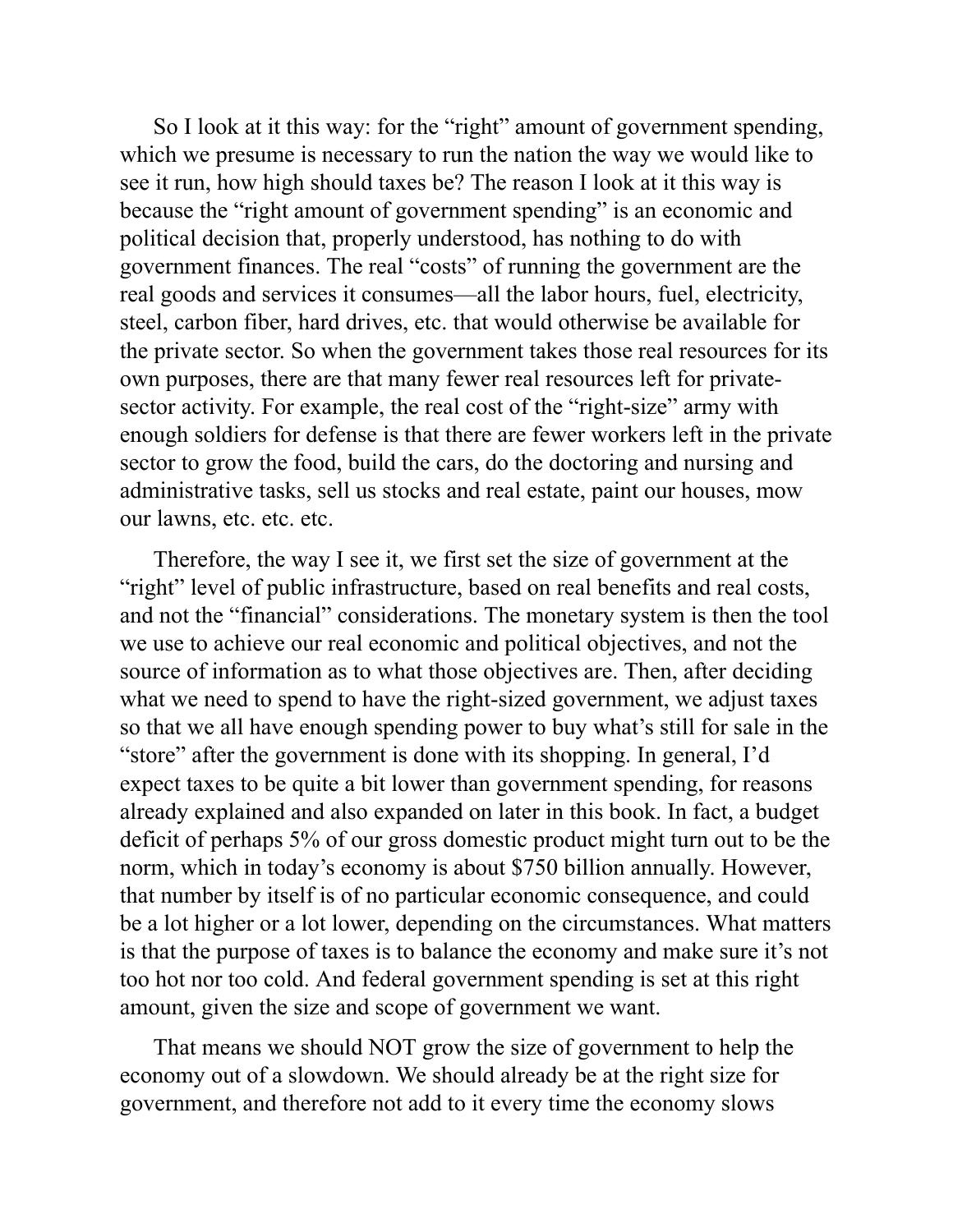down. So while increasing government spending during a slowdown will indeed make the numbers work, and will end the recession, for me that is far less desirable than accomplishing the same thing with the right tax cuts in sufficient-enough size to restore private-sector spending to the desired amounts.

Even worse is increasing the size of government just because the government might find itself with a surplus. Again, government finances tell us nothing about how large the government *should* be. That decision is totally independent of government finances. The right amount of government spending has nothing to do with tax revenues or the ability to borrow, as both of those are only tools for implementing policy on behalf of public purpose, and not reasons for spending or not spending, and not sources of revenue needed for actual government spending.

I'll get specific on what role I see for government later in this book, but rest assured, my vision is for a far more streamlined and efficient government, one that is intensely focused on the basics of fundamental public purpose. Fortunately, there are readily available and infinitely sensible ways to do this. We can put the right incentives in place which channel market forces with guidance to better promote the public purpose with far less regulation. This will result in a government and culture that will continue to be the envy of the world. It will be a government that expresses our American values of rewarding hard work and innovation, and promoting equal opportunity, equitable outcomes and enforceable laws and regulations we can respect with true pride.

But I digress. Returning to the issue of how high taxes need to be, recall that if the government simply tried to buy what it wanted to buy and didn't take away any of our spending power, there would be no taxes—it would be "too much money chasing too few goods," with the result being inflation. In fact, with no taxes, nothing would even be offered for sale in exchange for the government money in the first place, as previously discussed.

To prevent the government's spending from causing that kind of inflation, the government must take away some of our spending power by taxing us, not to actually pay for anything, but so that their spending won't cause inflation. An economist would say it this way: taxes function to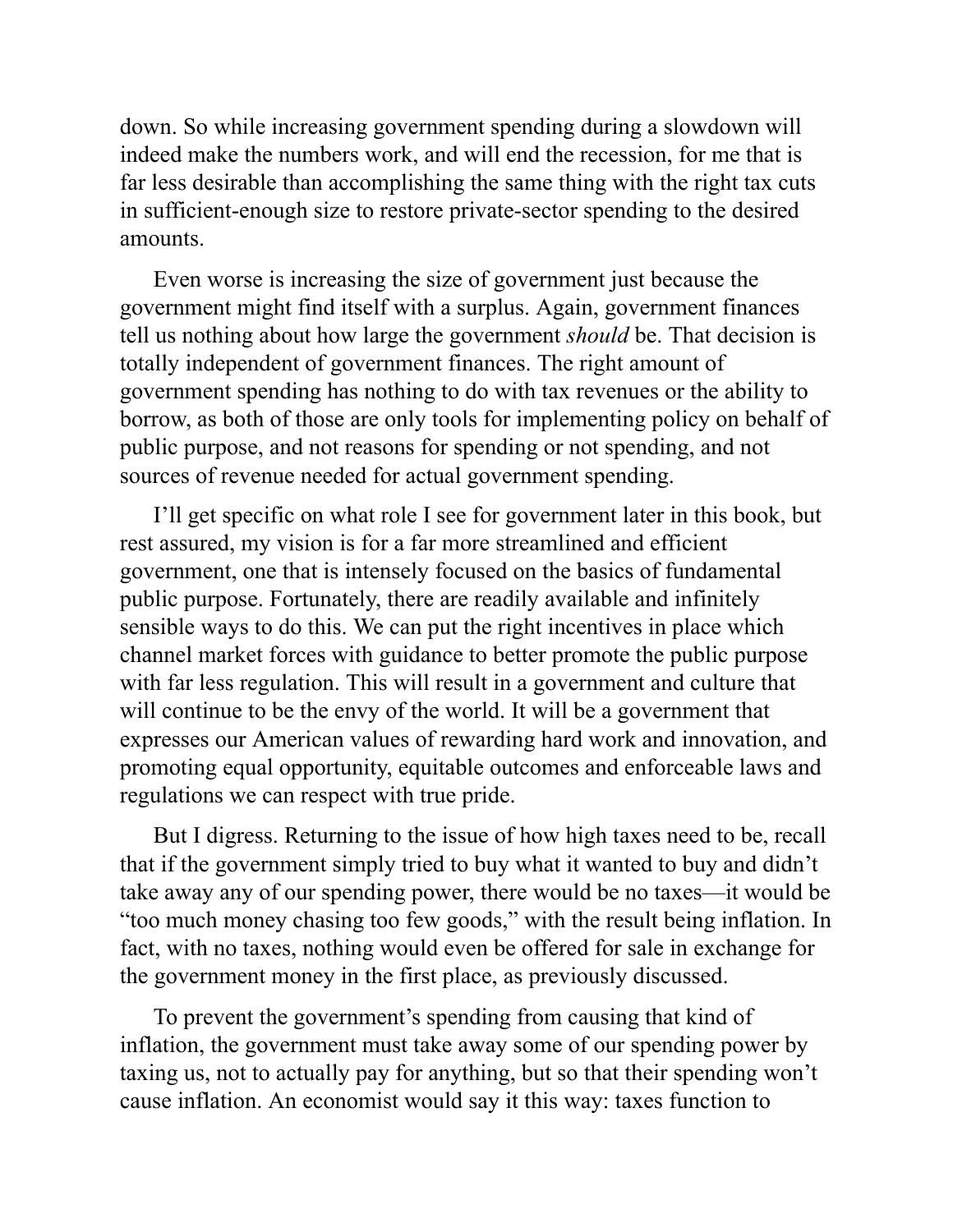regulate aggregate demand, not to raise revenue per se. In other words, the government taxes us, and takes away our money, to prevent inflation, not to actually get our money in order to spend it.

#### Restated one more time: **Taxes function to regulate the economy, and not to get money for Congress to spend**.

And, again, the government neither has nor doesn't have dollars; it simply changes numbers in our bank accounts upward when it spends and downwards when it taxes. All of this is, presumably, for the public purpose of regulating the economy.

But as long as government continues to believe this first of the seven deadly innocent frauds, that they need to get money from taxing or borrowing in order to spend, they will continue to support policies that constrain output and employment and prevent us from achieving what are otherwise readily-available economic outcomes.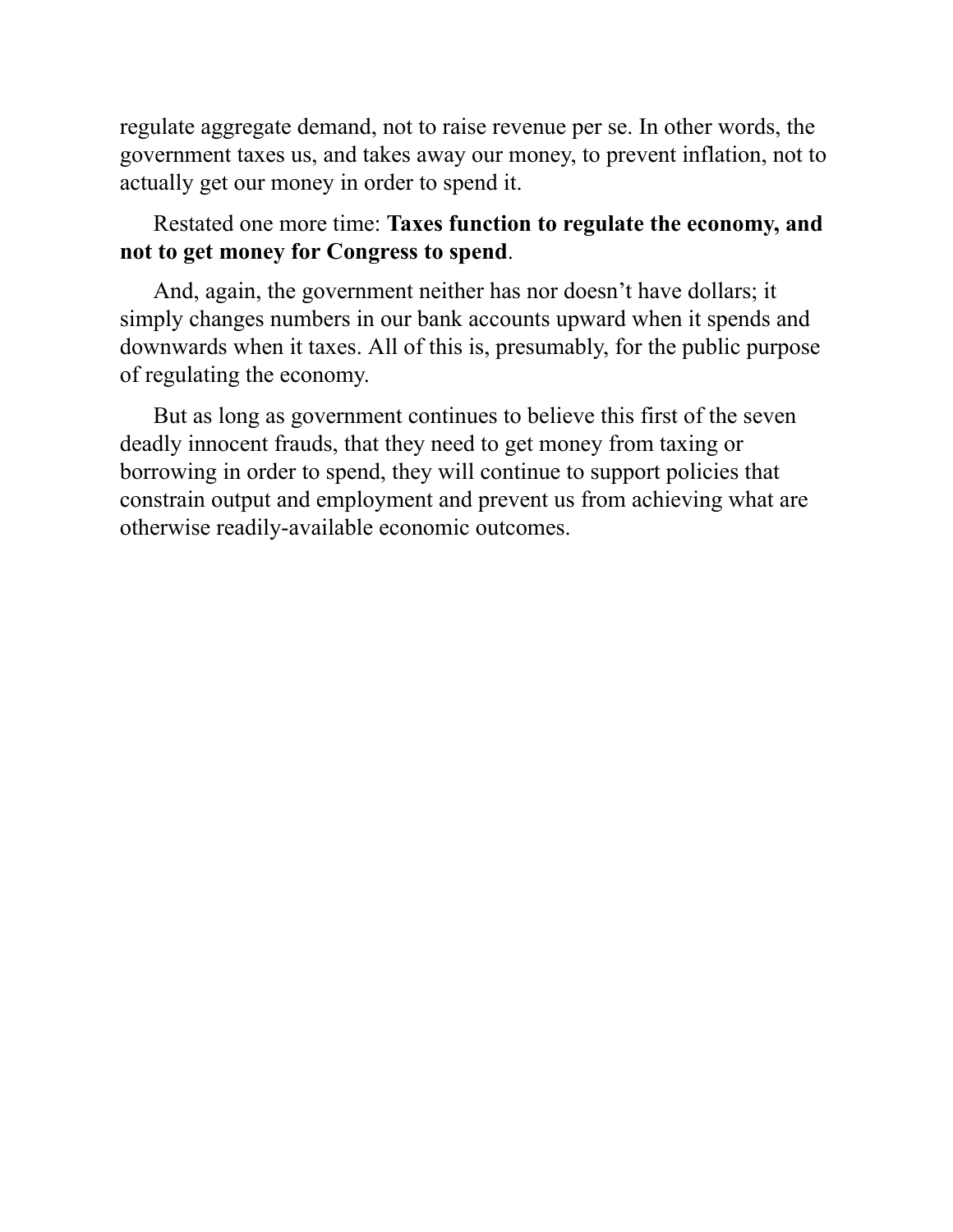# *Deadly Innocent Fraud #2:*

With government deficits, we are leaving our debt burden to our children.

# *Fact:*

Collectively, in real terms, there is no such burden possible. Debt or no debt, our children get to consume whatever they can produce.

This deadly innocent fraud is often the first answer most people give to what they perceive to be the main problem associated with government deficit spending. Borrowing now means paying for today's spending later. Or, as commonly seen and heard in the media:

#### **"Higher deficits today mean higher taxes tomorrow."**

And paying later means that somehow our children's real standard of living and general well-being will be lowered in the future because of our deficit spending now.

Professional economists call this the "intergenerational" debt issue. It is thought that if the federal government deficit spends, it is somehow leaving the real burden of today's expenditures to be paid for by future generations.

And the numbers are staggering!

But, fortunately, like all of the seven deadly innocent frauds, it is all readily dismissed in a way that can be easily understood. In fact, the idea of our children being somehow necessarily deprived of real goods and services in the future because of what's called the national debt is nothing less than ridiculous.

Here's a story that illustrates the point. Several years ago, I ran into former Senator and Governor of Connecticut, Lowell Weicker, and his wife Claudia on a boat dock in St. Croix. I asked Governor Weicker what was wrong with the country's fiscal policy. He replied we have to stop running up these deficits and leaving the burden of paying for today's spending to our children.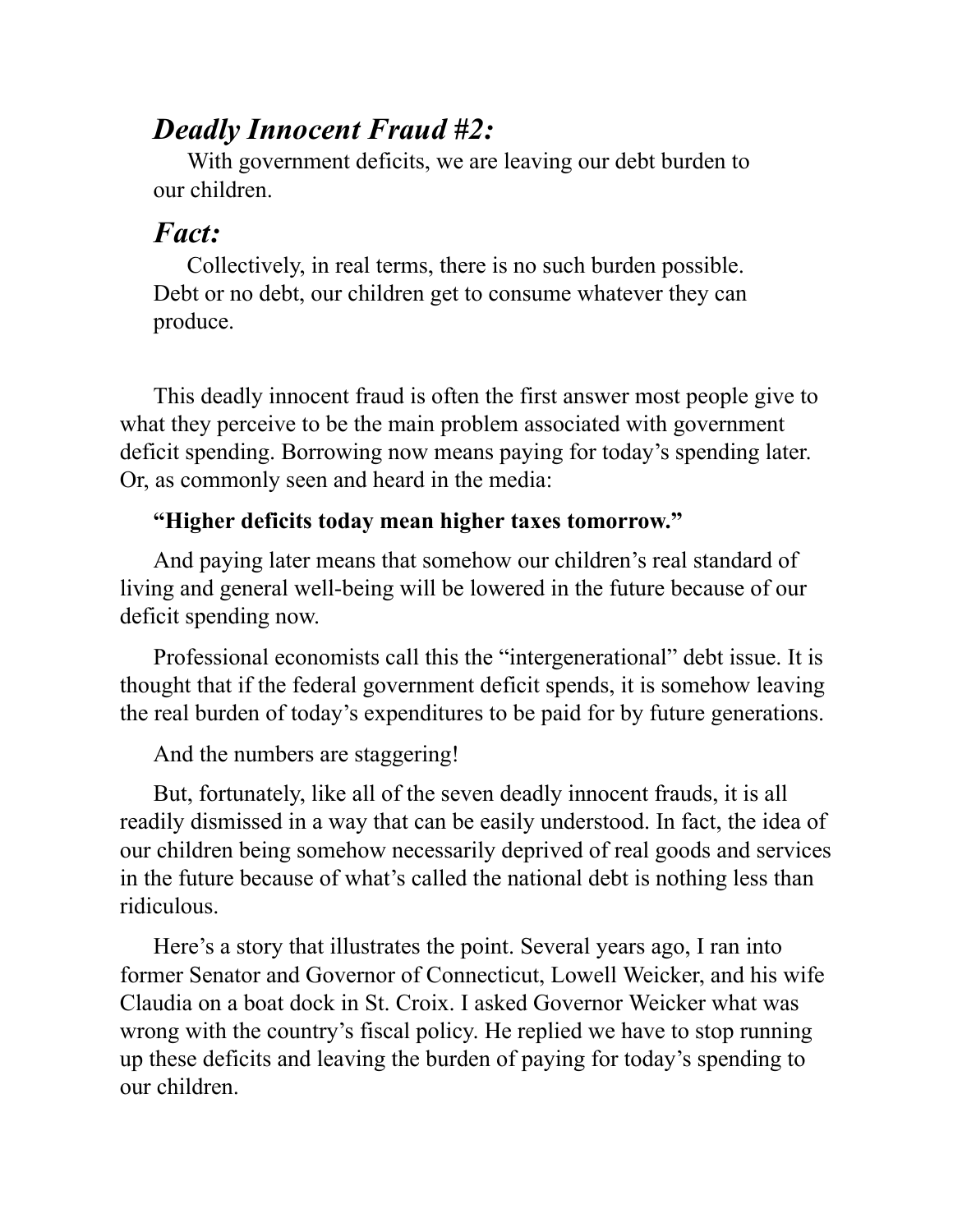So I then asked him the following questions to hopefully illustrate the hidden flaw in his logic: "When our children build 15 million cars per year 20 years from now, will they have to send them back in time to 2008 to pay off their debt? Are we still sending real goods and services back in time to 1945 to pay off the lingering debt from World War II?"

And today, as I run for the U.S. Senate in Connecticut, nothing has changed. The ongoing theme of the other candidates is that we are borrowing from the likes of China to pay for today's spending and leaving our children and grandchildren to pay the bill.

Of course, we all know we don't send real goods and services back in time to pay off federal government deficits, and that our children won't have to do that either.

Nor is there any reason government spending from previous years should prevent our children from going to work and producing all the goods and services they are capable of producing. And in our children's future, just like today, whoever is alive will be able to go to work and produce and consume their real output of goods and services, no matter how many U.S. Treasury securities are outstanding. There is no such thing as giving up current-year output to the past, and sending it back in time to previous generations. Our children won't and can't pay us back for anything we leave them, even if they wanted to.

Nor is the financing of deficit spending anything of any consequence. When government spends, it just changes numbers up in our bank accounts. More specifically, all the commercial banks we use for our banking have bank accounts at the Fed called reserve accounts. Foreign governments have reserve accounts at the Fed as well. These reserve accounts at the Fed are just like checking accounts at any other bank.

When government spends without taxing, all it does is change the numbers up in the appropriate checking account (reserve account) at the Fed. This means that when the government makes a \$2,000 Social Security payment to you, for example, it changes the number up in your bank's checking account at the Fed by \$2,000, which also automatically changes the number up in your account at your bank by \$2,000.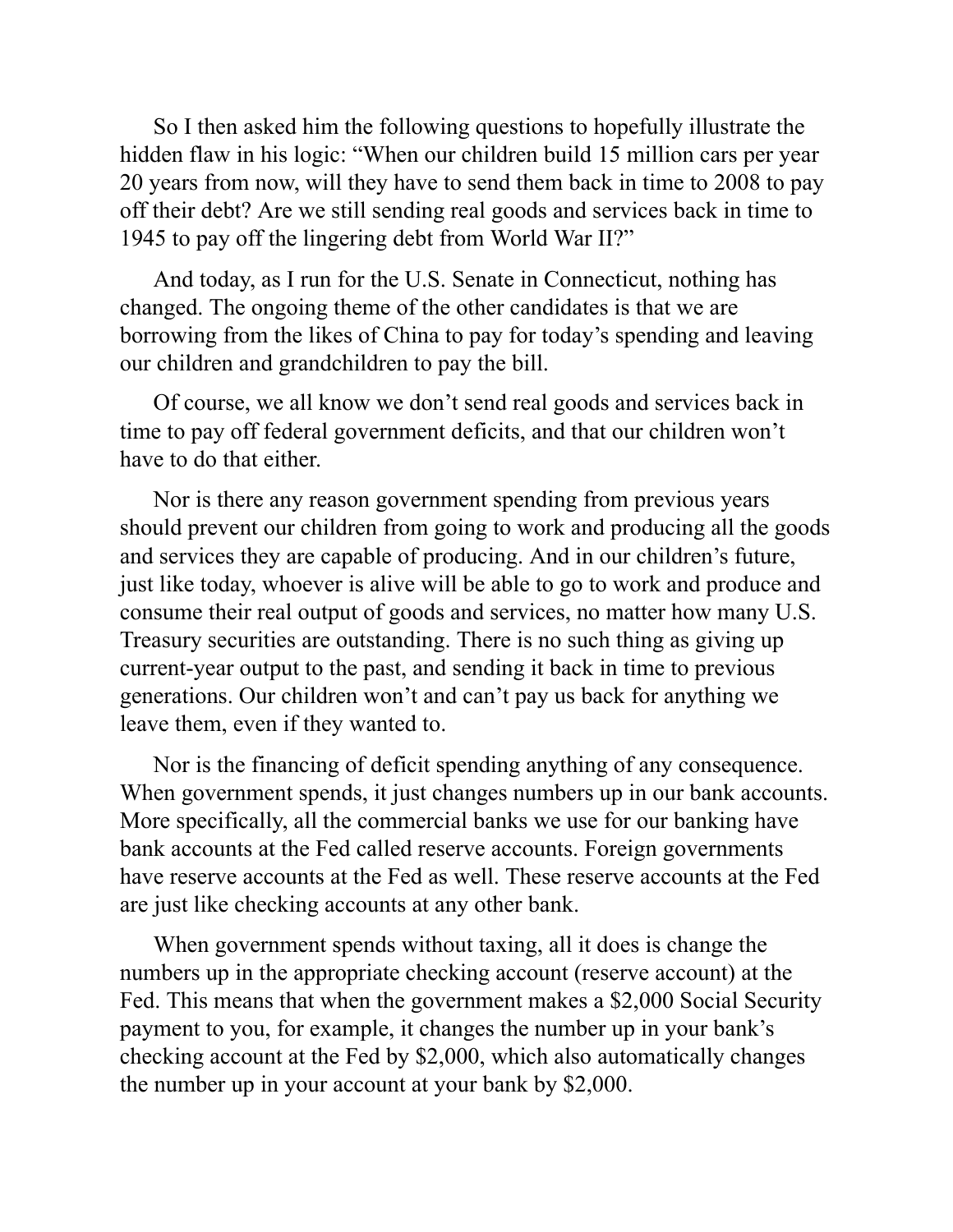Next, you need to know what a U.S. Treasury security actually is. A U.S. Treasury security is nothing more than a savings account at the Fed. When you buy a Treasury security, you send your dollars to the Fed and then some time in the future, they send the dollars back plus interest. The same holds true for any savings account at any bank. You send the bank dollars and you get them back plus interest. Let's say that your bank decides to buy \$2,000 worth of Treasury securities. To pay for those Treasury securities, the Fed reduces the number of dollars that your bank has in its checking account at the Fed by \$2,000 and adds \$2,000 to your bank's savings account at the Fed. (I'm calling the Treasury securities "savings accounts," which is all they are.)

In other words, when the U.S. government does what's called "borrowing money," all it does is move funds from checking accounts at the Fed to savings accounts (Treasury securities) at the Fed. In fact, the entire \$13 trillion national debt is nothing more than the economy's total holdings of savings accounts at the Fed.

And what happens when the Treasury securities come due, and that "debt" has to be paid back? Yes, you guessed it, the Fed merely shifts the dollar balances from the savings accounts (Treasury securities) at the Fed to the appropriate checking accounts at the Fed (reserve accounts). Nor is this anything new. It's been done exactly like this for a very long time, and no one seems to understand how simple it is and that it never will be a problem.

#### **Federal Government Taxing and Spending Does Influence Distribution**

Distribution is about who gets all the goods and services that are produced. In fact, this is what politicians do every time they pass legislation. They re-direct real goods and services by decree, for better or worse. And the odds of doing it for better are substantially decreased when they don't understand the Seven Deadly Innocent Frauds. Each year, for example, Congress discusses tax policy, always with an eye to the distribution of income and spending. Many seek to tax those "who can most afford it" and direct federal spending to "those in need." And they also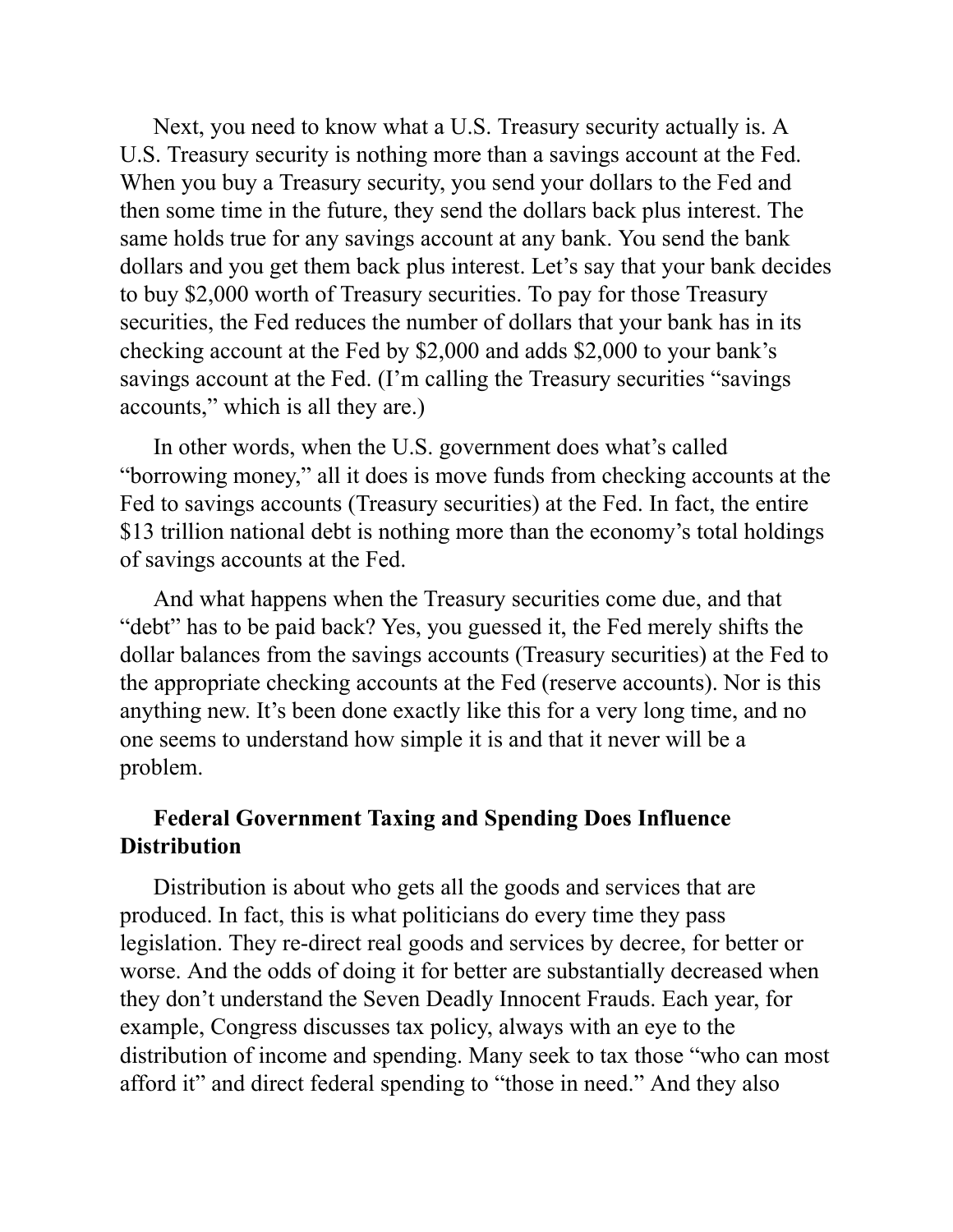decide how to tax interest, capital gains, estates, etc. as well as how to tax income. All of these are distributional issues.

In addition, Congress decides who the government hires and fires, who it buys things from, and who gets direct payments. Congress also makes laws that directly affect many other aspects of prices and incomes.

Foreigners who hold U.S. dollars are particularly at risk. They earn those dollars from selling us real goods and services, yet they have no assurance that they will be able to buy real goods and services from us in the future. Prices could go up (inflation) and the U.S. government could legally impose all kinds of taxes on anything foreigners wish to buy from us, which reduces their spending power.

Think of all those cars Japan sold to us for under \$2,000 years ago. They've been holding those dollars in their savings accounts at the Fed (they own U.S. Treasury securities), and if they now would want to spend those dollars, they would probably have to pay in excess of \$20,000 per car to buy cars from us. What can they do about the higher prices? Call the manager and complain? They've traded millions of perfectly good cars to us in exchange for credit balances on the Fed's books that can buy only what we allow them to buy. And look at what happened recently—the Federal Reserve cut rates, which reduced the interest Japan earns on its U.S.-Treasury securities. (This discussion continues in a subsequent innocent fraud.)

This is all perfectly legal and business as usual, as each year's output is "divided up" among the living. None of the real output gets "thrown away" because of outstanding debt, no matter how large. Nor does outstanding debt reduce output and employment, except of course when ill-informed policymakers decide to take anti-deficit measures that do reduce output and employment. Unfortunately, that is currently the case, and that is why this is a deadly innocent fraud.

Today (April 15, 2010), it's clear that Congress is taking more spending power away from us in taxes than is needed to make room for their own spending. Even after we spend what we want and the government does all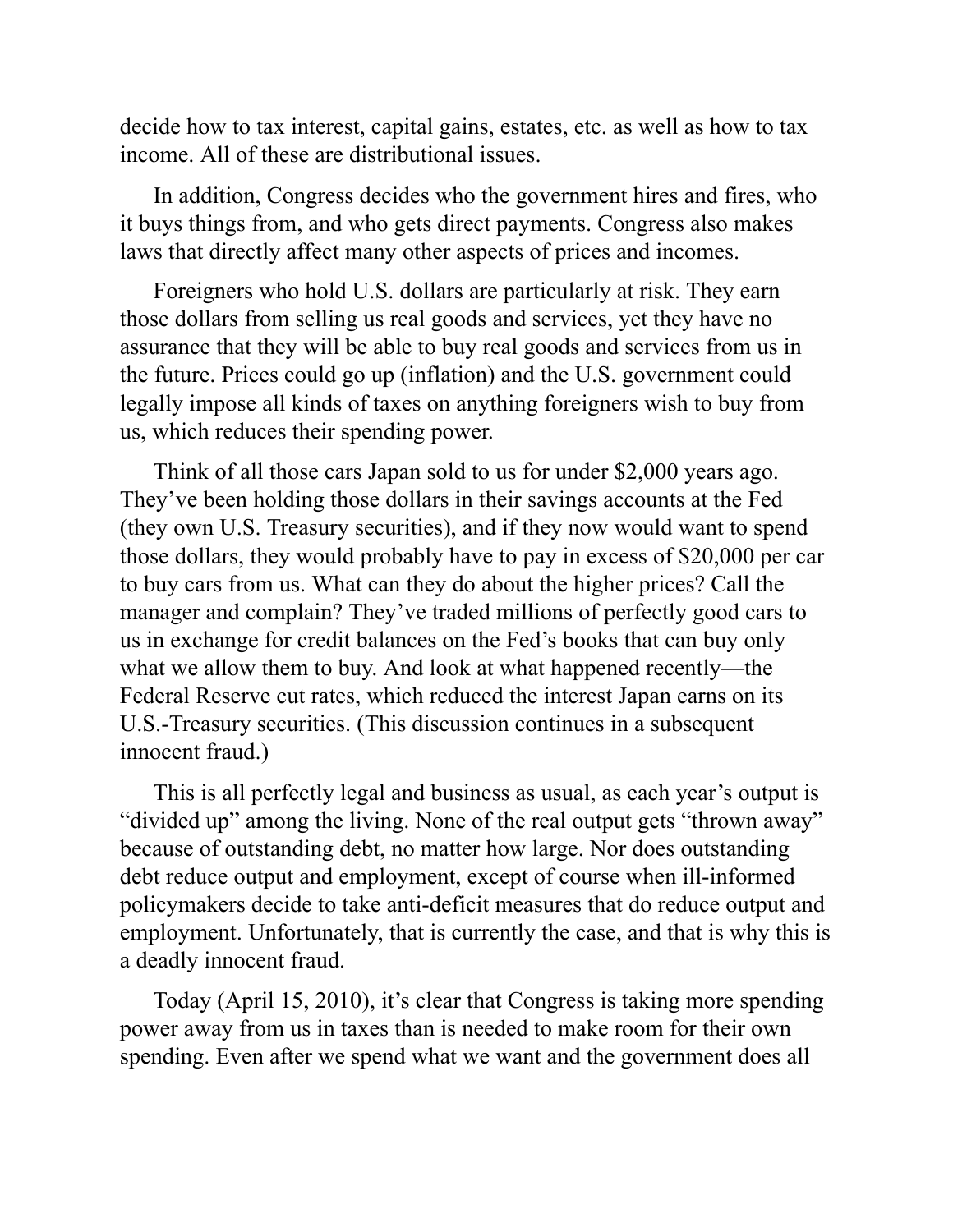of its massive spending, there's still a lot left unsold in that big department store called the economy.

How do we know that? Easy! Count the bodies in the unemployment lines. Look at the massive amount of excess capacity in the economy. Look at what the Fed calls the "output gap," which is the difference between what we could produce at full employment and what we are now producing. It's enormous.

Sure, there's a record deficit and national debt, which, you now know, means that we all have that much in savings accounts at the Fed called Treasury securities. Incidentally, the cumulative U.S. budget deficit, adjusted for the size of the economy, is still far below Japan's, far below most of Europe and very far below the World War II U.S. deficits that got us out of the Depression (with no debt burden consequences).

If you've gotten this far into this book you may already know why the size of the deficit isn't a financial issue. So hopefully, you know that taxes function to regulate the economy, and not to raise revenue, as Congress thinks. When I look at today's economy, it's screaming at me that the problem is that people don't have enough money to spend. It's not telling me they have too much spending power and are overspending. Who would not agree?

Unemployment has doubled and GDP is more than 10% below where it would be if Congress wasn't over-taxing us and taking so much spending power away from us.

When we operate at less than our potential—at less than full employment—then we are depriving our children of the real goods and services we could be producing on their behalf. Likewise, when we cut back on our support of higher education, we are depriving our children of the knowledge they'll need to be the very best they can be in their future. So also, when we cut back on basic research and space exploration, we are depriving our children of all the fruits of that labor that instead we are transferring to the unemployment lines.

So yes, those alive get to consume this year's output, and also get to decide to use some of the output as "investment goods and services," which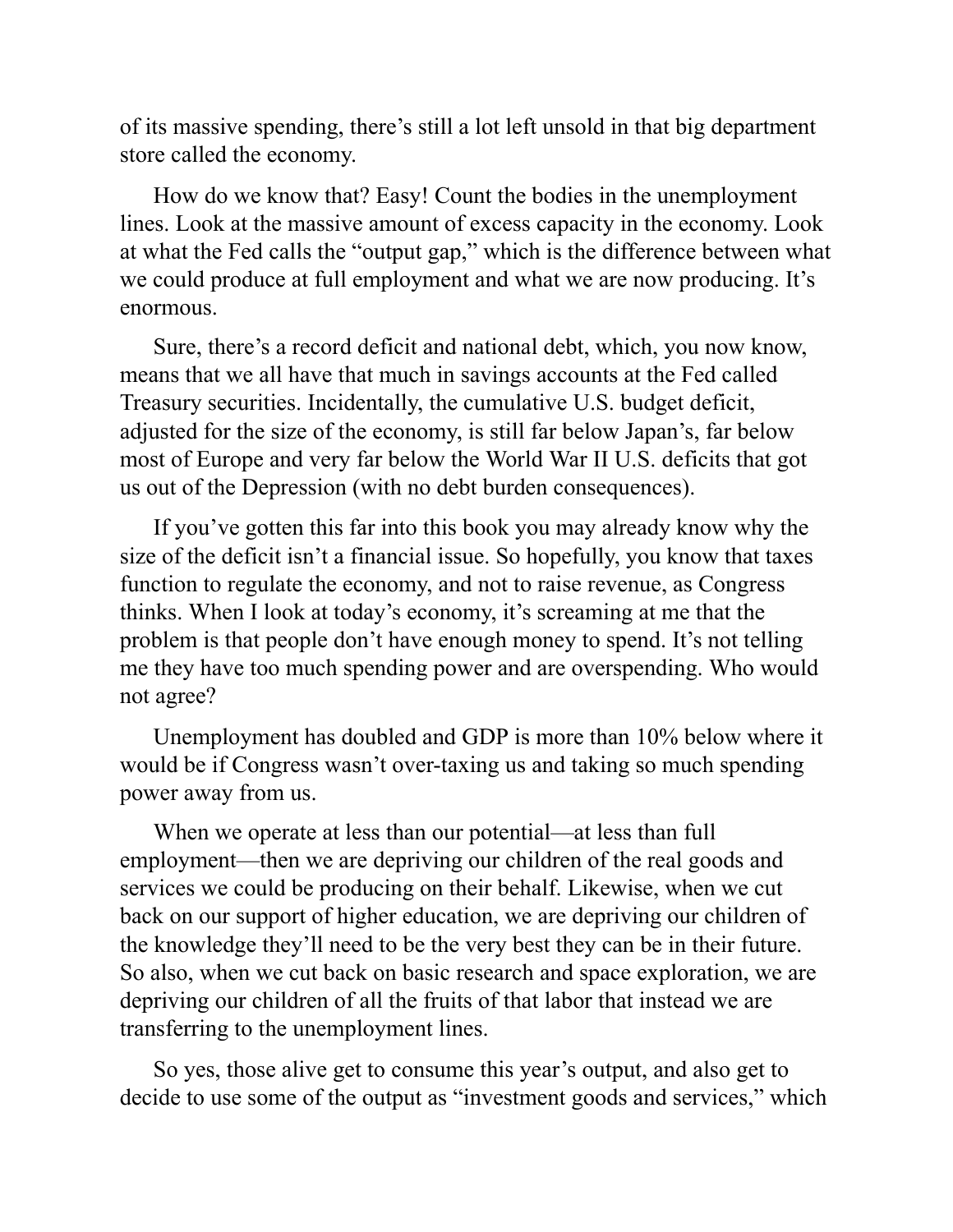should increase future output. And yes, Congress has a big say in who consumes this year's output. Potential distributional issues due to previous federal deficits can be readily addressed by Congress and distribution can be legally altered to their satisfaction.

#### **So How Do We Pay Off China?**

Those worried about paying off the national debt can't possibly understand how it all works at the operational, nuts and bolts (debits and credits) level. Otherwise they would realize that question is entirely inapplicable. What they don't understand is that both dollars and U.S. Treasury debt (securities) are nothing more than "accounts," which are nothing more than numbers that the government makes on its own books.

So let's start by looking at how we got to where we are today with China. It all started when China wanted to sell things to us and we wanted to buy them. For example, let's suppose that the U.S. Army wanted to buy \$1 billion worth of uniforms from China, and China wanted to sell \$1 billion worth of uniforms to the U.S. Army at that price. So the Army buys \$1 billion worth of uniforms from China. First, understand that both parties are happy. There is no "imbalance." China would rather have the 1 billion U.S. dollars than the uniforms or they wouldn't have sold them, and the U.S. Army would rather have the uniforms than the money or it wouldn't have bought them. The transactions are all voluntary, and all in U.S. dollars. But back to our point—how does China get paid?

China has a reserve account at the Federal Reserve Bank. To quickly review, a reserve account is nothing more than a fancy name for a checking account. It's the Federal Reserve Bank so they call it a reserve account instead of a checking account. To pay China, the Fed adds 1 billion U.S. dollars to China's checking account at the Fed. It does this by changing the numbers in China's checking account up by 1 billion U.S. dollars. The numbers don't come from anywhere any more than the numbers on a scoreboard at a football come from anywhere. China then has some choices. It can do nothing and keep the \$1 billion in its checking account at the Fed, or it can buy U.S. Treasury securities.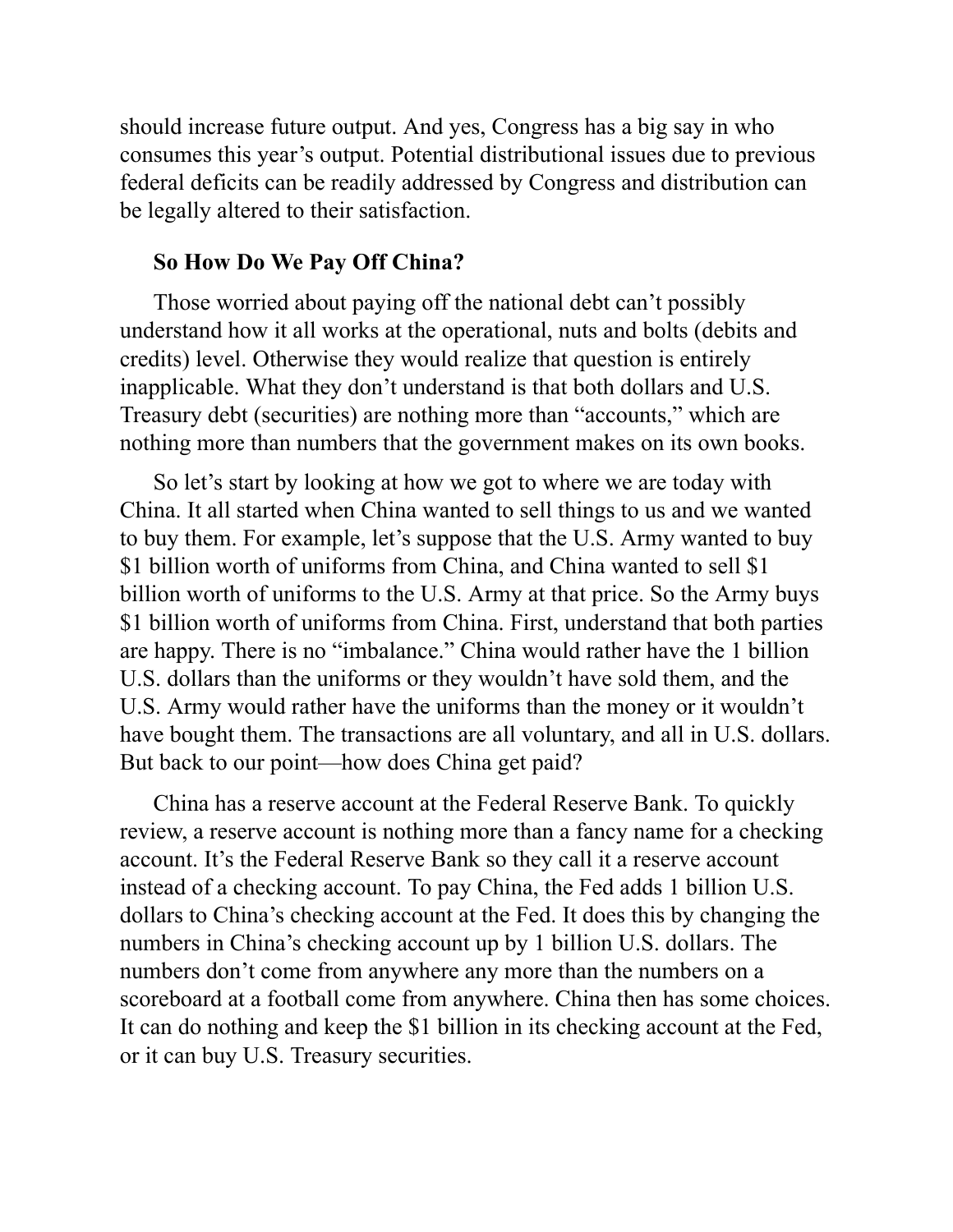Again, to quickly review, a U.S. Treasury security is nothing more than a fancy name for a savings account at the Fed. The buyer gives the Fed money, and gets it back later with interest. That's what a savings account is —you give a bank money and you get it back later with interest.

So let's say China buys a one-year Treasury security. All that happens is that the Fed subtracts \$1 billion from China's checking account at the Fed, and adds \$1 billion to China's savings account at the Fed. And all that happens a year later when China's one-year Treasury bill comes due is that the Fed removes this money from China's savings account at the Fed (including interest) and adds it to China's checking account at the Fed.

Right now, China is holding some \$2 trillion of U.S. Treasury securities. So what do we do when they mature and it's time to pay China back? We remove those dollars from their savings account at the Fed and add them to their checking account at the Fed, and wait for them to say what, if anything, they might want to do next.

This is what happens when all U.S. government debt comes due, which happens continuously. The Fed removes dollars from savings accounts and adds dollars to checking accounts on its books. When people buy Treasury securities, the Fed removes dollars from their checking accounts and adds them to their savings accounts. So what's all the fuss?

It's all a tragic misunderstanding.

China knows we don't need them for "financing our deficits" and is playing us for fools. Today, that includes Geithner, Clinton, Obama, Summers and the rest of the administration. It also includes Congress and the media.

Now let me describe this all in a more technical manner for those of you who may be interested. When a Treasury bill, note or bond is purchased by a bank, for example, the government makes two entries on its spreadsheet that we call the "monetary system." First, it debits (subtracts from) the buyer's reserve account (checking account) at the Fed. Then it increases (credits) the buyer's securities account (savings account) at the Fed. As before, the government simply changes numbers on its own spreadsheet one number gets changed down and another gets changed up. And when the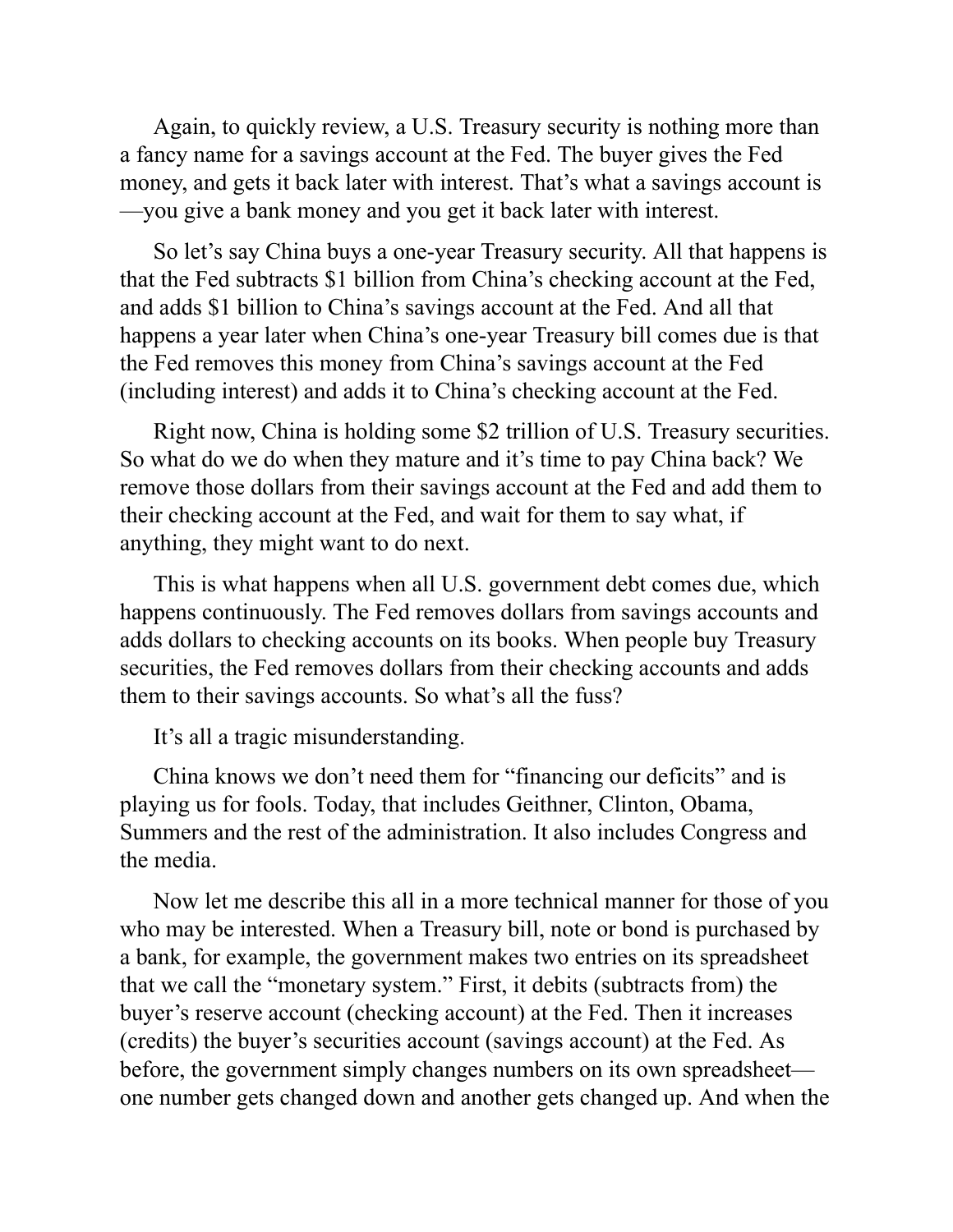dreaded day arrives, and the Treasury securities which China holds come due and need to be repaid, the Fed again simply changes two numbers on its own spreadsheet. The Fed debits (subtracts from) China's securities account at the Fed. And then it credits (adds to) China's reserve (checking) account at the Fed. That's all—debt paid!

China now has its money back. It has a (very large) U.S. dollar balance in its checking account at the Fed. If it wants anything else—cars, boats, real estate, other currencies—it has to buy them at market prices from a willing seller who wants dollar deposits in return. And if China does buy something, the Fed will subtract that amount from China's checking account and add that amount to the checking account of whomever China bought it all from.

Notice too, that "paying off China" doesn't change China's stated \$U.S. wealth. They simply have dollars in a checking account rather than U.S. Treasury securities (a savings account) of equal dollars. And if they want more Treasury securities instead, no problem, the Fed just moves their U.S. dollars from their checking account to their savings account again, by appropriately changing the numbers.

Paying off the entire U.S. national debt is but a matter of subtracting the value of the maturing securities from one account at the Fed, and adding that value to another account at the Fed. These transfers are non-events for the real economy and not the source of dire stress presumed by mainstream economists, politicians, businesspeople, and the media.

One more time: to pay off the national debt the government changes two entries in its own spreadsheet—a number that says how many securities are owned by the private sector is changed down and another number that says how many U.S. dollars are being kept at the Fed in reserve accounts is changed up. Nothing more. Debt paid. All creditors have their money back. What's the big deal?

So what happens if China refuses to buy our debt at current low-interest rates paid to them? Interest rates have to go up to attract their purchase of the Treasury Securities, right? Wrong!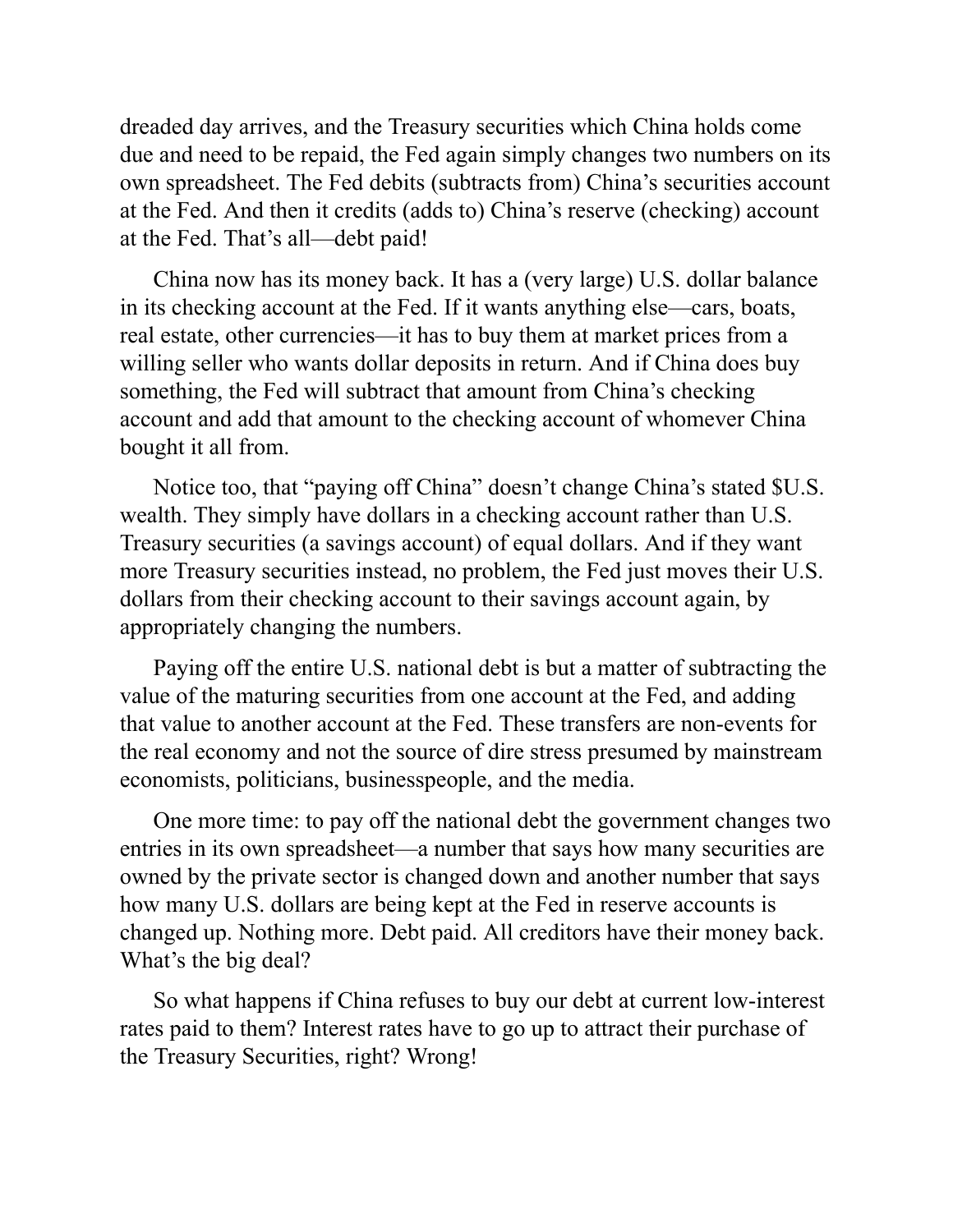They can leave it in their checking account. It's of no consequence to a government that understands its own monetary system. The funds are not used for spending, as previously described. There are no negative consequences of funds being in a checking account at the Fed rather than a savings account at the Fed.

What happens if China says, "We don't want to keep a checking account at the Fed anymore. Pay us in gold or some other means of exchange!" They simply do not have this option under our current "fiat currency" system  $\frac{6}{15}$  $\frac{6}{15}$  $\frac{6}{15}$  as they would have known when they sold the uniforms to the U.S. Army and had the money put into their checking account at the Fed. If they want something other than dollars, they have to buy it from a willing seller, just like the rest of us do when we spend our dollars.

Someday it will be our children changing numbers on what will be their spreadsheet, just as seamlessly as we did, and our parents did, though hopefully with a better understanding! But for now, the deadly innocent fraud of leaving the national debt to our children continues to drive policy, and keeps us from optimizing output and employment.

The lost output and depreciated human capital is the real price we and our children are paying now that diminishes both the present and the future. We make do with less than what we can produce and sustain high levels of unemployment (along with all the associated crime, family problems and medical issues) while our children are deprived of the real investments that would have been made on their behalf if we knew how to keep our human resources fully employed and productive.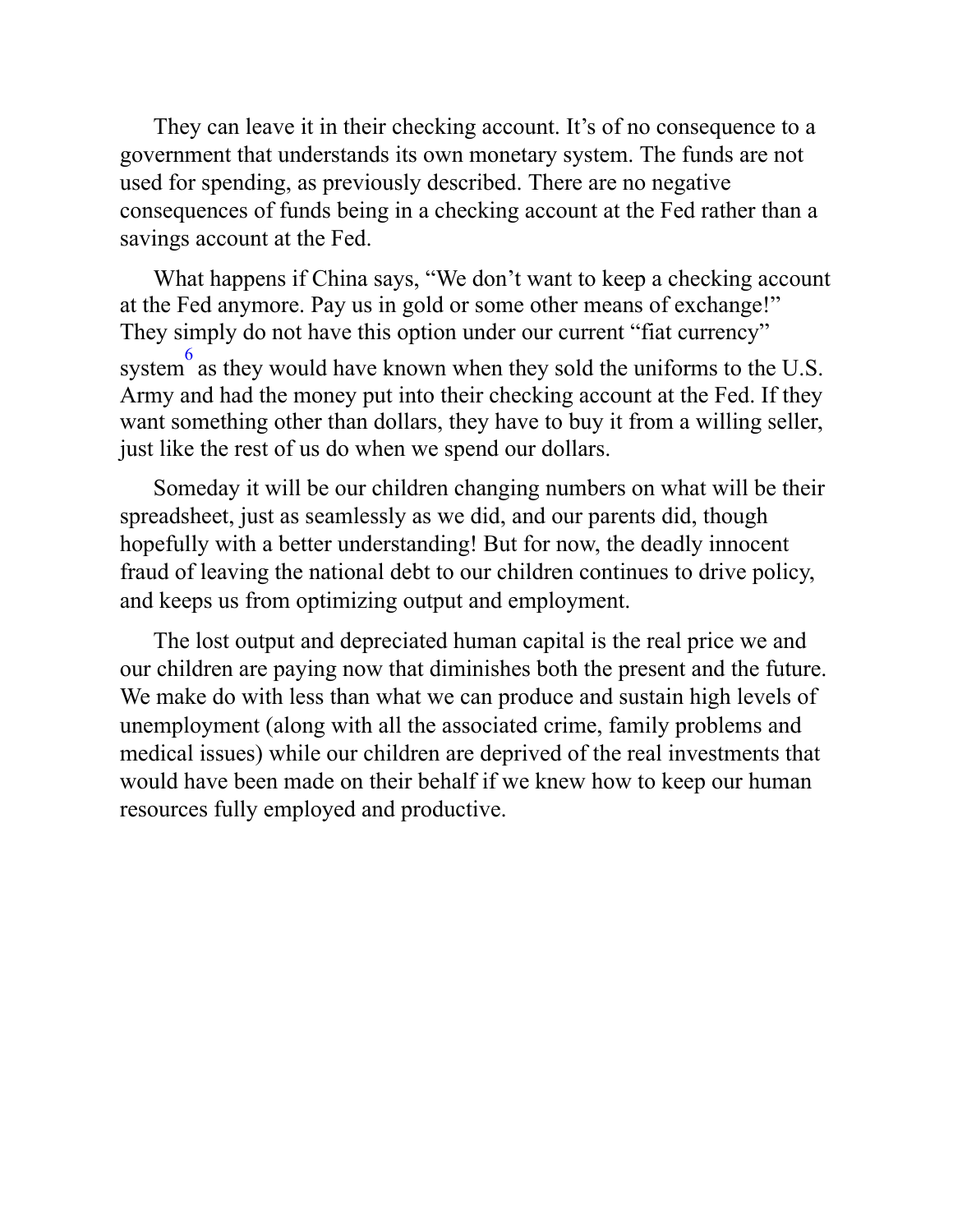# *Deadly Innocent Fraud #3:*

Federal Government budget deficits take away savings.

# *Fact:*

Federal Government budget deficits ADD to savings.

### **Lawrence Summers**

Several years ago I had a meeting with Senator Tom Daschle and then-Assistant Treasury Secretary Lawrence Summers. I had been discussing these innocent frauds with the Senator, and explaining how they were working against the well-being of those who voted for him. So he set up this meeting with the Assistant Treasury Secretary, who is also a former Harvard economics professor and has two uncles who have won Nobel prizes in economics, to get his response and hopefully confirm what I was saying.

I opened with a question: "Larry, what's wrong with the budget deficit?" He replied: "It takes away savings that could be used for investment." I then objected: "No it doesn't, all Treasury securities do is offset operating factors at the Fed. It has nothing to do with savings and investment." To which he retorted: "Well, I really don't understand reserve accounting, so I can't discuss it at that level."

Senator Daschle was looking on at all this in disbelief. This Harvard professor of economics, Assistant Treasury Secretary Lawrence Summers didn't understand reserve accounting? Sad but true.

So I spent the next twenty minutes explaining the "paradox of thrift" (more detail on this innocent fraud #6 later) step by step, which he sort of got right when he finally responded: "…so we need more investment which will show up as savings?" I responded with a friendly "yes," after giving this first year economics lesson to the good Harvard professor, and ended the meeting. The next day, I saw him on a podium with the Concord Coalition—a band of deficit terrorists—talking about the grave dangers of the budget deficit.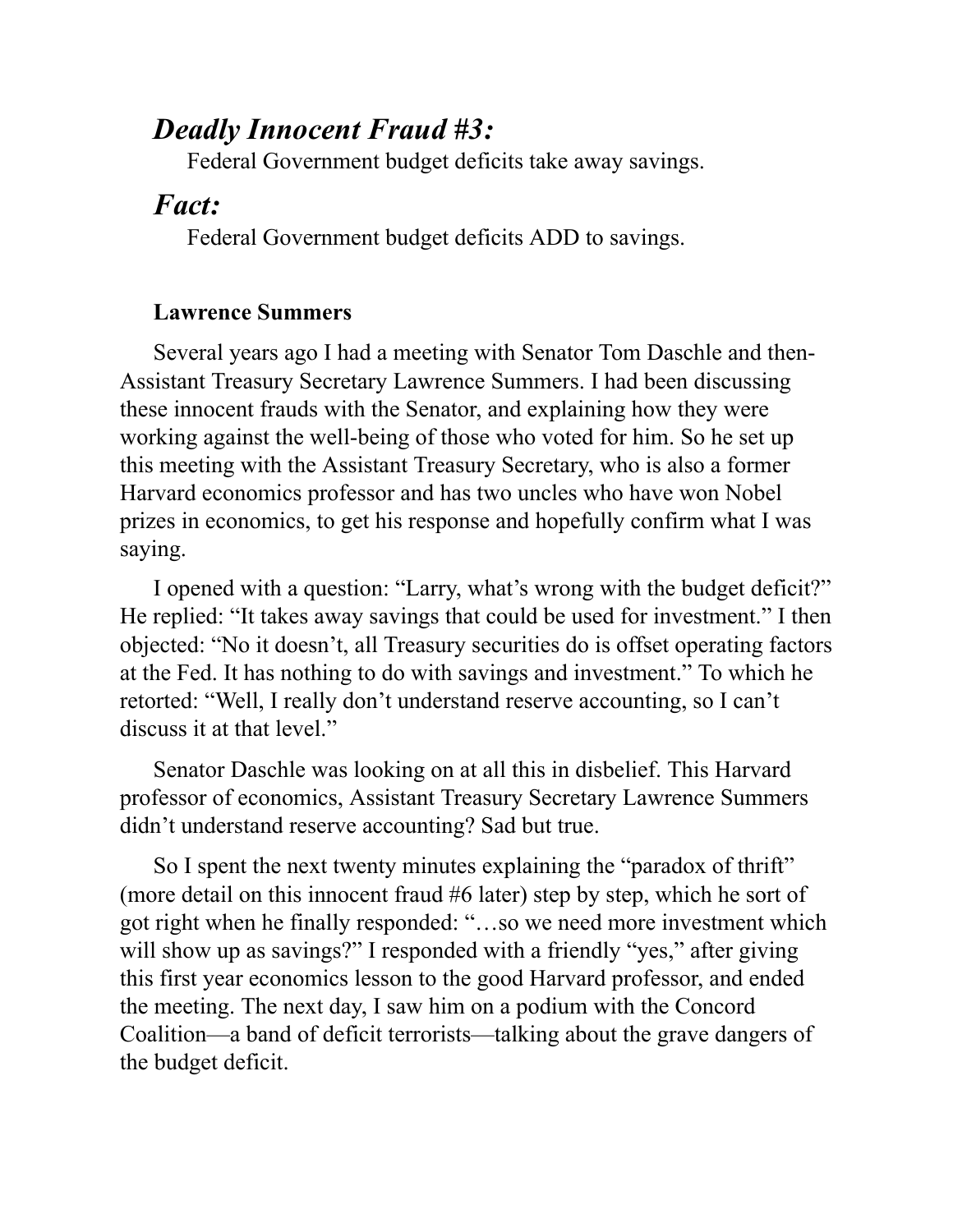This third deadly innocent fraud is alive and well at the very highest levels. So here's how it really works, and it could not be simpler: Any \$U.S. government deficit exactly EQUALS the total net increase in the holdings (\$U.S. financial assets) of the rest of us—businesses and households, residents and nonresidents—what is called the "non-government" sector. In other words, government deficits equal increased "monetary savings" for the rest of us, to the penny.

Simply put, government deficits ADD to our savings (to the penny). This is an accounting fact, not theory or philosophy. There is no dispute. It is basic national income accounting. For example, if the government deficit last year was \$1 trillion, it means that the net increase in savings of financial assets for everyone else combined was exactly, to the penny, \$1 trillion. (For those who took some economics courses, you might remember that net savings of financial assets is held as some combination of actual cash, Treasury securities and member bank deposits at the Federal Reserve.) This is Economics 101 and first year money banking. It is beyond dispute. It's an accounting identity. Yet it's misrepresented continuously, and at the highest levels of political authority. They are just plain wrong.

Just ask anyone at the CBO (Congressional Budget Office), as I have, and they will tell you they must "balance the checkbook" and make sure the government deficit equals our new savings, or they would have to stay late and find their accounting mistake.

As before, it's just a bunch of spreadsheet entries on the government's own spreadsheet. When the accountants debit (subtract from) the account called "government" when government spends, they also credit (add to) the accounts of whoever gets those funds. When the government account goes down, some other account goes up, by exactly the same amount.

Next is an example of how, operationally, government deficits add to savings. This also puts to rest a ridiculous new take on this innocent fraud that's popped up recently:

"Deficit spending means the government borrows from one person and gives it to another, so nothing new is added—it's just a shift of money from one person to another." In other words, they are saying that deficits don't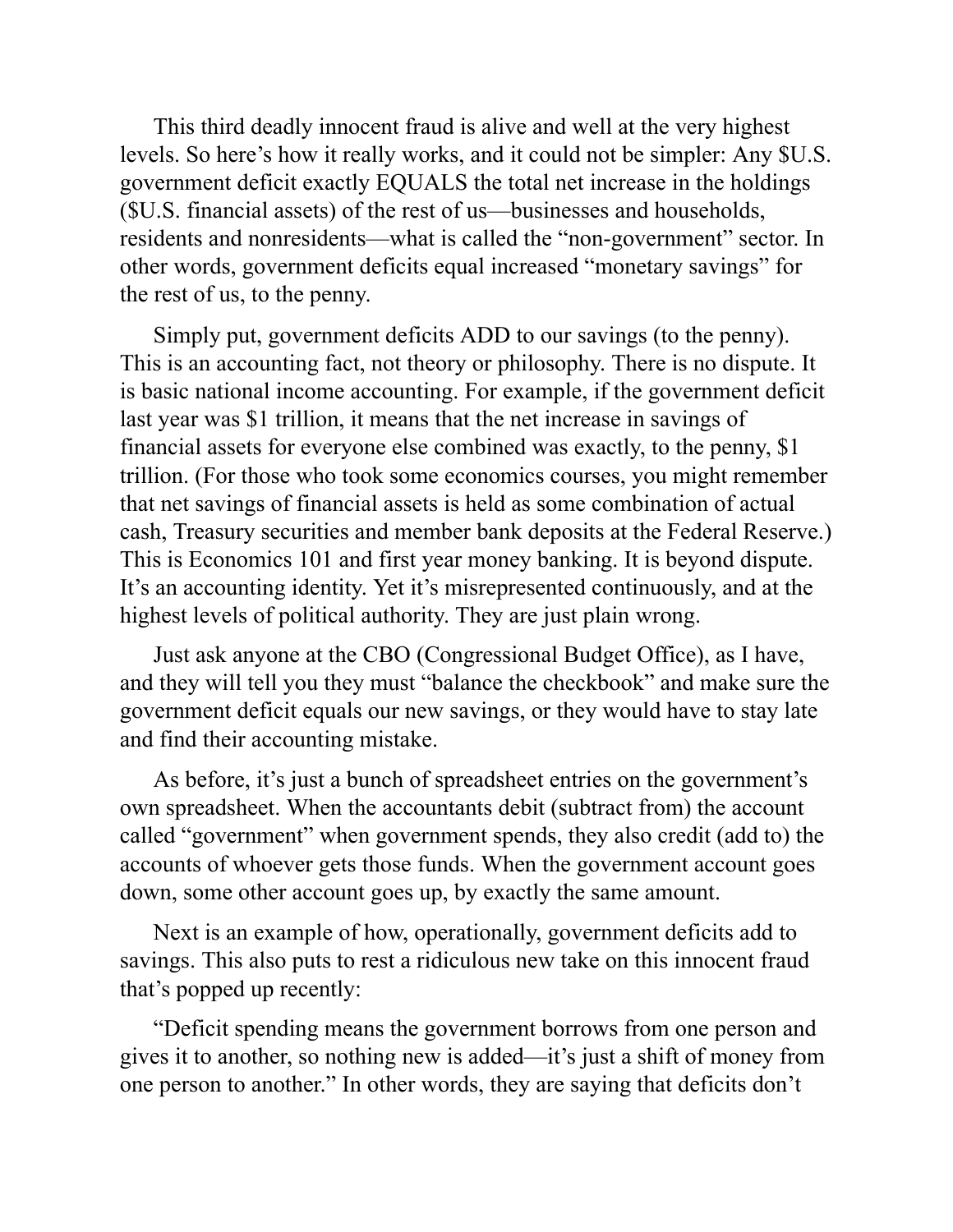add to our savings, but just shift savings around. This could not be more wrong! So let's demonstrate how deficits do ADD to savings, and not just shift savings:

- 1. Start with the government selling \$100 billion in Treasury securities. (Note: this sale is voluntary, which means that the buyer buys the securities because he wants to. Presumably, he believes that he is better off buying them than not buying them. No one is ever forced to buy government securities. They get sold at auction to the highest bidder who is willing to accept the lowest yield.)
- 2. When the buyers of these securities pay for them, checking accounts at the Fed are reduced by \$100 billion to make the payment. In other words, money in checking accounts at the Fed is exchanged for the new Treasury securities, which are savings accounts at the Fed. At this point, non-government savings is unchanged. The buyers now have their new Treasury securities as savings, rather than the money that was in their checking accounts before they bought the Treasury securities.
- 3. Now the Treasury spends \$100 billion after the sale of the \$100 billion of new Treasury securities, on the usual things government spends its money on.
- 4. This Treasury spending adds back \$100 billion to someone's checking accounts.
- 5. The non-government sector now has its \$100 billion of checking accounts back AND it has the \$100 billion of new Treasury securities.

Bottom line: the deficit spending of \$100 billion directly added \$100 billion of savings in the form of new Treasury securities to non-government savings (non-government means everyone but the government).

The savings of the buyer of the \$100 billion of new Treasury securities shifted from money in his checking account to his holdings of the Treasury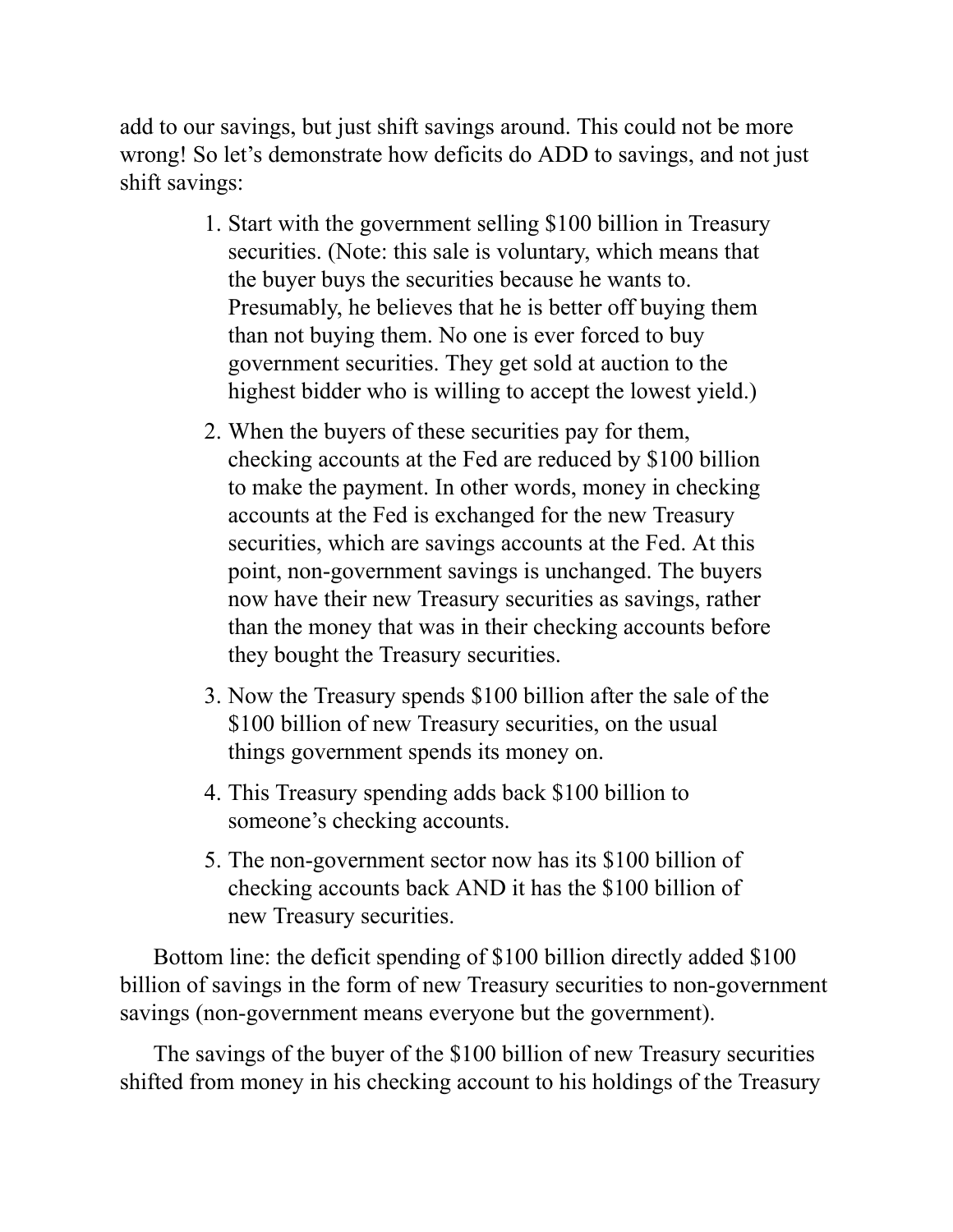securities (savings accounts). Then when the Treasury spent \$100 billion after selling the Treasury securities, the savings of recipients of that \$100 billion of spending saw their checking accounts increase by that amount.

So, to the original point, deficit spending doesn't just shift financial assets (U.S. dollars and Treasury securities) outside of the government. Instead, deficit spending directly adds exactly that amount of savings of financial assets to the non-government sector. And likewise, a federal budget surplus directly subtracts exactly that much from our savings. And the media and politicians and even top economists all have it BACKWARDS!

In July 1999, the front page of the Wall Street Journal had two headlines. Towards the left was a headline praising President Clinton and the record government budget surplus, and explaining how well fiscal policy was working. On the right margin was a headline stating that Americans weren't saving enough and we would have to work harder to save more. Then a few pages later, there was a graph with one line showing the surplus going up, and another line showing savings going down. They were nearly identical, but going in opposite directions, and clearly showing the gains in the government surplus roughly equaled the losses in private savings.

There can't be a budget surplus with private savings increasing (including non-resident savings of \$U.S. financial assets). There is no such thing, yet not a single mainstream economist or government official had it right.

#### **Al Gore**

Early in 2000, in a private home in Boca Raton, FL, I was seated next to then-Presidential Candidate Al Gore at a fundraiser/dinner to discuss the economy. The first thing he asked was how I thought the next president should spend the coming \$5.6 trillion surplus that was forecasted for the next 10 years. I explained that there wasn't going to be a \$5.6 trillion surplus, because that would mean a \$5.6 trillion drop in nongovernment savings of financial assets, which was a ridiculous proposition. At the time,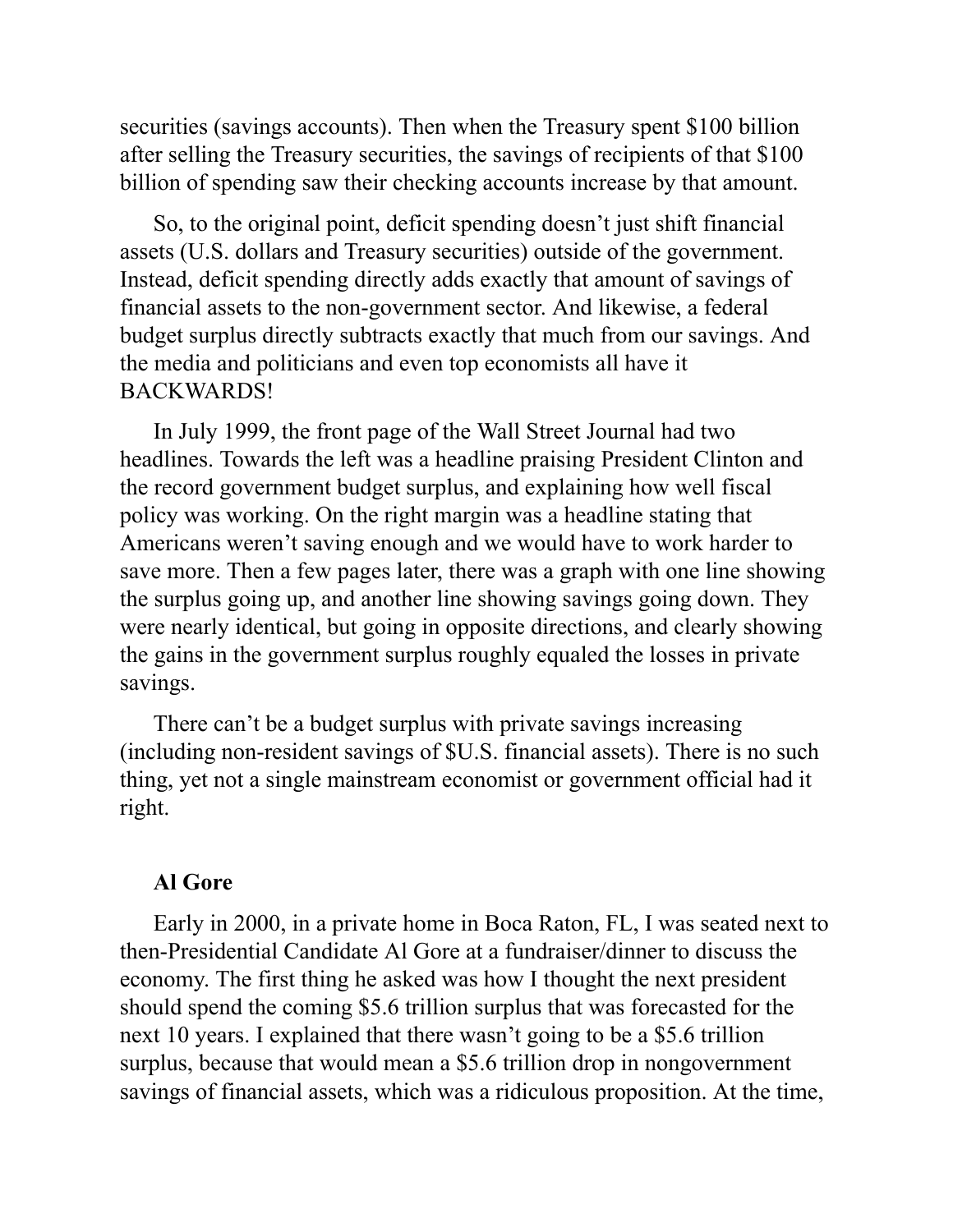the private sector didn't even have that much in savings to be taxed away by the government, and the latest surplus of several hundred billion dollars had already removed more than enough private savings to turn the Clinton boom into the soon-to-come bust.

I pointed out to Candidate Gore that the last six periods of surplus in our more than two hundred-year history had been followed by the only six depressions in our history. Also, I mentioned that the coming bust would be due to allowing the budget to go into surplus and drain our savings, resulting in a recession that would not end until the deficit got high enough to add back our lost income and savings and deliver the aggregate demand needed to restore output and employment. I suggested that the \$5.6 trillion surplus which was forecasted for the next decade would more likely be a \$5.6 trillion deficit, as normal savings desires are likely to average 5% of GDP over that period of time.

That is pretty much what happened. The economy fell apart, and President Bush temporarily reversed it with his massive deficit spending in 2003. But after that, and before we had had enough deficit spending to replace the financial assets lost to the Clinton surplus years (a budget surplus takes away exactly that much savings from the rest of us), we let the deficit get too small again. And after the sub-prime debt-driven bubble burst, we again fell apart due to a deficit that was and remains far too small for the circumstances.

For the current level of government spending, we are being over-taxed and we don't have enough after-tax income to buy what's for sale in that big department store called the economy.

Anyway, Al was a good student, went over all the details, agreeing that it made sense and was indeed what might happen. However, he said he couldn't "go there." I told him that I understood the political realities, as he got up and gave his talk about how he was going to spend the coming surpluses.

### **Robert Rubin**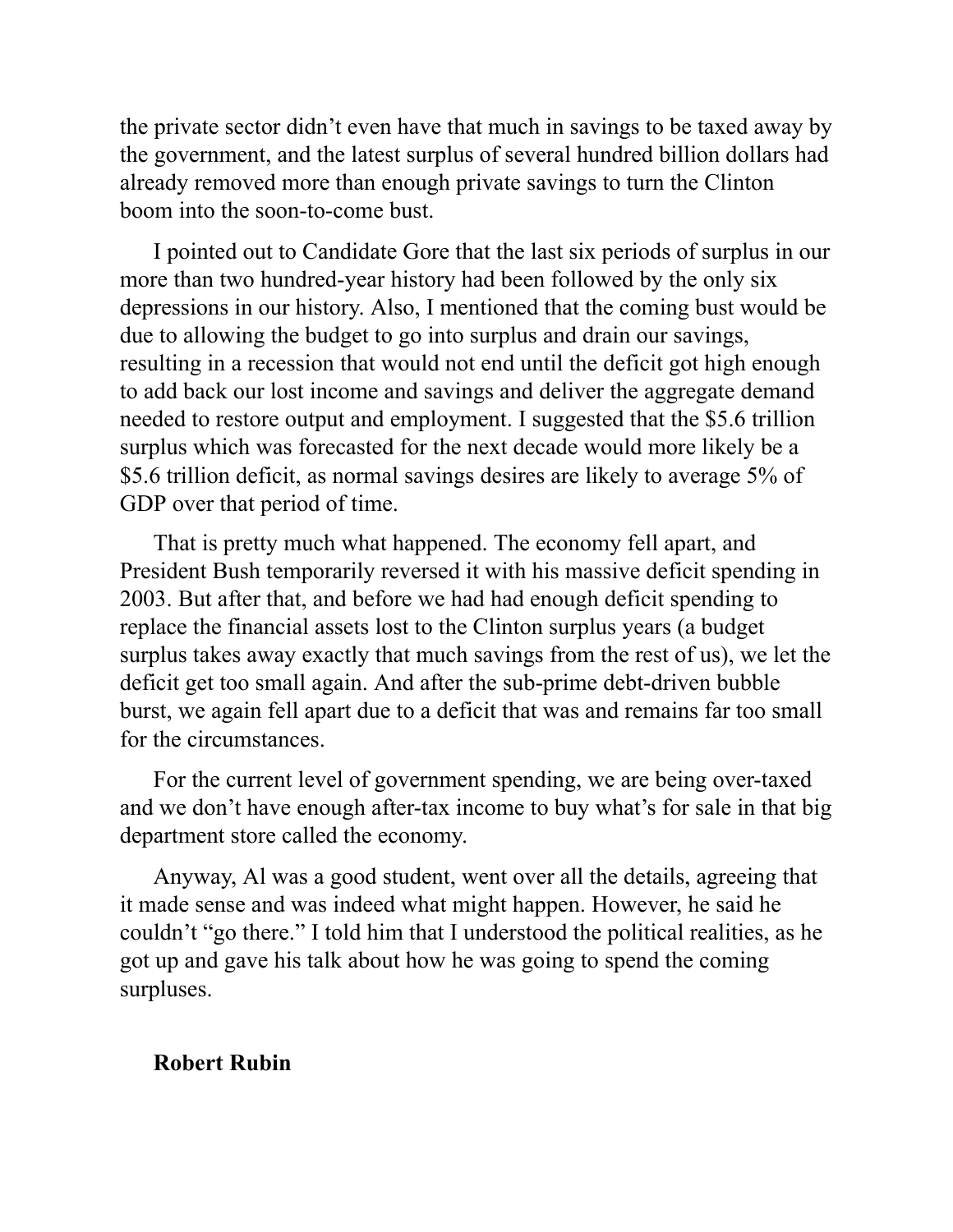Ten years ago, around the year 2000 just before it all fell apart, I found myself in a private client meeting at Citibank with Robert Rubin, former U.S. Treasury Secretary under President Clinton, and about 20 Citibank clients. Mr. Rubin gave his take on the economy and indicated that the low savings rate might turn out to be a problem. With just a few minutes left, I told him I agreed about the low savings rate being an issue and added, "Bob, does anyone in Washington realize that the budget surplus takes away savings from the non-government sectors?" He replied, "No, the surplus adds to savings. When the government runs a surplus, it buys Treasury securities in the market, and that adds to savings and investment." To that I responded, "No, when we run a surplus, we have to sell our securities to the Fed (cash in our savings accounts at the Fed) to get the money to pay our taxes, and our net financial assets and savings go down by the amount of the surplus." Rubin stated, "No, I think you're wrong." I let it go and the meeting was over. My question was answered. If he didn't understand surpluses removed savings, then no one in the Clinton administration did. And the economy crashed soon afterwards.

When the January 2009 savings report was released, and the press noted that the rise in savings to 5% of GDP was the highest since 1995, they failed to note the current budget deficit passed 5% of GDP, which also happens to be the highest it's been since 1995.

Clearly, the mainstream doesn't yet realize that deficits add to savings. And if Al Gore does, he isn't saying anything. So watch this year as the federal deficit goes up and savings, too, goes up. Again, the only source of "net \$U.S. monetary savings" (financial assets) for the non-government sectors combined (both residents and non-residents) is U.S. government deficit spending.

But watch how the very people who want us to save more, at the same time want to "balance the budget" by taking away our savings, either through spending cuts or tax increases. They are all talking out of both sides of their mouths. They are part of the problem, not part of the solution. And they are at the very highest levels.

Except for one.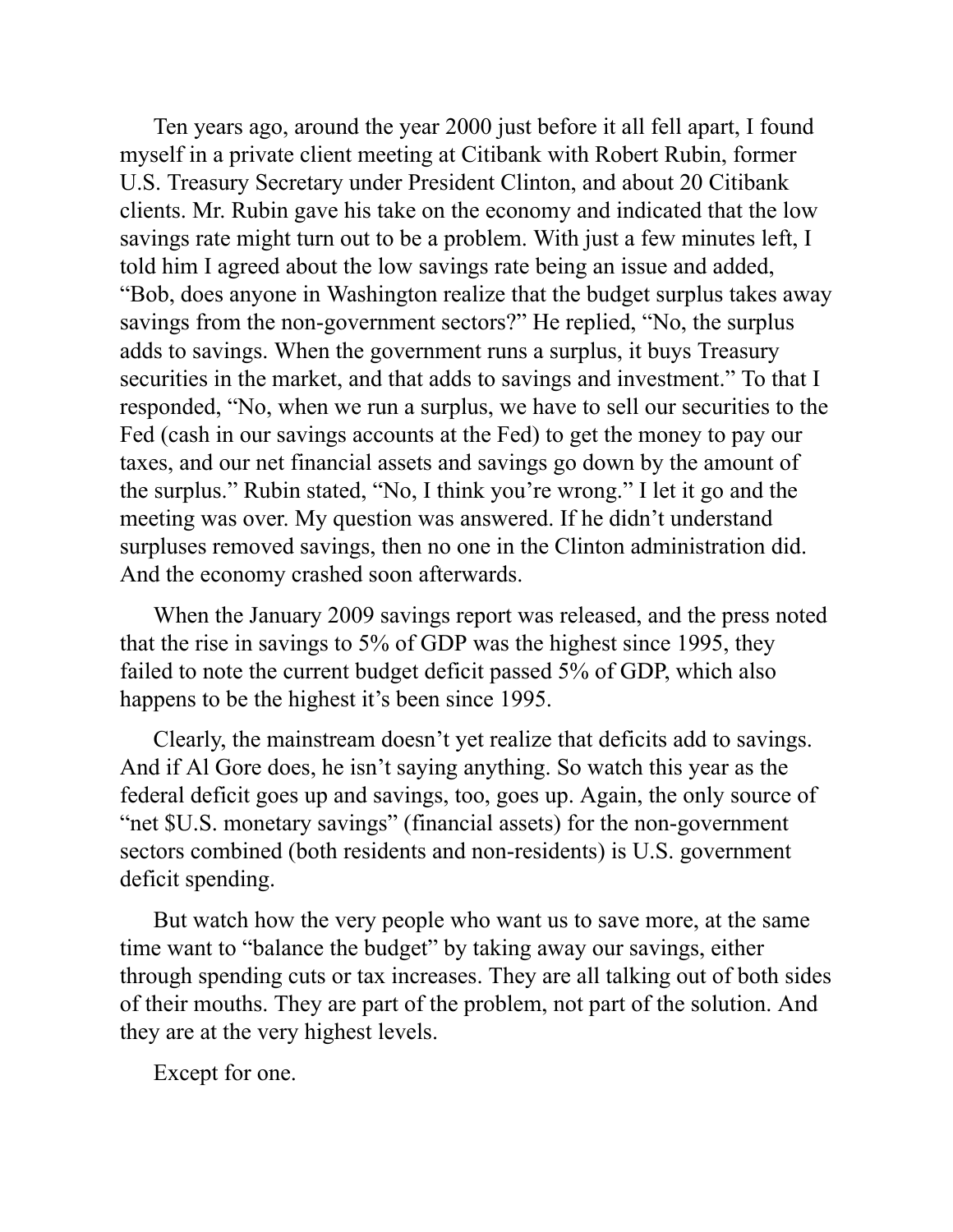### **Professor Wynne Godley**

Professor Wynne Godley, retired head of Economics at Cambridge University and now over 80 years old, was widely renowned as the most successful forecaster of the British economy for multiple decades. And he did it all with his "sector analysis," which had at its core the fact that the government deficit equals the savings of financial assets of the other sectors combined. However, even with the success of his forecasting, the iron-clad support from the pure accounting facts, and the weight of his office (all of which continues to this day), he has yet to convince the mainstream of the validity of his teachings.

So now we know:

- Federal deficits are not the "awful things" that the mainstream believes them to be. Yes, deficits do matter. Excess spending can cause inflation. But the government isn't going to go broke.
- Federal deficits won't burden our children.
- Federal deficits don't just shift funds from one person to another.
- Federal deficits add to our savings.

So what is the role of deficits in regard to policy? It's very simple. Whenever spending falls short of sustaining our output and employment, when we don't have enough spending power to buy what's for sale in that big department store we call the economy, government can act to make sure that our own output is sold by either cutting taxes or increasing government spending.

Taxes function to regulate our spending power and the economy in general. If the "right" level of taxation needed to support output and employment happens to be a lot less than government spending, that resulting budget deficit is nothing to be afraid of regarding solvency, sustainability, or doing bad by our children.

If people want to work and earn money but don't want to spend it, fine! Government can either keep cutting taxes until we decide to spend and buy our own output, and/or buy the output (award contracts for infrastructure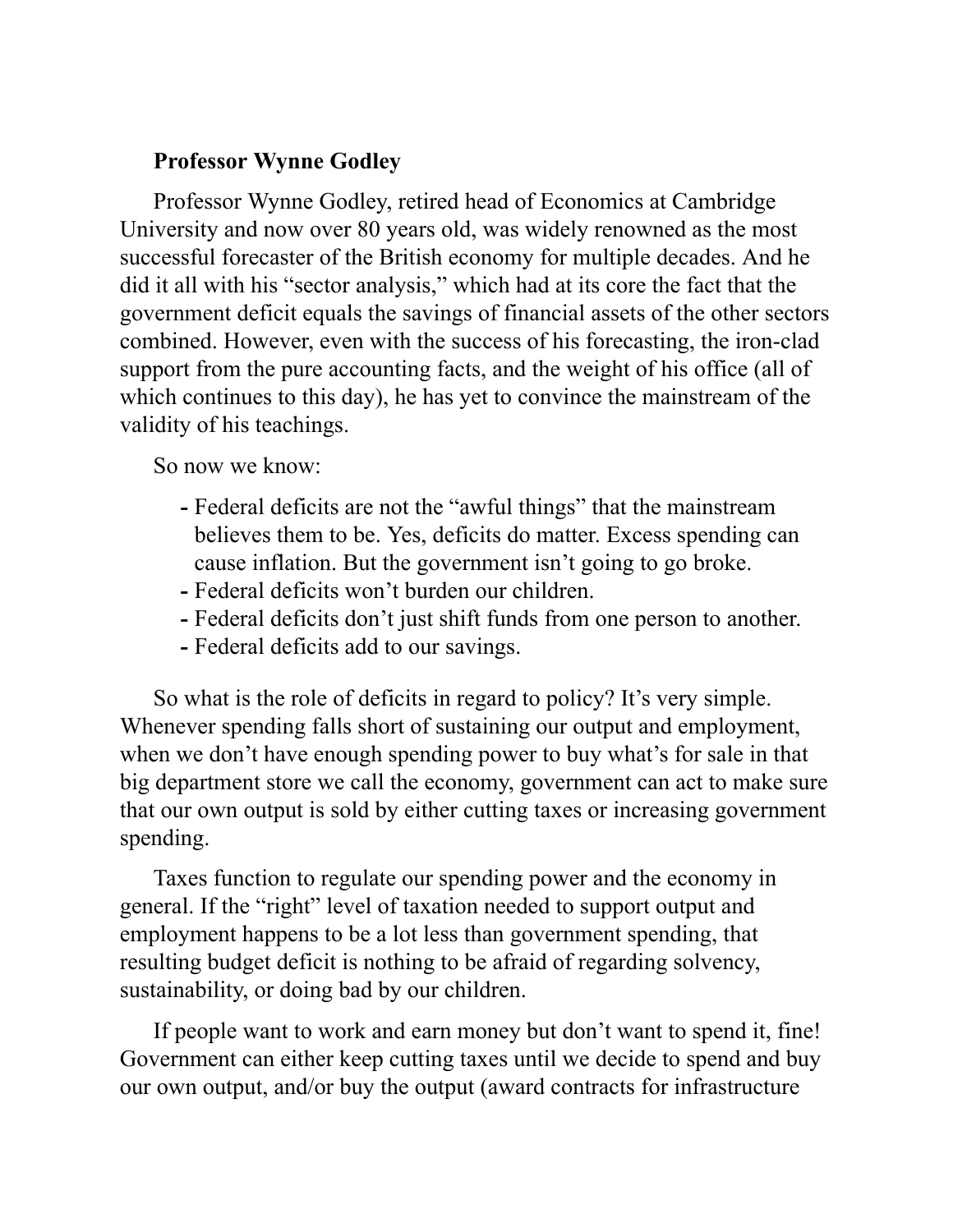repairs, national security, medical research, and the like). The choices are political. The right-sized deficit is the one that gets us to where we want to be with regards to output and employment, as well as the size of government we want, no matter how large or how small a deficit that might be.

What matters is the real life—output and employment—size of the deficit, which is an accounting statistic. In the 1940's, an economist named Abba Lerner called this, "Functional Finance," and wrote a book by that name (which is still very relevant today).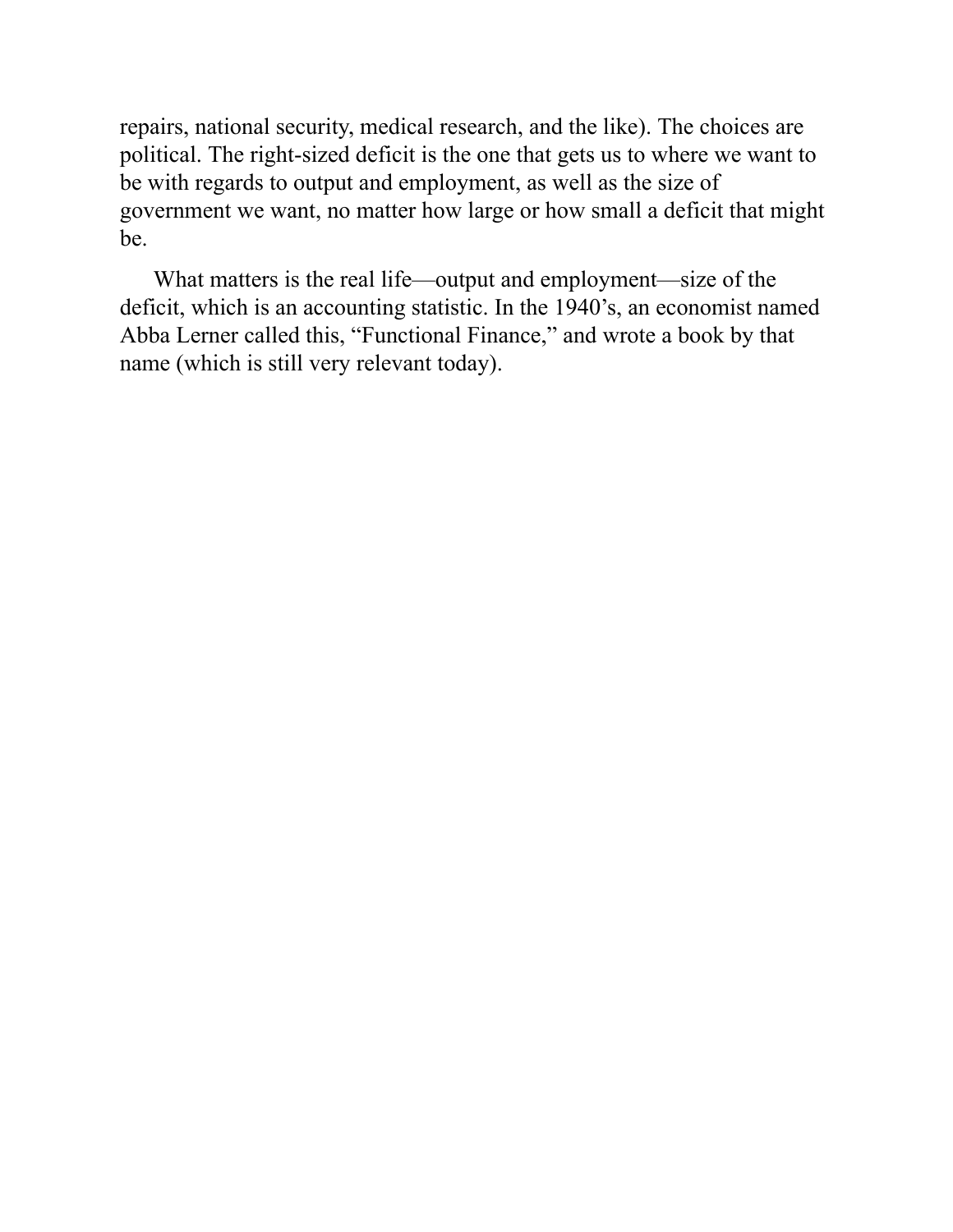# *Deadly Innocent Fraud #4:*

Social Security is broken.

## *Fact:*

Federal Government Checks Don't Bounce.

If there is one thing that all members of Congress believe, it's that Social Security is broken. President (elect) Obama has said "the money won't be there," President Bush used the word "bankruptcy" four times in one day and Senator McCain often claims that Social Security is broken. They are all wrong.

As we've already discussed, the government never has or doesn't have any of its own money. It spends by changing numbers in our bank accounts. This includes Social Security. There is no operational constraint on the government's ability to meet all Social Security payments in a timely manner. It doesn't matter what the numbers are in the Social Security Trust Fund account, because the trust fund is nothing more than record-keeping, as are all accounts at the Fed.

When it comes time to make Social Security payments, all the government has to do is change numbers up in the beneficiary's accounts, and then change numbers down in the trust fund accounts to keep track of what it did. If the trust fund number goes negative, so be it. That just reflects the numbers that are changed up as payments to beneficiaries are made.

One of the major discussions in Washington is whether or not to privatize Social Security. As you might be guessing by now, that entire discussion makes no sense whatsoever, so let me begin with that and then move on.

What is meant by the privatization of Social Security, and what effect does that have on the economy and you as an individual?

The idea of privatization is that:

1. Social Security taxes and benefits are reduced.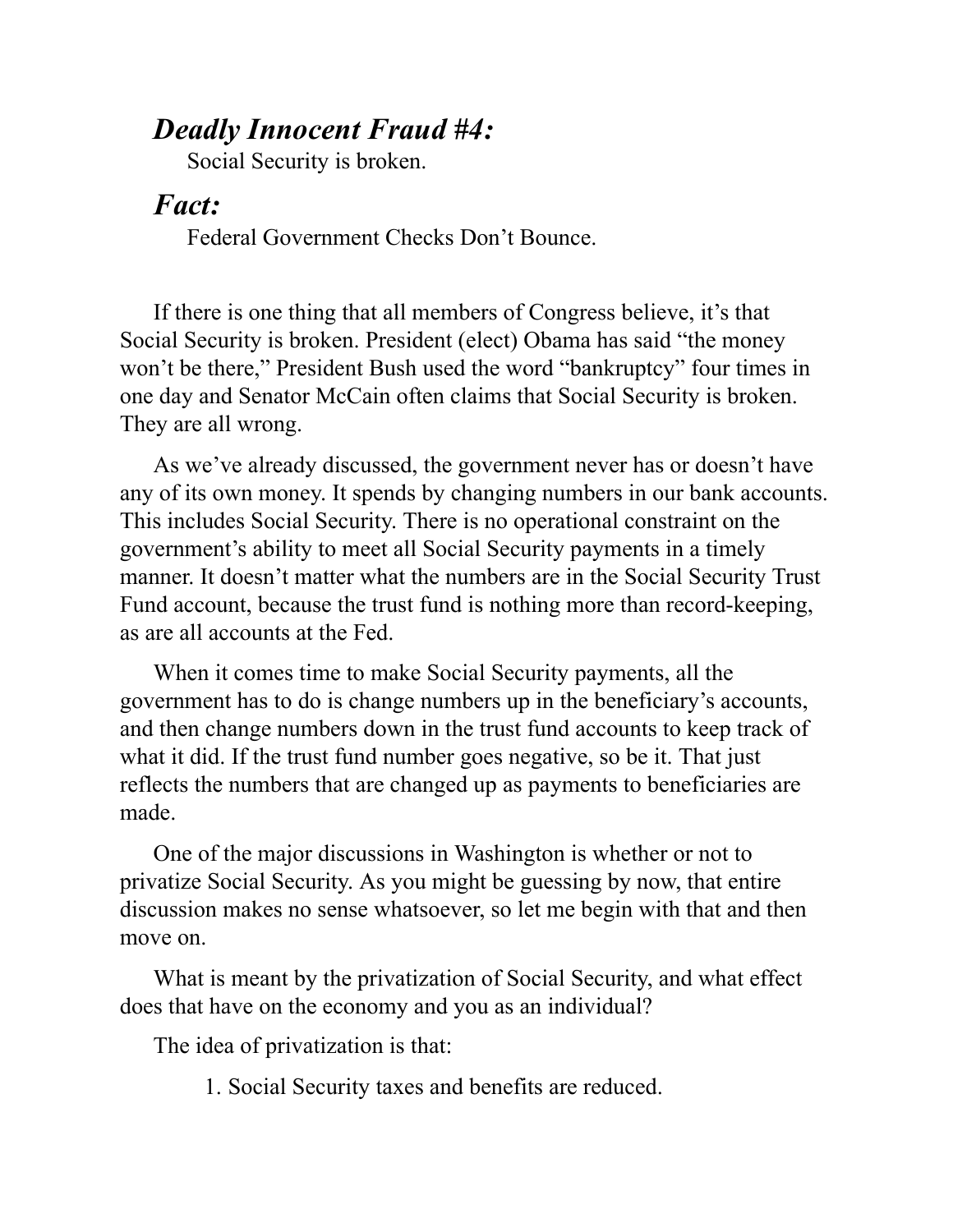- 2. The amount of the tax reduction is used to buy specified shares of stock.
- 3. Because the government is going to collect that much less in taxes, the budget deficit will be that much higher, and so the government will have to sell that many more Treasury securities to "pay for it all" (as they say).

Got it? In simpler words:

- You have less taken out of your paycheck for Social Security each week.
- You get to use the funds they no longer take from you to buy stocks.
- You later will collect a bit less in Social Security payments when you retire.
- You will own stocks which will hopefully become worth more than the Social Security payments that you gave up.

From the point of view of the individual, it looks like an interesting trade-off. The stocks you buy only have to go up modestly over time for you to be quite a bit ahead.

Those who favor this plan say yes, it's a relatively large one-time addition to the deficit, but the savings in Social Security payments down the road for the government pretty much makes up for that, and the payments going into the stock market will help the economy grow and prosper.

Those against the proposal say the stock market is too risky for this type of thing and point to the large drop in 2008 as an example. And if people lose in the stock market, the government will be compelled to increase Social Security retirement payments to keep retirees out of poverty. Therefore, unless we want to risk a high percentage of our seniors falling below the poverty line, the government will be taking all the risk.

They are both terribly mistaken. (Who would have thought?!)

The major flaw in this mainstream dialogue is what is called a "fallacy of composition." The typical textbook example of a fallacy of composition is the football game where you can see better if you stand up, and then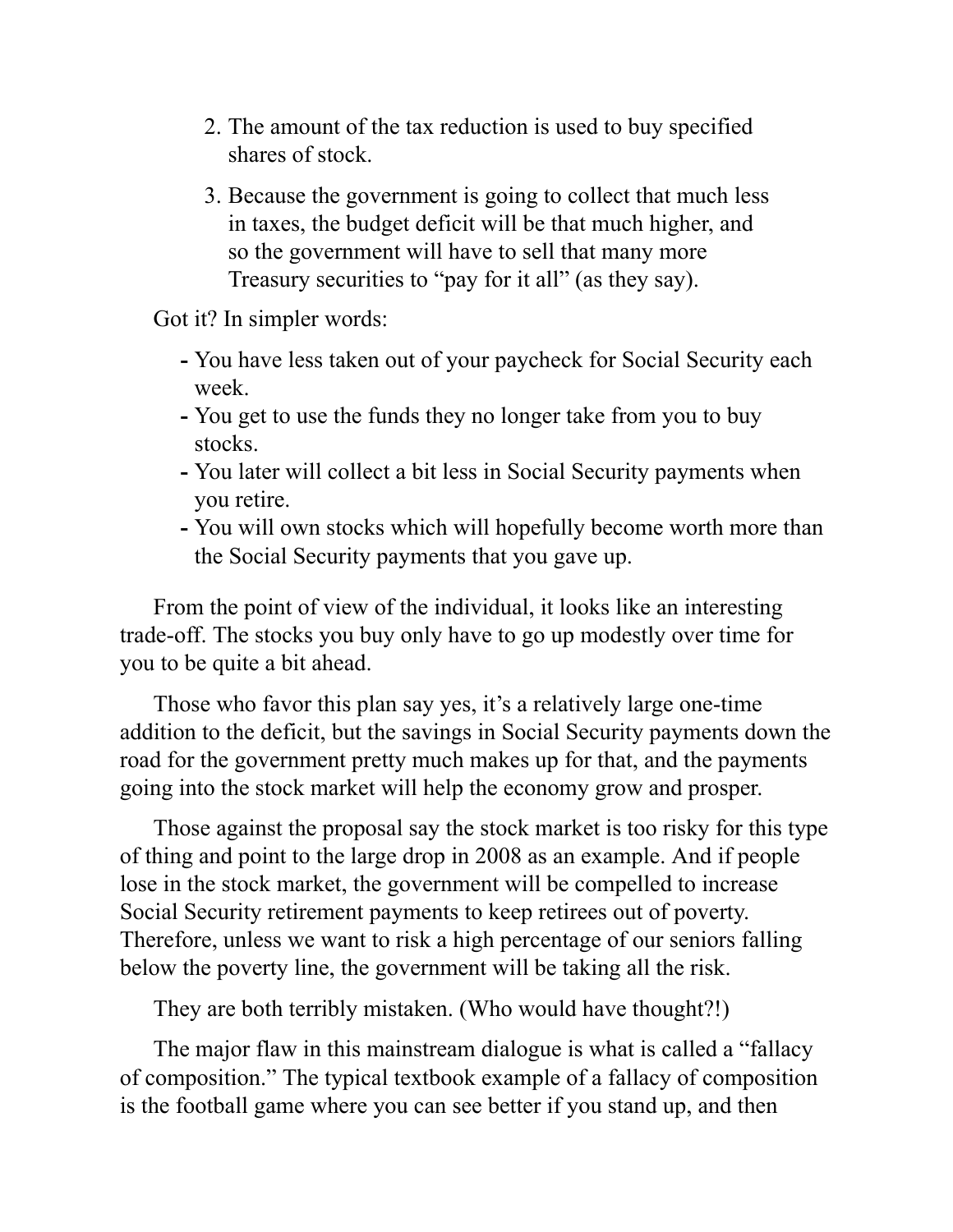conclude that everyone would see better if everyone stood up. Wrong! If everyone stands up, then no one can see better, and all are worse off. They all are looking at the micro level, which is individual Social Security participants, rather than looking at the macro level, the entire population.

To understand what's fundamentally wrong at the macro (big picture, top down) level, you first have to understand that participating in Social Security is functionally the same as buying a government bond. Let me explain. With the current Social Security program, you give the government your dollars now, and it gives you back dollars later. This is exactly what happens when you buy a government bond (or put your money in a savings account). You give the government your dollars now and you get dollars back later plus any interest. Yes, one might turn out to be a better investment and give you a higher return, but apart from the rate of return, they are very much the same. (Now that you know this, you are way ahead of Congress, by the way.)

#### **Steve Moore**

Now you are ready to read about the conversation I had several years back with Steve Moore, then head of economics at the CATO institute, now a CNBC regular and a longtime supporter of privatizing Social Security. Steve came down to Florida to speak about Social Security at one of my conferences. He gave a talk that called for letting people put their money in the stock market rather than making Social Security payments, contending that they will be better off over time when they retire. Also, he argued that a one-time increase in the government budget deficit will be both well worth it and probably "paid down" over time in the expansion to follow, as all that money going into stocks will help the economy grow and prosper.

At that point I led off the question and answer session.

Warren: "Steve, giving the government your money now in the form of Social Security taxes and getting it back later, is functionally the same as buying a government bond, where you give the government money now, and it gives it back to you later. The only difference is the return that seniors will get."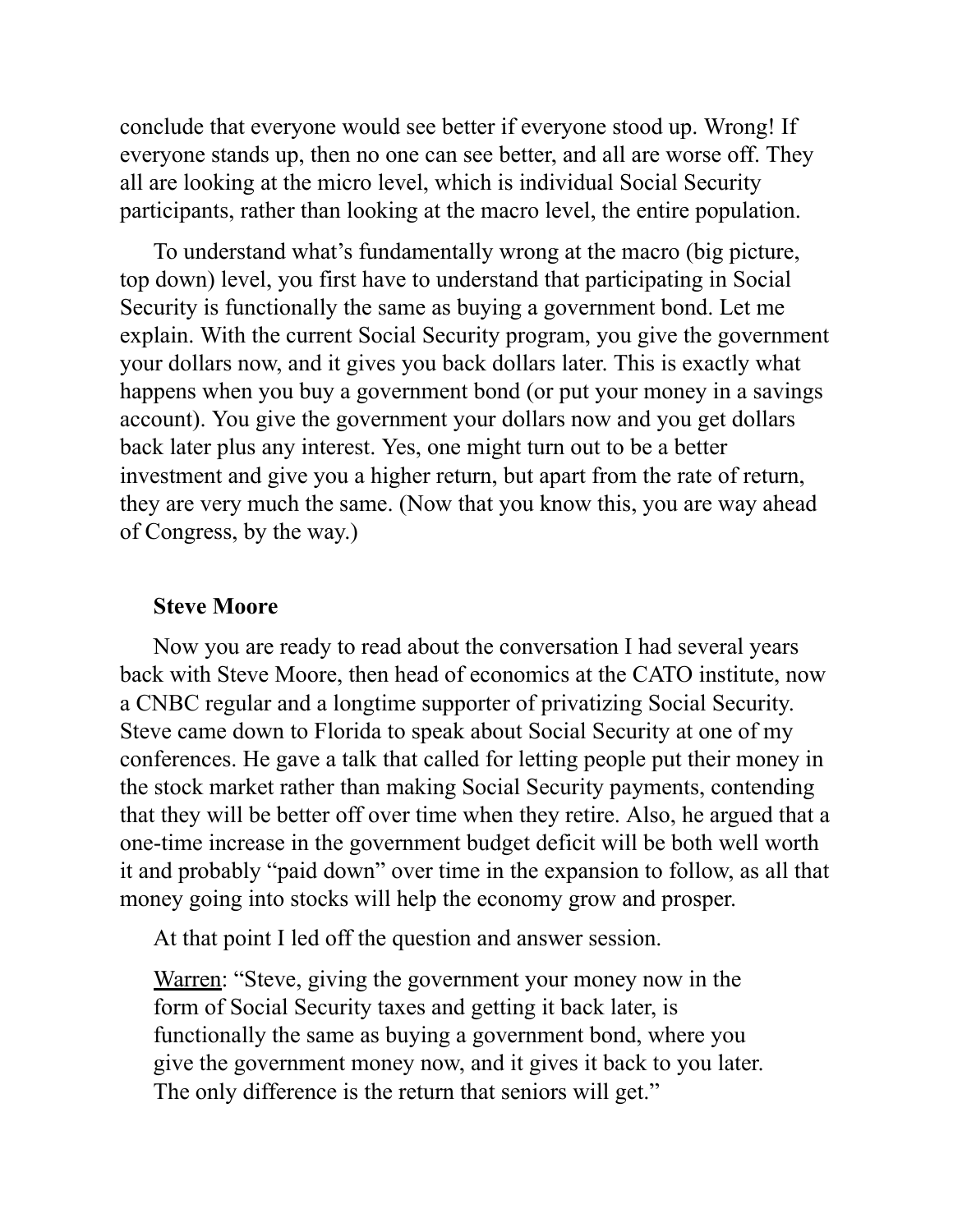Steve: "OK, but with government bonds, you get a higher return than with Social Security, which only pays your money back at 2% interest. Social Security is a bad investment for individuals."

Warren: "OK, I'll get to the investment aspect later, but let me continue. Under your privatization proposal, the government would reduce Social Security payments and the employees would put that money into the stock market."

Steve: "Yes, about \$100 per month, and only into approved, high quality stocks."

Warren: "OK and the U.S. Treasury would have to issue and sell additional securities to cover the reduced revenues."

Steve: "Yes, and it would also be reducing Social Security payments down the road."

Warren: "Right. So to continue with my point, the employees buying the stock buy them from someone else, so all the stocks do is change hands. No new money goes into the economy."

Steve: "Right."

Warren: "And the people who sold the stock then have the money from the sale which is the money that buys the government bonds."

Steve: "Yes, you can think of it that way."

Warren: "So what has happened is that the employees stopped buying into Social Security, which we agree was functionally the same as buying a government bond, and instead they bought stocks. And other people sold their stocks and bought the newlyissued government bonds. So looking at it from the macro level, all that happened is that some stocks changed hands and some bonds changed hands. Total stocks outstanding and total bonds outstanding, if you count Social Security as a bond, remained about the same. And so this should have no influence on the economy or total savings, or anything else apart from generating transactions costs?"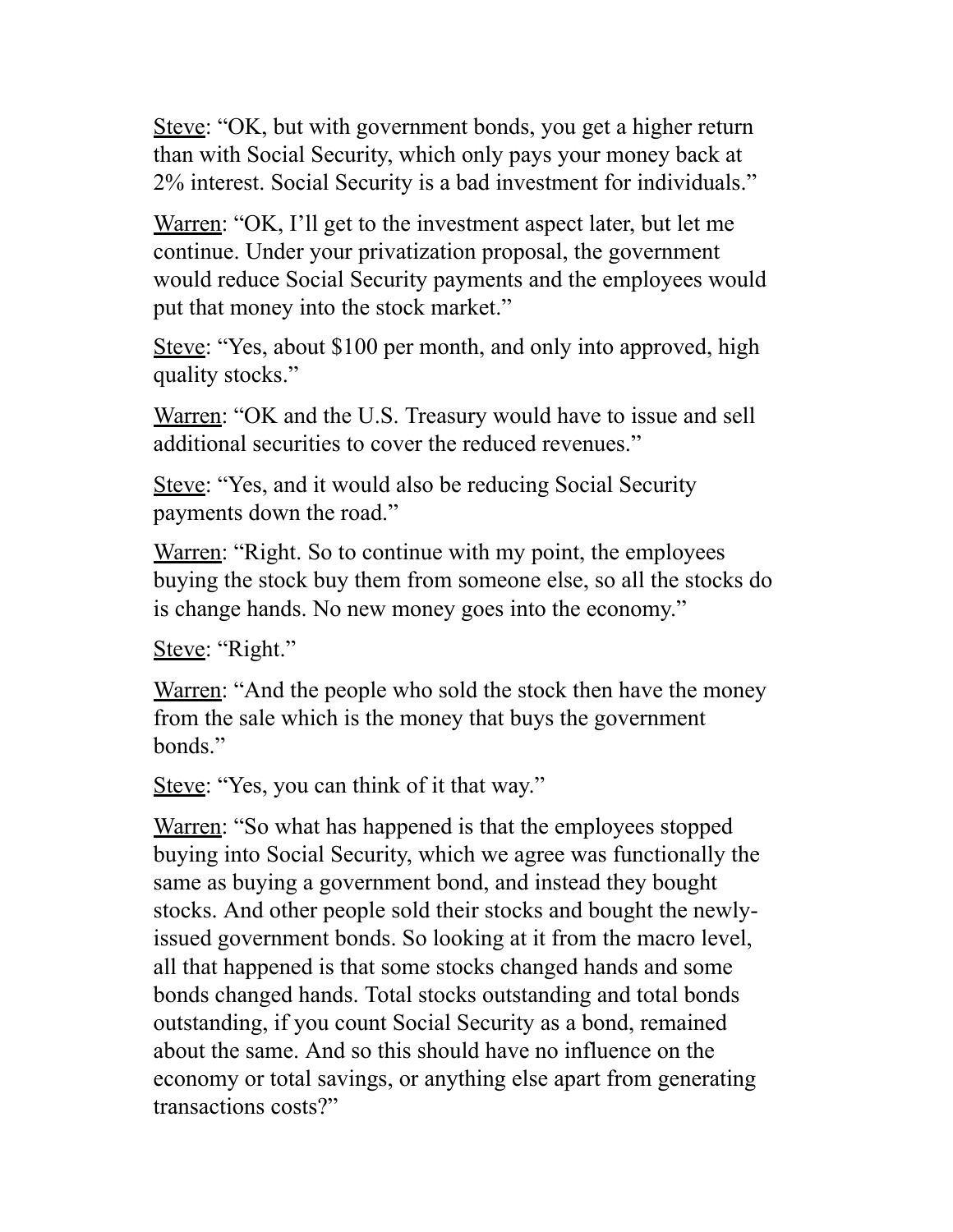Steve: "Yes, I suppose you can look at it that way, but I look at it as privatizing, and I believe people can invest their money better than government can."

Warren: "Ok, but you agree that the amount of stocks held by the public hasn't changed, so with this proposal, nothing changes for the economy as a whole."

Steve: "But it does change things for Social Security participants."

Warren: "Yes, with exactly the opposite change for others. And none of this has even been discussed by Congress or any mainstream economist? It seems you have an ideological bias toward privatization rhetoric, rather than the substance of the proposal."

Steve: "I like it because I believe in privatization. I believe that you can invest your money better than government can."

With that I'll let Steve have the last word here. The proposal in no way changes the number of shares of stock or which stocks the American public would hold for investment. So at the macro level, it is not the case of allowing the nation to "invest better than the government can." And Steve knows that, but it doesn't matter—he continues to peddle the same illogical story he knows is illogical. And he gets no criticism from the media apart from the misguided discussion as to whether stocks are a better investment than Social Security, will the bonds the government has to sell take away savings that could be used for investment, if the government risks its solvency by going even deeper into debt and all the other such nonsense we're calling innocent frauds.

Unfortunately, the deadly innocent frauds continuously compound and obscure any chance for legitimate analysis.

And it gets worse! The 'intergenerational' story continues something like this: "The problem is that 30 years from now there will be a lot more retired people and proportionately fewer workers (which is true), and the Social Security trust fund will run out of money (as if a number in a trust fund is an actual constraint on the government's ability to spend…silly, but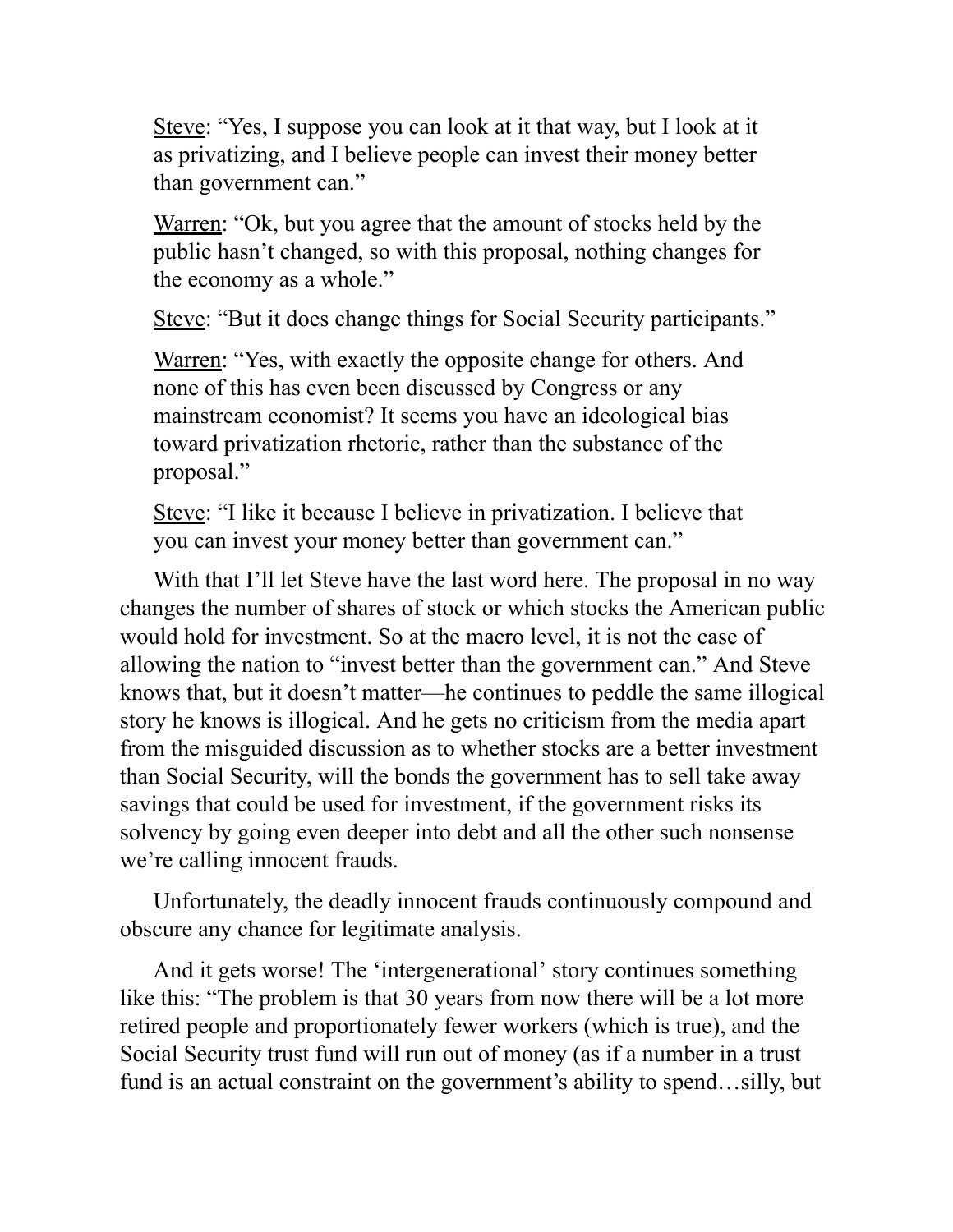they believe it). So to solve the problem, we need to figure out a way to be able to provide seniors with enough money to pay for the goods and services they will need." With this last statement it all goes bad. They assume that the real problem of fewer workers and more retirees, which is also known as the "dependency ratio," can be solved by making sure the retirees have sufficient funds to buy what they need.

Let's look at it this way: 50 years from now when there is one person left working and 300 million retired people (I exaggerate to make the point), that guy is going to be pretty busy since he'll have to grow all the food, build and maintain all the buildings, do the laundry, take care of all medical needs, produce the TV shows, etc. etc. etc. What we need to do is make sure that those 300 million retired people have the funds to pay him??? I don't think so! This problem obviously isn't about money.

What we need to do is make sure that the one guy working is smart enough and productive enough and has enough capital goods and software to be able to get it all done, or else those retirees are in serious trouble, no matter how much money they might have. So the real problem is, if the remaining workers aren't sufficiently productive, there will be a general shortage of goods and services. More "money to spend" will only drive up prices and not somehow create more goods and services. The mainstream story deteriorates further as it continues: "Therefore, government needs to cut spending or increase taxes today, to accumulate the funds for tomorrow's expenditures." By now I trust you know this is ridiculous and evident that the deadly innocent frauds are hard at work to undermine our well-being and the next generation's standard of living as well.

We know our government neither has nor doesn't have dollars. It spends by changing numbers up in our bank accounts and taxes by changing numbers down in our bank accounts. And raising taxes serves to lower our spending power, not to give the government anything to spend. It's OK if spending is too high, causing the economy to "overheat" (if we have too much spending power for what's for sale in that big department store called the economy). But if that's not the case, and in fact, spending is falling far short of what's needed to buy what's offered for sale at full employment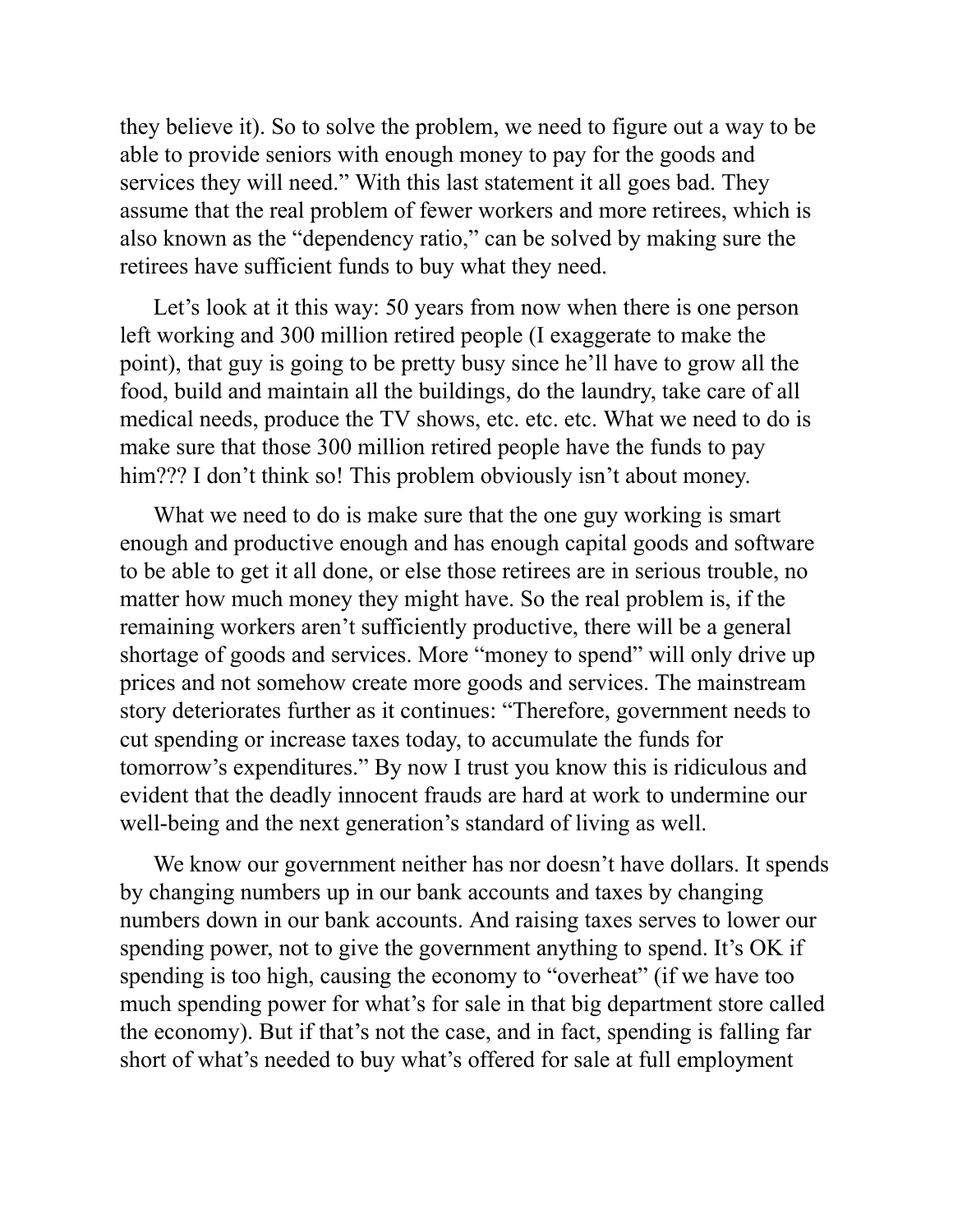levels of output, raising taxes and taking away our spending power only makes things that much worse.

And the story gets even worse. Any mainstream economist will agree that there pretty much isn't anything in the way of real goods we can produce today that will be useful 50 years from now. They go on to say that the only thing we can do for our descendants that far into the future is to do our best to make sure they have the knowledge and technology to help them meet their future demands. The irony is that in order to somehow "save" public funds for the future, what we do is cut back on expenditures today, which does nothing but set our economy back and cause the growth of output and employment to decline. And worse yet, the great disappointment is that the first thing our misguided leaders cut back on is education—the one thing that the mainstream agrees *should* be done that actually helps our children 50 years down the road.

Should our policy makers ever actually get a handle on how the monetary system functions, they would realize that the issue is social equity, and possibly inflation, but never government solvency. They would realize that if they want seniors to have more income at any time, it's a simple matter of raising benefits, and that the real question is, what level of real resource consumption do we want to provide for our seniors? How much food do we want to allocate to them? How much housing? Clothing? Electricity? Gasoline? Medical services? These are the real issues, and yes, giving seniors more of those goods and services means less for us. The amount of goods and services we allocate to seniors is the real cost to us, not the actual payments, which are nothing more than numbers in bank accounts.

And if our leaders were concerned about the future, they would support the types of education they thought would be most valuable for that purpose. They don't understand the monetary system, though, and won't see it the "right way around" until they do understand it.

Meanwhile, the deadly innocent fraud of Social Security takes its toll on both our present and our future well-being.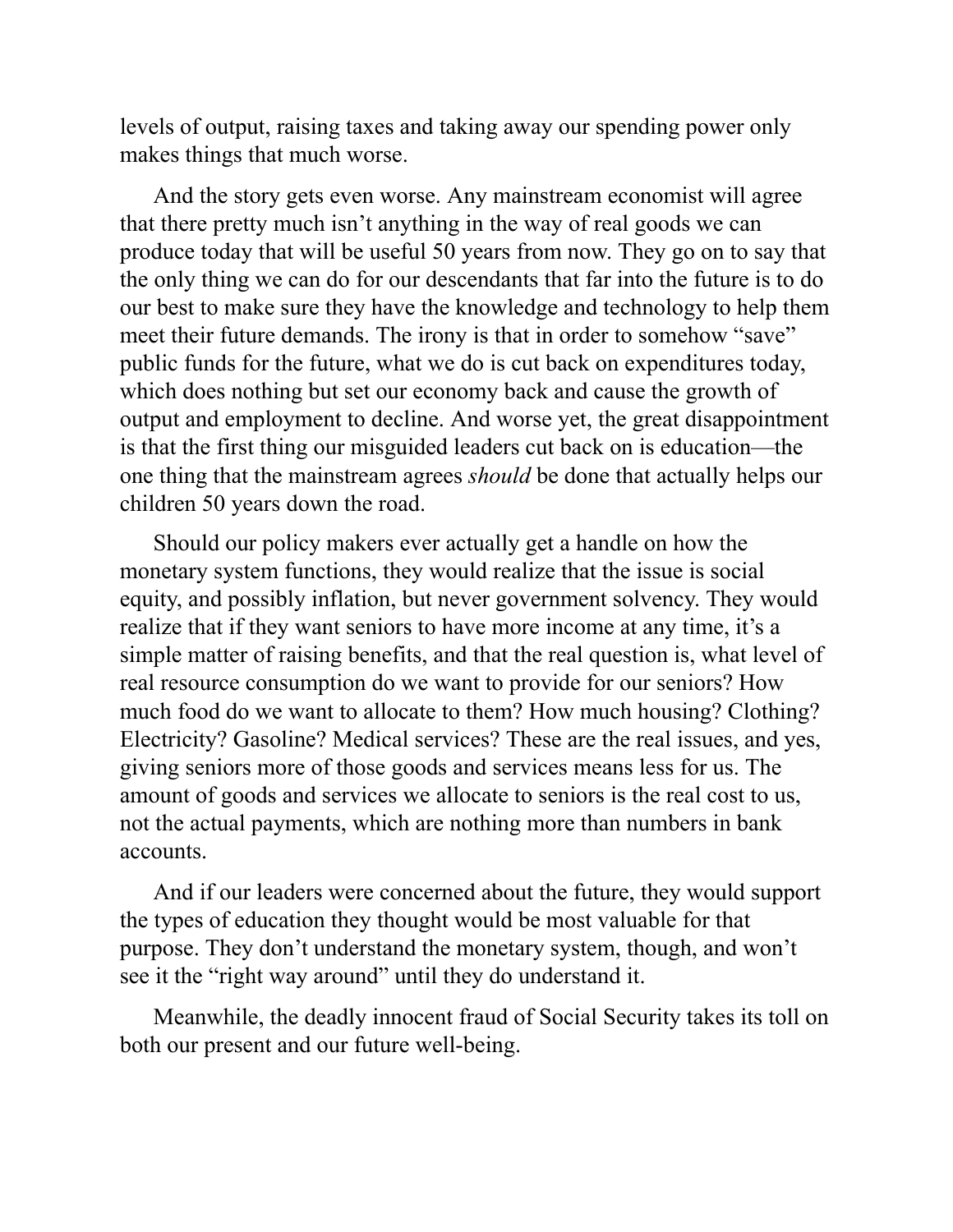# *Deadly Innocent Fraud #5:*

The trade deficit is an unsustainable imbalance that takes away jobs and output.

## *Facts:*

Imports are real benefits and exports are real costs. Trade deficits directly improve our standard of living. Jobs are lost because taxes are too high for a given level of government spending, not because of imports.

By now you might suspect that, once again, the mainstream has it all backwards, including the trade issue. To get on track with the trade issue, always remember this: In economics, it's better to receive than to give. Therefore, as taught in 1st year economics classes:

### **Imports are real benefits. Exports are real costs.**

In other words, going to work to produce real goods and services to export for someone else to consume does you no economic good at all, unless you get to import and consume the real goods and services others produce in return. Put more succinctly: *The real wealth of a nation is all it produces and keeps for itself, plus all it imports, minus what it must export.*

A trade deficit, in fact, increases our real standard of living. How can it be any other way? So, the higher the trade deficit the better. The mainstream economists, politicians, and media all have the trade issue completely backwards. Sad but true.

To further make the point: If, for example, General MacArthur had proclaimed after World War II that since Japan had lost the war, they would be required to send the U.S. 2 million cars a year and get nothing in return, the result would have been a major international uproar about U.S. exploitation of conquered enemies. We would have been accused of fostering a repeat of the aftermath of World War I, wherein the allies demanded reparations from Germany which were presumably so high and exploitive that they caused World War II. Well, MacArthur did not order that, yet for over 60 years, Japan has, in fact, been sending us about 2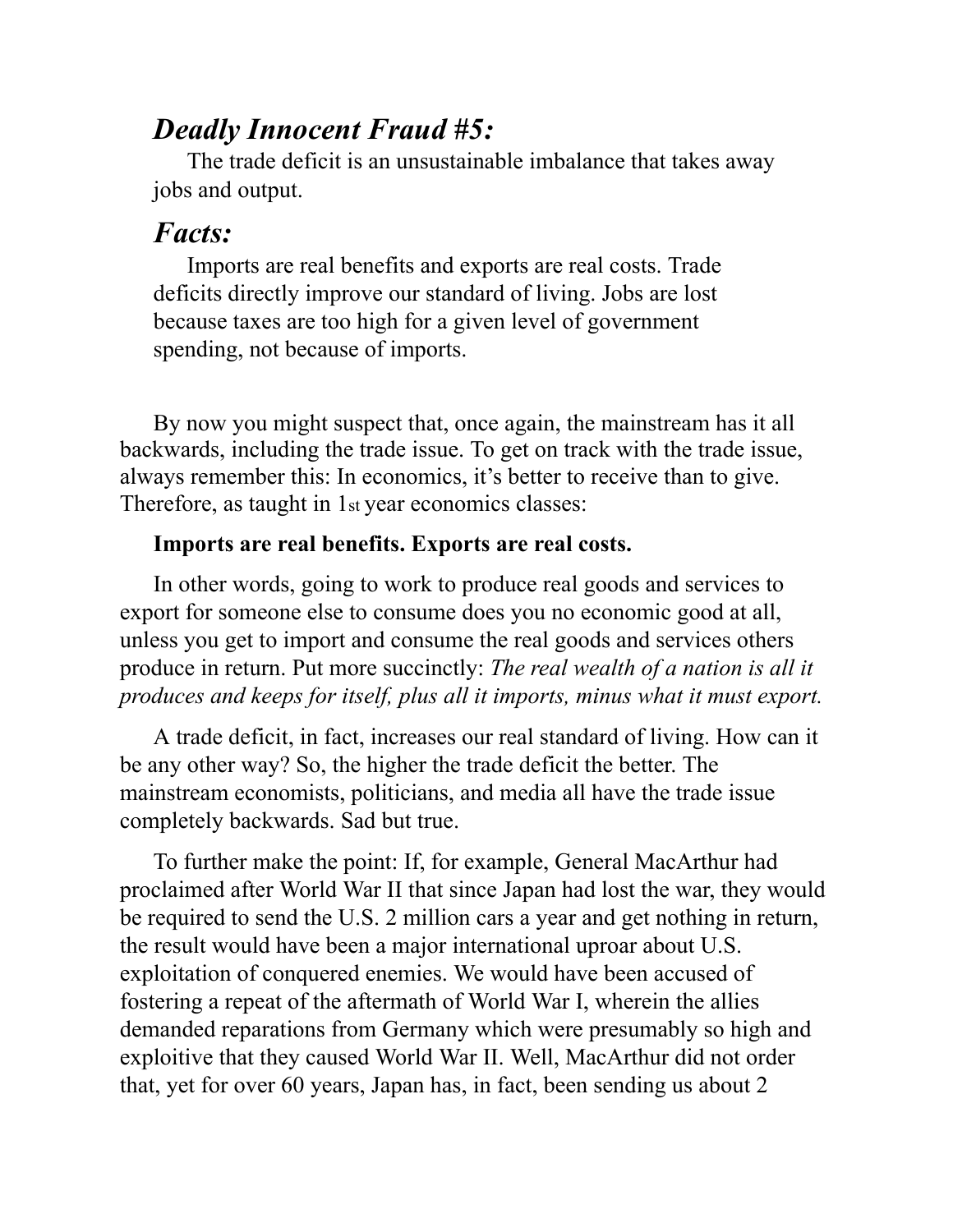million cars per year, and we have been sending them little or nothing. And, surprisingly, they think that this means they are winning the "trade war," and we think it means that we are losing it. We have the cars, and they have the bank statement from the Fed showing which account their dollars are in.

Same with China—they think that they are winning because they keep our stores full of their products and get nothing in return, apart from that bank statement from the Fed. And our leaders agree and think we are losing. This is madness on a grand scale.

Now take a fresh look at the headlines and commentary we see and hear daily:

- The U.S. is "suffering" from a trade deficit.
- The trade deficit is an unsustainable "imbalance."
- The U.S. is losing jobs to China.
- Like a drunken sailor, the U.S. is borrowing from abroad to fund its spending habits, leaving the bill to our children, as we deplete our national savings.

I've heard it all, and it's all total nonsense. We are benefiting IMMENSELY from the trade deficit. The rest of the world has been sending us hundreds of billions of dollars' worth of real goods and services in excess of what we send to them. They get to produce and export, and we get to import and consume. Is this an unsustainable imbalance that we need to fix? Why would we want to end it? As long as they want to send us goods and services without demanding any goods and services in return, why should we not be able to take them? There is no reason, apart from a complete misunderstanding of our monetary system by our leaders that has turned a massive real benefit into a nightmare of domestic unemployment.

Recall from the previous innocent frauds, the U.S. can ALWAYS support domestic output and sustain domestic full employment with fiscal policy (tax cuts and/or govt. spending), even when China, or any other nation, decides to send us real goods and services that displace our industries previously doing that work. All we have to do is keep American spending power high enough to be able to buy BOTH what foreigners want to sell us AND all the goods and services that we can produce ourselves at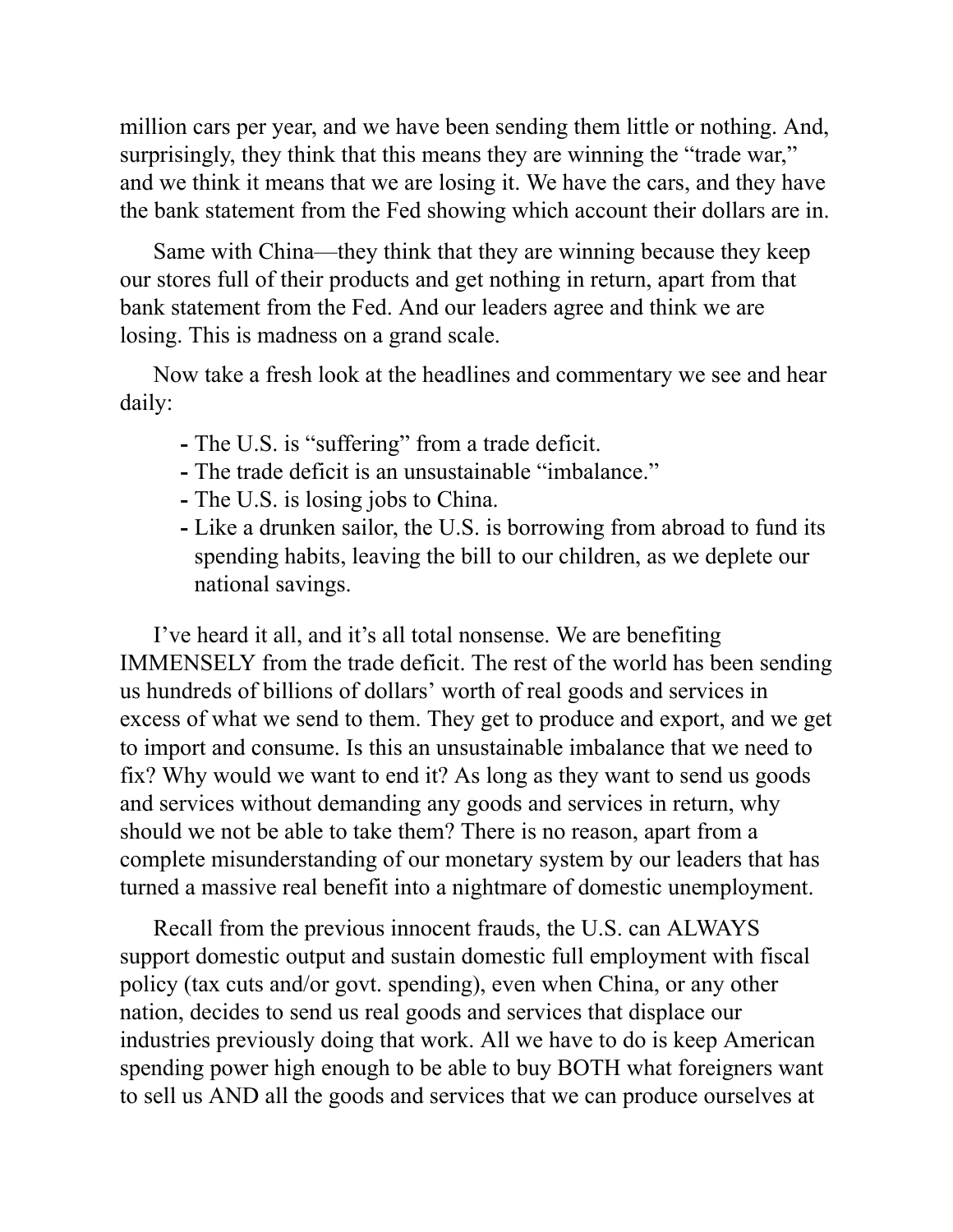full employment levels. Yes, jobs may be lost in one or more industries. But with the right fiscal policy, there will always be sufficient domestic spending power to be able to employ those willing and able to work, producing other goods and services for our private and public consumption. In fact, up until recently, unemployment remained relatively low even as our trade deficit went ever higher.

So what about all the noise about the U.S. borrowing from abroad like a drunken sailor to fund our spending habits? Also not true! We are not dependent on China to buy our securities or in any way fund our spending. Here's what's really going on: Domestic credit creation is funding foreign savings.

What does this mean? Let's look at an example of a typical transaction. Assume you live in the U.S. and decide to buy a car made in China. You go to a U.S. bank, get accepted for a loan and spend the funds on the car. You exchanged the borrowed funds for the car, the Chinese car company has a deposit in the bank and the bank has a loan to you and a deposit belonging to the Chinese car company on their books. First, all parties are "happy." You would rather have the car than the funds, or you would not have bought it, so you are happy. The Chinese car company would rather have the funds than the car, or they would not have sold it, so they are happy. The bank wants loans and deposits, or it wouldn't have made the loan, so it's happy.

There is no "imbalance." Everyone is sitting fat and happy. They all got exactly what they wanted. The bank has a loan and a deposit, so they are happy and in balance. The Chinese car company has the \$U.S. deposit they want as savings, so they are happy and in balance. And you have the car you want and a car payment you agreed to, so you are happy and in balance as well. Everyone is happy with what they have at that point in time.

And domestic credit creation—the bank loan—has funded the Chinese desire to hold a \$U.S. deposit at the bank which we also call savings. Where's the "foreign capital?" There isn't any! The entire notion that the U.S. is somehow dependent on foreign capital is inapplicable. Instead, it's the foreigners who are dependent on our domestic credit creation process to fund their desire to save \$U.S. financial assets. It's all a case of domestic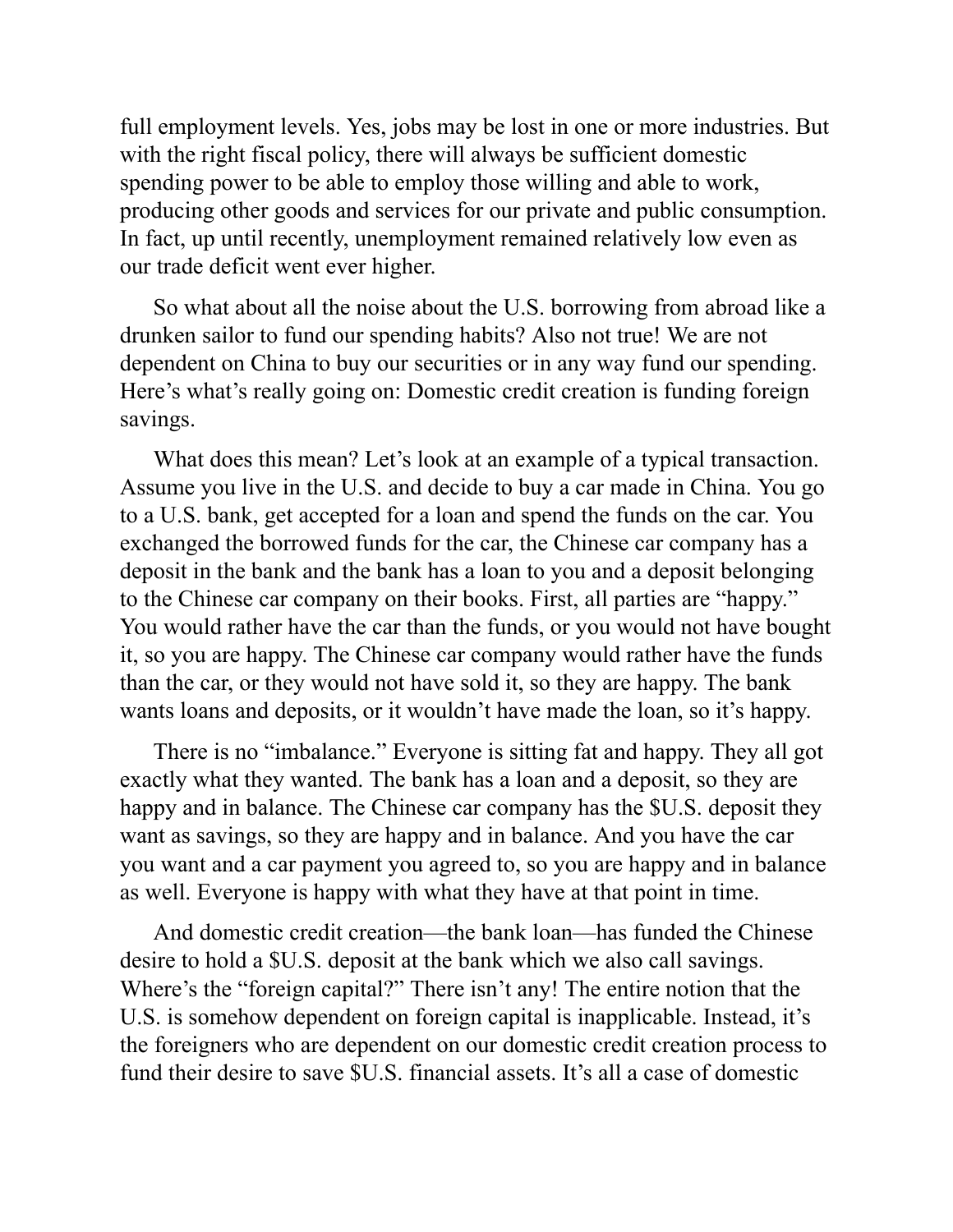credit funding foreign savings. We are not dependent on foreign savings for funding anything.

Again, it's our spreadsheet and if they want to save our dollars, they have to play in our sandbox. And what options do foreign savers have for their dollar deposits? They can do nothing, or they can buy other financial assets from willing sellers or they can buy real goods and services from willing sellers. And when they do that at market prices, again, both parties are happy. The buyers get what they want—real goods and services, other financial assets, etc. The sellers get what they want—the dollar deposit. No imbalances are possible. And there is not even the remotest possibility of U.S. dependency on foreign capital, as there is no foreign capital involved anywhere in this process.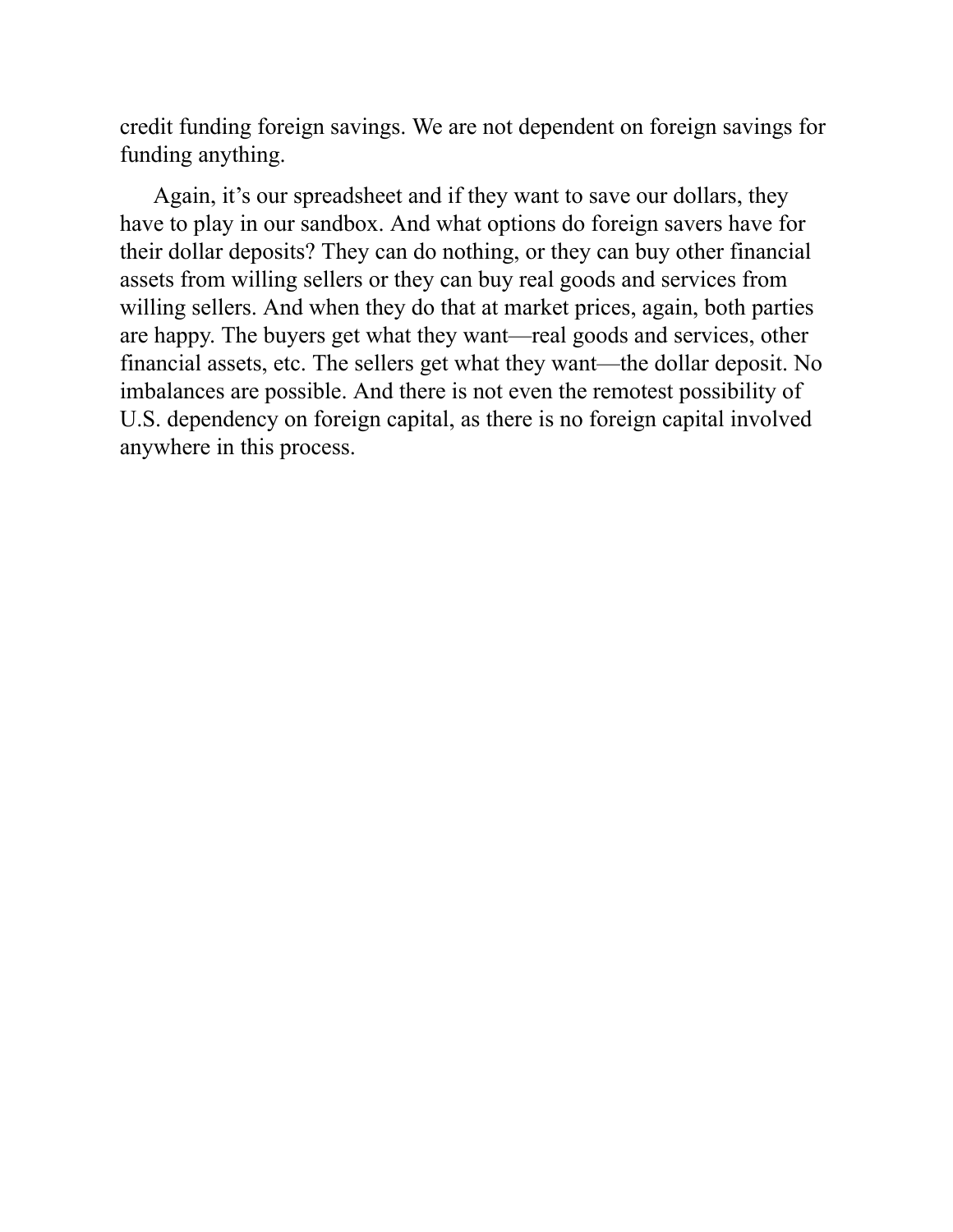# *Deadly Innocent Fraud #6:*

We need savings to provide the funds for investment.

### *Fact:*

Investment adds to savings.

Second to last but not the least, this innocent fraud undermines our entire economy, as it diverts real resources away from the real sectors to the financial sector, with results in real investment being directed in a manner totally divorced from public purpose. In fact, it's my guess that this deadly innocent fraud might be draining over 20% annually from useful output and employment—a staggering statistic, unmatched in human history. And it directly leads the type of financial crisis we've been going through.

It begins with what's called "the paradox of thrift" in the economics textbooks, which goes something like this: In our economy, spending must equal all income, including profits, for the output of the economy to get sold. (Think about that for a moment to make sure you've got it before moving on.) If anyone attempts to save by spending less than his income, at least one other person must make up for that by spending more than his own income, or else the output of the economy won't get sold.

Unsold output means excess inventories, and the low sales means production and employment cuts, and thus less total income. And that shortfall of income is equal to the amount not spent by the person trying to save. Think of it as the person who's trying to save (by not spending his income) losing his job, and then not getting any income, because his employer can't sell all the output.

So the paradox is, "decisions to save by not spending income result in less income and no new net savings." Likewise, decisions to spend more than one's income by going into debt cause incomes to rise and can drive real investment and savings. Consider this extreme example to make the point. Suppose everyone ordered a new pluggable hybrid car from our domestic auto industry. Because the industry can't currently produce that many cars, they would hire us, and borrow to pay us to first build the new factories to meet the new demand. That means we'd all be working on new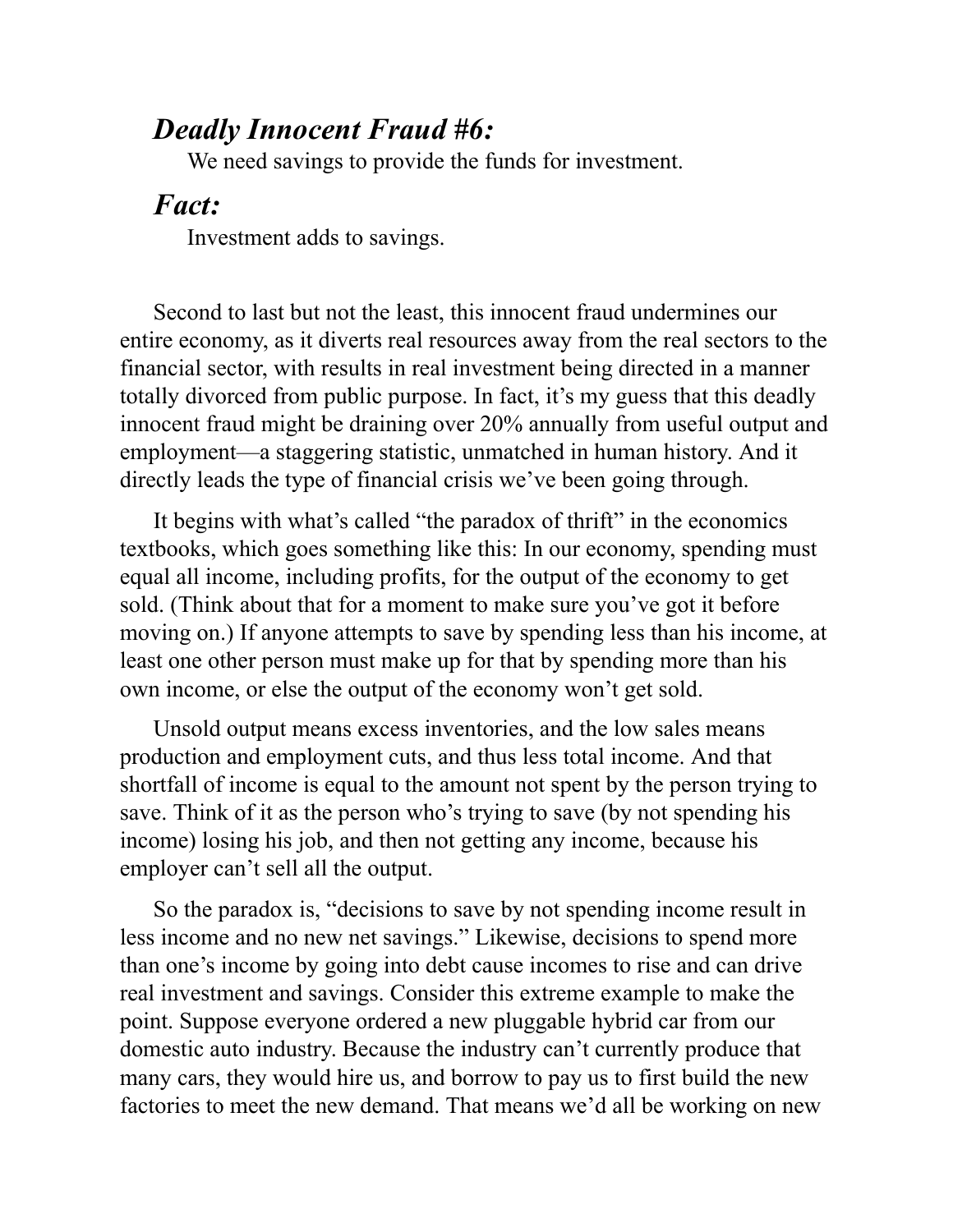plants and equipment—capital goods—and getting paid. But there would not yet be anything to buy, so we would necessarily be "saving" our money for the day the new cars roll off the new assembly lines. The decision to spend on new cars in this case results in less spending and more savings. And funds spent on the production of the capital goods, which constitute real investment, leads to an equal amount of savings.

I like to say it this way: *"Savings is the accounting record of investment."*

#### **Professor Basil Moore**

I had this discussion with a Professor Basil Moore in 1996 at a conference in New Hampshire, and he asked if he could use that expression in a book he wanted to write. I'm pleased to report the book with that name has been published and I've heard it's a good read. (I'm waiting for my autographed copy.)

Unfortunately, Congress, the media and mainstream economists get this all wrong, and somehow conclude that we need more savings so that there will be funding for investment. What seems to make perfect sense at the micro level is again totally wrong at the macro level. Just as loans create deposits in the banking system, it is investment that creates savings.

So what do our leaders do in their infinite wisdom when investment falls, usually, because of low spending? They invariably decide "we need more savings so there will be more money for investment." (And I've never heard a single objection from any mainstream economist.) To accomplish this Congress uses the tax structure to create tax-advantaged savings incentives, such as pension funds, IRA's and all sorts of tax-advantaged institutions that accumulate reserves on a tax deferred basis. Predictably, all that these incentives do is remove aggregate demand (spending power). They function to keep us from spending our money to buy our output, which slows the economy and introduces the need for private sector credit expansion and public sector deficit spending just to get us back to even.

**This is why the seemingly-enormous deficits turn out not to be as inflationary as they might otherwise be.**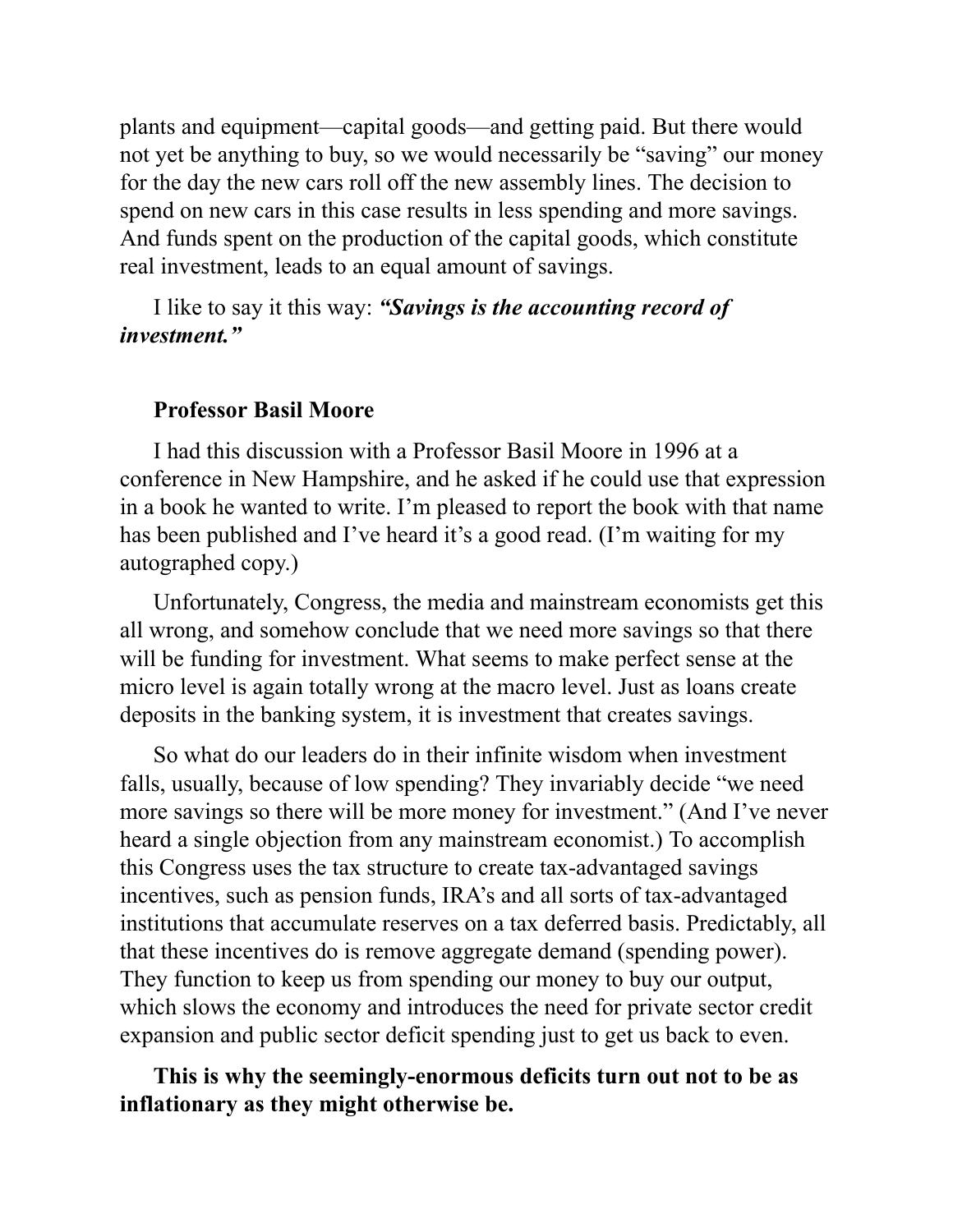In fact it's the Congressionally-engineered tax incentives to reduce our spending (called "demand leakages") that cut deeply into our spending power, meaning that the government needs to run higher deficits to keep us at full employment. Ironically, it's the same Congressmen pushing the taxadvantaged savings programs, thinking we need more savings to have money for investment, that are categorically opposed to federal deficit spending.

And, of course, it gets even worse! The massive pools of funds (created by this deadly innocent fraud #6, that savings are needed for investment) also need to be managed for the further purpose of compounding the monetary savings for the beneficiaries of the future. The problem is that, in addition to requiring higher federal deficits, the trillions of dollars compounding in these funds are the support base of the dreaded financial sector. They employ thousands of pension fund managers whipping around vast sums of dollars, which are largely subject to government regulation. For the most part, that means investing in publicly-traded stocks, rated bonds and some diversification to other strategies such as hedge funds and passive commodity strategies. And, feeding on these "bloated whales," are the inevitable sharks—the thousands of financial professionals in the brokerage, banking and financial management industries who owe their existence to this 6th deadly innocent fraud.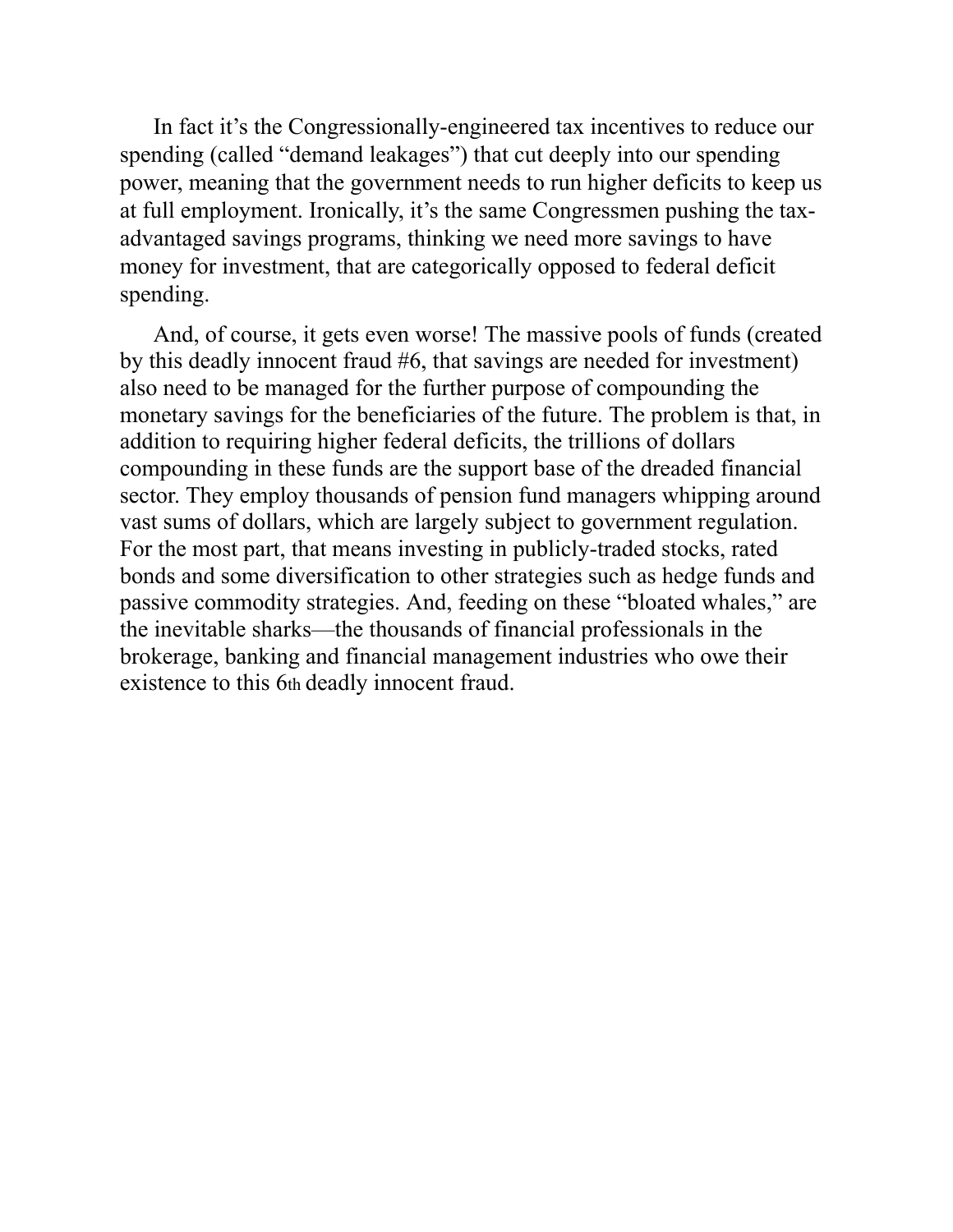# *Deadly Innocent Fraud #7:*

It's a bad thing that higher deficits today mean higher taxes tomorrow.

## *Fact:*

I agree—the innocent fraud is that it's a bad thing, when in fact it's a good thing!!!

Your reward for getting this far is that you already know the truth about this most common criticism of government deficits. I saved this for last so you would have all the tools to make a decisive and informed response.

First, why does government tax? Not to get money, but instead to take away our spending power if it thinks we have too much spending power and it's causing inflation.

Why are we running higher deficits today? Because the "department store" has a lot of unsold goods and services in it, unemployment is high and output is lower than capacity. The government is buying what it wants and we don't have enough after-tax spending power to buy what's left over. So we cut taxes and maybe increase government spending to increase spending power and help clear the shelves of unsold goods and services.

And why would we ever increase taxes? Not for the government to get money to spend—we know it doesn't work that way. We would increase taxes only when our spending power is too high, and unemployment has gotten very low, and the shelves have gone empty due to our excess spending power, and our available spending power is causing unwanted inflation.

So the statement "Higher deficits today mean higher taxes tomorrow" in fact is saying, "Higher deficits today, when unemployment is high, will cause unemployment to go down to the point we need to raise taxes to cool down a booming economy." Agreed!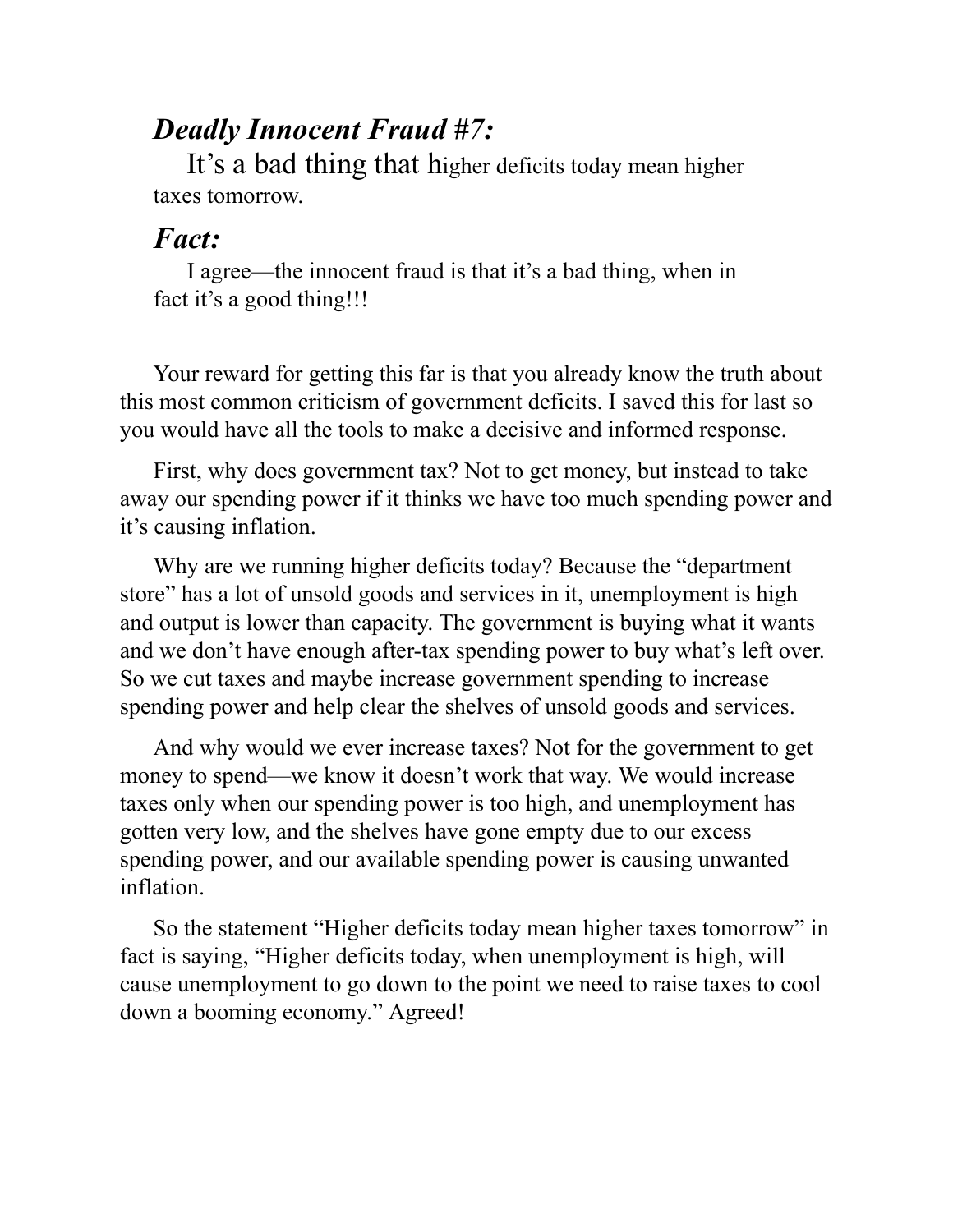# **Part II: The Age of Discovery**

I was born in the Manchester Memorial Hospital on September 18, 1949. My parents are Daniel and Muriel Mosler, and I was the oldest of three children. My brother Seth was born in 1951 and my sister Susan in 1955. We lived in an apartment on West Middle Turnpike before moving to a three-bedroom house at 47 Marion Drive in 1960. We lived there for about three years before selling the house and moving to a nearby rental due to financial difficulties. I attended Wadell School and then Buckley elementary school after we moved. I went to Illing Jr. High School and then Manchester High School where my father had also graduated in 1937.

We were what seemed to be a typical middle class Manchester family. My father worked as an accountant, tried managing a liquor store, sold life insurance and did tax preparation. My mother was an RN (registered nurse) and worked nights at Manchester Memorial Hospital.

I suspect I contracted my car disease at the age of maybe 8. I recall taking apart old lawn mowers and using the parts to make motorbikes and go-carts, using bolts and often wooden parts. Getting anything welded was a luxury outside of the family budget. And I might still be able to name on sight every U.S. car built from 1955 to 1975. I recall sitting on the sidewalk of the main road through town with my brother naming the cars as they drove by.

I had a variety of odd jobs in high school, including teaching kids to swim at a day camp, working at a local department store, mowing lawns and shoveling snow for the neighbors.

I got through high school with average grades, but my teachers always told me that I had "potential" if I would only apply myself. This was the standard assessment of the majority of American high school students, though I did do reasonably well on my SAT's, with a low 700 score in math and a low 600 score in the verbal section.

After I graduated from high school in 1967 (about 30TH out of a class of about 575), I attended the University of Connecticut, a public university,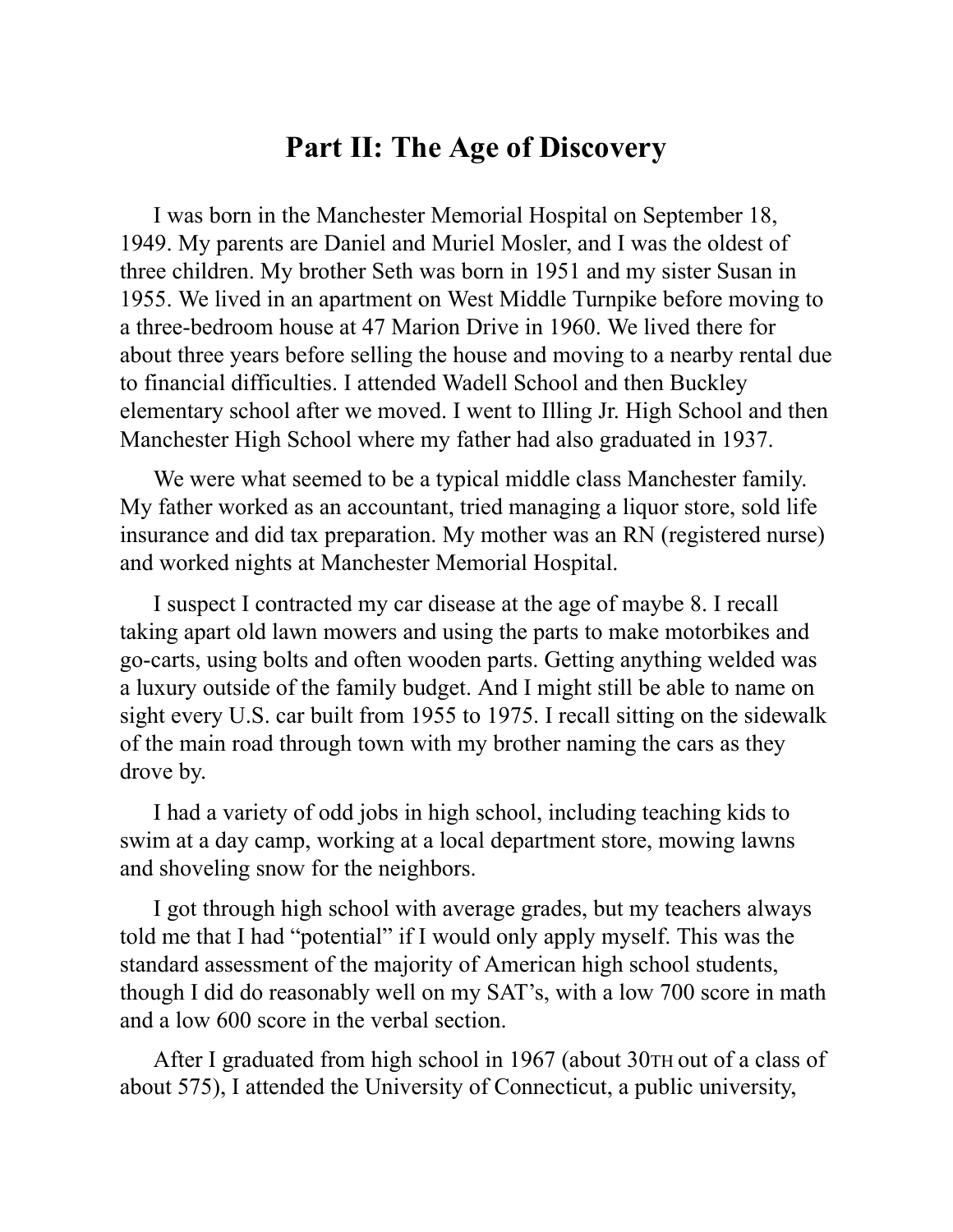primarily because it only cost \$300 per year for residents. Because I had accepted a \$1,000 scholarship and a slide rule from a local organization to study engineering, I spent my first two years as an engineering student. I then switched my major to economics, and received a B.A. in 1971, which also happened to be the year things got bad enough for President Nixon to implement price and wage controls and take the United States off the gold standard internationally. We were in a recession, inflation had hit 3%, and France had tried to take their gold home from Fort Knox.

When I graduated in 1971, I experienced a recession first hand. I recall one job interview at National Cash Register that began with this friendly but resigned greeting from the hiring manager: *"I don't know why you and I are here. We're laying people off."*

I spent the next eighteen months working odd jobs, including a stint as a pool attendant in Miami Beach, where I put out mats and umbrellas for 25 cent tips and a \$20 a week (GROSS) salary. To get by with paying me that little, the management also let me sleep in the storage room.

I finally got a real job in 1973, when I got a haircut and re-applied for a job at the Savings Bank of Manchester in my home town. (They told me after I was hired I was turned down the first time because my hair was too long.)

I started in the bank's personal loan department, where my first responsibility was to collect delinquent loans. Paul Coupe, the department head, handed me the collection books and added with a smile, "there's gold in them there books." Once a loan was delinquent, my job was to figure out how to get the money back. That could mean anything from phone calls to trying to get the borrower to make his payments to repossessing the car or other collateral and selling it for as much as possible. Collection methods also included home visits, using the legal system to secure legal judgments against the debtors and attaching bank accounts or garnishing wages to directly collect the money owed to the bank.

I quickly realized that this was where the rubber meets the road for the entire credit system. Without enforcement, there is no extension of credit. Loans were only as good as the ability to collect them. Years later, I would recognize this was also true of the currency itself, and that the value of the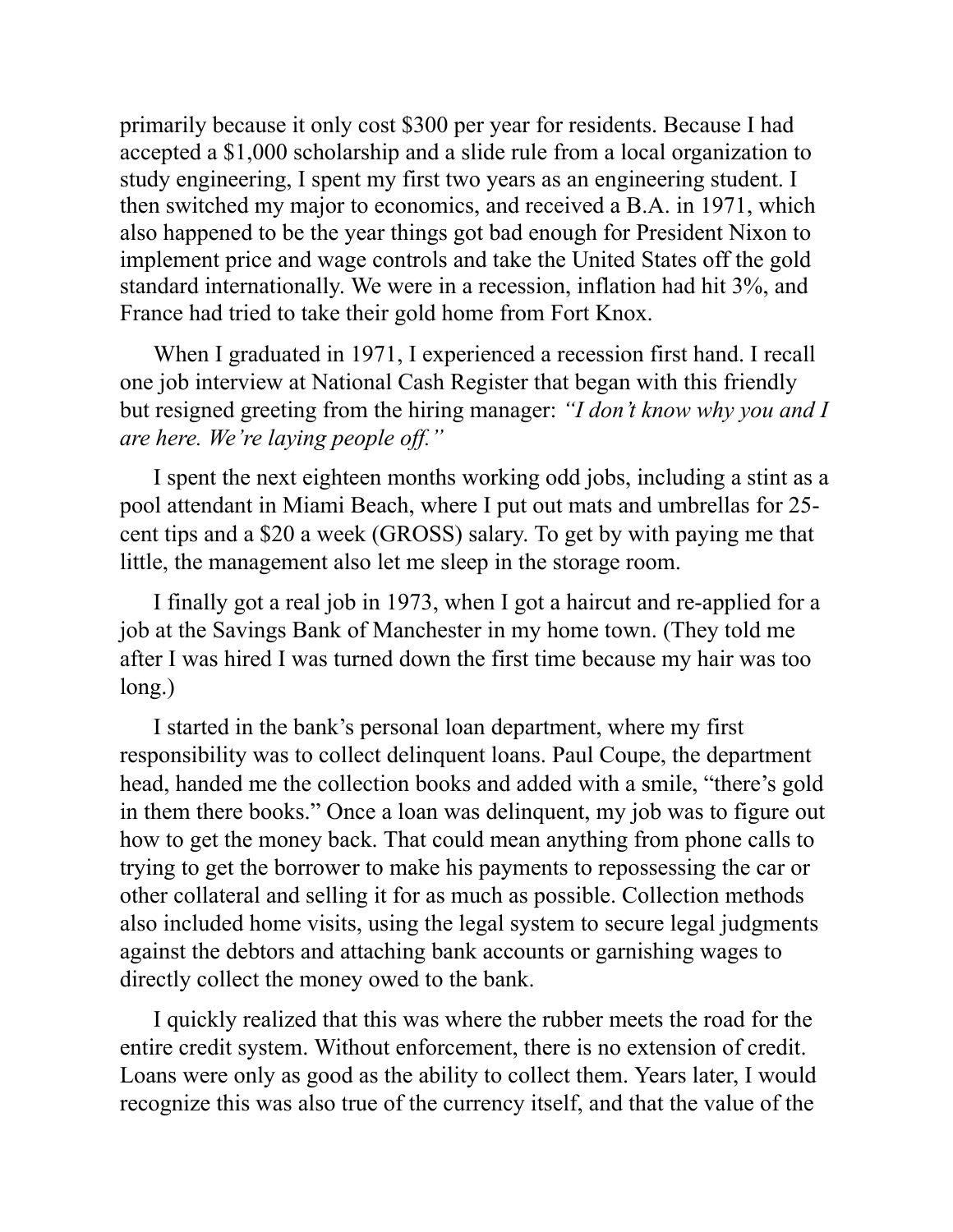dollar was only as good as the federal government's ability to enforce tax collection. (More on this later.)

After a year of doing collections, Paul gave me lending authority for loans up to \$1,000. This was a responsibility I took very seriously. I was now responsible for lending other people's money, which for me was a far greater responsibility than lending my own money.

I remember having ongoing discussions with Paul on what could be called the "theory of lending" and the "logic of banking." The idea is that anyone can make loans so selectively that there will never be any losses. But the trick is to make loans where money might be lost, but where the odds were high enough so the interest the bank was making on the loans more than made up for the small amount of expected losses.

My collections experience brought home the nuances of what made loans go bad. It also made very clear that even with very high lending standards regarding the borrower's income, time on the job, home equity and past payment records, many other things could go wrong that could cause a borrower who looked like a very good risk at the outset to default. Job losses, illnesses, personal problems, car accidents and death all had some probability of taking place some percentage of the time. I understood that the lender would try and quantify all these risks before a loan was extended, and attempt to determine if the interest rate the bank intended to charge would be sufficient to cover the losses from loans that went bad, and still provide a good return to the bank.

Yes, we could tighten standards and reduce losses, but we would make very few loans and not be profitable. If we were too lax with our standards, we would make a lot more loans but the losses would eat up the profits. The answer was somewhere in between. The right answer to running a profitable bank, in the lending arena at least, lays somewhere in the middle of the two extremes of having standards that are too high and standards that are too low. As Paul used to tell me, when reviewing my loans that had gone bad, "If you aren't taking *some* losses, you're costing the bank money."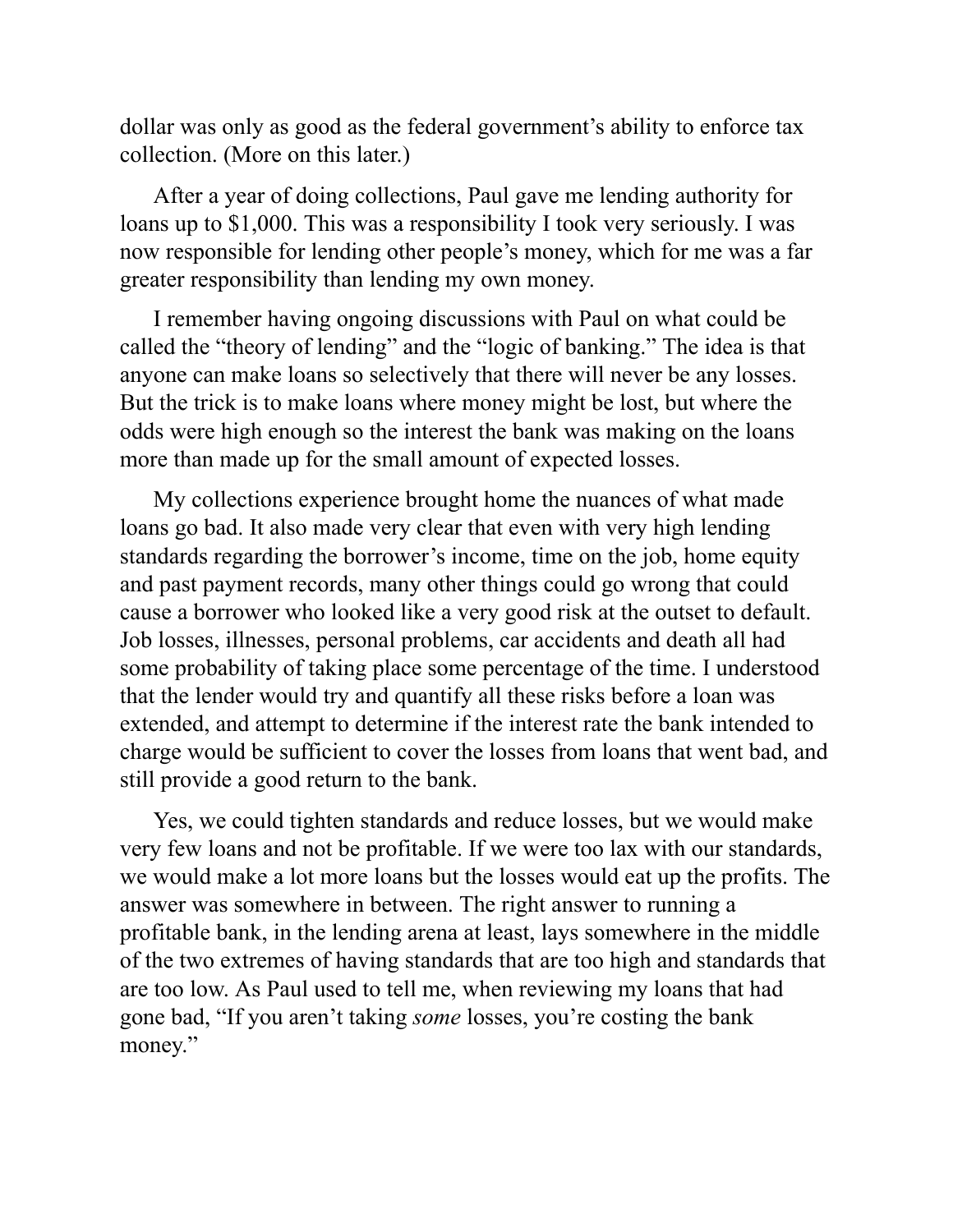I currently own a "buy here pay here" used car lot. All of our borrowers are subprime or less, and I make the lending decisions myself. Of every 100 new loans, 3 or 4 seem to go bad and cost me a few dollars after the car is repossessed and resold. And I still wonder with each application if I'm being too tight or too lax. After 40 years, the basic concepts of determining credit-worthiness still seem to hold.

Not long after I had been given lending authority, the bank foreclosed on a small (maybe 50 rooms) motel in downtown Manchester named Piano's, after the former owners. Paul sent me to manage it. The goal was to improve its operations sufficiently to get it sold as soon as possible, at as good a price as possible. We were in the banking business, and didn't want to be in the motel business.

When I arrived at the motel, I noticed that all the light bulbs were missing. "Welcome to what happens when borrowers go bad!" I thought to myself. The first thing I did was arrange to get some basic maintenance done to the motel, including some new light bulbs. I also began formulating a strategy to increase room revenues, so that a potential purchaser could see some actual cash flow, increasing the likelihood we could sell it.

First, I calculated the total monthly fixed expenses, assuming a 50% occupancy rate. Then, I did the math backwards, and calculated that if we could rent out half the rooms at \$49 per week, we would break even. This was only \$7 per day, a significantly lower rate than the going rate of \$15 per day for most motels at the time. But once we had half the motel filled up at the relatively low weekly rate and all our expenses were covered, then the daily rents from the rest of the rooms would make us profitable. There seemed to be no risk to this strategy, but I needed to get approval from higher-ups at the bank.

I made a presentation to our bank's Vice President, Bill Johnson, where I outlined my strategy. Bill readily gave me the go-ahead. I put my first ad in the local paper announcing the new weekly rate, and within days the \$49 per week rooms started filling up. I was pleasantly surprised and pleased that there was a demand for my new offering. As it turned out, quite a few respectable local professional people would occasionally have "domestic issues" and need a place to stay for a few weeks.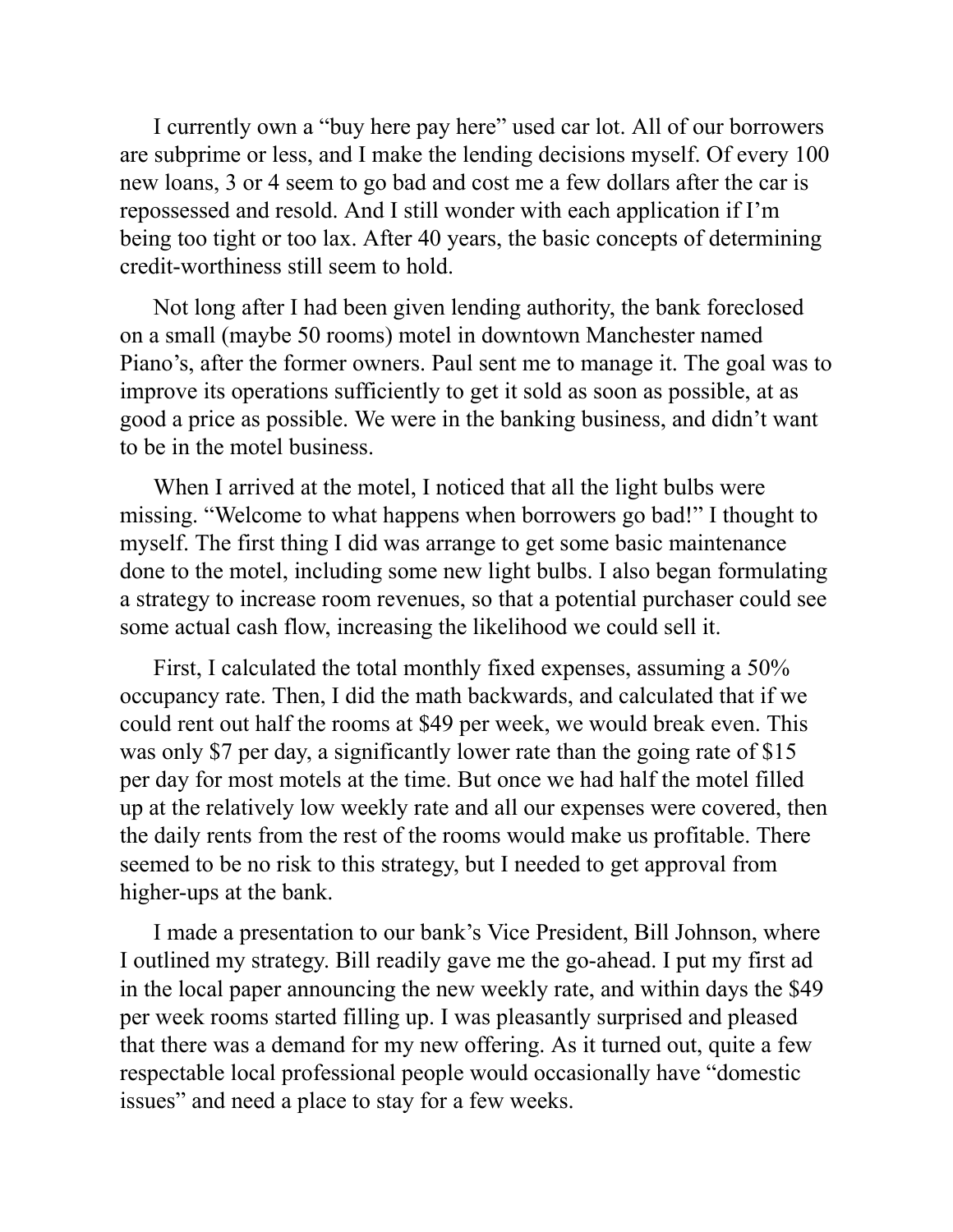We got those rooms filled, and the motel started showing some profit. We soon sold it for a decent price and made a little profit on the original loan.

Not long after that, the president of the bank retired, and Bill Johnson took his job. Bill had been running the securities portfolio. I think Bill liked the way I had handled the motel foreclosure, so he promoted me to "investment officer" and I became the portfolio manager. While the portfolio was very small—only \$5 million in stocks and \$5 million in shortterm investments—the scale of the responsibility seemed very large to me at the time. My previous lending authority had been only \$5,000, and that had seemed large. Now I was responsible for \$10 million of the bank's money.

My hands were shaking when I made my first call to purchase a \$500,000 Certificate of Deposit for the bank. Don Chardenierre of the Merrill Lynch office in Hartford was on the other end of the phone. I introduced myself to Don and asked for an interest rate offering from Merrill Lynch on the half a million dollars I wished to invest. Very politely, Don told me that the minimum investment they handled was \$1 million, but that he would see what they could do for me. I thanked him and hung up the phone, now feeling very small!

Managing the bank's stocks meant attending meetings with our financial advisor, Ted Ladd of Standish, Ayers, and Woods in Boston. Bill, now our bank president and one of the finest human beings anyone can know, would take me to the meetings at the an old inn in Sturbridge, Mass., to meet with Ted and discuss our portfolio of equities, as well as external factors including the economy and the financial markets. We would also discuss possible changes in our holdings. Since Ted was given full discretion to manage the \$5 million in our stock portfolio, there wasn't much for me to do in that half of the job.

But the other half of my job—managing our \$5 million in short-term investments—was entirely managed in house, and I was free to come up with ideas to make the best of that money.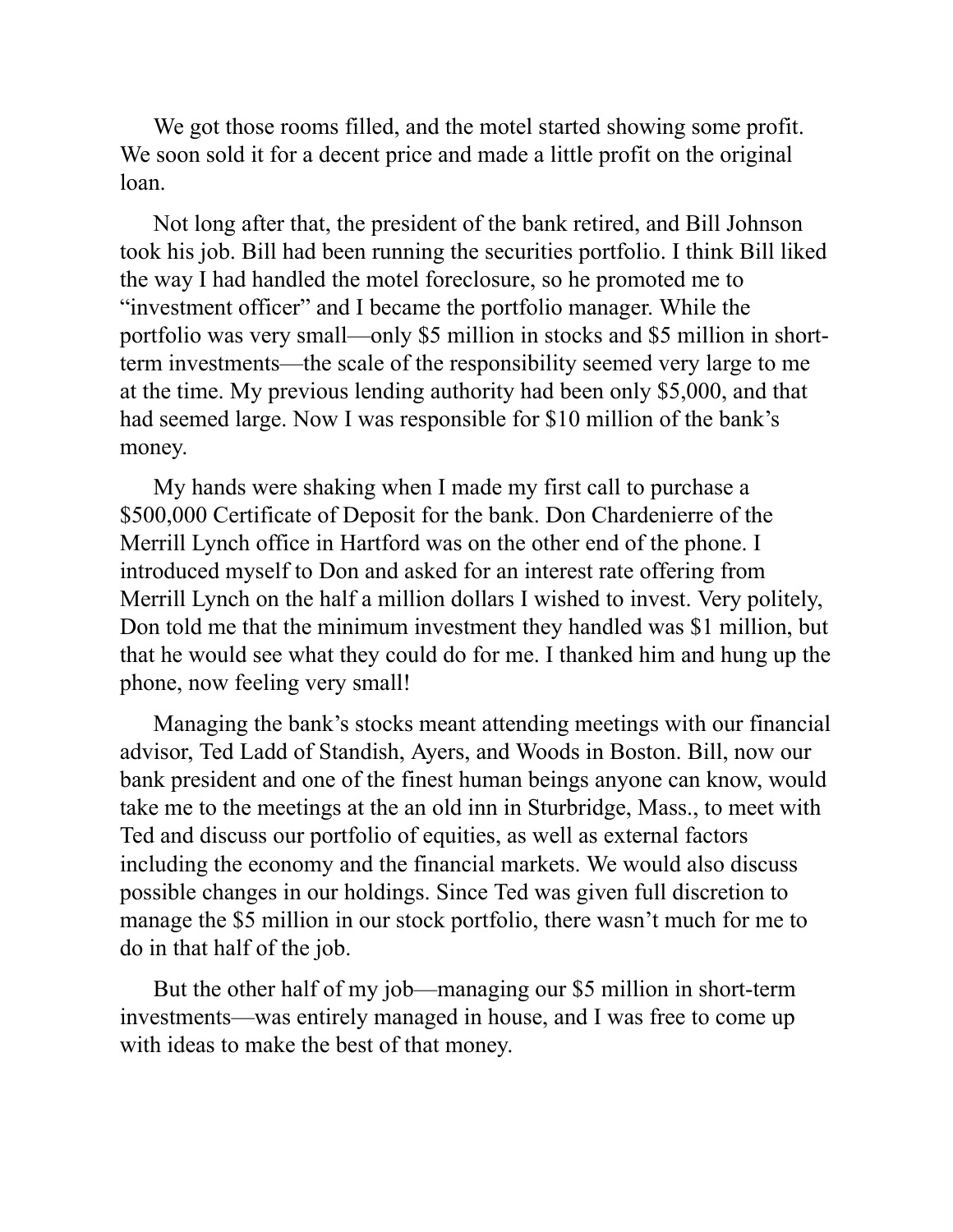We had been keeping most of the \$5 million in bank CDs (certificates of deposit) with maturities of about 6 months. At that time, we were paying 5.25% in interest to the depositors in our bank's savings accounts. This rate was fixed by law, and so all savings banks were paying that rate to their depositors. Unfortunately, we could only earn about 4% on our short-term investments in CDs, as that's where the Federal Reserve was setting shortterm interest rates.

This seemed like an odd situation to me. During one of our regular management meetings at the bank, I suggested that instead of buying shortterm CDs that paid us a 4% interest rate, we should simply go to another savings bank, and open a regular savings account that paid the 5.25% they were required by law to pay.

"We just put our money in a regular savings account at another savings bank at the 5.25% rate and let them worry about it!" I said in the meeting.

"Why would we help another bank by doing that?" asked one of the more senior executives.

My mentor and bank president Bill Johnson responded, "What will they do with the money, except take a loss?"

The skeptical executive had no answer to Bill's question, and his silence caused more than a little amusement at the meeting. The idea was approved.

The next day, I got in the car and started visiting other banks, trying to open a savings account for our bank. Several banks wouldn't accept our money. I remember a couple branch managers who were nearly in tears when their bosses turned down their request to accept our money for deposit into their bank.

"First they tell me to get deposits, and then you come in with \$100,000, and they won't take it. What do they want me to do?" one of the branch managers moaned.

After a few days I finally managed to get my banks extra few hundred thousand dollars invested in savings accounts at other savings banks at the 5.25% rate--1.25% higher than what we would have received from CDs. (I asked for the free toasters the other banks were giving away at the time to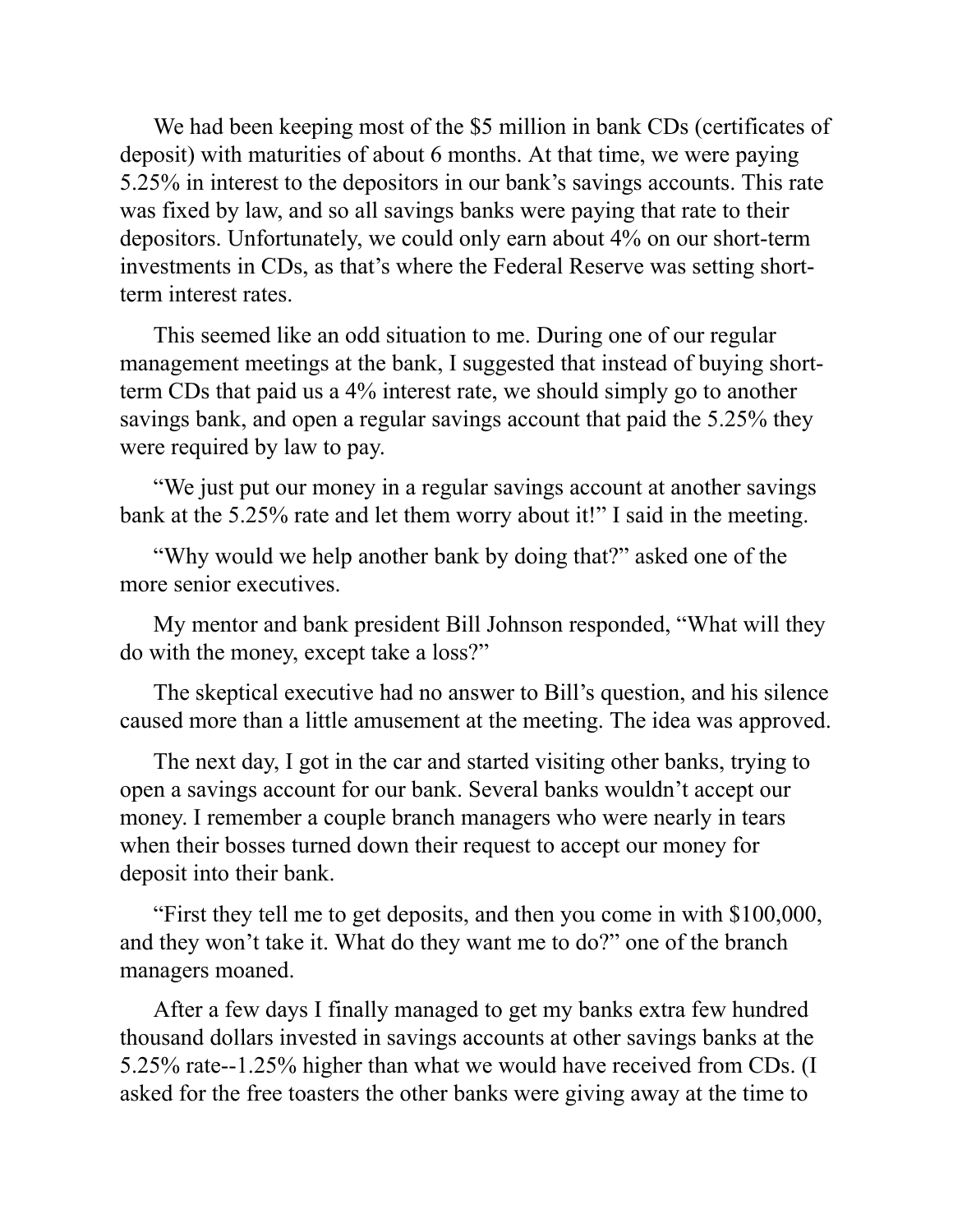anyone opening a new deposit, but not one of the banks would give me one!)

By now, after my experiences with the motel turnaround, and the improvement in the bank's return on short-term investments, I had a clear sense that I had an aptitude for the logic of finance. I had the ability to, now and then, see opportunities that others had overlooked.

About this time, there was a new type of mortgage-backed security, called a GNMA (pronounced "Ginny May") pass through. You could buy a GNMA pass through, and it would pay interest just like a mortgage investment. But you weren't getting a mortgage payment from a single property; you were buying a participation in a large pool of individual mortgages and getting your share of all the payments. And all the payments were fully guaranteed by the U.S. government, so there was no default risk. But, since the interest rates paid were a lot lower than the mortgage rates we were getting locally, it didn't make sense for our bank to invest in them.

However, I discovered something else was happening with GNMA securities. The Wall Street dealers were offering them for sale for future delivery dates. In other words, you could buy and sell them for delivery in the future. For instance, in March you could buy GNMA securities for delivery in March, but you could also buy them for delivery in June or even September. The price for these securities would be determined in March, but you didn't receive them or pay for them until the agreed-upon future delivery date. Also, the market prices to purchase the same GNMA security for delivery in March, June, or September differed. Something about this new kind of security and the price differential based upon the different time of delivery intrigued me. I started looking at the prices for the different delivery dates, trying to understand what they were based on. I somehow noticed that the prices were such that if I bought the GNMA's for March delivery, and at the same time sold them for June delivery, my actual earnings for that three month period would be higher than if I bought a 3 month CD for the bank, or put the funds in a savings account at another bank. Additionally, I discovered I could borrow the money to pay for the GNMA securities for the same 3 months at an even lower rate.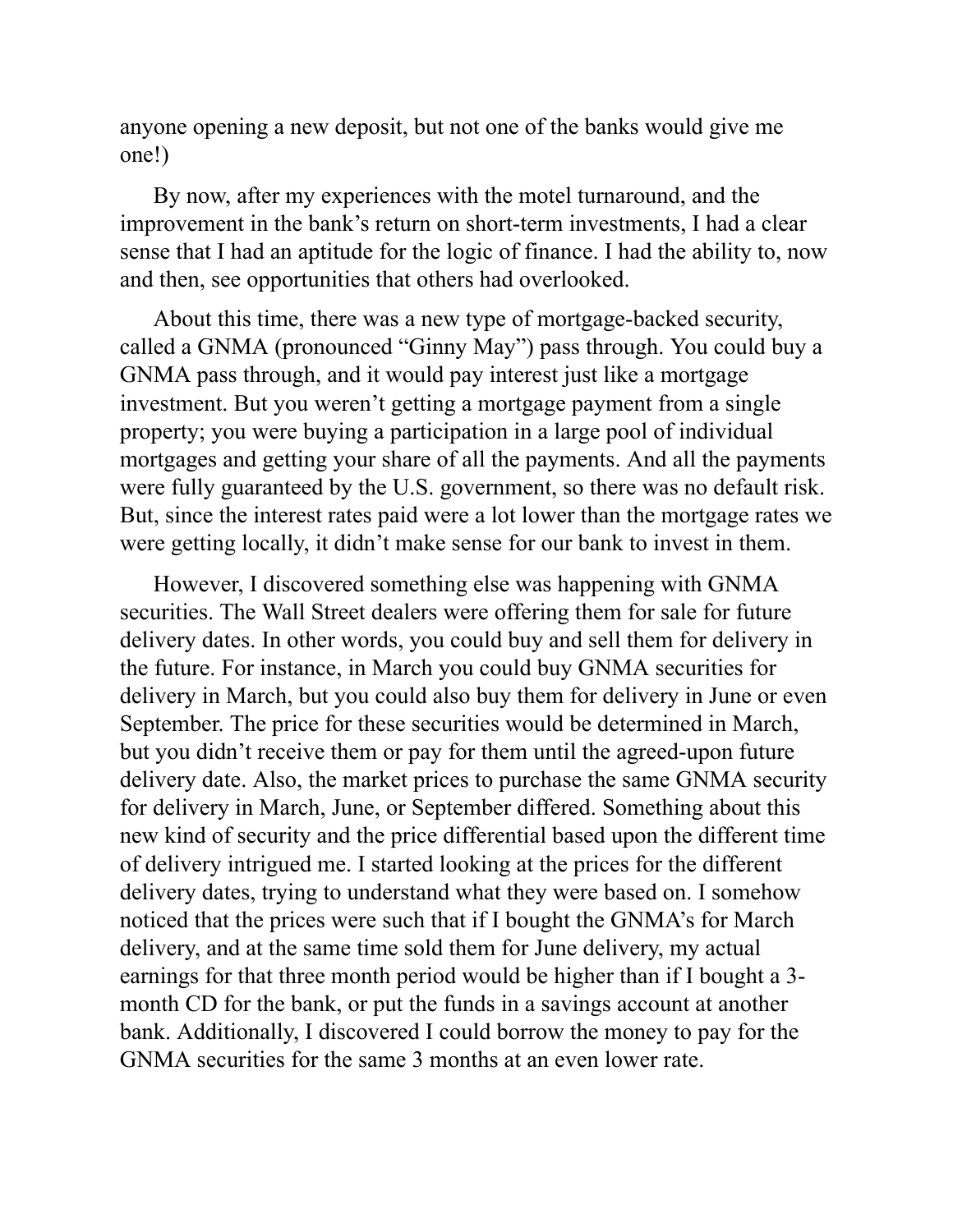So I went back to our management team with a proposal. We could buy \$1 million in GNMA's for March delivery, and at the same time sell them for June delivery, and the prices were such that we would earn a 5.5% annual rate on our money for that 90 day period. And, at the same time, our bank could borrow \$1 million at only 4.5% for the same 90 days by using that same \$1 million in GNMA's to secure our borrowing. This meant a locked-in profit for the bank—we borrowed at 4.5% and made 5.5% on the transaction. The management team approved the trades, and I booked my first fixed income mortgage-backed securities arbitrage profit. That's what the term "arbitrage" means—the simultaneous purchase and sale of the same securities, commodities or foreign exchange in different markets to profit from unequal prices."

That Friday night, at about 8 pm, I got a call at home from Jim Saxon from Salomon Brothers in New York City. He inquired, "Hi, I'm in a late sales meeting, and we are discussing your GNMA trade. Can you tell me one more time how it works?"

At the time, Salomon Brothers was the top Wall Street Fixed Income House. (Years later in the 1990's, they ran into a small market manipulation issue with U.S. Treasury and, as a result, were taken over by Citibank.) I found out later from three of their senior managers that during their high flying years in the 1980's, it was my ideas that had been instrumental in getting them named managing directors. These three managing directors went on to form a hedge fund, called Long Term Capital, where they developed their own ideas, this time with Nobel Prize winning economists.

In those early 1970's when I worked there, the Savings Bank of Manchester was one of those thousands of dull, boring savings banks that paid 5.25% to their depositors and financed homes with 8%, 30-year mortgages. We got to work at 8:30 am, and left to play golf (Or softball. My shoulder still isn't quite right from trying to throw someone out at the plate from the outfield) around 4 pm. And in 1972, with a U.S. population of just over 200 million, these plain, dumb, boring savings banks financed 2.6 million new housing starts, with no secondary markets, no futures markets, and very modestly paid employees (I started at \$140 per week, and had worked my way up to \$200 per week as an investment officer).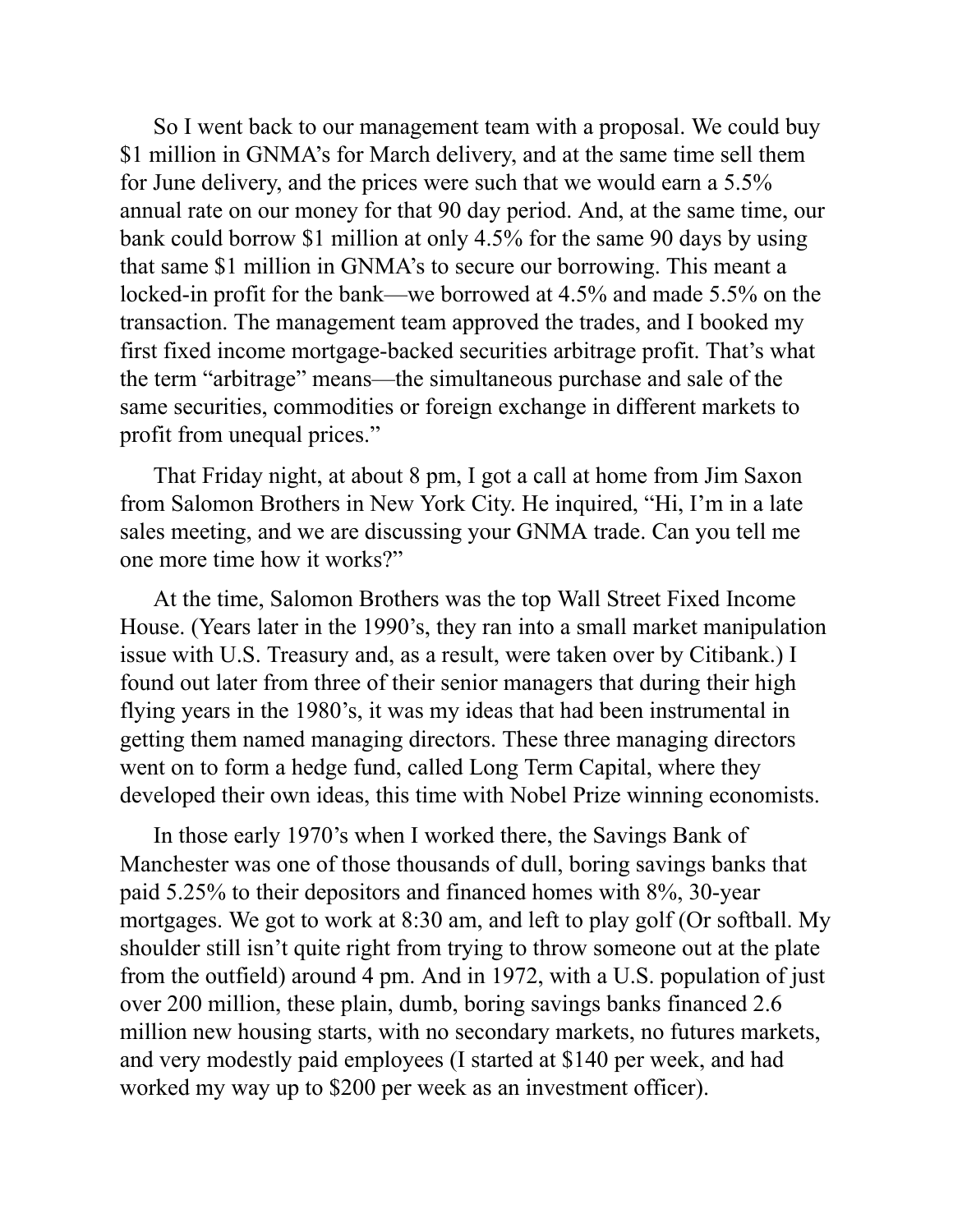Today, with a population of over 300 million, a massive financial sector, untold financial innovations, and unlimited financial resources and liquidity, if we manage to get 2 million housing starts a year, it's proclaimed an unsustainable bubble. More on that kind of "progress" later in this book.

#### **Wall Street**

George Weisse was a broker at Bache and Company, and he was one of the brokers on my list to call when we needed to do any transactions. We never did much actual business, but we did have several discussions of financial markets and trading strategies. George was doing very well with his brokerage business that focused on buying and selling public utility stocks.

In 1975, George was looking for an assistant who could both help him with his utility stock business and at the same time cover what were called second tier institutions for Bache's other products, including bonds and other fixed income securities. He offered me a starting salary of \$15,000 a year, which was roughly 50% more than the bank was paying, and a chance to make more if successful. That year, I joined Bache as George's assistant. I remember getting into work one day with George talking on the phone while lying on the floor. I asked what happened. He said his back went out again. So I asked how it happened. He told me that he had been carrying big rocks up to his house from the river behind it. Turns out he had a bad back and this would happen on a regular basis. When it wasn't carrying rocks it was playing tennis or something like that. I got my SEC Series 7 license soon after I joined the firm, which qualified me to sell securities for life.

George was making serious money with his institutional equity sales, and was very, very good at what he did. He left Bache about a year after I got there, cutting himself a much better deal with Shearson. I stayed at Bache in Hartford, where I was now getting full commissions on all the clients for any business I could do. In my first month I made \$5,000 which was a very high number for me. It was 1976. Life was good. And then I got another job offer.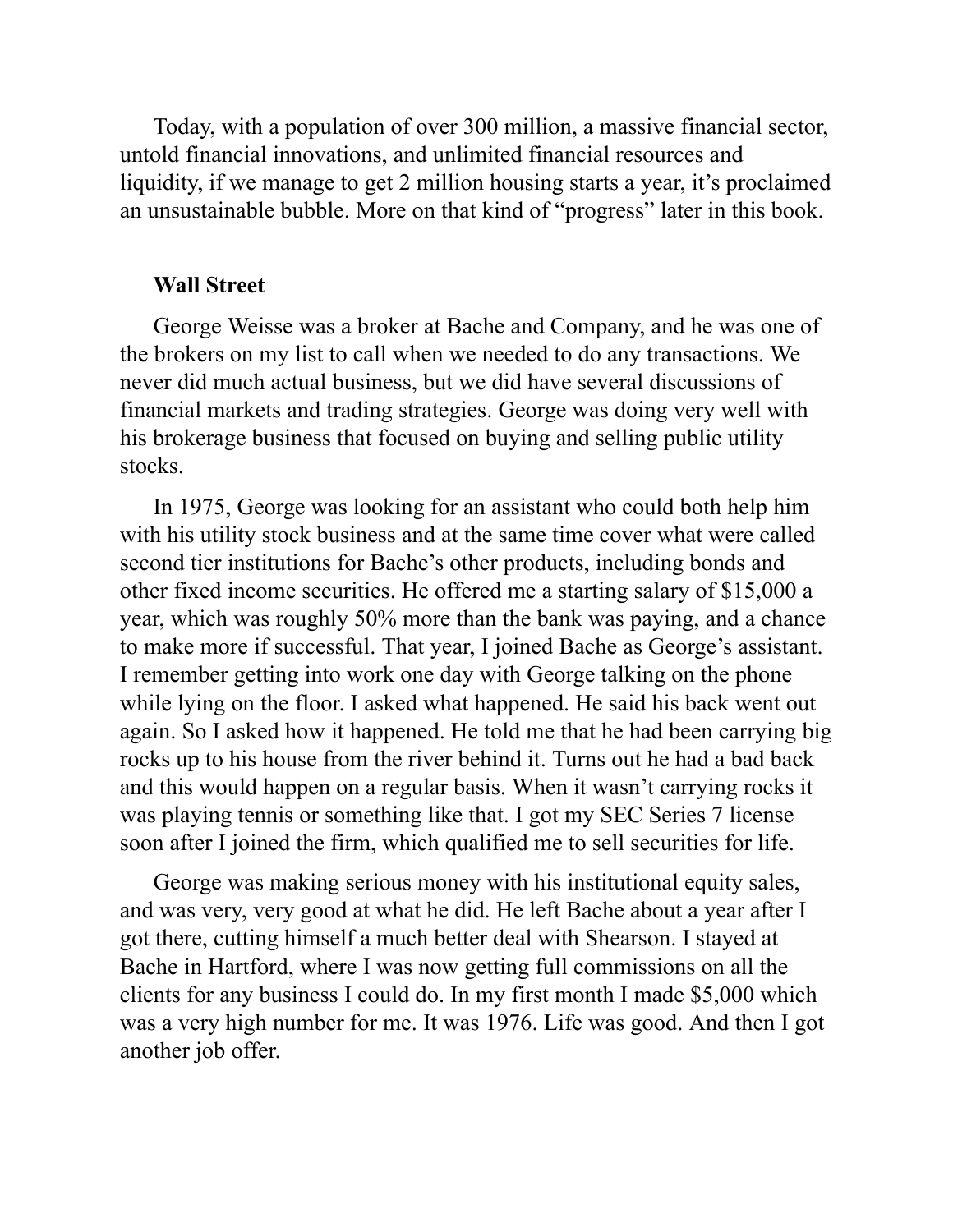Jay Pomerenze offered me a job on Wall Street with Bankers Trust Co. as an Assistant Vice President of Sales and Trading of GNMA securities. Jay was the GNMA trader at Bankers. I knew him from my Savings Bank of Manchester days. My primary contact at Bankers was Bill Lovern, who introduced me to Jay when I had become interested in GNMA's. Most memorable on my first trip to Wall St. was lunch at *Kabuki* where Bill took me for a new thing called sushi. Bill left Bankers for Weeden while I was still at Bache, and I had stayed in touch with Jay.

Jay said the job paid \$30,000 a year. I said I was making \$60,000 where I was (\$5,000 the first month times  $12 = $60,000$ ). He said he'd go and talk to the higher-ups and got back to me with a \$45,000 offer. I accepted.

I moved from Hartford, Conn. where I had been paying \$125 a month for rent to New York City, where my one bedroom at 80th and York on the 20th floor was \$525 a month. Federal taxes were 50%, and in New York City, state and local taxes took away about another 20%. I was taking home only about \$350 a week from my gross pay of maybe \$900. After rent, I was about back to where I was at the savings bank.

At Bankers, Jay and I pioneered the use of a variety of the new derivative products. These financial products were being introduced on the Chicago and New York futures markets at the time. They included new futures market contracts, various kinds of options and regular securities traded for future delivery dates.

I also recall discussions from those days that trace the history of my understanding of monetary operations. At some point while I was at Bankers, the Fed raised the reserve ratio. Our trading manager, Alan Rogers, said he hoped the Fed didn't just give the banks the money. He said the money supply was too high and the Fed needed to take some of it away. I thought about that for a moment and told him the Fed had to supply the money, as it couldn't come from anywhere else. The banking system was just a T account with assets and liabilities, and you can't just take away the assets. There is no such thing. He then said, "Well, there's \$300 billion sloshing around in Europe, and they could use some of that." I replied that those were all T accounts as well and it wasn't a possibility, as a matter of accounting. The point here is I must have been thinking about that quite a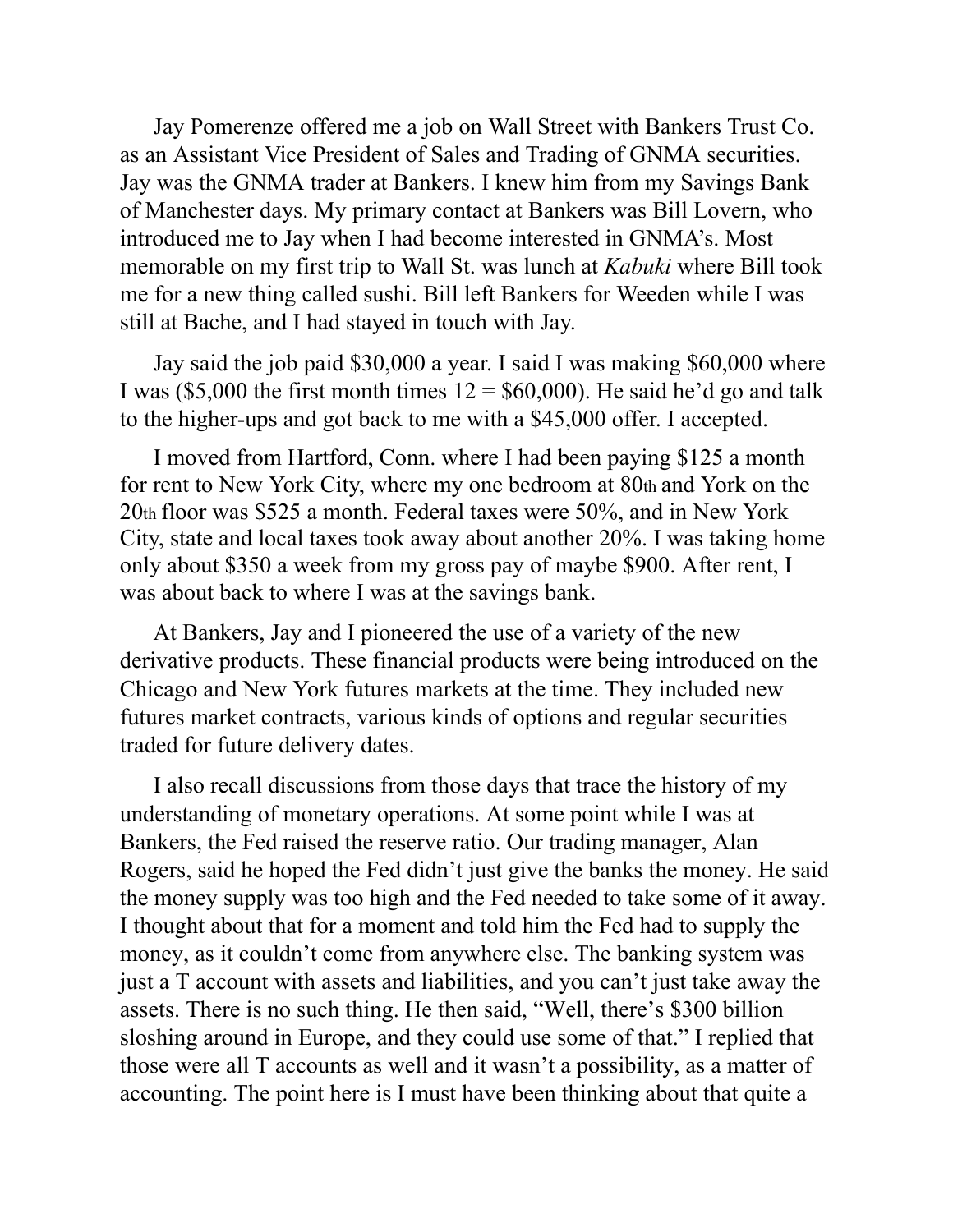bit back then, maybe in discussions with Jay and others, to have been able to use it with confidence in a relatively high-level discussion with the trading manager on the trading desk.

Well, Erich Heiniman, senior economist at Morgan Stanley, came out with the same position as Alan, which was published in the Wall St. Journal. My future partner, Cliff Viner, a portfolio manager at Phoenix Mutual Insurance in Hartford, directed me to the Morgan Stanley editorial that argued, as Alan did, that the Fed should not give the banks the funds this time. I told Cliff how it worked and why the Fed would necessarily "give" the banks the funds. Cliff called Morgan Stanley who gave him a double talk answer. I gave Cliff a response to that answer and he called them back. They then told Cliff that they retracted their position. The Fed, of course, added the reserves the next day with open market operations. The alternative would have been bank overdrafts, which carry a higher interest rate than the Fed's fed funds target, but are loans from the Fed nonetheless, though booked somewhat differently.

There are other examples as well. I recall Alan wondering where the \$2 billion to buy the Treasury 2-year notes would come from. I answered it's the same money that they deficit spend that buys the Treasury notes. I don't know how or why I came to know that type of thing back then, when no one else seemed to get it, including members of the Fed and Treasury.

In 1978, one of my clients, Colonial Mortgage, defaulted on an obligation to buy GNMA securities which I had sold to them. When the time had come to pay for the securities and take deliveries, they didn't have the money, and the price of the securities had gone down. So our trading desk sold them at a loss. This default occurred shortly after the credit department of Bankers Trust had sent a senior credit team to visit Colonial Mortgage, and after extensive analysis, had established their credit lines.

As an Assistant Vice President of Sales and Trading, my responsibilities were not to determine the credit-worthiness of my clients. In fact, I wasn't allowed to do that. That was the job of the credit department. My job was to help Bankers Trust make money by utilizing the credit lines that had been, after long analysis, established for that purpose.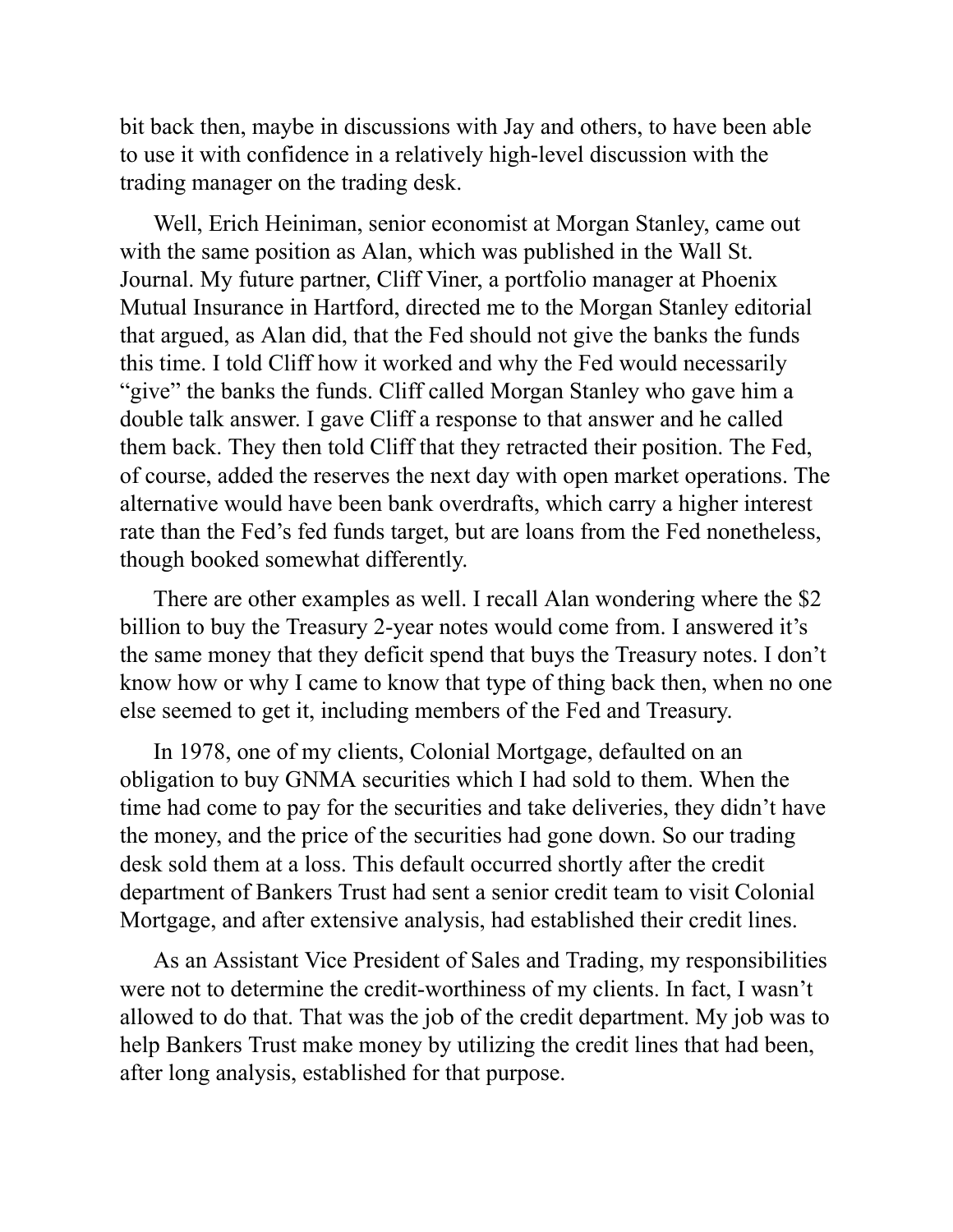Even though I had nothing to do with determining the credit-worthiness of Colonial Mortgage, I was assigned blame for their default. This was a first-hand view of corporate bureaucracy in action, as the various managers, including those on the credit team who had failed to accurately assess Colonial's credit worthiness, scrambled to avoid any responsibility. No one came to my defense. Enough said about this up-close look at institutional structure at work.

All along I was contributing quite a bit to the overall profits of the trading desk. One February, Jay was on vacation and I sat in to do the trading. February was a 28-day month that year, and month end was on a weekend.

Interest rates were something like 12%, and I knew GNMA securities paid interest based on a 30-day month even when there were only 28 days in the month. So I started making very tight markets for the sales force. In fact, I would offer to buy or sell GNMA's at the same price, with no spread at all. However, my bid (the price I would buy at) was for the Friday before month end, and my offered price was for the Monday following month end. The extra 2 days interest I would get for buying on Friday and selling for Monday at the same price was over \$500 per million dollars' worth of securities.

Because of the knowledge of the 2 days' free interest, our sales force had the highest bids and lowest offers of anyone on Wall St.—we did a lot of business, and made a lot of money. When the February trading results were announced in March, Alan Rodgers calmly read the results for each trader. For perspective, back then, making over \$1 million a year in total profits for the entire trading floor was considered to be very good. Alan announced each trader individually: "2-year note trader—up \$10,000, tenyear note trader—down \$5,000…." And then he said: "GNMA—up \$432,000, but that's just "carry." Turns out he was dismissive of the money I had made (not to mention the market share gained) because it wasn't made taking "real market risk."

When bonus time came around, things took another turn for the worse for me. My sales manager, Rich Molere, told me I wasn't getting a bonus because my business was mainly GNMA securities, and Bankers Trust was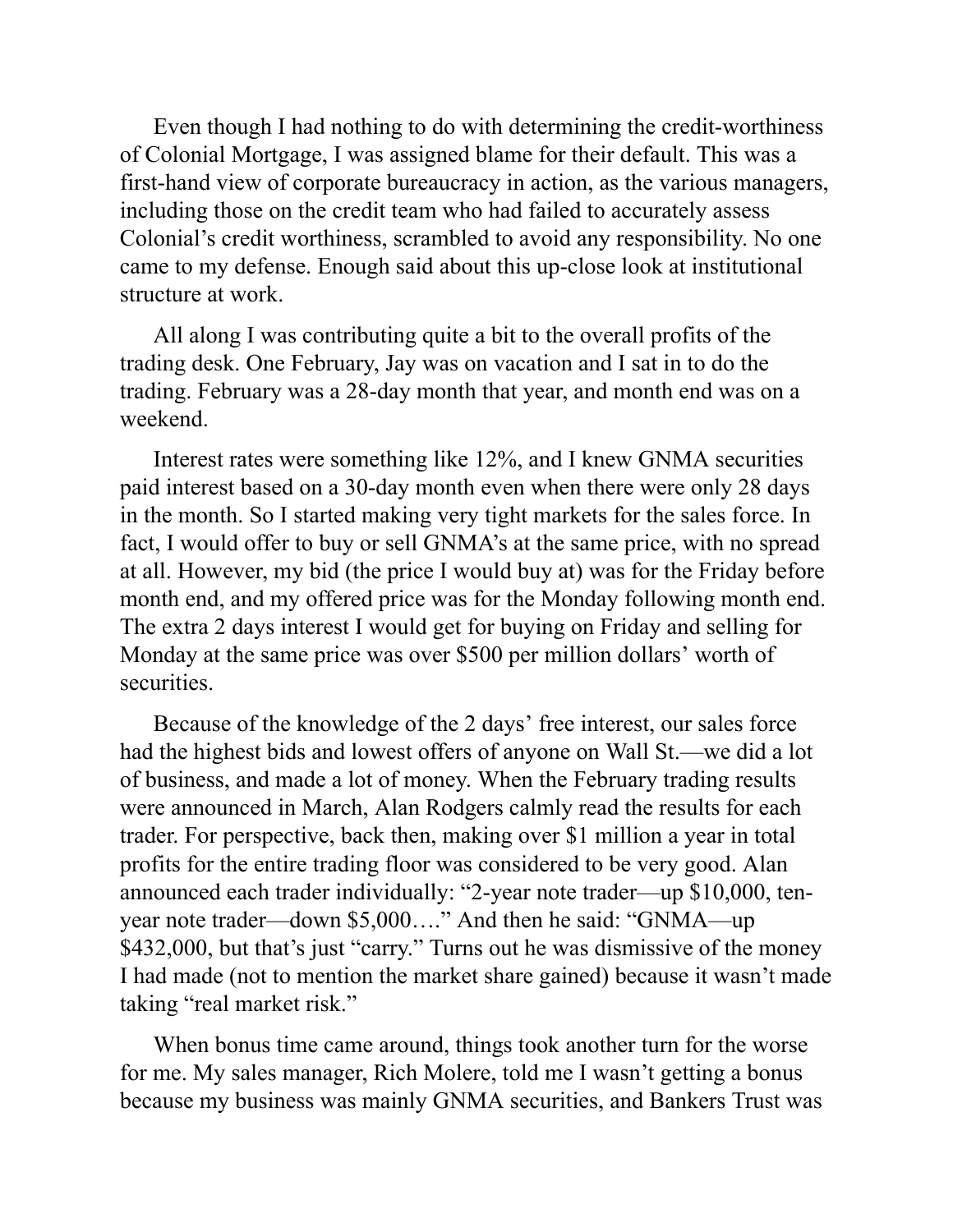a "Government Bond Shop." I suggested he take a look at the accounts I was assigned and maybe help me get some government bond business from them. He looked through the list and realized that all of the accounts were mortgage bankers and savings & loan banks that did only GNMA business and none would ever do any bond business. So he said he'd give me some "bond accounts" to see what I could do.

The first was Chase Advisors, run by Bill Burke, who became a good friend of mine. The first thing I did was set up a "research meeting" where I visited them with Alan Lerner, our chief economist. We made a presentation to their group. That went well, and the next day, Chase "rewarded" us with an order for a few 2-year Treasury notes that made us about a \$200 profit, if that. Rich congratulated me and said that that was more like it, that that was what he wanted to see.

The other account was Larry Burke at Oppenheimer. He was an aggressive government bond trader, and we started doing quite a bit of bond business (not all that profitable but certainly very active). The problem was that our trading desk wasn't quite ready for dealing with a "real" trader, so we missed a lot of business another firm would have done.

More interesting was the day Larry called me and said he had to get out of about \$10 million long bonds right away. I knew our long bond trader, Paul Lagrande, wasn't in a position to make a competitive bid for that large a position. I suggested to Larry that he let Paul do the best he could in the broker's market and just take a small commission for helping him get the bonds sold. Larry agreed, and I told Paul he had an order to sell Larry's bonds the best he could, and take a \$1500 markup, regardless of what price he got.

Well, Paul didn't get it. He had never been given an order to sell bonds like that. He got defensive and said, "There's a 99  $\frac{1}{2}$  bid on the screen, but I can't pay that." I said I knew that and that I wasn't asking him to buy the bonds from Larry in advance. I explained that he just had to sell \$10 million bonds to the brokers at the best price he could get. After a couple of back and forths, he sold the bonds to the brokers markets at a good price, then said "Now what do I do? I'm short!" I said, "You buy the bonds from Larry at the prices you sold them less the \$1500, which is your profit." He wrote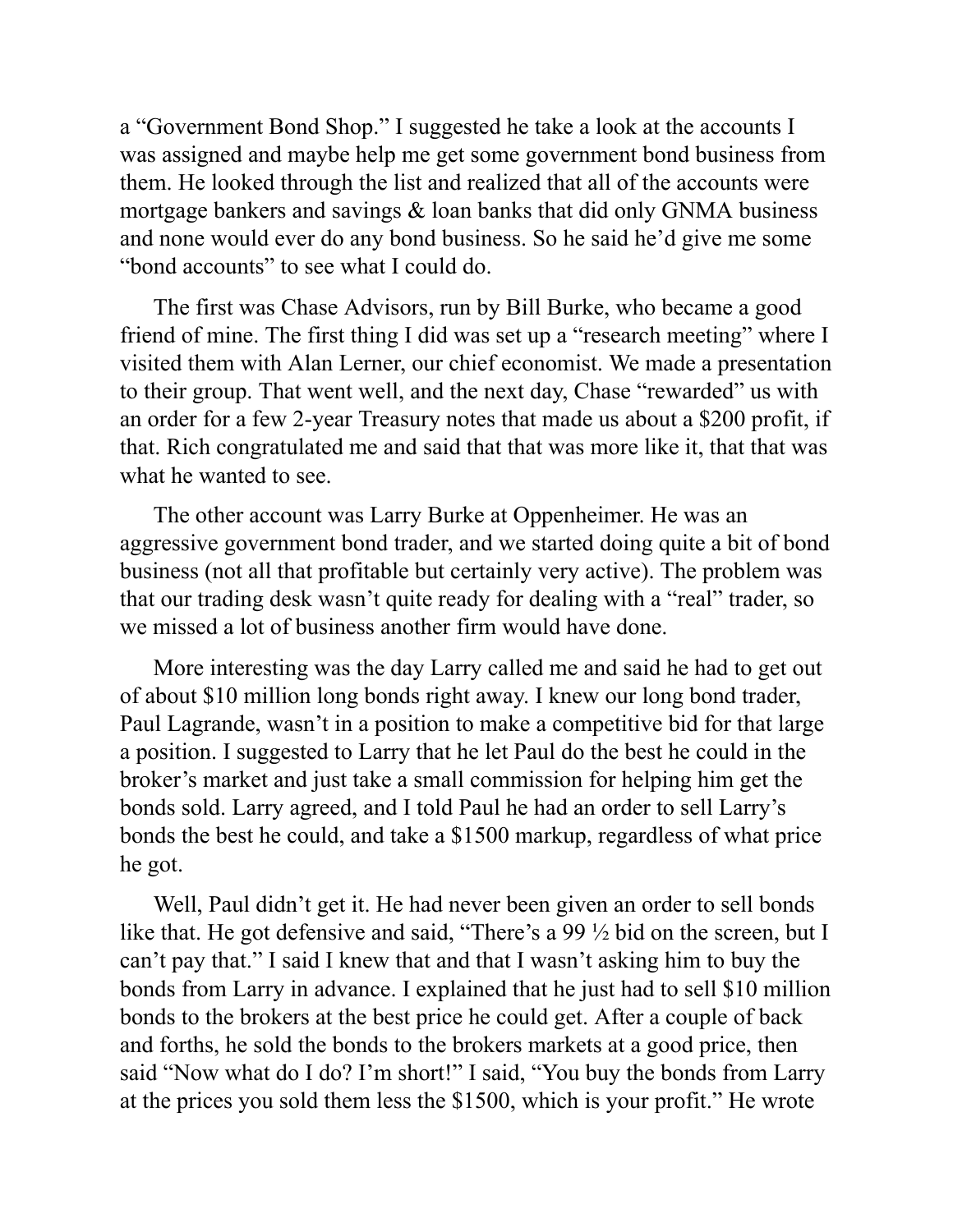the tickets and was all smiles…and so was Larry. It was a win/win situation. I had proven to Rich that I could sell government bonds for Bankers Trust. I also knew that that and \$10 would get me a cup of coffee.

Fortunately, another opportunity was developing for me. Buzz Newton, head of the Corporate Bond Department at William Blair and Company in Chicago, asked me to start a fixed income arbitrage department as part of his corporate bond department. Buzz was one of my clients at Bankers Trust, and though he rarely did a trade with me, he liked my ideas and saw the value of bringing me in to implement those ideas.

I told Buzz I had a pretty good job at Bankers Trust. He explained that the position at Wm Blair and Co. had no salary. Instead, I would get a retail payout of 30% of my net profits. A very short time later I was in Chicago working at Blair.

### **Chicago**

Moving to Chicago from New York City was like taking off tight shoes. You don't realize they're tight until after you take them off. NYC might have 5 dry cleaners on every block and Chicago only one, but you only need one. It was the same with the people. Chicago allows people to be nicer, friendlier, with little or no edge. In NYC there's often aggression for no further purpose. It seemed an argumentative way of life compared to Chicago.

While I was at Wm Blair, I took on two partners: Justin Adams from the NYC office of First Boston, Corp. and Cliff Viner from Phoenix Mutual in Hartford, Connecticut. Justin was a GNMA trader at First Boston, working with Larry Fink, who went on to start Blackrock, which is probably the most successful asset management firm in the world. I got to know Justin while I was working at Bankers Trust. I filled in for Jay trading GNMA's when he was away on vacation. I remember at one point during the month of February, GNMA  $\frac{81}{4}\%$  securities trading for March delivery were  $\frac{3}{4}$  of a point more expensive than they were for April delivery. It was very tempting to sell them short for March and at the same time buy them for April delivery, hoping that the spread would narrow before it was time to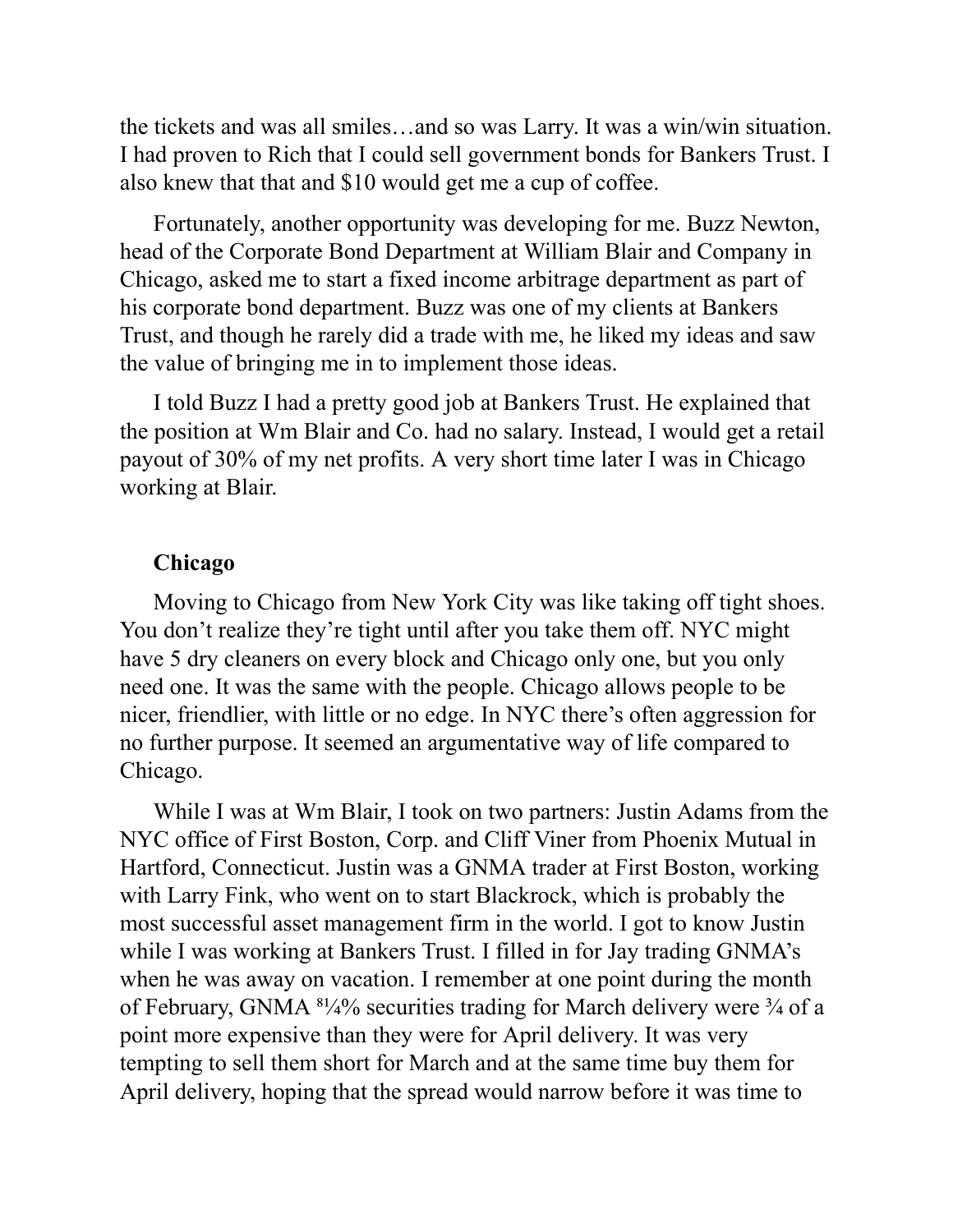deliver the bonds I had sold for March delivery. The problem was that there were only a few weeks left for prices to "normalize" and there was the risk the spread would widen further and I'd be forced to close out my positions at a loss. While looking at the spread, it dawned on me to calculate how much I'd lose if I put the trade on and, worst case, simply failed to deliver the bonds I had sold short for March and didn't cover that fail until I took delivery of bonds I had bought for April delivery. It turned out that the loss would be only 5/8ths of a point. So selling March and buying April at a  $\frac{3}{4}$ spread, with a 'worst case' of losing only 5/8 points if I failed to deliver the entire month of March, would still be a 1/8 point profit. And there was a fair chance that the spread would narrow some time before that and the actual profit would be larger. So I took this idea to Alan Rogers, the trading manager, and he rejected the idea, saying "Bankers Trust is not going to put on a position knowing it's going to fail to deliver on time." I tried to point out I didn't know we would fail, and in fact, I was hoping the spreads would narrow before that because the profit would be several times larger. Additionally, failing to deliver was not only "not a crime," the counterparty taking delivery actually preferred that you failed to deliver, as he then didn't have to pay for the bonds until you did deliver, and earned very high rates of interest on his money while waiting for you to deliver. In fact, Jay and I had made hundreds of thousands of dollars due to people failing to deliver to us. Alan would hear none of it. I then called Justin at First Boston and explained the trade, and why I wasn't allowed to do it. He immediately put several hundred million of it on for First Boston and had a very good month, providing liquidity for real investors and narrower spreads for them as well.

I knew Cliff from my time at Bache working for George Weiss. Cliff worked upstairs in the same building, managing 5 equity portfolios for Phoenix Mutual in Hartford. George knew Cliff and had me cover him for bonds. The first idea I showed Cliff was a UTC convertible bond that was selling only 1/32 above its actual conversion value. Cliff gave me an order to buy them at a price equal to the conversion value, which never did happen.

At Wm Blair, we were a very effective team. Justin and I worked on the trading strategies, while Cliff covered the handful of accounts that paid us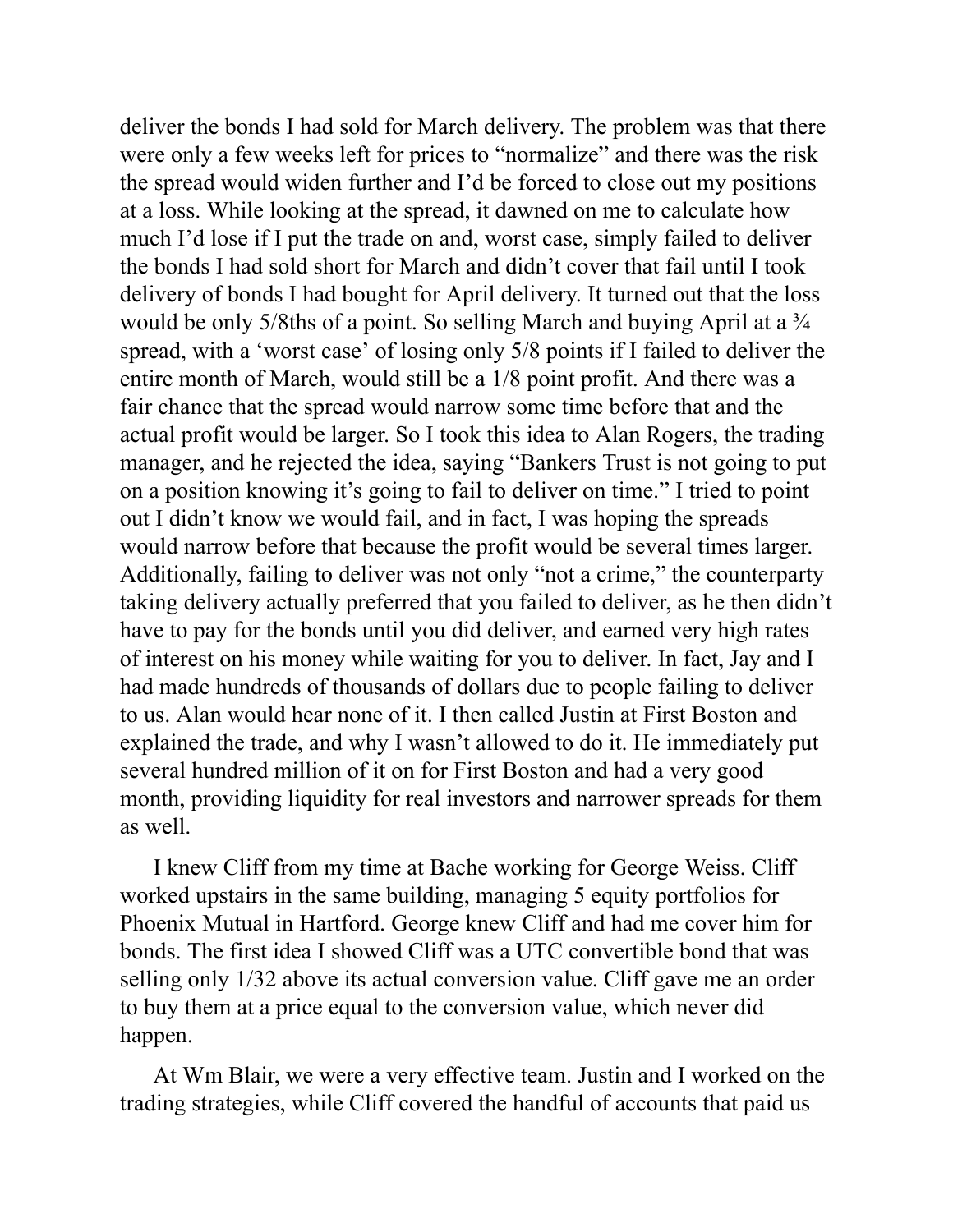commissions to piggyback onto our ideas. For the next five years, we were responsible for maybe 80% of Wm Blair's profits, which increased every year we were there, and we made lots of money for our clients as well.

A lot of those early profits came from arbitraging the newly-introduced futures contracts—the cash markets. We were among the first to grasp the concept of imbedded options in the various futures contracts. To give you an example of what all that means, when the new 10-year Treasury note futures contract was announced in the early 80's, the first thing we did was attempt to figure out what the correct prices for the futures contracts should be. The futures contract was a set of rules that told you what prices you would pay if you bought a futures contract, kept it until it expired and then took delivery of any of the eligible 10-year Treasury securities. And, as they still do today, every three months the U.S. Treasury would auction off billions of brand new 10-year Treasury notes. Knowing the current price of the eligible 10-year U.S. Treasury securities, one could calculate what the prices should be for the new 10- year Treasury futures contracts.

But there was another element. The new futures contracts would be for March, June, September, and December delivery dates, like all the other futures contracts. The first contract was for March delivery and the second for June delivery. However, what was different for March and June delivery was that the new 10-year note that would be auctioned in May would obviously not be deliverable in March, before it was issued, but would be eligible to be delivered in June. Additionally, at that time, each new 10-year note that the U.S. Treasury auctioned came at a higher yield than the older Treasury securities. This meant that the June contract should be expected to trade at a lower price than the March contract, because the new "cheaper" Treasury note to be auctioned in May would affect the June futures contract but not the March futures contract.

A week or so before the contract opened, the CBT (Chicago Board of Trade) conducted "practice trading" for the floor brokers. I inquired as to what the futures prices were for March and June for the practice trading session. Turned out that the March contract was trading at 100, and the June at  $1001/2$ . We calculated that with the March contract at 100, June was only worth  $\frac{991}{2}$ . Seems that the floor traders doing the practice trading didn't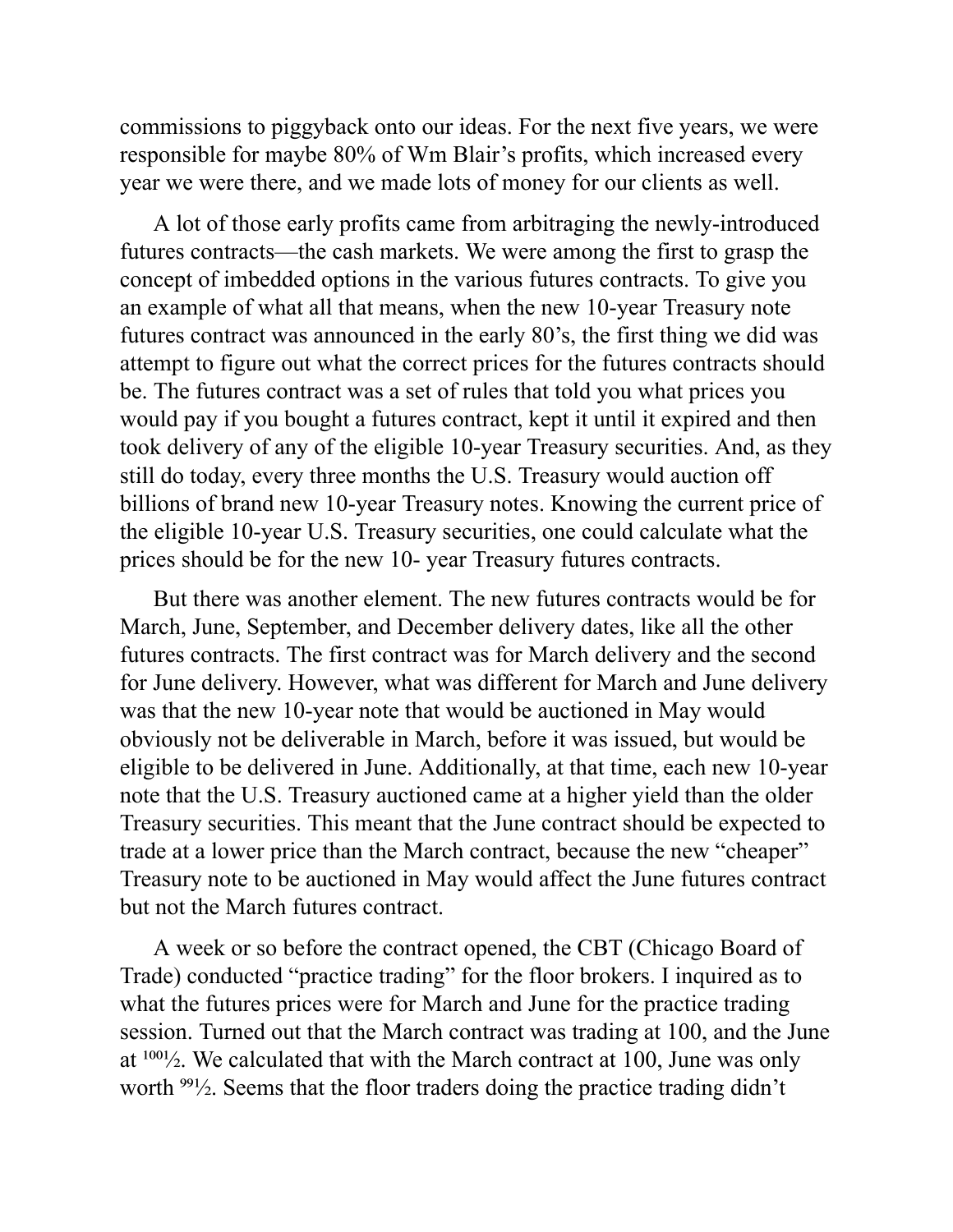realize that the new 10-year notes which would be auctioned in June would lower the value of the June contract, but not the March contract, which reflected the value of the current 10-year note.

With the opening of the new contract in just a few days, we started discussing which broker to use. About that time, we got a call from a Vince Ciaglia, who worked at a firm called Stotler. We'd never done much business with Vince, until this call. Vince started asking me what I thought the March/June spread should be. He wasn't sure and started asking what we thought the new 10-year Treasury note that would be deliverable in June might do to the spread. I told him that we were looking at the same thing and asked if he wanted our business for this trade in return for talking exclusively to us. He agreed. The next discussion with Vince was about which floor broker to use (the floor broker was the person down at the exchange who did the actual buying and selling in what was called the "futures pit," back before electronic trading) so that when our order was entered, the floor broker wouldn't scare the other traders. Vince had the ideal broker named Les. Les was a broker who worked in both the bean pit and the bond pit, and the last time he was in the bond pit, he had put his order in backwards and then had to go back in and trade his way out of his mistake.

When the 10-year futures market started trading on May 3, 1982, the first quotes had June about 1/8% higher than March. Not as good as we'd hoped for, but still a very long way from being  $\frac{1}{2}\%$  under March, which was what we thought was fair value. So we sent Les into the pit to buy 5,000 March contracts and sell 5,000 June contracts at the spread of 1/8%. Each contract represented \$100,000 worth of Treasury securities, so this was a \$500 million order. Back then, a position like that could be "safely" taken on with less than \$5 million in available capital.

Les went into the pit and came out a few minutes later, reporting all 5,000 done at our price. Seems the other brokers thought he was making another mistake, that he was supposed to be selling March and buying June based on where they thought prices should be from practice trading. So thinking there was easy money again coming their way, they filled his order out of their own trading accounts and then waited for him to discover his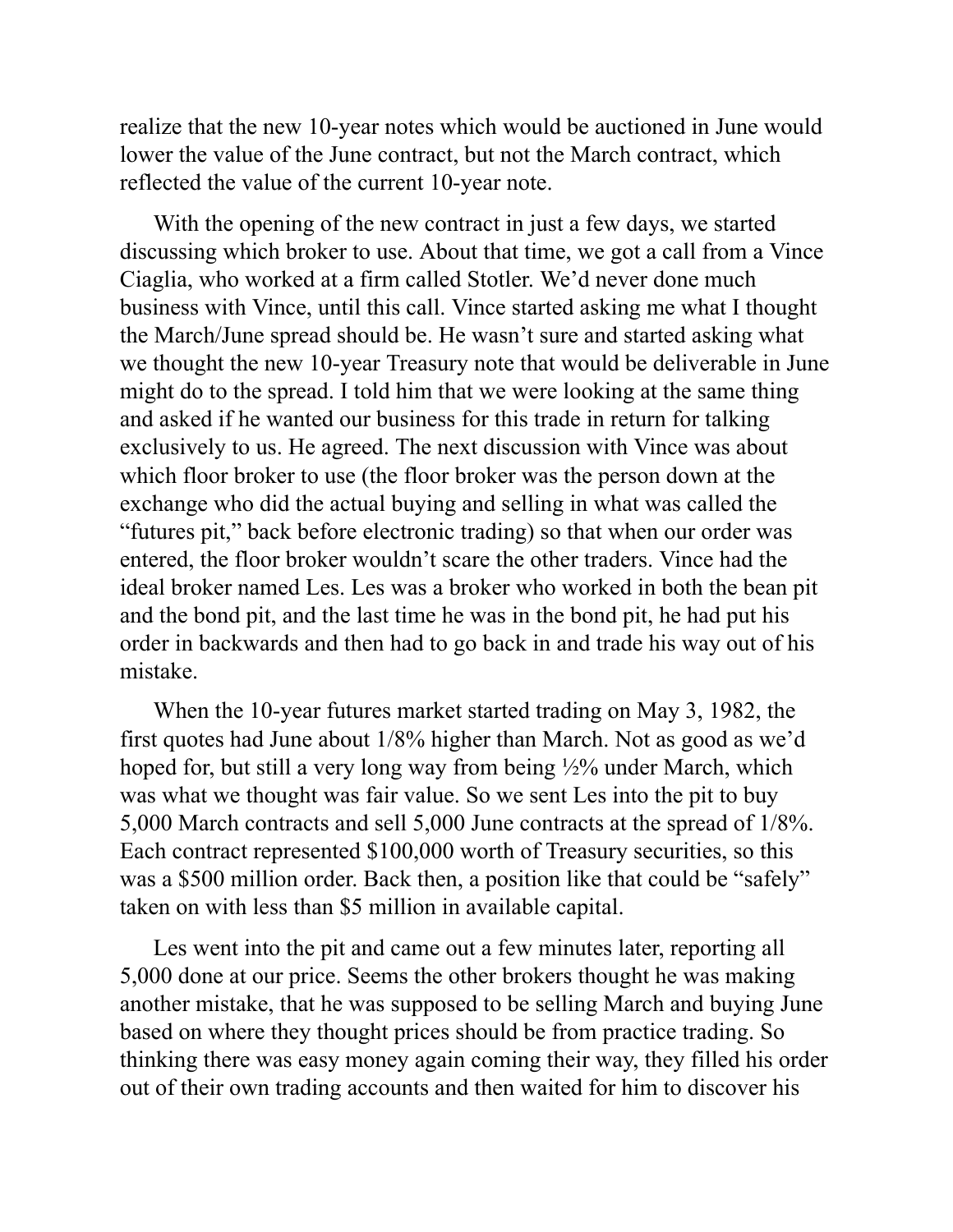error and come back into the pit to try and reverse what he'd done and take another loss. Ten minutes later, when Les still hadn't come back, they suspected the worst—that he wasn't coming back, and they started scrambling to cover their positions as best as they could. I don't know what happened after that, except that over the next few weeks we made almost \$3 million (back when that was a lot of money) as the March/June spread did indeed gravitate to what we had calculated as "fair value." It was a very good month for Wm Blair and Company.

On a look back, those five years I spent at William Blair in Chicago were my formative years. (Ned Janotta, the Senior Partner at Blair, remains one of the most astute, honorable and personable individuals one could possibly encounter, fortunately for me, as this next episode illustrates.) What could have been an unceremonious end instead turned out to be the beginning of the best of times for both Wm Blair and Company and for me as well.

It was early 1980. We had purchased 30-year U.S, Treasury bonds and sold the June delivery, 30-year bond futures contracts, which had become very expensive relative to the prices we were paying for the deliverable bonds. (The CBT had initiated a 30-year bond contract several years before it introduced the 10-year note futures in 1982) The prices of the bonds and the bond futures were such that if we held the bonds until June and then delivered them we would make a reasonably large profit. We knew of no reason why the spreads were so wide. It was like buying eggs from a farmer and selling them to the store and making a large profit. However, shortly after we put this trade on our books, the market changed dramatically, for unknown reasons, and it was suddenly possible to put the same trade in at prices that represented an even larger profit. While this is good news if you have more "dry powder" to add to your position, at the same time the position we already had in place was showing a substantial, \$1 million loss. Let me give you an analogy to try to explain how this works. Suppose you are offered a free, \$10 bill if you agree to come and pick it up in 30 days, and you take it. Then the next day things change and they are offering free \$20 bill in 30 days. Sounds good, but now your first contract, to pick up the \$10 bill in 30 days actually represents a loss of \$10, because why would anyone take your \$10 bill when there are currently \$20 bills being offered?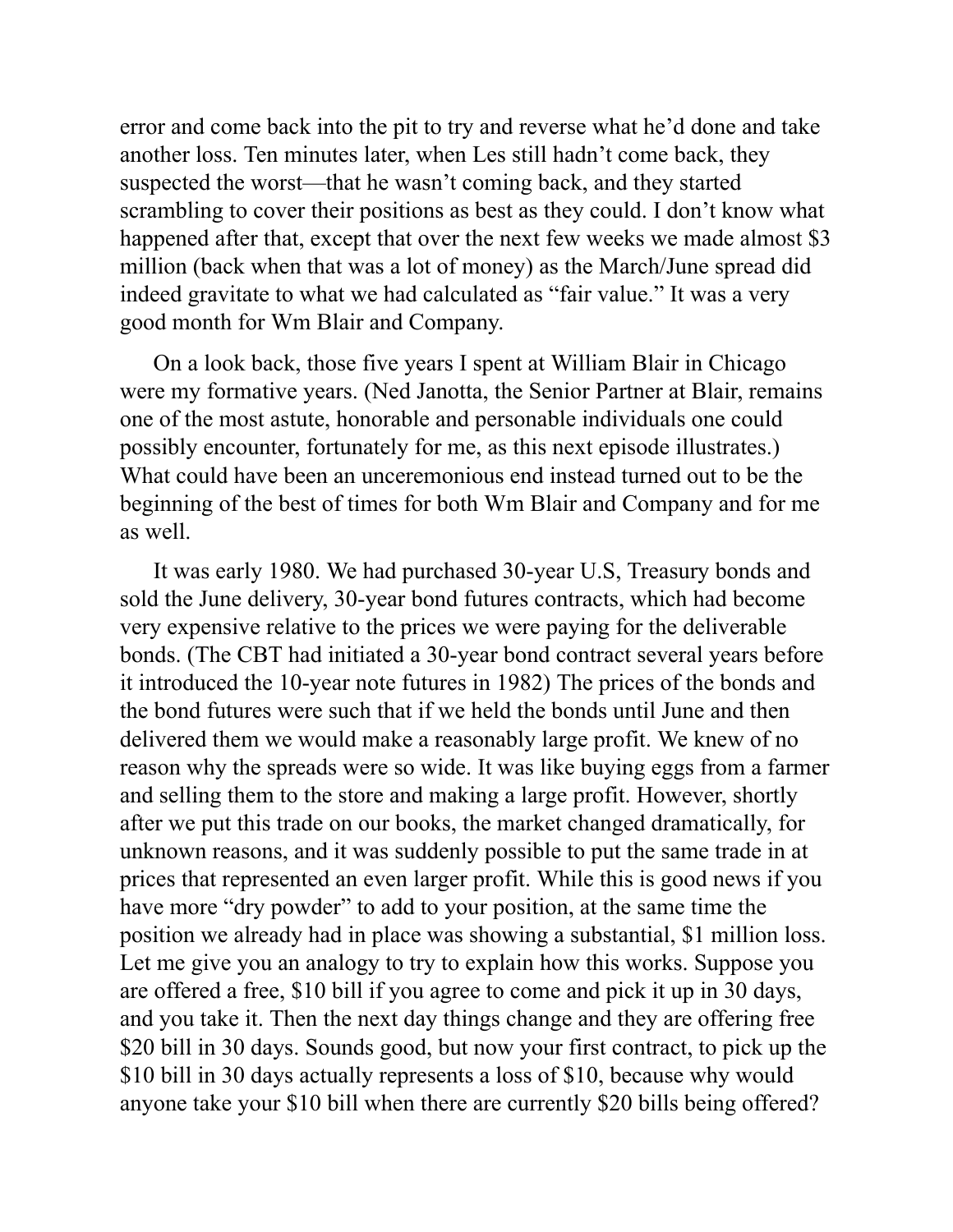And so if you wanted to get out of your obligation to get a free \$10 in 30 days, you would have to pay someone \$10, so he could get the same \$20 the other guy is offering. And, the real problem is that if you decide to stay with your contract to get a free \$10 bill in 30 days, you have to now post \$10 with the exchange so that if you take a hike and they have to liquidate your contract they don't have to take the \$10 loss.

I immediately sat down with Ned, explaining that the position was to make us a \$1 million profit when we delivered our bonds in June, but that the prices had changed, and we had to either meet a \$1 million margin call, or close out the position and sustain a \$1 million loss. He asked what would happen if we waited until June. I explained that we would get both our originally contracted \$1 million profit and \$1 million in margin money back. I also said there was no guarantee the position wouldn't move further against us, but in any case by the June delivery date we'd get it all back plus \$1 million.

Ned made the call, said he agreed with our plan to stay with the trade, and the meeting was over. Other Wall Street trading desks were not as fortunate. There were stories of their managers forcing them to exit their positions immediately at substantial losses.

Not long after that meeting, the prices of gold and silver collapsed, as did the Treasury note futures we had sold short, our margin money was returned and our expected profits were realized. And we also discovered what was happening behind the scenes. The billionaire Hunt brothers (back when that was a lot of money) had been buying the same Treasury futures we had been selling short with the profits they were making buying silver and driving prices up to almost \$60/oz (today silver is still under \$20/oz). That is what had caused our temporary "mark to market" loss. And it was the collapse of the gold and silver prices that forced the Hunt brothers to liquidate both their silver positions and their bond futures positions, and return our trade to profitability. What made this all the more interesting was how that happened. It seems the owners of the COMEX, the NY exchange where the silver futures were traded, sold short for their personal accounts when silver went over \$50/oz, and then drastically raised margin requirements for the Hunts, forcing them to liquidate and lose billions (and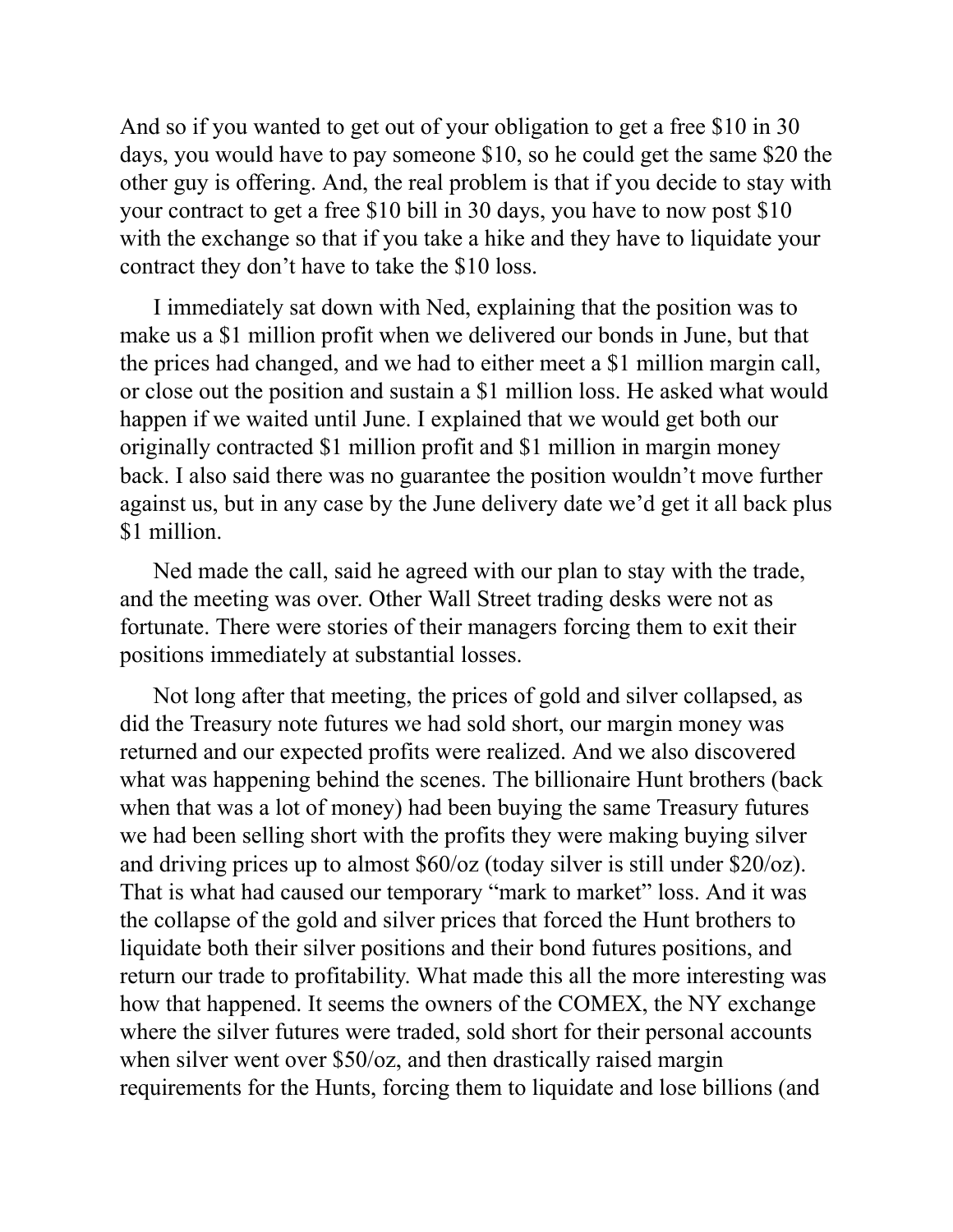restoring our profits) as the price of silver dropped to under \$10/oz. And this was all perfectly legal at the time.

In 1982, Justin, Cliff and I were aware the markets were large enough for us to manage more capital without hurting our returns for our investors. It didn't make sense to do that within the legal structure of a broker-dealer like William Blair. Ned helped us to raise more capital and keep the business separate from William Blair. We formed our own company, Illinois Income Investors, (later shortened to III), with Wm Blair and Company as one of our partners.

Illinois Income Investors specialized in fixed income arbitrage, utilizing both actual securities and related derivative products, with a market neutral/0 duration strategy. That meant we promised no interest rate exposure, rates going up or down were not supposed to be a factor in the level of profits. We were paid 35% of the profits but no fixed management fees.

Over the next fifteen years, we continued the success we'd had at William Blair and Company. Including the time at Blair, we established a 20-year track record (from 1978 to 1997) with only one losing month, a drop of a tenth of one percent on a mark to market that reversed the next month, and no losing trades that any of us can recall. III was ranked Number One in the world for the highest risk-adjusted spreads by *Managed Account Reports* through 1997. When I stepped down, Cliff Viner took control of about \$3.5 billion in capital and \$35 billion in assets. The 1996 drama with the Tokyo Futures exchange along with philosophical differences with a new partner told me it was a good time to take a break.

The designation for the September 1996 futures contract for the 10-year JGB's (Japanese government bonds) was JBU6, which at one time was to be the title of this book, before the term "innocent fraud" was coined. This time, again for some unknown reason, the JBU6 (the September futures contract) was, to me, mispriced. But this time it was on the Tokyo exchange, this time it was too cheap, this time there was a large interest rate swap market and this time we had over \$3 billion under management, bwtwalom (back when that was a lot of money). Slowly, over the months leading up to September, we and our clients began to buy the JBU6 and pay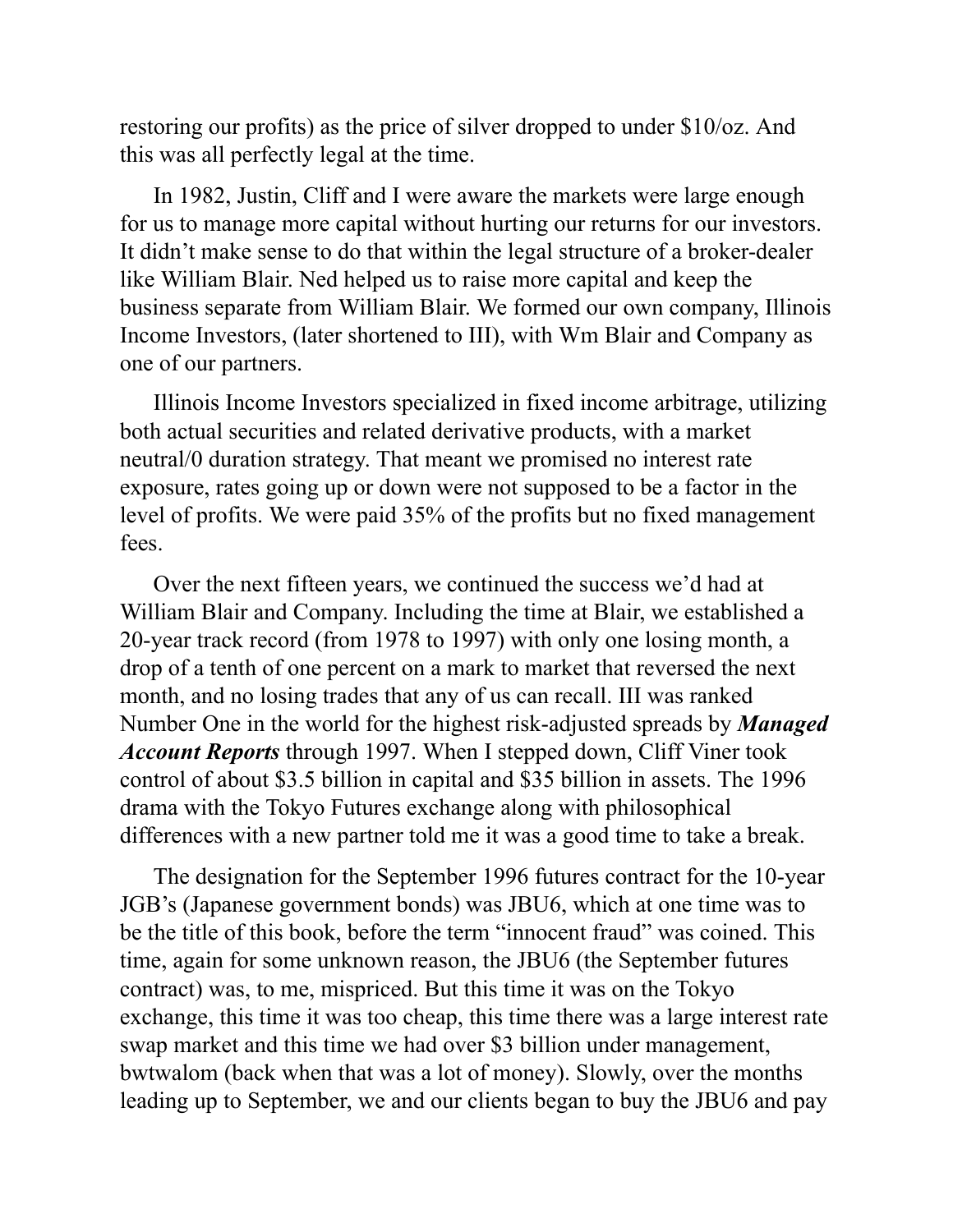fixed on 7 to 10-year yen labor swaps. Without going into a lot more detail, it's enough to understand that paying a fixed rate on a swap was roughly equivalent to selling real bonds short. So we were using the cheap futures market to buy bonds and sell them at what we thought was a higher price via the interest rate swap market. The position got very large, approaching 7,500 contracts, which represented over \$7 billion worth of bonds (yes, bwtwalom). Around then, we noticed that we had contracted to take delivery of more of the cheapest to deliver JGB's than the government of Japan had issued. That added a new dimension. If we took delivery, the other side would have to give us something, and if the cheapest bonds to deliver weren't available, they would be forced to deliver more expensive bonds to us, which meant higher profits. And, if supply of that more expensive bond was exhausted, they would be forced to deliver an even more expensive bond.

While this looked very attractive to us, the nagging question was why anyone would be selling us the futures contracts at what looked to be very low prices. Additionally, at this point, the September futures contract also looked cheap vs. the December '06 and March '07 futures prices, so we also bought September and sold December and March futures. But the futures remained cheap and we kept adding to our position. We got up to over 14,000 contracts for III and for our AVM clients before the delivery date, and the futures were still cheap. Astounding! I had our repo trader check to see if the bonds we were expecting to be delivered were available to be borrowed. I was guessing the dealers who had sold short to us were maybe going to deliver borrowed bonds to us. But no, there were still bonds to be borrowed—and borrowed relatively cheaply. So we borrowed the bonds ourselves to make sure that no one did an end run around us, and tried to deliver borrowed bonds, not that it mattered all that much if they did, but I wasn't keen on taking any chances at this point.

The next step was finding a dealer who we could use to take delivery. I was hoping to find one who had the same trade on so we could take delivery on the combined positions. I found Craig Foster at Credit Suisse in Tokyo. He was long about 7,000 contracts and had a similar trade on. Perfect! One last piece, if we were to take delivery of what was now some \$20 billion of JGB's (still a lot of money), we needed to borrow the money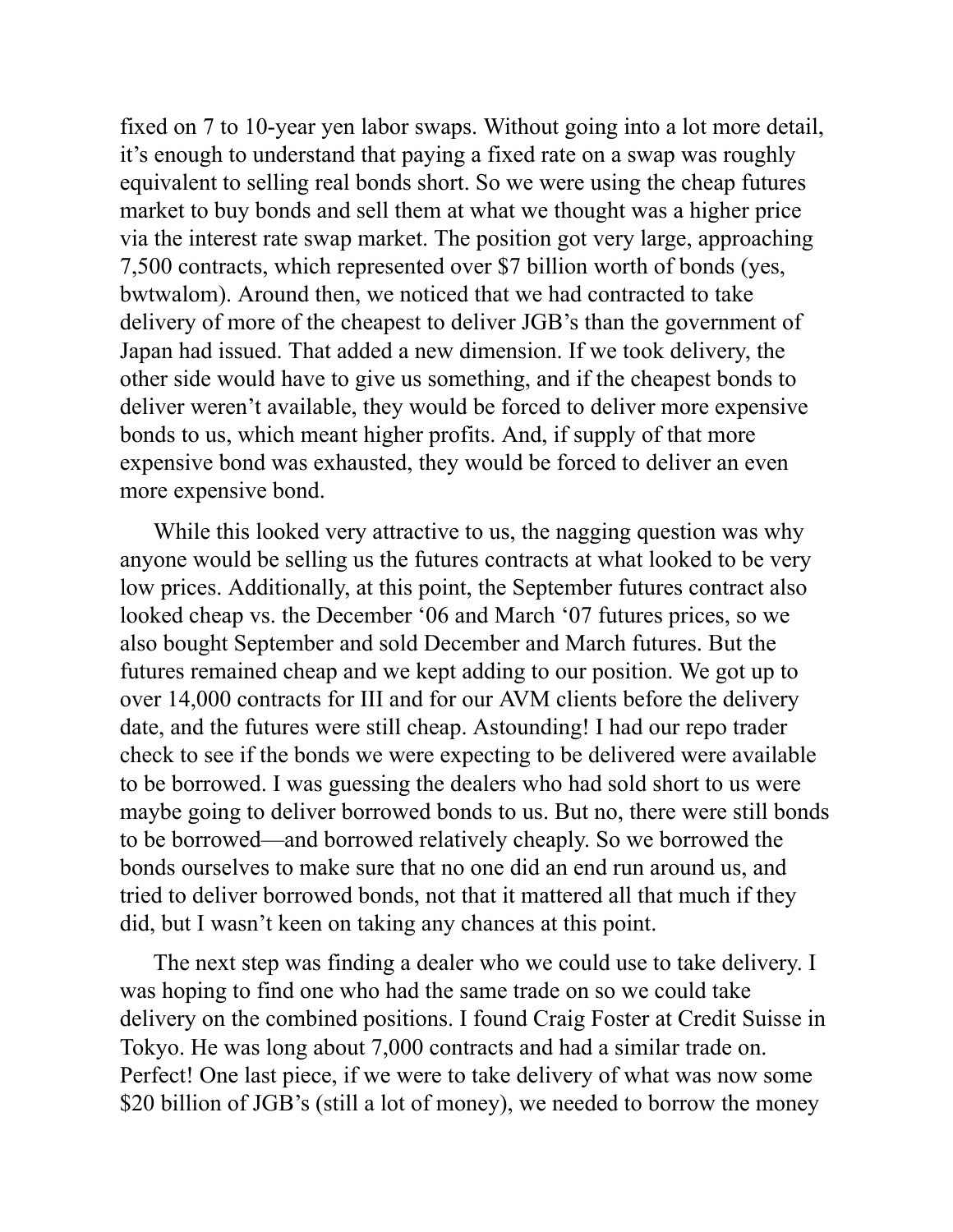to pay for them. Craig made the call to Switzerland and relayed the good news; he had a \$20 billion line from his home office. We were bullet proof.

When the notice day came, the day when the other side has to tell you what bonds they are delivering to you, we were notified that the other side was mostly going to deliver to us the cheapest bonds possible. Fine, except that there weren't that many. We considered the possibility that they somehow had gotten extra bonds that didn't previously exist from the Bank of Japan. Then we started getting the calls asking us to lend them the bonds they needed to deliver to us and wanted to know what price we would charge them. This was madness! They had to have the bonds. They were committed to deliver them to us, and the penalty for failing to deliver was absolute dismissal from the yen bond markets and unknown fines from the Bank of Japan for disrupting their financial system. We were on the good side, buying Japans bonds via their futures market. They like people to buy their bonds. It was the other side that had the explaining to do. They had been selling billions of Japan's bonds short and didn't even have any to deliver. The Bank of Japan did some serious wrist slapping over that.

Well, we did lend them the bonds, but at a price. Since we did need the dealers to stay in business, we let them out at a price of about half of what they probably would have charged us had the situation been reversed (maybe a lot less than half). Perhaps we should have been tougher on them, but we walked away with about \$150 million in profits for our side and went on record as having engineered the largest futures delivery of all time, last I checked.

### **Italian Epiphany**

I now backtrack to the early 1990's, to conclude this narrative leading up to the seven deadly innocent frauds. It was then that circumstances led me to the next level of understanding of the actual functioning of a currency.

Back then, it was the government of Italy, rather than the United States, which was in crisis. Professor Rudi Dornbusch, an influential academic economist at MIT, insisted that Italy was on the verge of default because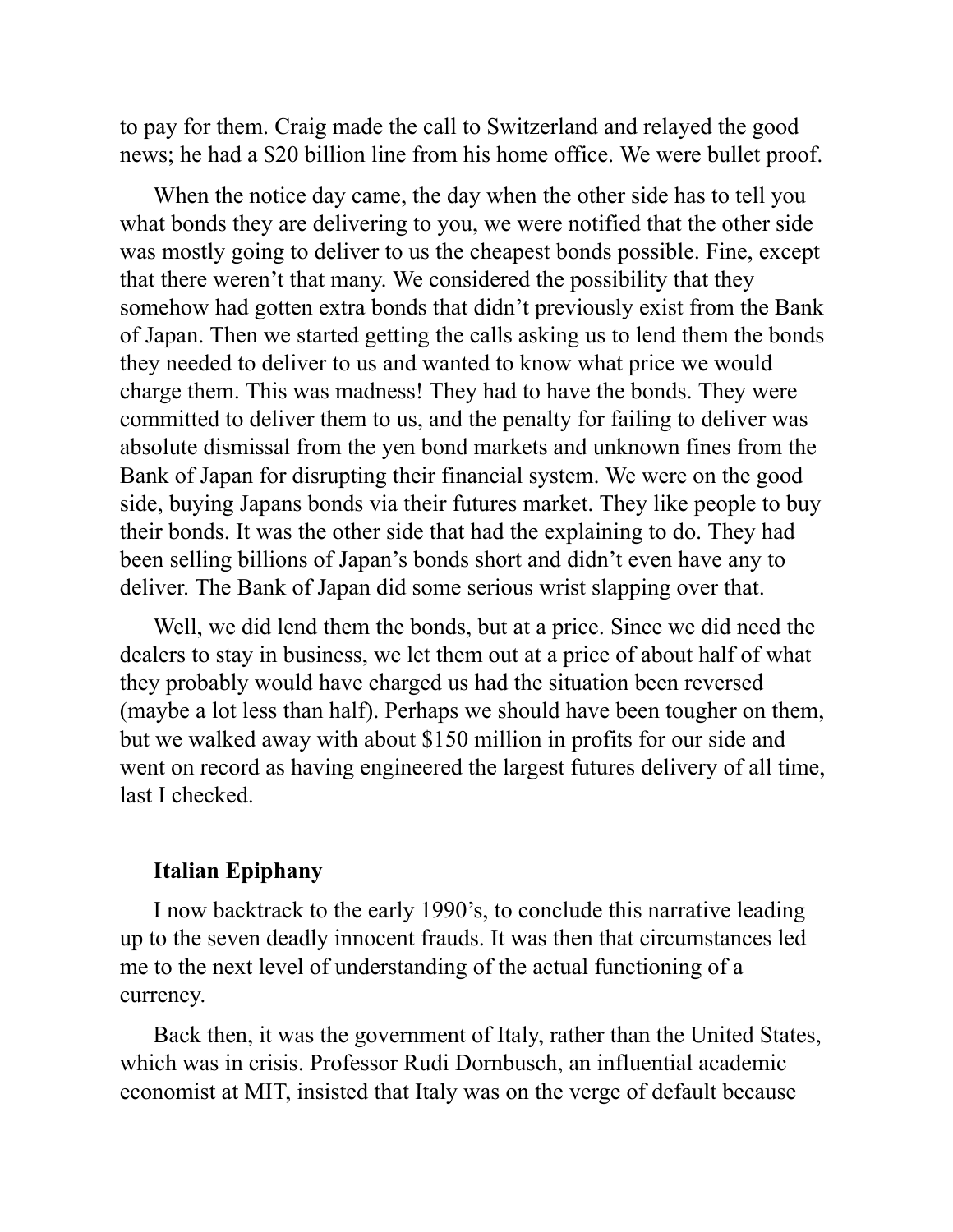their debt-to-GDP ratio exceeded 110% and the lira interest rate was higher than the Italian growth rate.

Things were so bad that Italian Government Securities denominated in lira yielded about 2% more than the cost of borrowing the lira from the banks. The perceived risk of owning Italian government bonds was so high that you could buy Italian government securities at about 14%, and borrow the lira to pay for them from the banks at only about 12% for the full term of the securities. This was a free lunch of 2%, raw meat for any bond desk like mine, apart from just one thing; the perceived risk of default by the Italian government. There was easy money to be made, but **only** if you knew for sure that the Italian government wouldn't default.

The "Free Lunch" possibility totally preoccupied me. The reward for turning this into a risk free spread was immense. So I started brainstorming the issue with my partners. We knew no nation had ever defaulted on its own currency when it was not legally convertible into gold or anything else.

There was a time when nations issued securities that were convertible into gold. That era, however, ended for good in 1971 when President Nixon took us off the gold standard internationally (the same year I got my BA from U-Conn) and we entered the era of floating exchange rates and nonconvertible currencies.

While some people still think that the America dollar is backed by the gold in Fort Knox, that is not the case. If you take a \$10 bill to the Treasury Department and demand gold for it, they won't give it to you because they simply are not legally allowed to do so, even if they wanted to. They will give you two \$5 bills or ten \$1 bills, but forget about getting any gold.

Historically, government defaults came only with the likes of gold standards, fixed exchange rates, external currency debt, and indexed domestic debt. But why was that? The answer generally given was "because they can always print the money." Fair enough, but there were no defaults (lots of inflation but no defaults) and no one ever did "print the money," so I needed a better reason before committing millions of our investors funds.

A few days later when talking to our research analyst, Tom Shulke, it came to me. I said, "Tom, if we buy securities from the Fed or Treasury,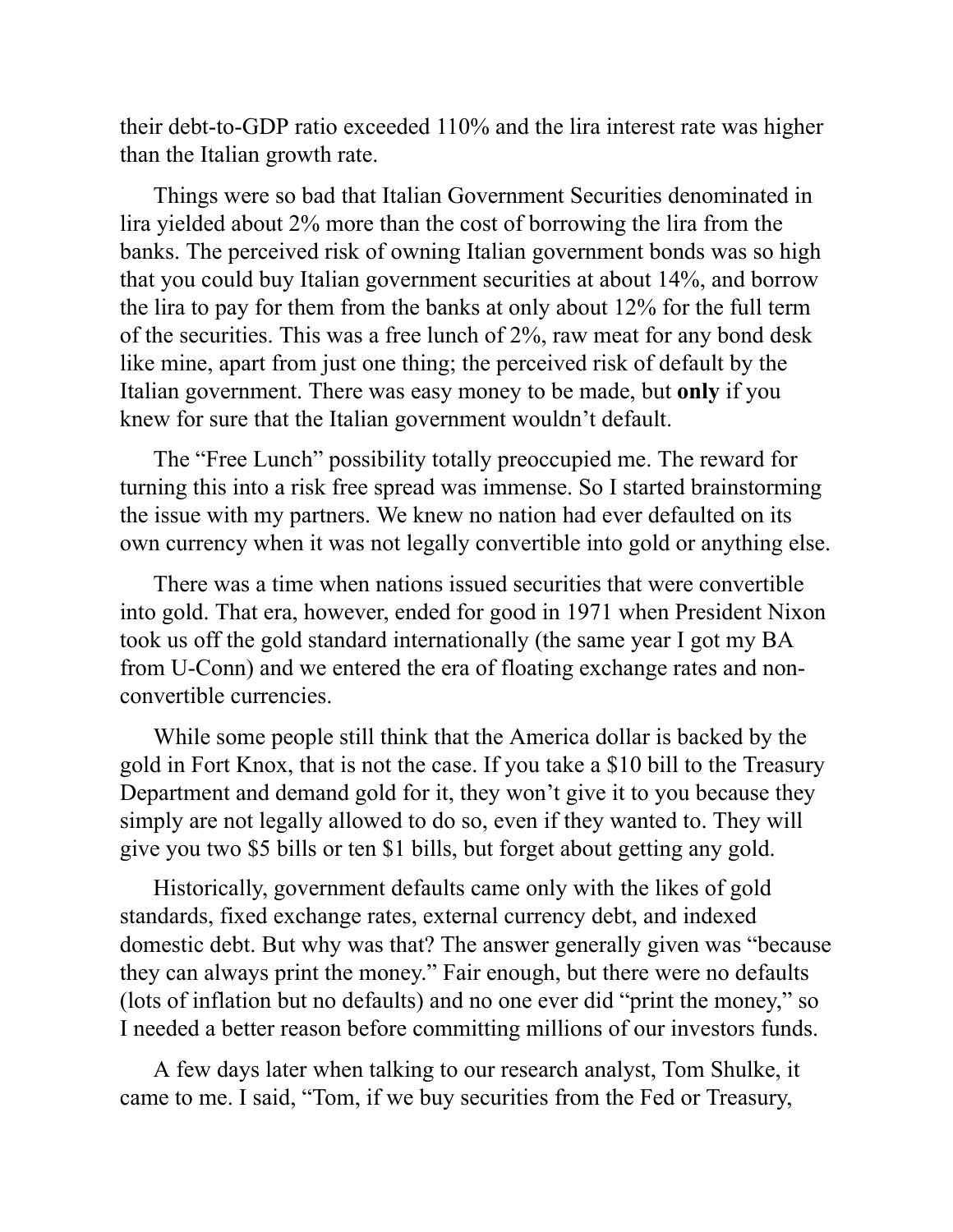functionally there is no difference. We send the funds to the same place (the Federal Reserve) and we own the same thing, a Treasury security, which is nothing more than account at the Fed that pays interest."

So functionally it has to all be the same. Yet presumably the Treasury sells securities to fund expenditures, while when the Fed sells securities, it's a "reserve drain" to "offset operating factors" and manage the fed funds rate. Yet they have to be functionally the same—it's all just a glorified reserve drain!

Many of my colleagues in the world of hedge fund management were intrigued by the profit potential that might exist in the 2% free lunch that the Government of Italy was offering us. Maurice Samuels, then a portfolio manager at Harvard Management, immediately got on board, and set up meetings for us in Rome with officials of the Italian government to discuss these issues.

Maurice and I were soon on a plane to Rome. Shortly after landing, we were meeting with Professor Luigi Spaventa, a senior official of the Italian Government's Treasury Department. (I recall telling Maurice to duck as we entered the room. He looked up and started to laugh. The opening was maybe twenty feet high. "That's so you could enter this room in Roman times carrying a spear," he replied.) Professor Spaventa was sitting behind an elegant desk. He was wearing a three-piece suit, and smoking one of those curled pipes. The image of the great English economist John Maynard Keynes, whose work was at the center of much economic policy discussion for so many years, came to mind. Professor Spaventa was Italian, but he spoke English with a British accent, furthering the Keynesian imagery.

After we exchanged greetings, I opened with a question that got right to the core of the reason for our trip. "Professor Spaventa, this is a rhetorical question, but why is Italy issuing Treasury securities? Is it to get lira to spend, or is it to prevent the lira interbank rate falling to zero from your target rate of 12%?" I could tell that Professor Spaventa was at first puzzled by the questions. He was probably expecting us to question when we would get our withholding tax back. The Italian Treasury Department was way behind on making their payments. They had only two people assigned to the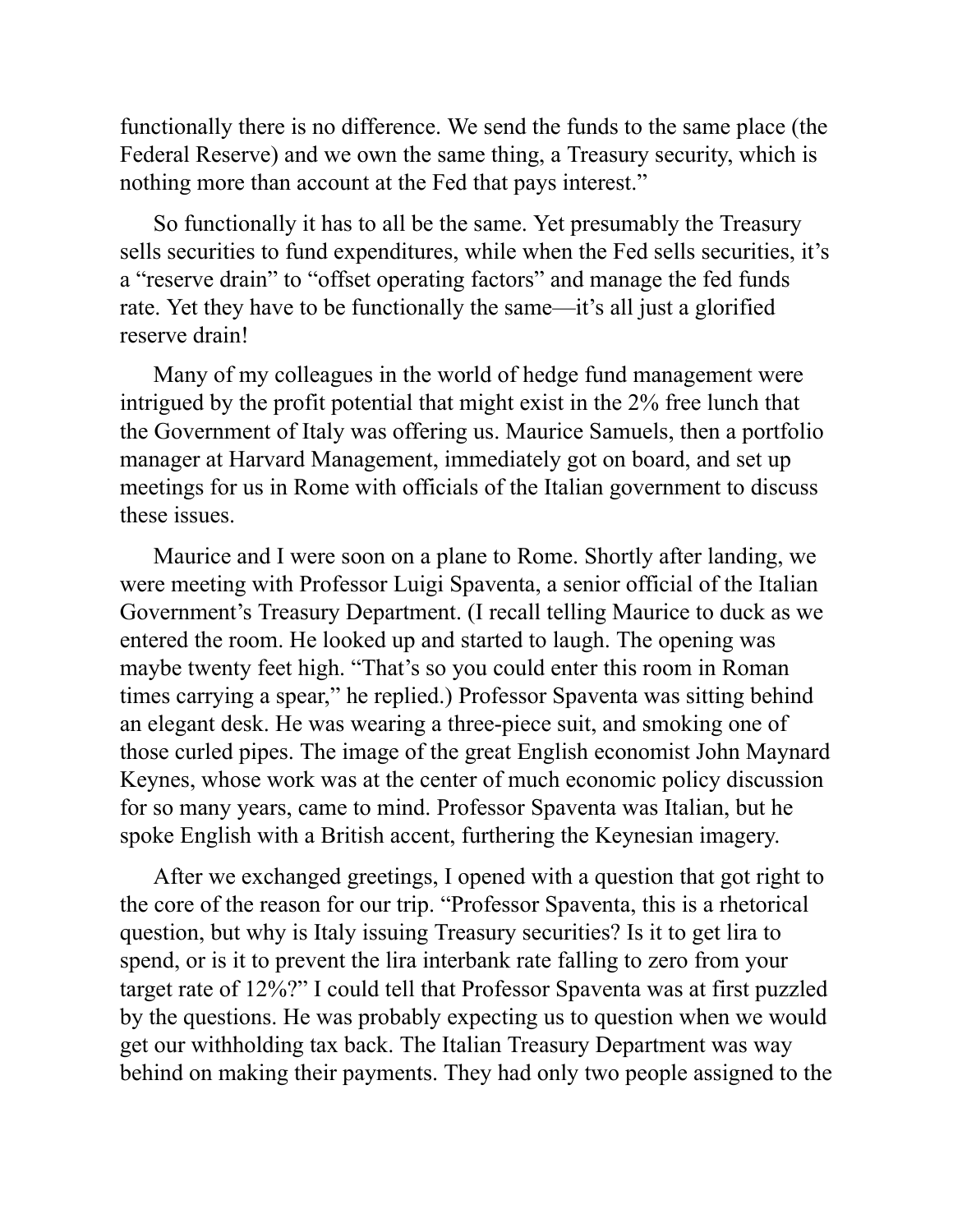task of remitting the withheld funds to foreign holders of Italian bonds, and one of these two was a woman on maternity leave.

Professor Spaventa took a minute to collect his thoughts. When he answered my question, he revealed an understanding of monetary operations we had rarely seen from Treasury officials in any country. "No," he replied. "The interbank rate would only fall to  $\frac{1}{2}\%$ , NOT 0%, as we pay <sup>1</sup>/<sub>2</sub>% interest on reserves." His insightful response was everything we had hoped for. Here was a Finance Minister who actually understood monetary operations and reserve accounting! (Note also that only recently has the U.S. Fed been allowed to pay interest on reserves as a tool for hitting their interest rate target.)

I said nothing, giving him more time to consider the question. A few seconds later he jumped up out of his seat proclaiming "Yes! And the International Monetary Fund is making us act pro cyclical!" My question had led to the realization that the IMF was making the Italian Government tighten policy due to a default risk that did not exist.

Our meeting, originally planned to last for only twenty minutes, went on for two hours. The good Professor began inviting his associates in nearby offices to join us to hear the good news, and instantly the cappuccino was flowing like water. The dark cloud of default had been lifted. This was time for celebration!

A week later, an announcement came out of the Italian Ministry of Finance regarding all Italian government bonds—"No extraordinary measures will be taken. All payments will be made on time." We and our clients were later told we were the largest holders of Italian lira denominated bonds outside of Italy, and managed a pretty good few years with that position.

Italy did not default, nor was there ever any solvency risk. Insolvency is never an issue with nonconvertible currency and floating exchange rates. We knew that, and now the Italian Government also understood this and was unlikely to "do something stupid," such as proclaiming a default when there was no actual financial reason to do so. Over the next few years, our funds and happy clients made well over \$100 million in profits on these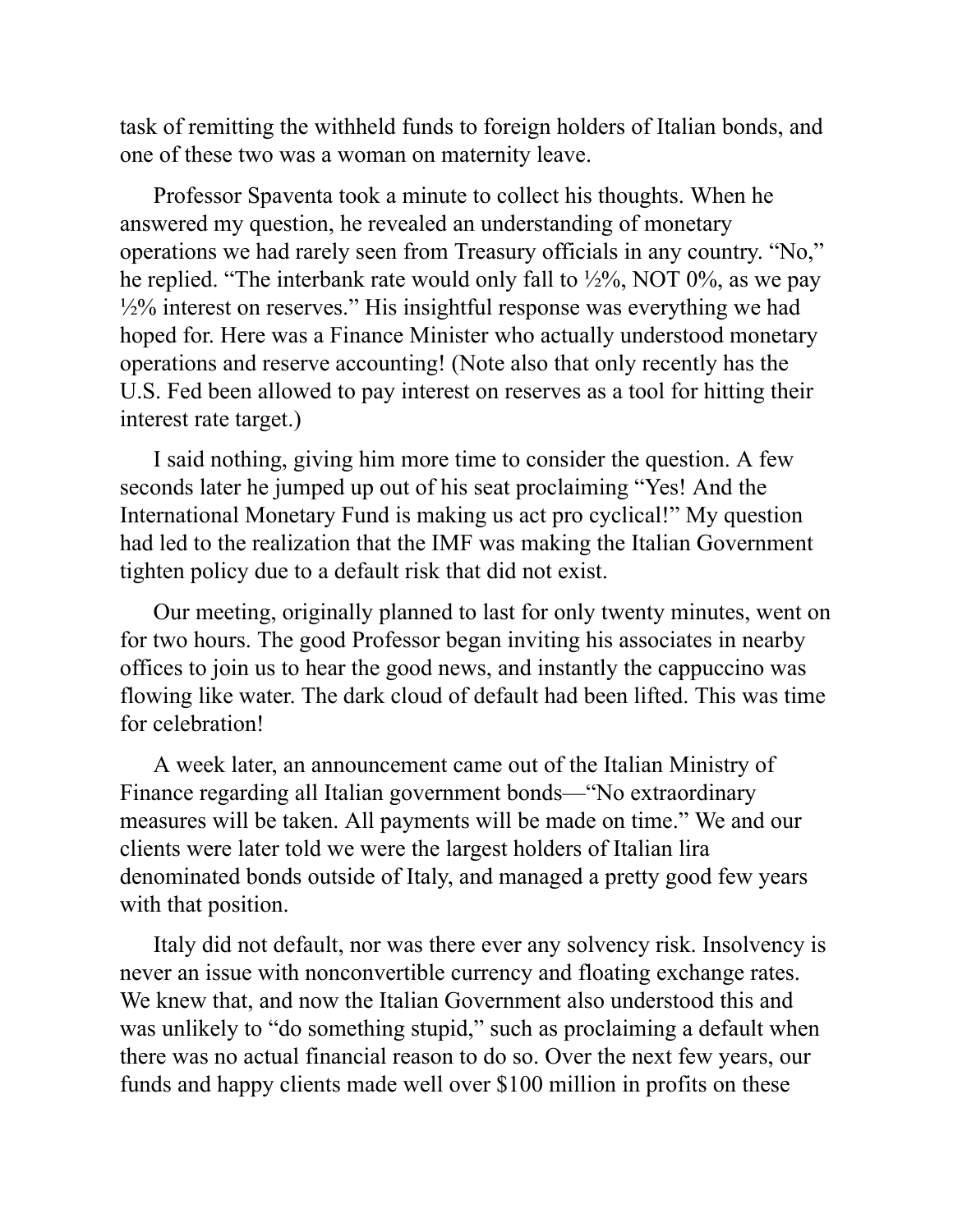transactions, and we may have saved the Italian Government as well. The awareness of how currencies function operationally inspired this book and hopefully will soon save the world from itself.

As I continued to consider the ramifications of government solvency not being an issue, the ongoing debate over the U.S. budget deficit was raging. It was the early 1990's, and the recession had driven the deficit up to 5% of GDP (deficits are traditionally thought of as a percent of GDP when comparing one nation with another, and one year to another, to adjust for the different sized economies).

Gloom and doom were everywhere. News anchor David Brinkley suggested that the nation needed to declare bankruptcy and get it over with. Ross Perot's popularity was on the rise with his fiscal responsibility theme. Perot actually became one of the most successful 3rd party candidates in history by promising to balance the budget. (His rising popularity was cut short only when he claimed the Viet Cong were stalking his daughter's wedding in Texas.)

With my new understanding, I was keenly aware of the risks to the welfare of our nation. I knew that the larger federal deficits were what was *fixing* the broken economy, but I watched helplessly as our mainstream leaders and the entire media clamored for fiscal responsibility (lower deficits) and were prolonging the agony.

It was then that I began conceiving the academic paper that would become *Soft Currency Economics*. I discussed it with my previous boss, Ned Janotta, at William Blair. He suggested I talk to Donald Rumsfeld (his college roommate, close friend and business associate), who personally knew many of the country's leading economists, about getting it published. Shortly after, I got together with "Rummy" for an hour during his only opening that week. We met in the steam room of the Chicago Racquet Club and discussed fiscal and monetary policy. He sent me to Art Laffer who took on the project and assigned Mark McNary to co-author, research and edit the manuscript, which was completed in 1993.

*Soft Currency Economics* remains at the head of the "mandatory readings" list at www.moslereconomics.com where I keep a running blog. It describes the workings of the monetary system, what's gone wrong and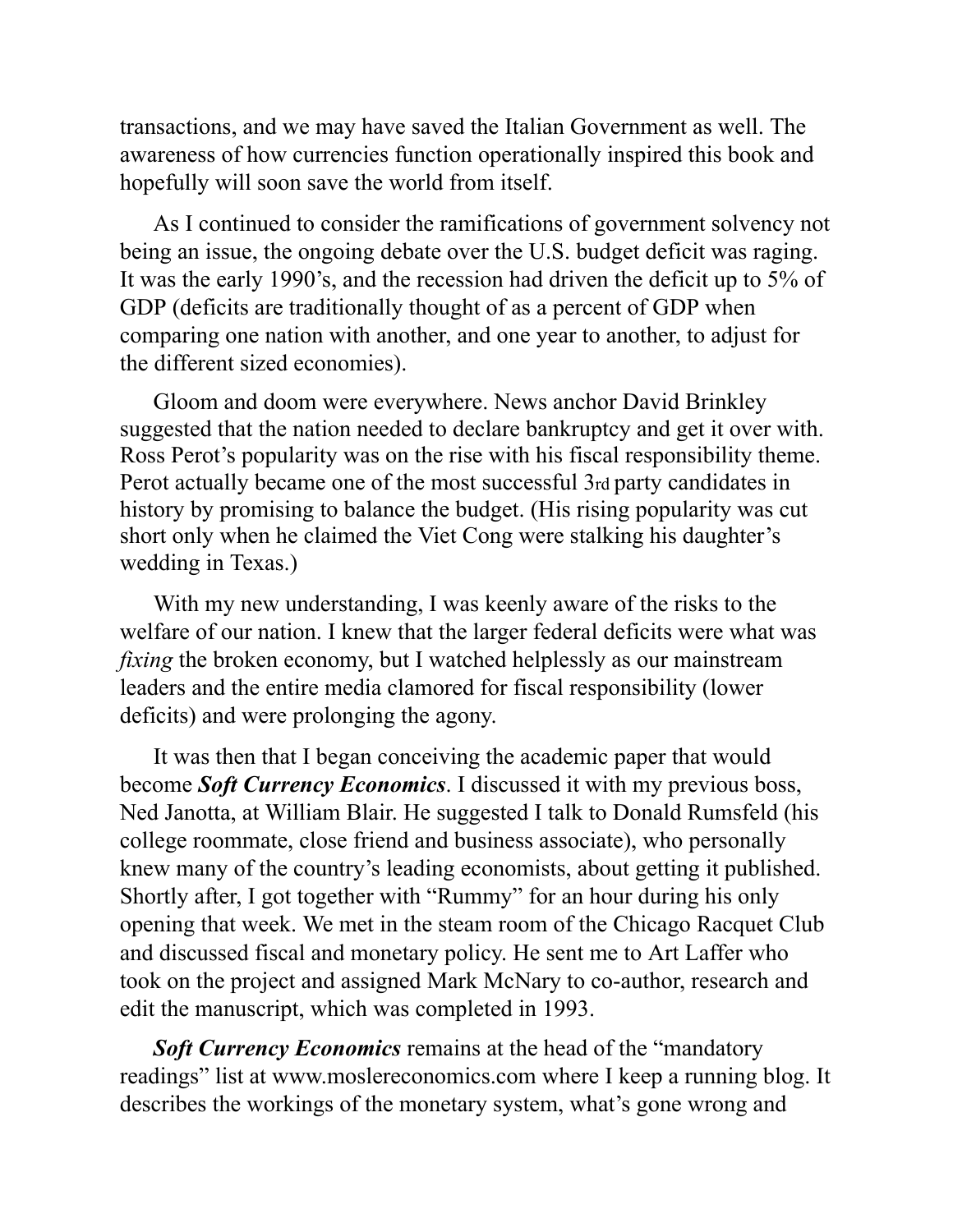how gold standard rhetoric has been carried over to a nonconvertible currency with a floating exchange rate and is undermining national prosperity.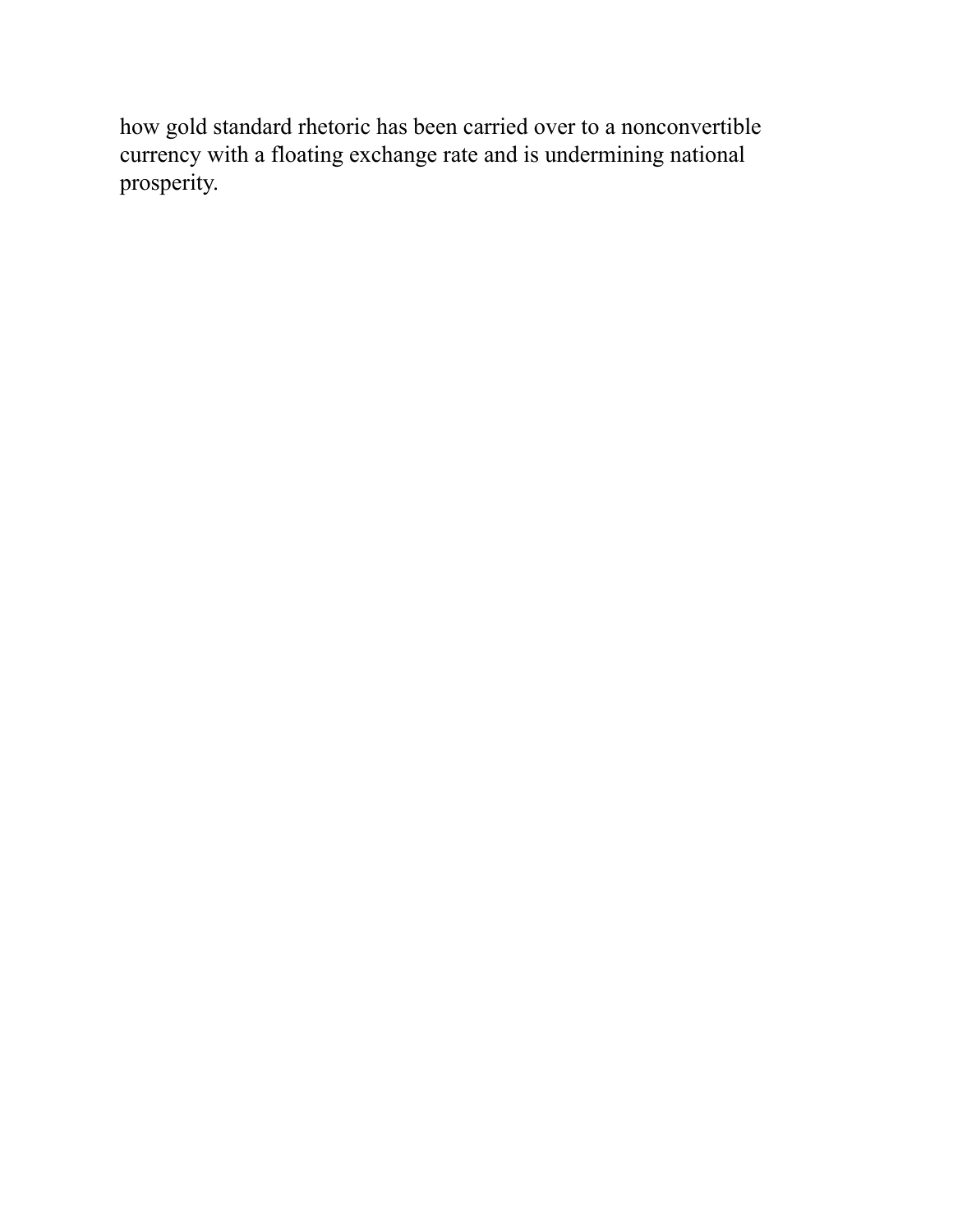# **Part III: Public Purpose**

Functions of government are those that best serve the community by being done collectively. These include: The military, the legal system, international relations, police protection, public health (and disease control), public funding for education, strategic stockpiles, maintaining the payments system, and the prevention of "races to the bottom" between the states, including environmental standards, enforcement standards, regulatory standards and judicial standards.

What has made the American economy the envy of the world has been that people working for a living make sufficient take-home pay in order to be able to purchase the majority of the goods and services they desire and are produced. And what American business does is compete for those dollars with the goods and services they offer for sale. Those businesses that produce goods and services desired by consumers are often rewarded with high profits, while those that fail fall by the wayside. The responsibility of the federal government is to keep taxes low enough so that people have the dollars to spend to be able to purchase the goods and services they prefer from the businesses of their choice.

Today, unfortunately, we are being grossly overtaxed for the current level of government spending, as evidenced by the high level of unemployment and the high level of excess capacity in general. People working for a living are getting squeezed, as they are no longer taking home a large enough pay check to cover their mortgage payments, car payments and various routine expenses, never mind any extra luxuries.

# **To address the current financial crisis and economic collapse, I recommend a number of proposals in the pages ahead.**

# **A Payroll Tax Holiday**

I recommend that an immediate "payroll tax holiday" be declared whereby the U.S. Treasury makes all FICA, Medicare and other federal payroll tax deductions for all employees and employers. This proposal will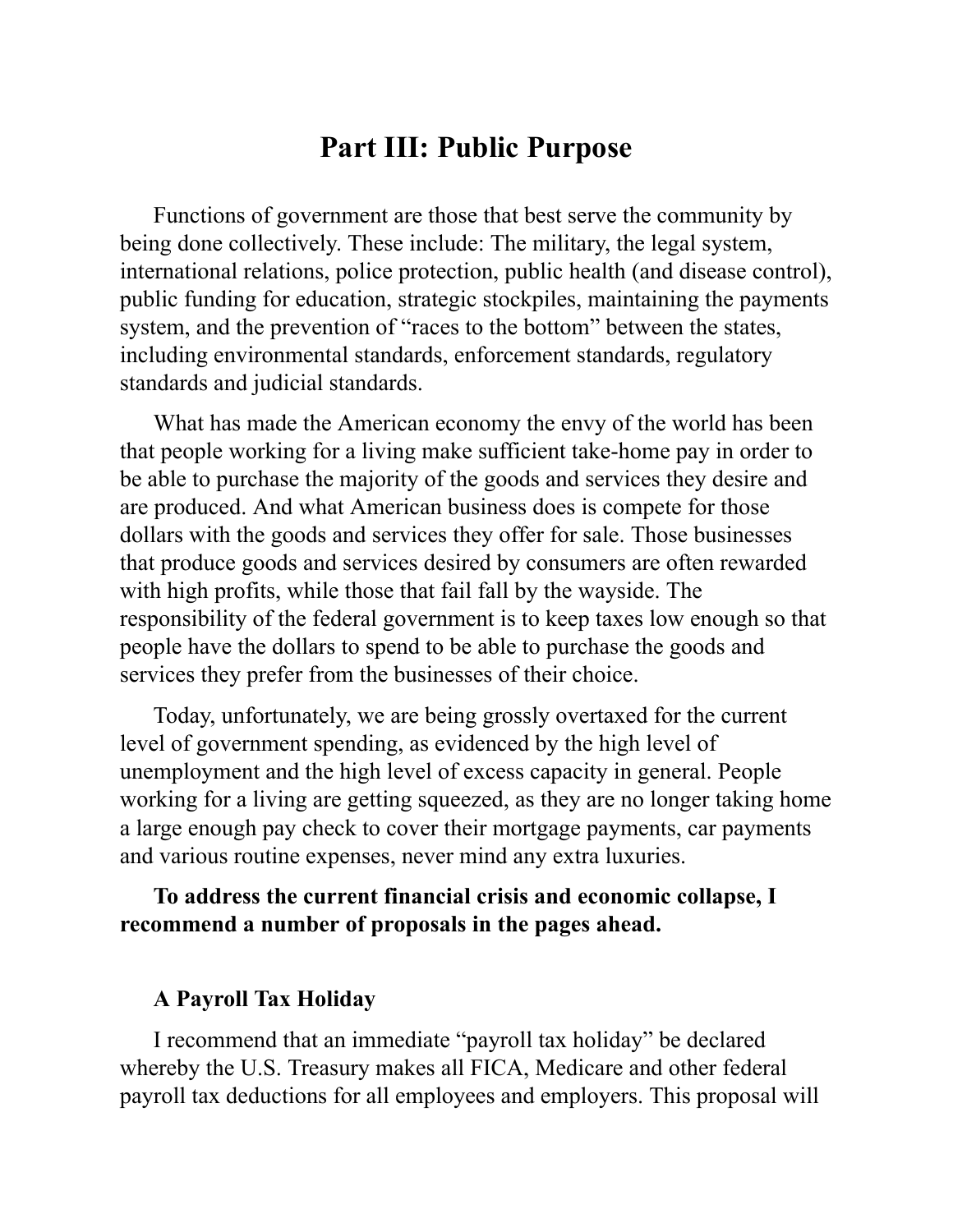increase the take-home pay of a couple making a combined \$100,000 per year by over \$650 per month, restoring their ability to make their mortgage payments, meet their routine expenses, and even do a little shopping. People with money to spend will immediately lead to a pickup in business sales, which will quickly result in millions of new jobs to serve the increased demand for goods and services. And people able to make their mortgage and loan payments is exactly what the banking system needs most to quickly return to health, not government funding that can only keeps them limping along with loans that continue to default. The only difference between a good loan and a bad loan is whether or not the borrower can make his payment.

# **Revenue sharing**

My second proposal is to give the U.S. state governments an immediate, unrestricted \$150 billion of revenue sharing on a per capita basis (about \$500 per capita). Most of the states are in dire straits as the recession has cut into their normal revenue sources. By pushing back federal funds on a per capita basis, it will be "fair" to all and not specifically "reward bad behavior." This distribution will give the states the immediate relief they need to sustain their essential services. As the economy recovers, their revenues will increase to pre-recession levels and beyond.

# **National Service Jobs**

The next recommendation of mine is to fund an \$8/hour national service job for anyone willing and able to work; this will include child care, the current federal medical coverage and all of the other standard benefits of federal employees. This is a critical step to sustain growth and foster price stability. This provides a transition from unemployment to private sector employment. Businesses tend to resist hiring the unemployed, and especially the long-term unemployed. This national service job provides a transition from unemployment to employment, and, as the economy recovers (due to my first two proposals), businesses will hire from this pool of labor to meet their needs for more workers.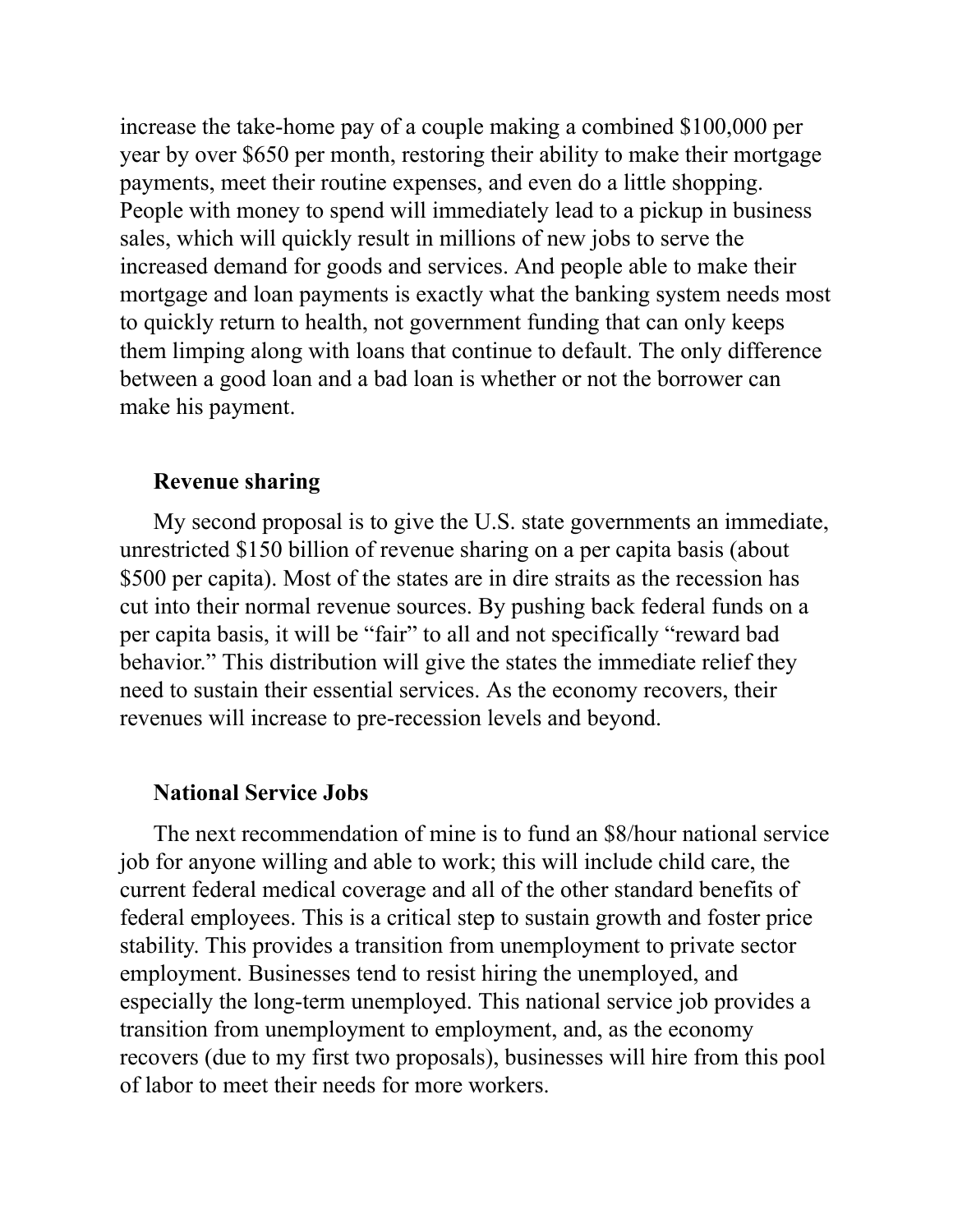### **Universal Health Care Coverage**

My proposal regarding health care is to give everyone over the age of 18 a bank account that has, perhaps, \$5,000 in it, to be used for medical purposes. \$1,000 is for preventative measures and \$4,000 for all other medical expenses. At the end of each year, any unspent funds remaining of the \$4,000 portion are paid to that individual as a "cash rebate." Anything above \$5,000 would be covered by a form of Medicare. There would be no restrictions on purchasing private insurance policies.

This proposal provides for universal health care, maximizes choice, employs competitive market forces to minimize costs, frees up physician time previously spent in discussion with insurance companies, rewards "good behavior" and reduces insurance company participation. This will greatly reduce demands on the medical system, substantially increasing the supply of available doctor/patient time and makes sure all Americans have health care. To ensure preventative measures are taken, the year-end rebate can be dependent, for example, on the individual getting an annual checkup. And though it is federally funded, it can be administered by the states, which could also set standards and requirements.

There is no economic school of thought that would suggest health care should be what's called a "marginal cost of production" means that it is bad for the economy and our entire standard of living to have business pay for health care. This proposal eliminates that problem for the American economy in a way that provides health care for everyone, saves real costs, puts the right incentives in place, promotes choice and directs competitive forces to work in favor of public purpose.

### **Proposals for the Monetary System**

First, the Federal Reserve should immediately lend to its member banks on an unsecured basis, rather than demanding collateral for its loans. Demanding collateral is both redundant and obstructive. It is redundant because member banks can already raise government-insured deposits and issue government-insured securities in unlimited quantities without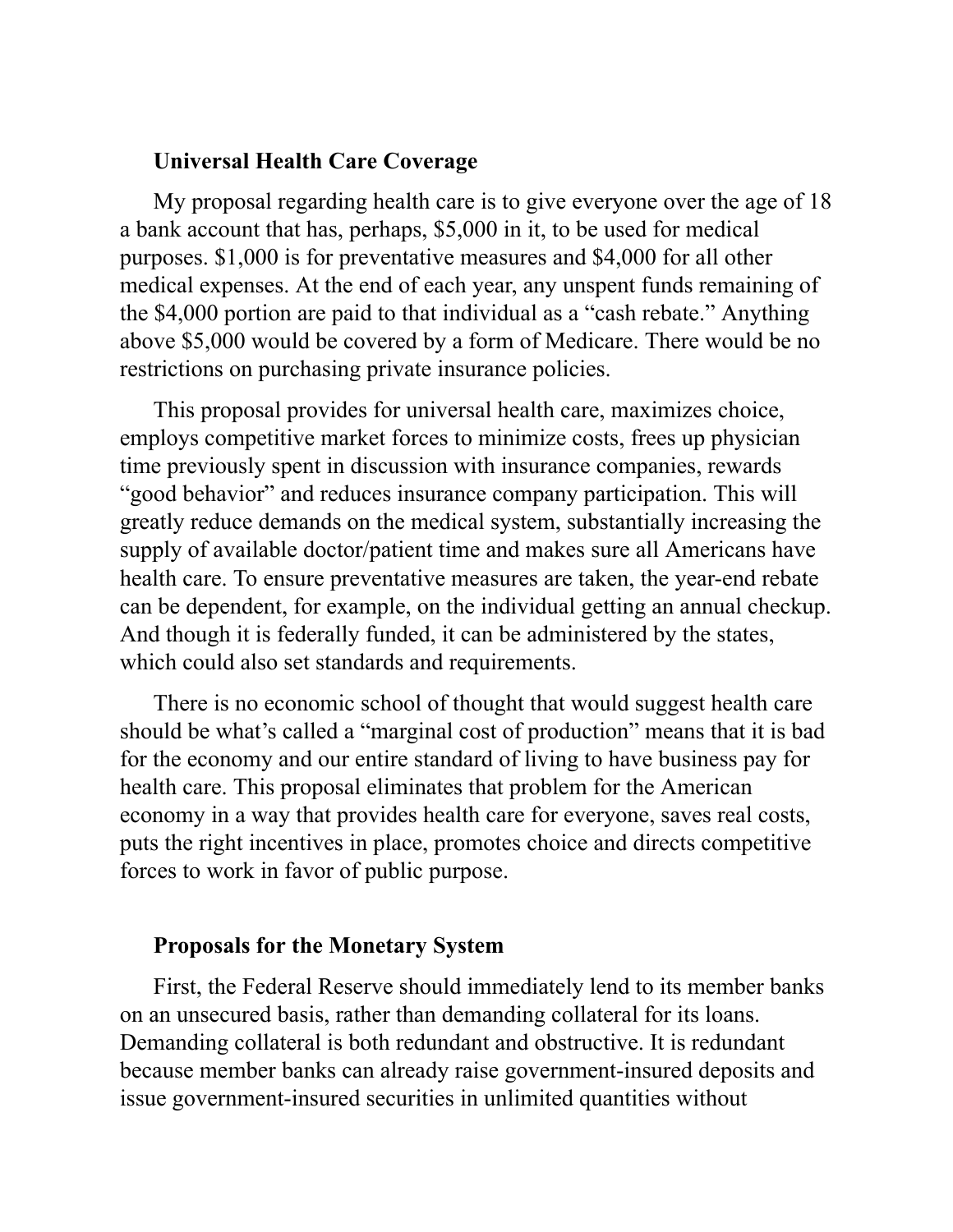pledging specific collateral to secure those borrowings. In return, banks are subject to strict government regulation regarding what they can do with those insured funds they raise, and the government continuously examines and supervises all of its member banks for compliance. With the government already insuring bank deposits and making sure only solvent banks continue to function, the government is taking no additional risk by allowing the Federal Reserve to lend to its member banks on an unsecured basis. With the Federal Reserve lending unsecured to its member banks, liquidity would immediately be normalized and no longer be a factor contributing to the current financial crisis or any future financial crisis.

Second, the government should also remove the \$250,000 cap on insured bank deposits, as well as remove regulations pertaining to bank liquidity, at the same time that it allows the Federal Reserve to lend unsecured to member banks. The Federal Reserve should lower the discount rate to the fed funds rate (and, as above, remove the current collateral requirements). The notion of a "penalty" rate is inapplicable with today's nonconvertible currency and floating exchange rate policy.

Third, an interbank market serves no public purpose. It can be eliminated by having the Federal Reserve offer loans to member banks for up to 6 months, with the FOMC (Federal Open Market Committee, the collection of Fed officials who meet and vote on monetary policy) setting the term structure of rates at its regular meetings. This would also replace many of the various other lending facilities the FOMC has been experimenting with.

Fourth, have the Treasury directly fund the debt of the FHLB (Federal Home Loan Bank) and FNMA (the Federal National Mortgage Association), the U.S. Federal housing agencies. This will reduce their funding costs, and this savings will be directly passed on to qualifying home buyers. There is no reason to give investors today's excess funding costs currently paid by those federal housing agencies when the full faith and credit of the US government is backing them.

Fifth, have FNMA and the FHLB "originate and hold" any mortgages they make, and thereby eliminate that portion of the secondary mortgage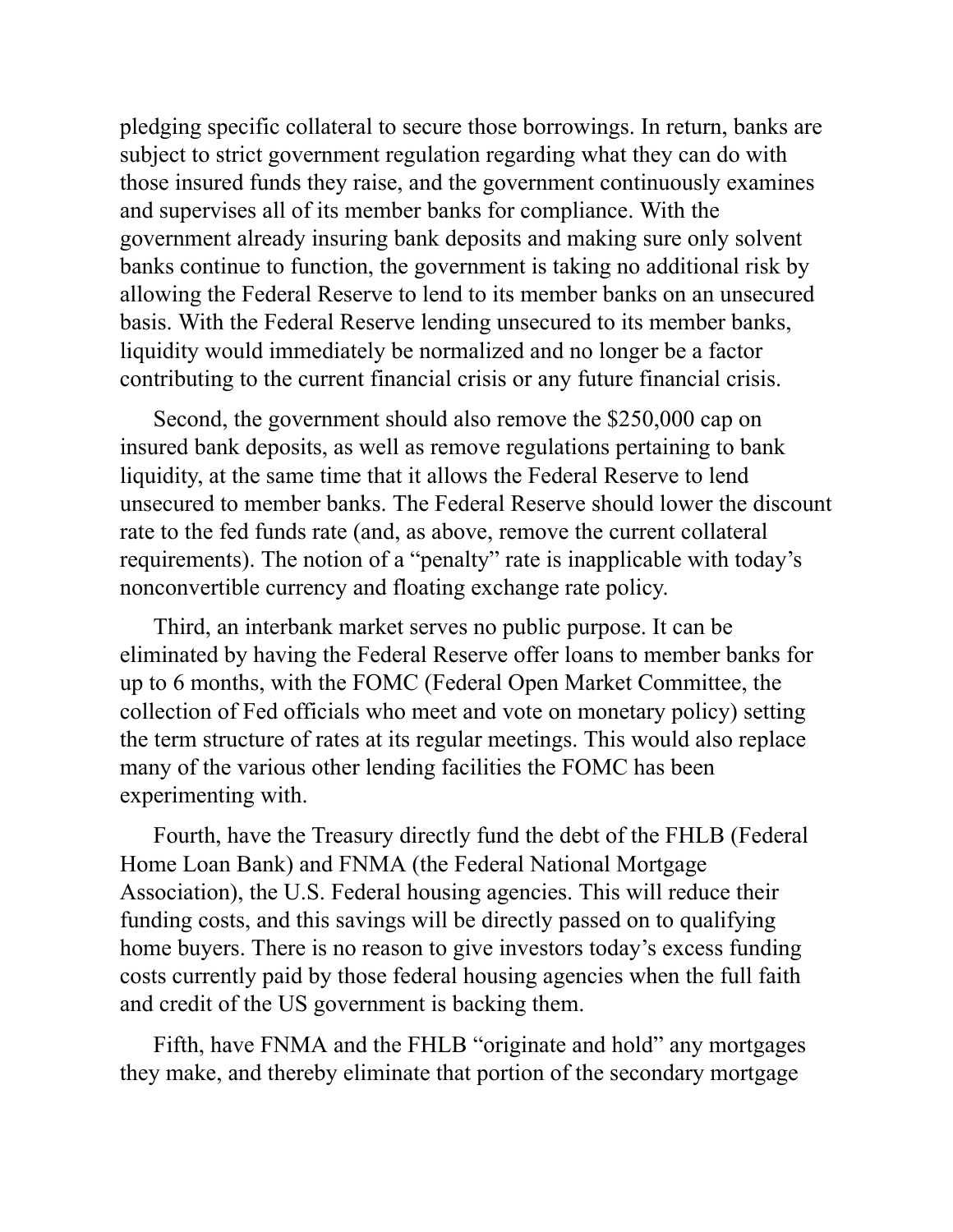market. With Treasury funding, secondary markets do not serve public purpose.

Sixth, increase and vigorously enforce mortgage fraud penalties with Federal agencies.

# **Strategic Stockpiles**

When families live on remote farms, for example, it makes sense to store perhaps a year or more of food for crop failures and other potential disruptions of the food supply. However, families living in cities, as a practical matter, instead can only save U.S. dollars. Unfortunately, in the event of actual shortages of food and other strategic supplies, numbers in bank accounts obviously will not do the trick. It is therefore a matter of public purpose to insure that there are actual strategic reserves for emergency consumption. Currently we have a strategic oil reserve. This should be extended to stores of other necessities for the purpose of emergency consumption. The purpose should not be to support special interest groups, but to provide the consumer with real supplies of actual consumables for rainy days.

# **A Housing Proposal for the Financial Crisis:**

- 1. If the owner of a house about to be foreclosed wants to remain in the house, he notifies the government, which then buys the house during the foreclosure sale period from the bank at the lower of fair market value or the remaining mortgage balance.
- 2. The government rents the house to the former owner at a fair market rent.
- 3. After two years, the house is offered for sale and the former owner/renter has the right of first refusal to buy it. While this requires a lot of direct government involvement and expense, and while there is room for dishonesty at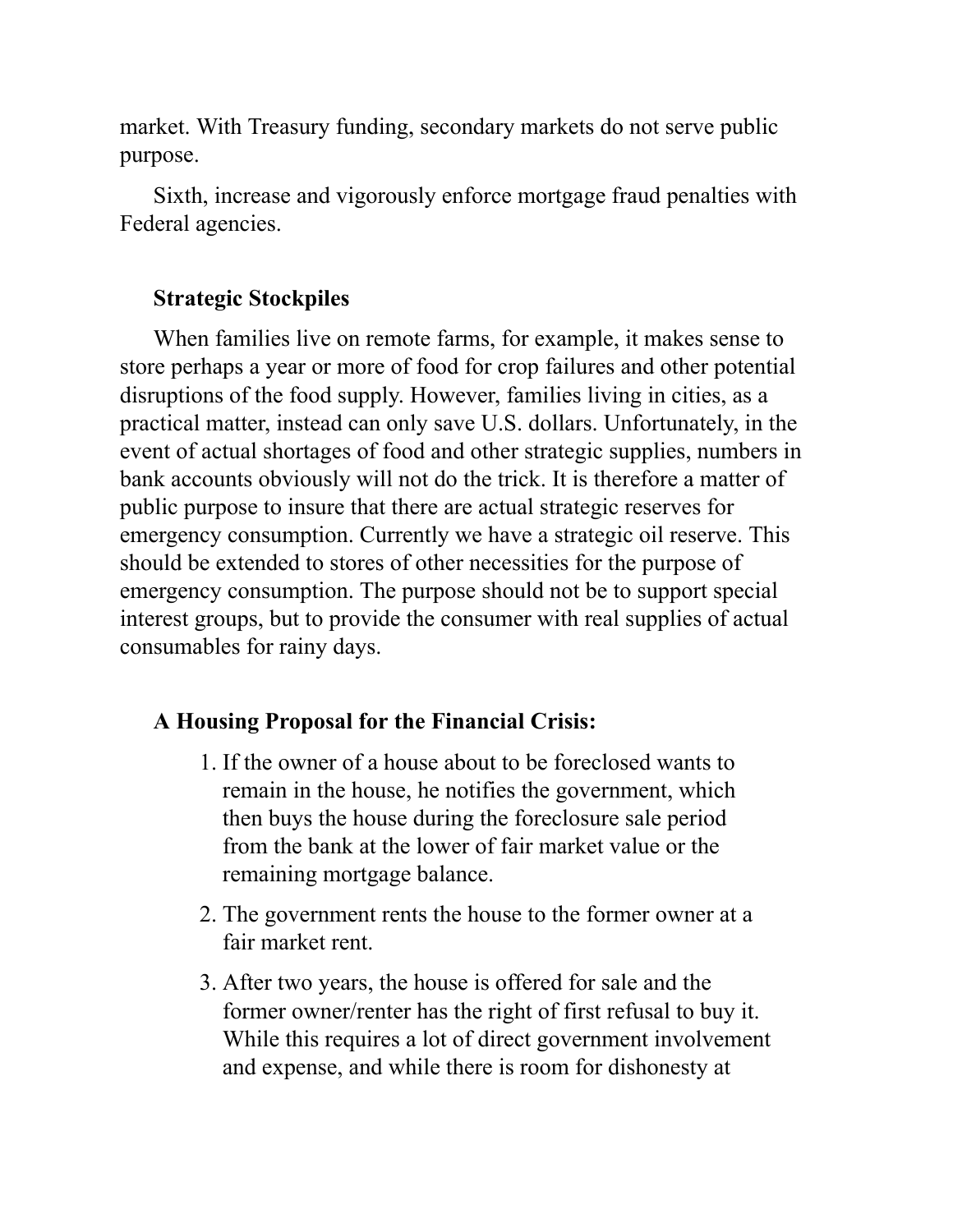many levels, it is far superior to any of the proposed plans regarding public purpose, which includes:

- a. Keeping people in their homes via affordable rents;
- b. Not interfering with existing contract law for mortgage contracts;
- c. Minimizing government disruption of outcomes for mortgage backed securities holders;
- d. Minimizing the moral hazard issue.

With this proposal, the foreclosure process is allowed to function according to law, so no contracts are violated. And renting to the former owner at a fair market rent is not a subsidy, nor is the repurchase option at market price a subsidy.

#### **How We Can All Benefit from the Trade Deficit**

The current trade gap is a reflection of the rest of the world's desires to save U.S. financial assets. The only way the foreign sector can do this is to net export to the U.S. and keep U.S. dollars as some form of dollar financial assets (cash, securities, stocks, etc.). So the trade deficit is not a matter of the U.S. being dependent on borrowing offshore, as pundits proclaim daily, but a case of offshore investors desiring to hold U.S. financial assets. To accomplish their savings desires, foreigners vigorously compete in U.S. markets by selling at the lowest possible prices. They go so far as to force down their own domestic wages and consumption in their drive for "competitiveness," all to our advantage. If they lose their desire to hold U.S. dollars, they will either spend them here or not sell us products to begin with, in which case that will mean a balanced trade position. While this process could mean an adjustment in the foreign currency markets, it does NOT cause a financial crisis for the U.S. The trade deficit is a boon to the US. There need not be a "jobs issue" associated with it. Appropriate fiscal policy can always result in Americans having enough spending power to purchase both our own full employment output and anything the foreign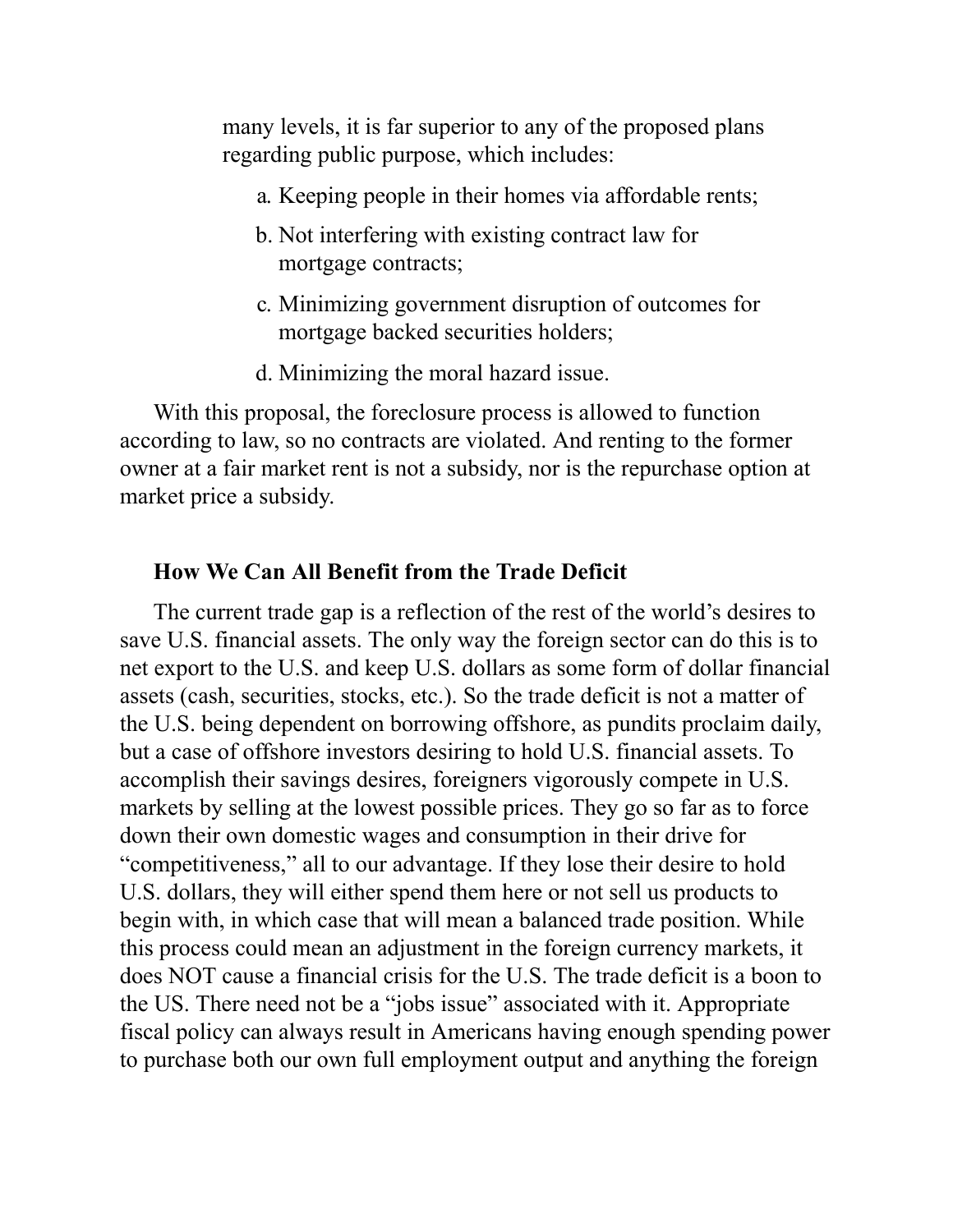sector may wish to sell us. The right fiscal policy works to optimize our output, employment and standard of living, given any size trade gap.

#### **Industries with Strategic Purpose**

Our steel industry is an example of a domestic industry with important national security considerations. Therefore, I would suggest that rather than continuing with the general steel tariffs recently implemented, defense contractors should be ordered to use only domestic steel. This will ensure a domestic steel industry capable of meeting our defense needs, with defense contractors paying a bit extra for domestically-produced steel, while at the same time lowering the price for non-strategic steel consumption for general use.

# **Using a Labor Buffer Stock to let Markets Decide the Optimum Deficit**

To optimize output, substantially reduce unemployment, promote price stability and use market forces to immediately promote health-care insurance nationally, the government can offer an \$8 per hour job to anyone willing and able to work that includes full federal health-care benefits. To execute this program, the government can first inform its existing agencies that anyone hired at \$8 per hour "doesn't count" for annual budget expenditures. Additionally, these agencies can advertise their need for \$8 per hour employees with the local government unemployment office, where anyone willing and able to work can be dispatched to the available job openings. This job will include full benefits, including health care, vacation, etc. These positions will form a national labor "buffer stock" in the sense that it will be expected that these employees will be prone to being hired away by the private sector when the economy improves. As a buffer stock program, this is highly countercyclical anti-inflationary in a recovery, and anti-deflationary in a slowdown. Furthermore, it allows the market to determine the government deficit, which automatically sets it at a near "neutral" level. In addition to the direct benefits of more output from more workers, the indirect benefits of full employment should be very high as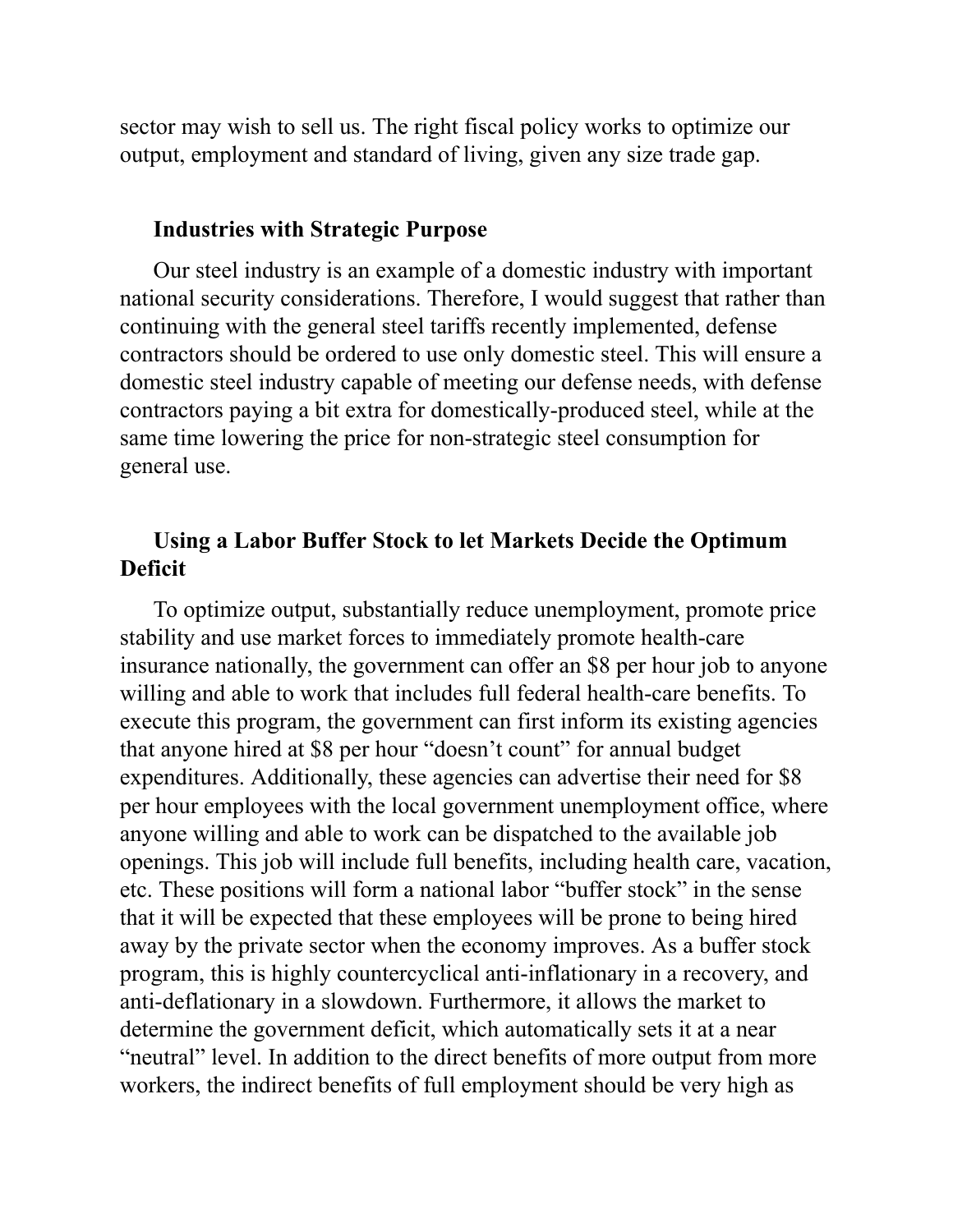well. These include increased family coherence, reduced domestic violence, less crime, and reduced incarcerations. In particular, teen and minority employment should increase dramatically, hopefully, substantially reducing the current costly levels of unemployment.

### **Interest Rates and Monetary Policy**

It is the realm of the Federal Reserve to decide the nation's interest rates. I see every reason to keep the "risk free" interest rate at a minimum, and let the market decide the subsequent credit spreads as it assesses risk.

Since government securities function to support interest rates, and not to finance expenditure, they are not necessary for the operation of government. Therefore, I would instruct the Treasury to immediately cease issuing securities longer than 90 days. This will serve to lower long-term rates and support investment, including housing. Note, the Treasury issuing long term securities and the Fed subsequently buying them, as recently proposed, is functionally identical to the Treasury simply not issuing those securities in the first place.

I would also instruct the Federal Reserve to maintain a Japan like 0% fed funds rate. This is not inflationary nor is it the cause of currency depreciation, as Japan has demonstrated for over 10 years. Remember, for every \$ borrowed in the banking system, there is a \$ saved. Therefore, changing rates shifts income from one group to another. The net income effect is zero. Additionally, the non-government sector is a net holder of government securities, which means there are that many more dollars saved than borrowed. Lower interest rates mean lower interest income for the non-government sector. Thus, it is only if the borrower's propensity to consume is substantially higher than that of savers does the effect of lower interest rates become expansionary in any undesirable way. And history has shown this never to be the case. Lower long term rates support investment, which encourages productivity and growth. High risk-free interest rates support those living off of interest payments (called rentiers), thereby reducing the size of the labor force and consequently reducing real national output.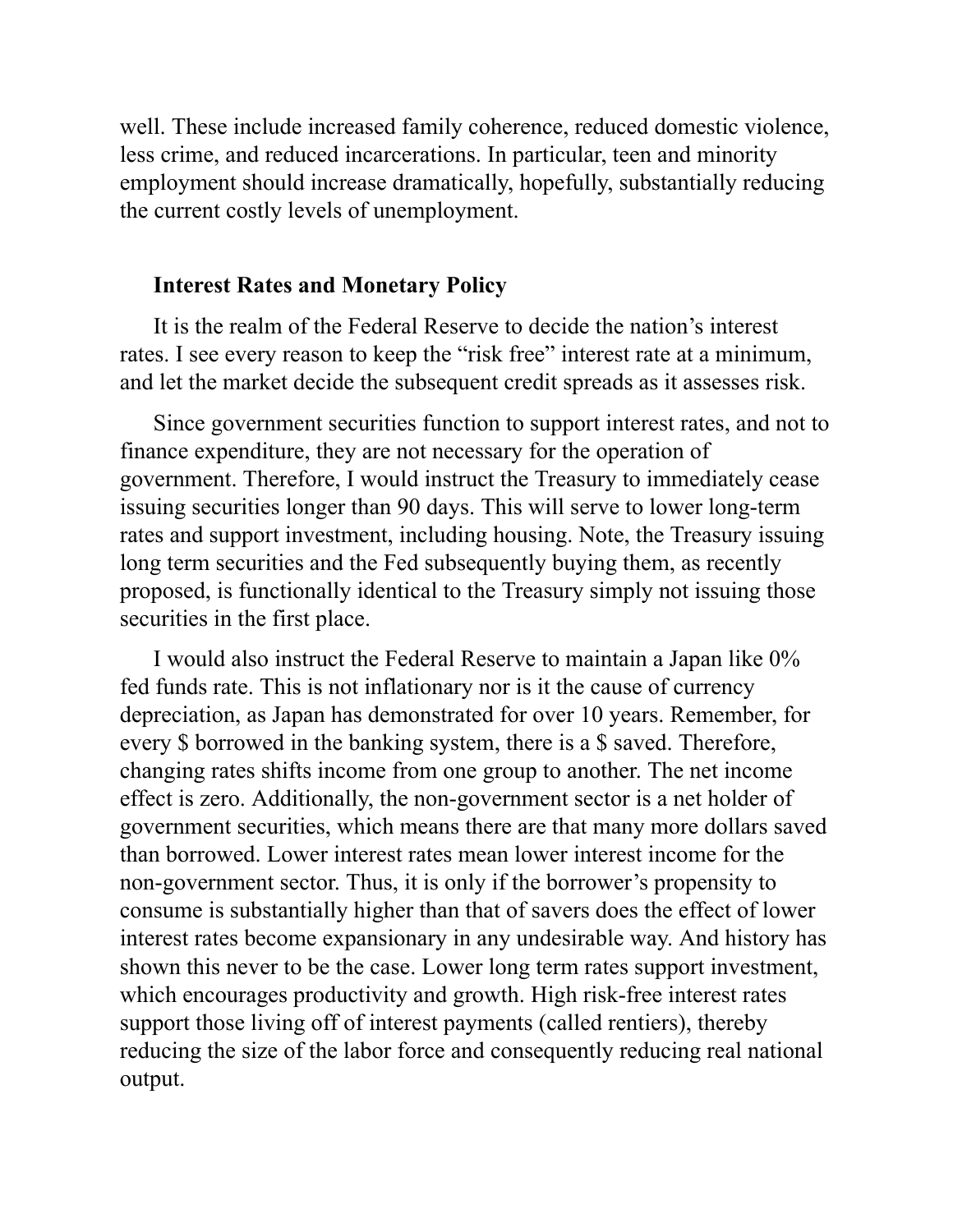### **The Role of Government Securities**

It is clear that government securities are not needed to "fund" expenditures, as all spending is but the process of crediting a private bank account at the Fed. Nor does the selling of government securities remove wealth, as someone buying them takes funds from his bank account (which is a U.S. financial asset) to pay for them, and receives a government security (which is also a U.S. financial asset). Your net wealth is the same whether you have \$1 million in a bank account or a \$1 million Treasury security. In fact, a Treasury security is functionally nothing more than a time deposit at the Fed.

Nearly 20 years ago, *Soft Currency Economics* was written to reveal that government securities function to support interest rates, and not to fund expenditures as generally perceived. It goes through the debits and credits of reserve accounting in detail, including an explanation of how government, when the Fed and Treasury are considered together, is best thought of as spending first, and then offering securities for sale. Government spending adds funds to member bank reserve accounts. If Govt. securities are not offered for sale, it's not that government checks would bounce, but that interest rates would remain at the interest rate paid on those reserve balances.

In the real world, we know this must be true. Look at how Turkey functioned for over a decade—quadrillions of liras of deficit spending, interest rate targets often at 100%, inflation nearly the same, continuous currency depreciation and no confidence whatsoever. Yet government "finance" in lira was never an issue. Government lira checks never bounced. If they had been relying on borrowing from the markets to sustain spending, as the mainstream presumed they did, they would have been shut down long ago. Same with Japan – over 200% total government debt to GDP, 7% annual deficits, downgraded below Botswana, and yet government yen checks never bounced, and 3-month government securities fund near 0%. Again, clearly, funding is not the imperative.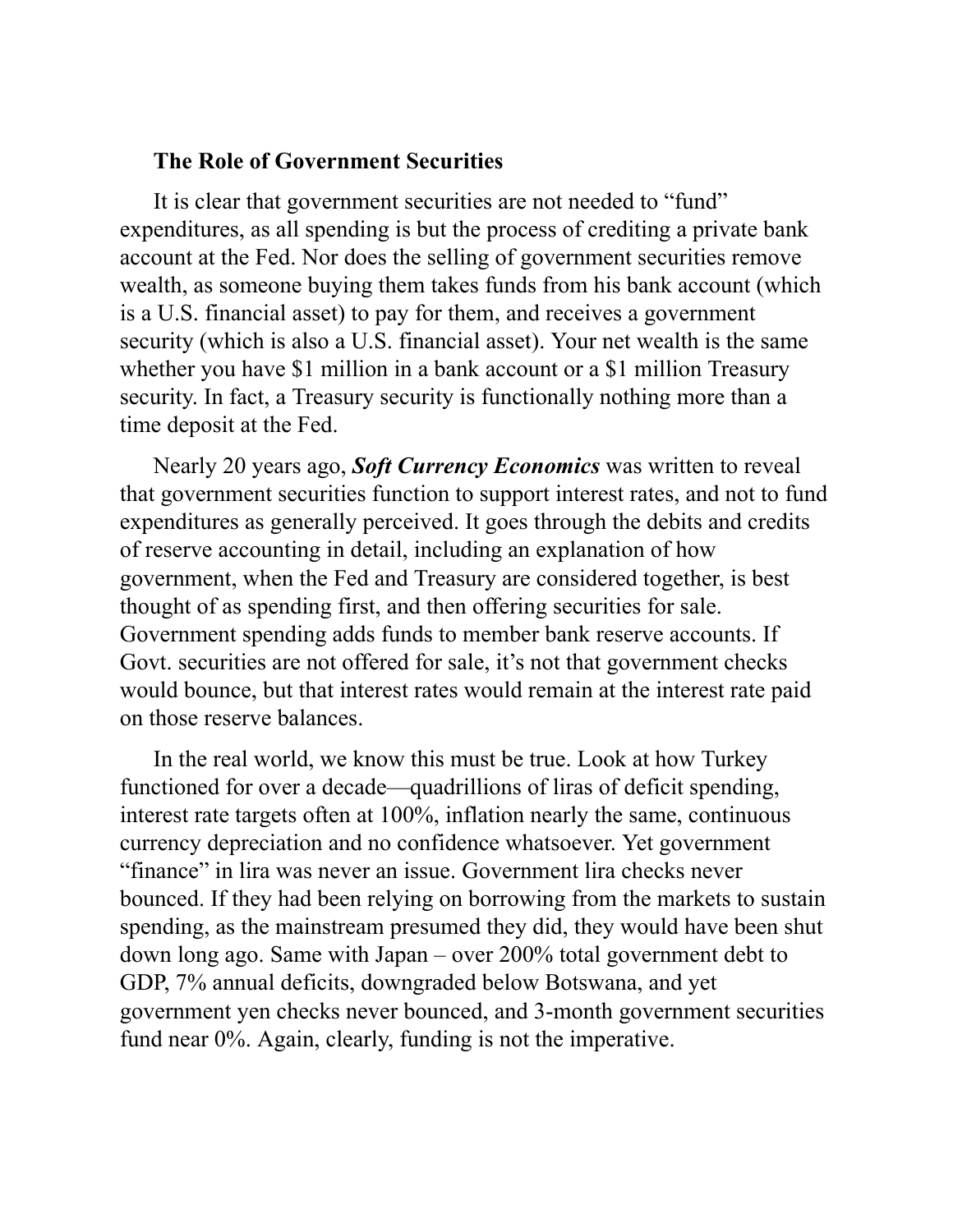The U.S. is often labeled "the world's largest debtor." But what does it actually owe? For example, assume the U.S. government bought a foreign car for \$50,000. The government has the car, and a non-resident has a U.S. dollar bank account with \$50,000 in it, mirroring the \$50,000 his bank has in its account at the Fed that it received for the sale of the car. The nonresident now decides that instead of the non-interest bearing demand deposit, he'd rather have a \$50,000 Treasury security, which he buys from the government. Bottom line: the US government gets the car and the nonresident holds the government security. Now what exactly does the U.S. government owe? When the \$50,000 security matures, all the government has promised is to replace the security held at the Fed with a \$50,000 (plus interest) credit to a member bank reserve account at the Fed. One financial asset is exchanged for another. The Fed exchanges an interest bearing financial asset (the security) with a non-interest bearing asset. That is the ENTIRE obligation of the U.S. government regarding its securities. That's why debt outstanding in a government's currency of issue is never a solvency issue.

#### **Children as an Investment Rather than an Expense**

Anyone who pauses to think about it will realize that our children are our fundamental real investment for the future. It should be obvious to all that without children, there won't be much human life left in 100 years. However, our current institutional structure—the tax code and other laws and incentives on the books—have made our children an expense rather than an investment. And a lot of behavior most of us would like to see not happen, including deficiencies in education, child neglect and abuse and high rates of abortion, could be addressed by modifying the incentives built into our financial system.

### **Public Purpose**

For me, all federal public policy begins and ends with public purpose. I begin with a brief list of the functions of government, all of which comprise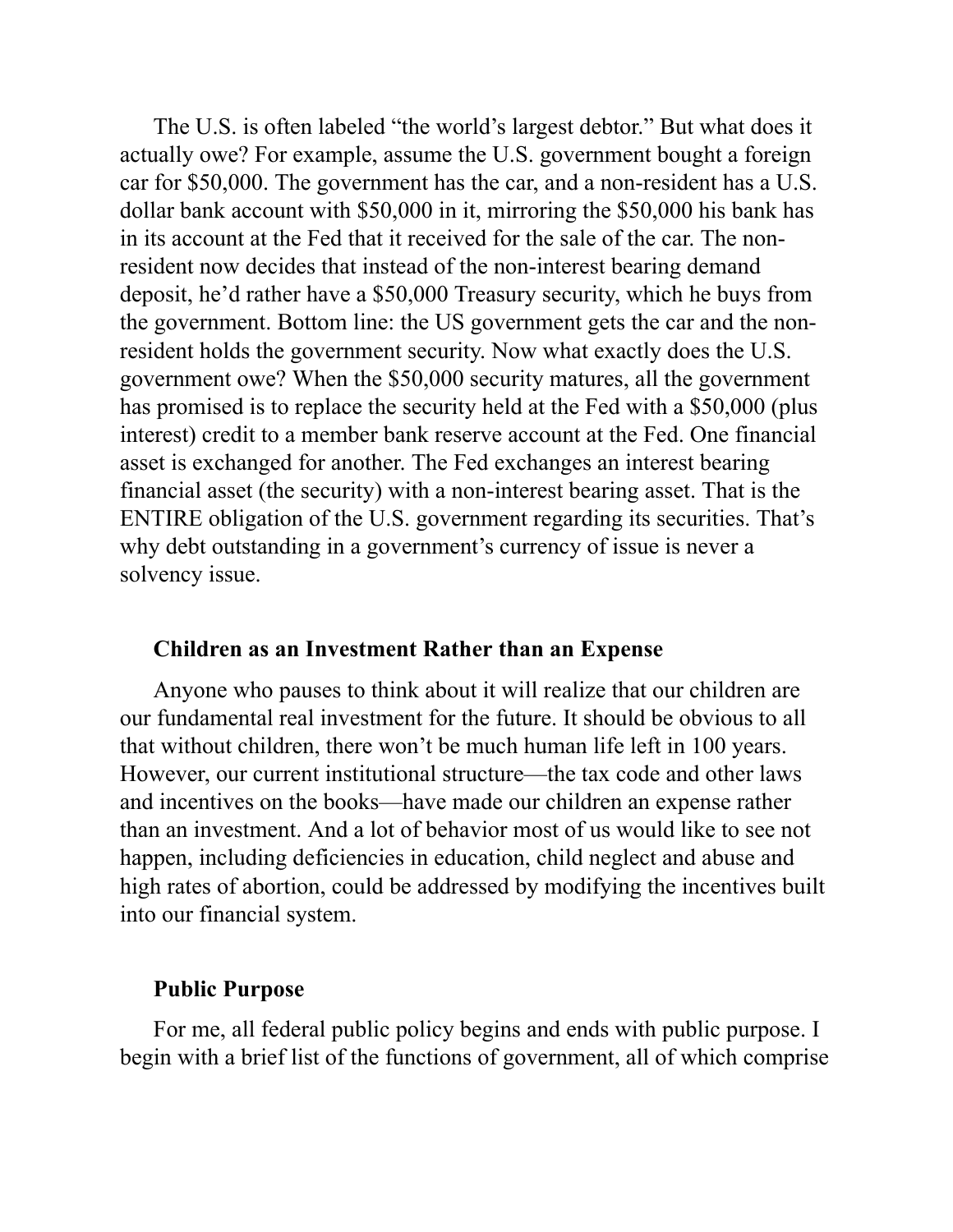what can be called public infrastructure, that in my estimation do serve public purpose and should be provisioned accordingly.

The first is defense. It is my strong belief that without adequate military defenses, the world's democracies (a word I'll use for most forms of representative governments) are at risk of physical invasion and domination by nations with dictatorships and other related forms of totalitarianism. While democracies will move to defend themselves, in today's world, it is most often the dictatorships that move militarily to attack other nations without the provocation of a military threat. Examples include Pakistan threatening India, North Korea threatening not only South Korea but others in the region, Russia supporting military actions against most any western democracy, Israel under constant threat of attack by all the region's dictatorships and the Taliban attempting to take control of Afghanistan and disrupt any attempt at establishing representative government. It is evident to me that if the western democracies decided to abandon all defense measures they would immediately become subject to hostile invasion on multiple fronts. Therefore, there is a critical public purpose being served by allocating real resources to national defense. The next step is to set the objectives of our defense effort. At one time this included "the ability to fight a prolonged war on two fronts" much like the European and Pacific fronts of World War II. Other objectives have included the ability to strike mostly anywhere in the world within a certain number of hours with a force of a pre-determined size, to maintain air superiority and to be able to deliver nuclear weapons against the Soviet Union and other potentially hostile nations which can direct nuclear weapons at the U.S. and, more recently, to have the capability of using drones to assassinate hostile individuals remotely anywhere in the world.

These are all military objectives. Some are general, some very specific. In the United States, they are ultimately political choices. For me this means the President, as Commander in Chief, submitting these types of high-level military objectives to Congress for approval, and then working to achieve those objectives by proposing more specific military options to accomplish our national goals. The President proposes objectives and what is needed to accomplish those objectives, and the Congress reviews, debates, and modifies the objectives and proposals to meet those objectives,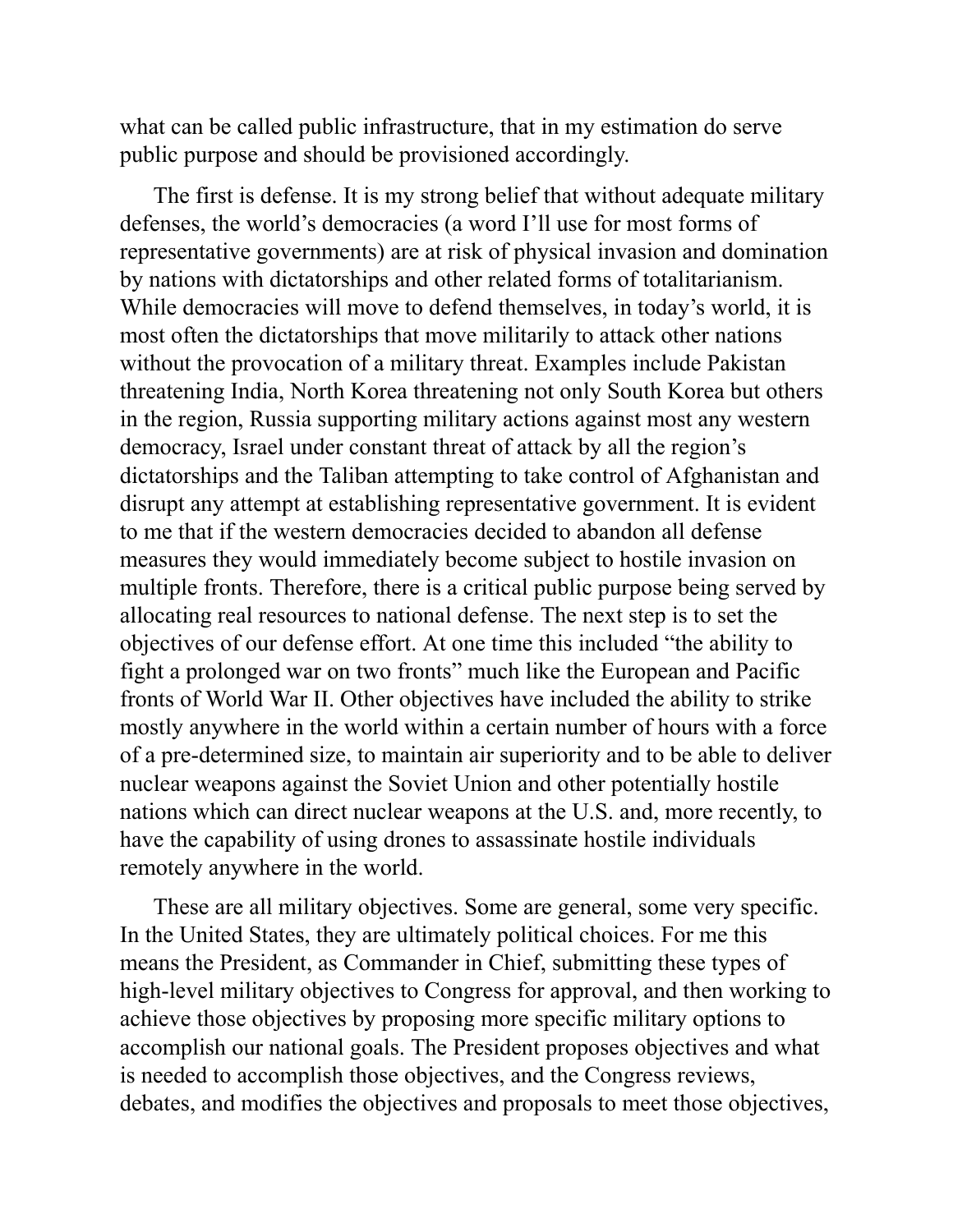and appropriates the resources it decides necessary to meet what it decides best serves the nation's military objectives.

Most of the world's democracies (and particularly those with a U.S. military presence) have, however, come to rely on the assumption that the U.S. would ultimately defend them. Often, though not always, this is through formal alliances. This ultimate reliance on the U.S. military has resulted in these nations not allocating what would otherwise be substantial portions of their real wealth to their national defense. One option for addressing this issue would be to meet with the world's democracies and establish what a "fair contribution" to the U.S. defense effort would be for these nations, and then go so far as to publish a "non-defense" pledge for those who refuse to contribute their fair share of real goods and services to the common defense.

The 'right sized' defense has everything to do with actual defense needs, and nothing to do with the total expenditures of dollars necessary to meet the nation's defense needs. Nor need there any mention of "how are we going to pay for it" as taxes function to regulate aggregate demand and not to raise revenue per se. The way we, the current generation, always "pay for I"' is by the real resources—goods and services—that are allocated to the military that could have remained in the private sector for private consumption. That real cost includes all the people serving in the military who could have been working and producing goods and services in the private sector for private consumption. That includes everything from auto workers to tennis instructors, lawyers, doctors, and stock brokers.

The "right size" and "right type" of defense can change dramatically over relatively short periods of time. China's capability of shooting down satellites and Iranian medium range nuclear missiles that could threaten our shipping are but two examples of how the advance of military technology can very quickly make prior technologies instantly obsolete. Both objectives and options must be under continuous review, and there can be no let up in advancing new technologies to do all we can to stay on the leading edge of military effectiveness.

About 10 years ago I was discussing the military with a member of the Pentagon. He said that we needed to increase the size of the military. I said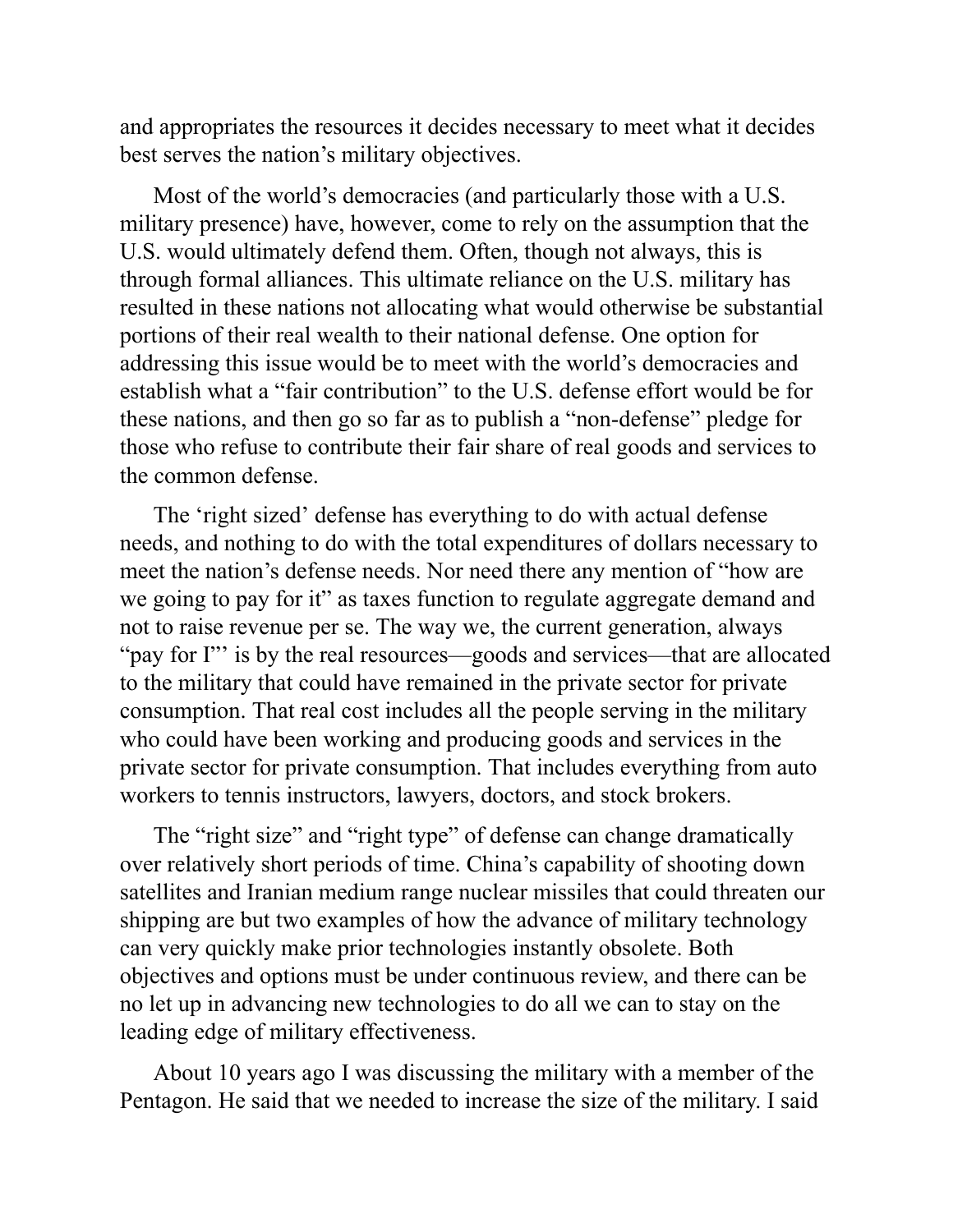that if we wanted to do that we should have done it ten years ago (1990) when we were in a recession with high unemployment and excess capacity in general. Back then, with all that excess capacity, a buildup of the military would not have been taking as many productive resources away from the private sector as it would have done during a period of full employment. He responded, "Yes, but back then we couldn't afford it, the nation was running a budget deficit; while today with a budget surplus, we can afford it'. This is completely backwards! The government never has nor doesn't have any dollars. The right amount of spending has nothing to do with whether the budget is in surplus or deficit. They use the monetary system which provides no information for all their information.

### **Inflation!**

OK, so the risk of running a deficit that is too large is not insolvency the government can't go broke—but excess aggregate demand (spending power) that can be inflationary. While this is something I've never seen in the U.S. in my 60- year lifetime, it is theoretically possible. But then again, this can only happen if the government doesn't limit its spending by the prices it is willing to pay, and, instead, is willing to pay ever higher prices even as it's spending drives up those prices, as would probably the case.

And now here is a good place to review what I first wrote back in 1992 for *Soft Currency Economics* which came out in 1993:

### **Inflation vs. Price Increases**

Bottom line, the currency itself is a public monopoly, which means the price level is necessarily a function of prices paid by the government when it spends, and/or collateral demanded when it lends. The last part means that if the Fed simply lent without limit and without demanding collateral we would all borrow like crazy and drive prices to the moon. Hence, bank assets need to be regulated because otherwise, with FDIC-insured deposits, bankers could and probably would borrow like crazy to pay themselves unlimited salaries at taxpayer expense. And that's pretty much what happened in the S & L crisis of the 1980's, which also helped drive the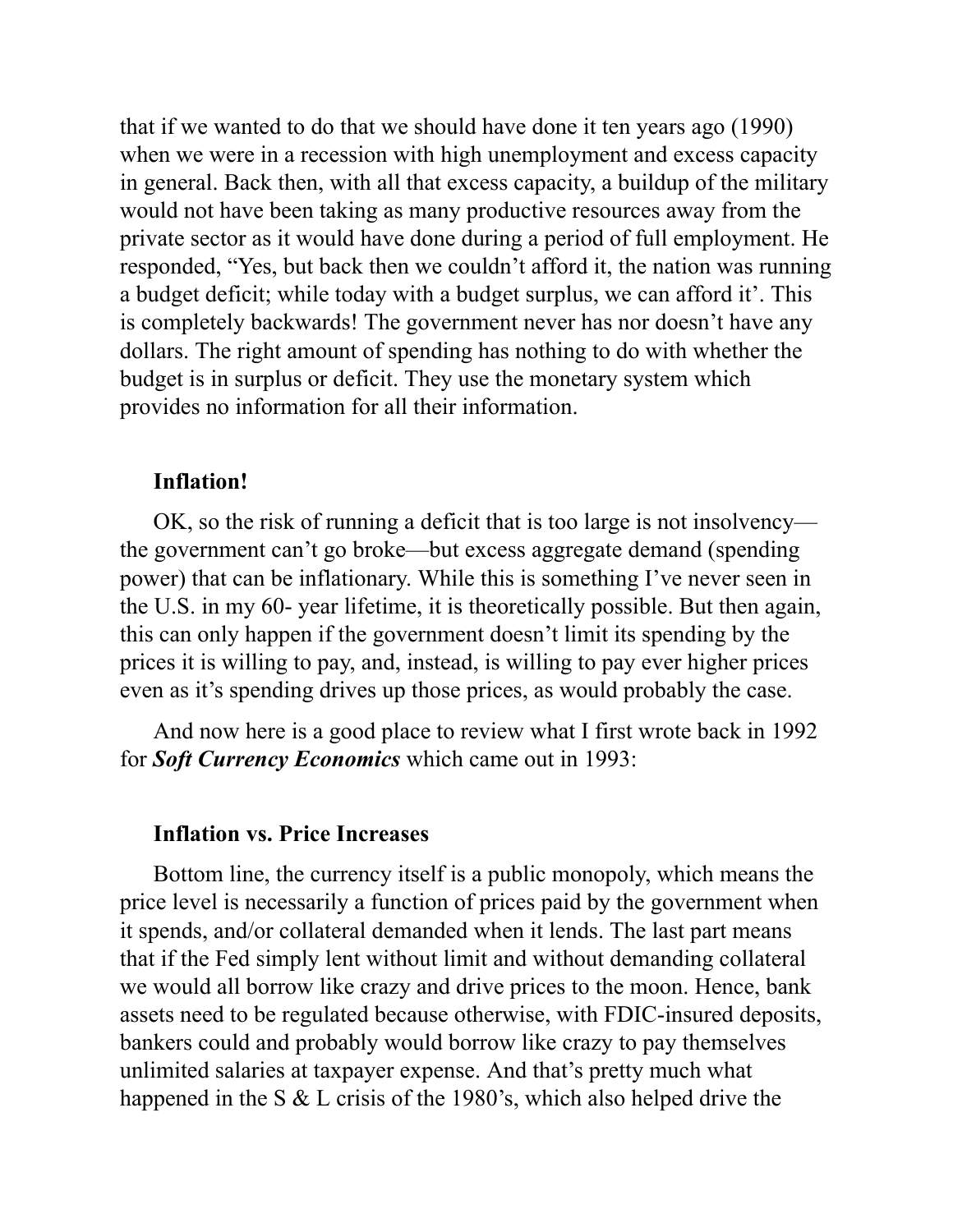Reagan boom until it was discovered. Much like the subprime boom drove the Bush expansion until it was discovered. So it now goes without saying that bank assets and capital ratios need to be regulated.

But let's return to the first part of the statement—"the price level is a function of prices paid by govt. when it spends." What does this mean? It means that since the economy needs the government spending to get the dollars it needs to pay taxes, the government can, as a point of logic decide what it wants to pay for things, and the economy has no choice but to sell to the government at the prices set by government in order to get the dollars it needs to pay taxes, and save however many dollar financial assets it wants to. Let me give you an extreme example of how this works: Suppose the government said it wasn't going to pay a penny more for anything this year than it paid last year, and was going to leave taxes as they are in any case. And then suppose this year all prices went up by more than that. In that case, with its policy of not paying a penny more for anything, government would decide that spending would go from last year's \$3.5 trillion to 0. That would leave the private sector trillions of dollars short of the funds it needs to pay the taxes. To get the funds needed to pay its taxes, prices would start falling in the economy as people offered their unsold goods and services at lower and lower prices until they got back to last year's prices and the government then bought them. While that's a completely impractical way to keep prices going up, in a market economy, the government would only have to do that with one price, and let market forces adjust all other prices to reflect relative values. Historically, this type of arrangement has been applied in what are called "buffer stock" policies, and were mainly done with agricultural products, whereby the government might set a prices for wheat at which it will buy or sell. The gold standard is also an example of a buffer stock policy.

Today's governments unofficially use unemployment as their buffer stock policy. The theory is that the price level in general is a function of the level of unemployment, and the way to control inflation is through the employment rate. The tradeoff becomes higher unemployment vs. higher inflation. To say this policy is problematic is a gross understatement, but no one seems to have any alternative that's worthy of debate.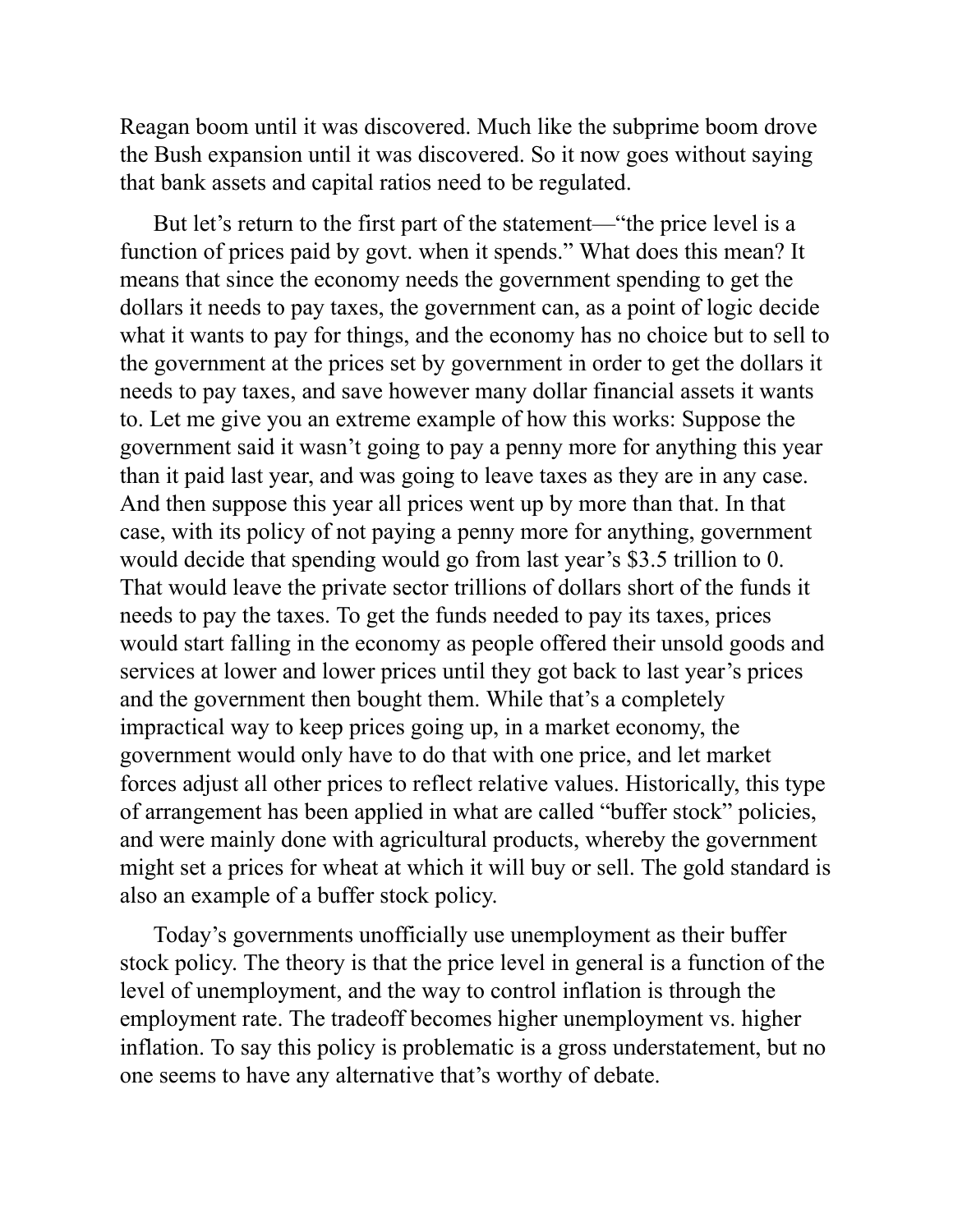All the problematic inflation I've seen has been caused by rising energy prices, which begins as a relative value story but soon gets passed through to most everything and turns into an inflation story. The "pass through" mechanism, the way I see it, comes from government paying higher prices for what it buys, including indexing government wages to the CPI (Consumer Price Index), which is how we as a nation have chosen to define inflation. And every time the government pays more for the same thing, it is redefining its currency downward.

It is like the parents with the kids who need to do chores to earn the coupons they need to pay the monthly tax to their parents. What is the value of those coupons? If the parents pay one coupon for an hour's worth of work (and all the work is about equally difficult and equally "unpleasant"), then one coupon will be worth an hour's worth of child labor. And if the children were to exchange coupons with each other, that's how they would value them. Now suppose that the parents paid two coupons for an hour's worth of work. In that case, each coupon is only worth a half hour's worth of work. By paying twice as many coupons for the same amount of work, the parents caused the value of the coupons to drop in half.

But what we have is a government that doesn't understand its own monetary operations, so, in America, the seven deadly innocent frauds rule. Our leaders think they need to tax to get the dollars to spend, and what they don't tax they have to borrow from the likes of China and stick our children with the tab. And they think they have to pay market prices. So from there the policy becomes one of not letting the economy get too good, not letting unemployment get too low, or else we risk a sudden hyperinflation like the Weimar Republic in Germany 100 years or so ago. Sad but true. So today, we sit with unemployment pushing 20% if you count people who can't find full-time work, maybe 1/3 of our productive capacity going idle, and with a bit of very modest GDP growth—barely enough to keep unemployment from going up. And no one in Washington thinks it's unreasonable for the Fed to be on guard over inflation and ready to hike rates to keep things from overheating (not that rate hikes do that, but that's another story).

And what is the mainstream theory about inflation? It's called "expectations theory." For all but a few of us, inflation is caused entirely by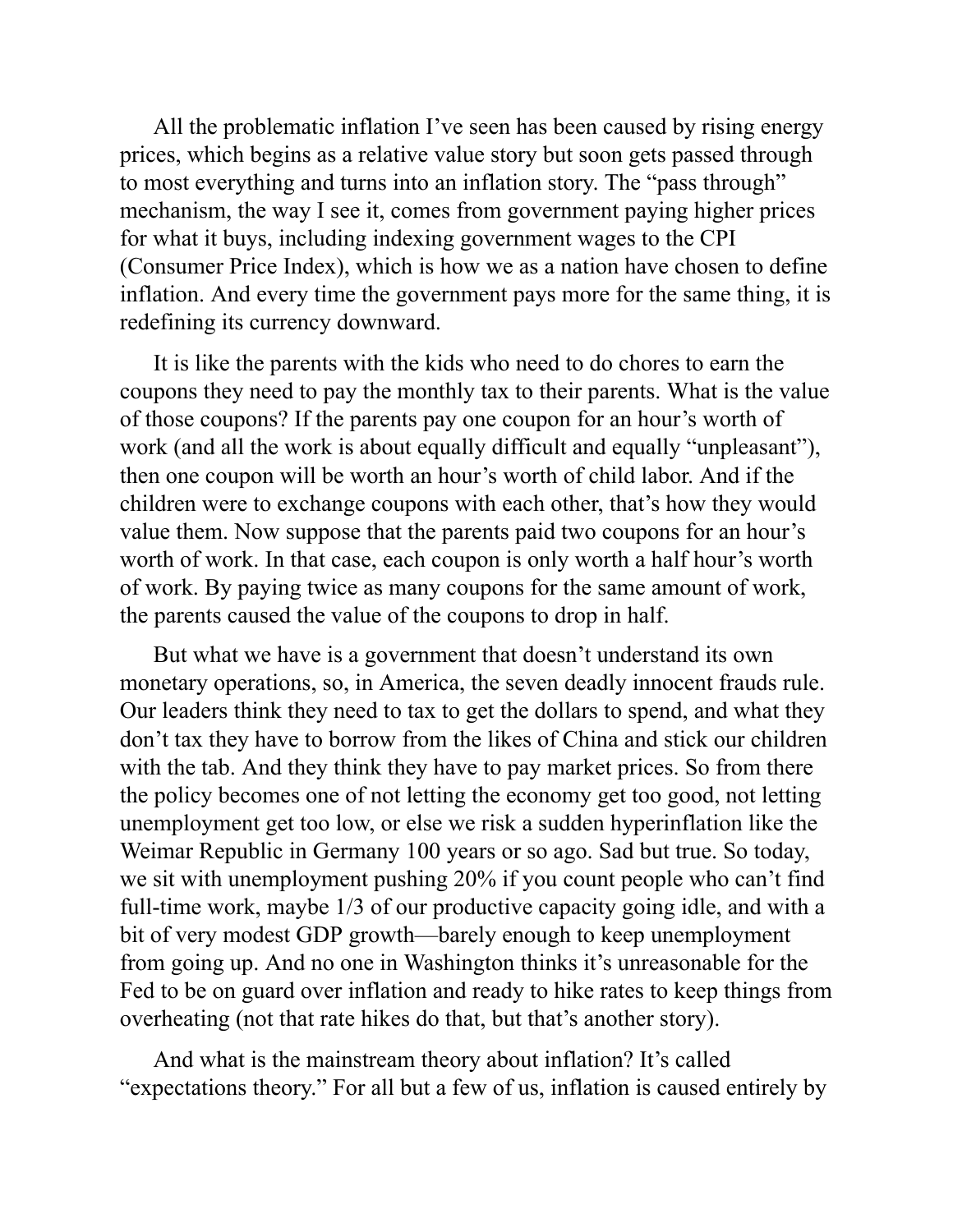rising inflation expectations. It works this way: when people think there is going to be inflation, they demand pay increases and rush out to buy things before the price goes up. And that's what causes inflation. What's called a "falling output gap," which means falling unemployment for all practical purposes, is what causes inflation expectations to rise. And foreign monopolists hiking oil prices can make inflation expectations rise, as can people getting scared over budget deficits, or getting scared by the Fed getting scared. So the job of the Fed regarding inflation control becomes managing inflation expectations. That's why with every Fed speech there's a section about how they are working hard to control inflation, and how important that is. They also believe that the direction of the economy is dependent on expectations, so they will always forecast "modest growth" or better, which they believe helps to cause that outcome. And they will never publicly forecast a collapse, because they believe that that could cause a collapse all by itself.

So for me, our biggest inflation risk now, as in the 1970's, is energy prices (particularly gasoline). Inflation will come through the cost side, from a price-setting group of producers, and not from market forces or excess demand. Strictly speaking, it's a relative value story and not an inflation story, at least initially, which then becomes an inflation story as the higher imported costs work their way through our price structure with government doing more than its share of paying those higher prices and thereby redefining its currency downward in the process.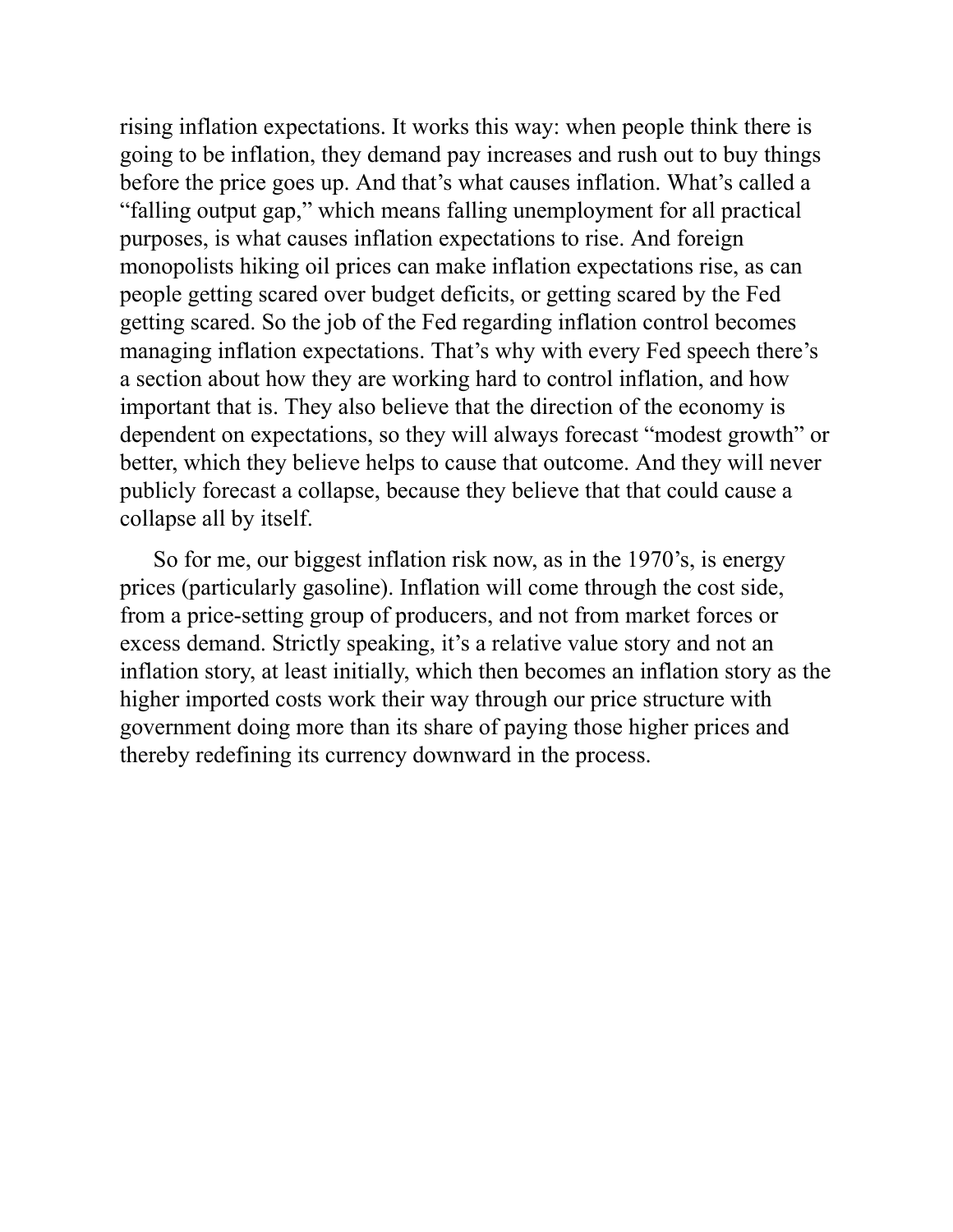## **Notes**

#### $\left[\leftarrow\right]$

I know you've got this question on your mind right now. I answer it a bit later in this book, but *let me state the question and give you a quick answer to tide you over:*

#### *Question: If the government doesn't tax because it needs the money to spend, why tax at all?*

*Answer: The federal government taxes to regulate what economists call "aggregate demand" which is a fancy word for "spending power." In short, that means that if the economy is "too hot," then raising taxes will cool it down, and if it's "too cold," likewise, cutting taxes will warm it up. Taxes aren't about getting money to spend, they are about regulating our spending power to make sure we don't have too much and cause inflation, or too little which causes unemployment and recessions.*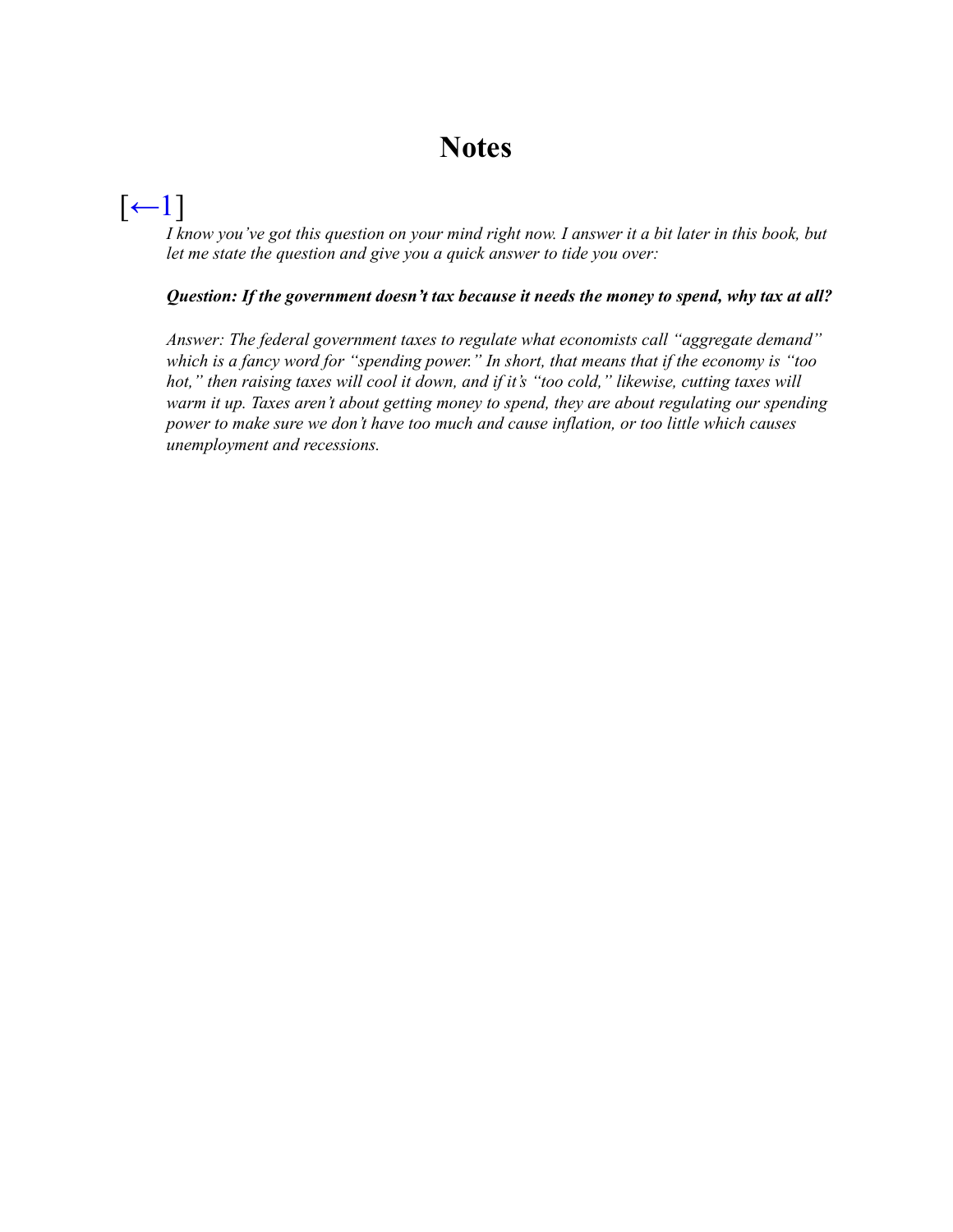# $[-2]$

*For those of you who understand reserve accounting, note that the Fed can't do what's called a reserve drain without doing a reserve add. So what does the Fed do on settlement day when Treasury balances increase? It does repos—to add the funds to the banking system that banks then have to buy the Treasury Securities. Otherwise, the funds wouldn't be there to buy the Treasury securities, and the banks would have overdrafts in their reserve accounts. And what are overdrafts at the Fed? Functionally, an overdraft is a loan from the government. Ergo, one way or another, the funds used to buy the Treasury securities come from the government itself. Because the funds to pay taxes or buy government securities come from government spending, the government is best thought of as spending first, and then collecting taxes or borrowing later.*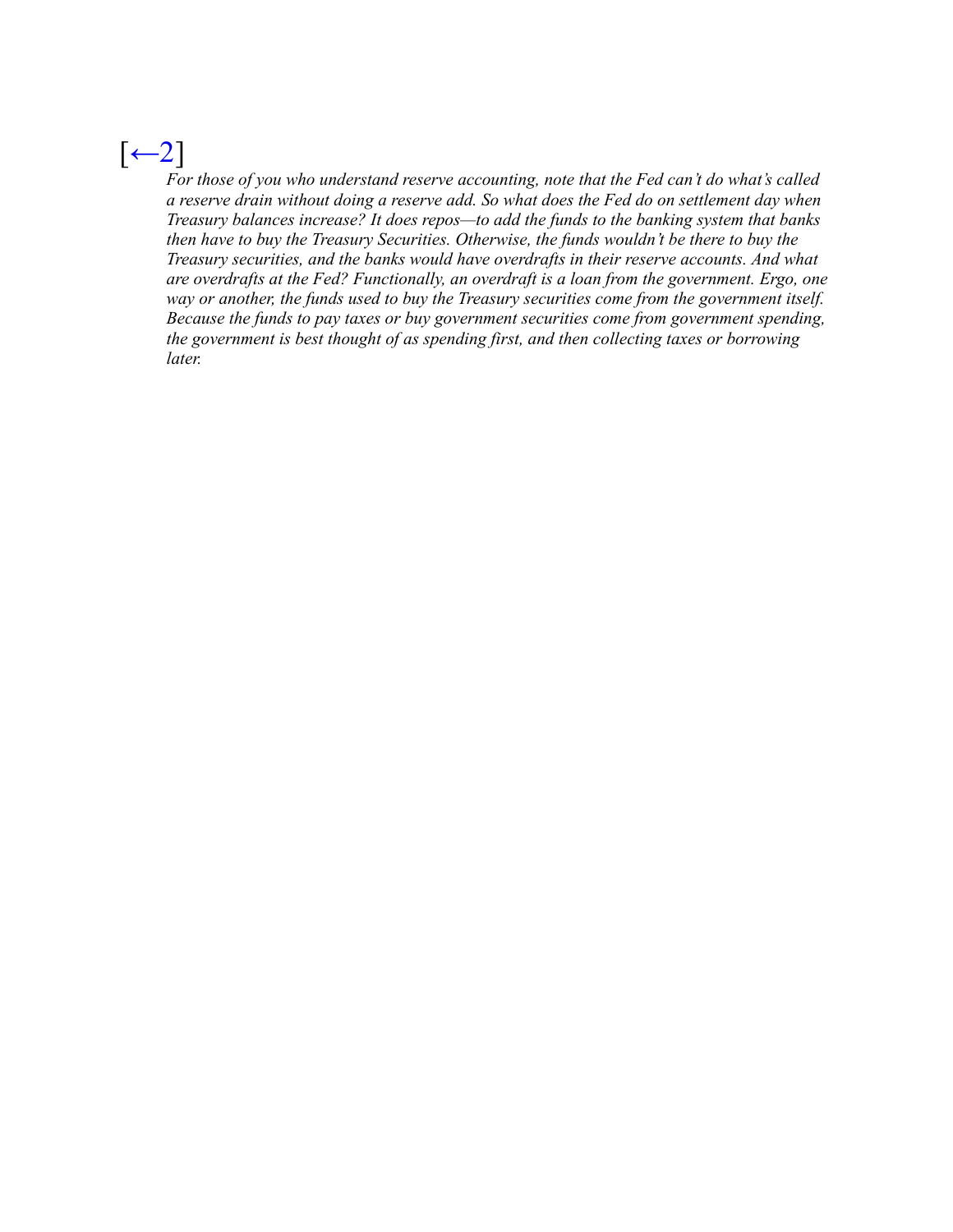# $[-3]$

*Note on how this works inside the banking system: When you pay taxes by writing a check to the federal government, they debit your bank's reserve account at the Federal Reserve Bank reserves can only come from the Fed; the private sector can't generate them. If your bank doesn't have any, the check you write results in an overdraft in that bank's reserve account. An overdraft is a loan from the Fed. So in any case, the funds to make payments to the federal government can only come from the federal government.*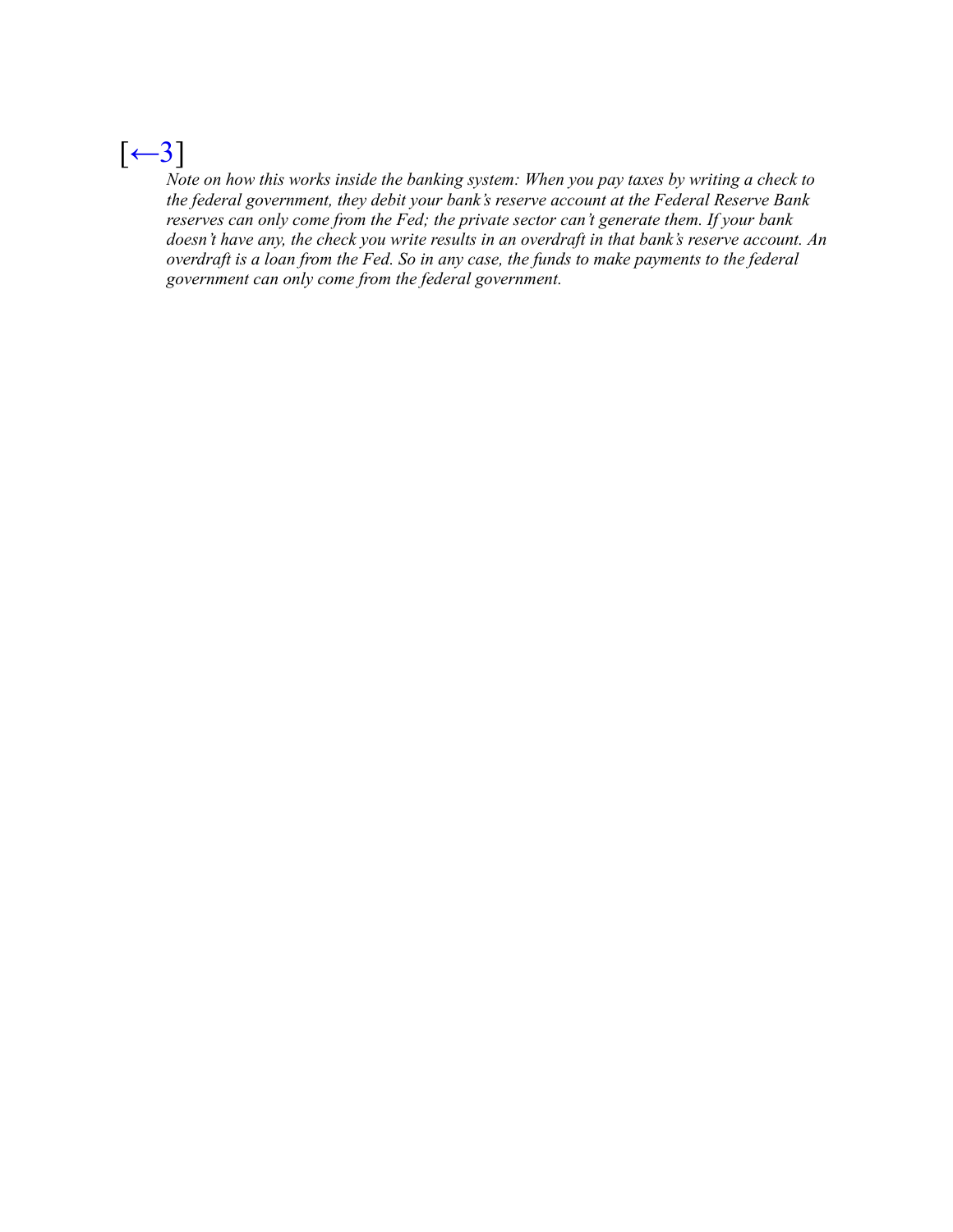## $[-4]$

*Just a quick reminder that our state and local governments are users of the U.S. dollar, and not issuers, like the federal government is. In fact, the U.S. states are in a similar position as* the rest of us: we both need to get funds into our bank accounts before we write our checks, or *those checks will indeed bounce. In the parent/children analogy, we and the states are in much the same position as the children, who need to get first before they can give.*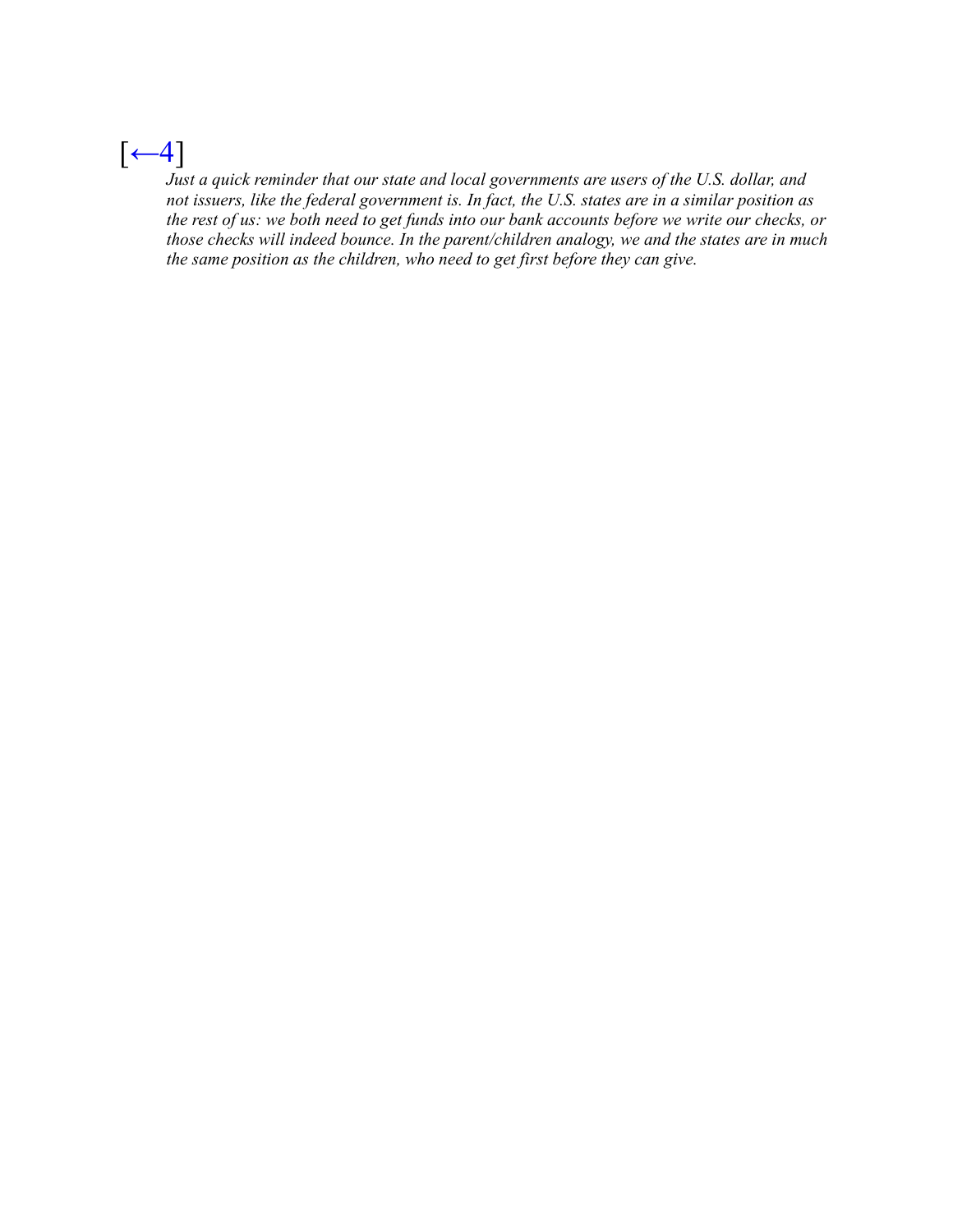$\left[ \leftarrow 5 \right]$ *Quotes from President Barack Obama*